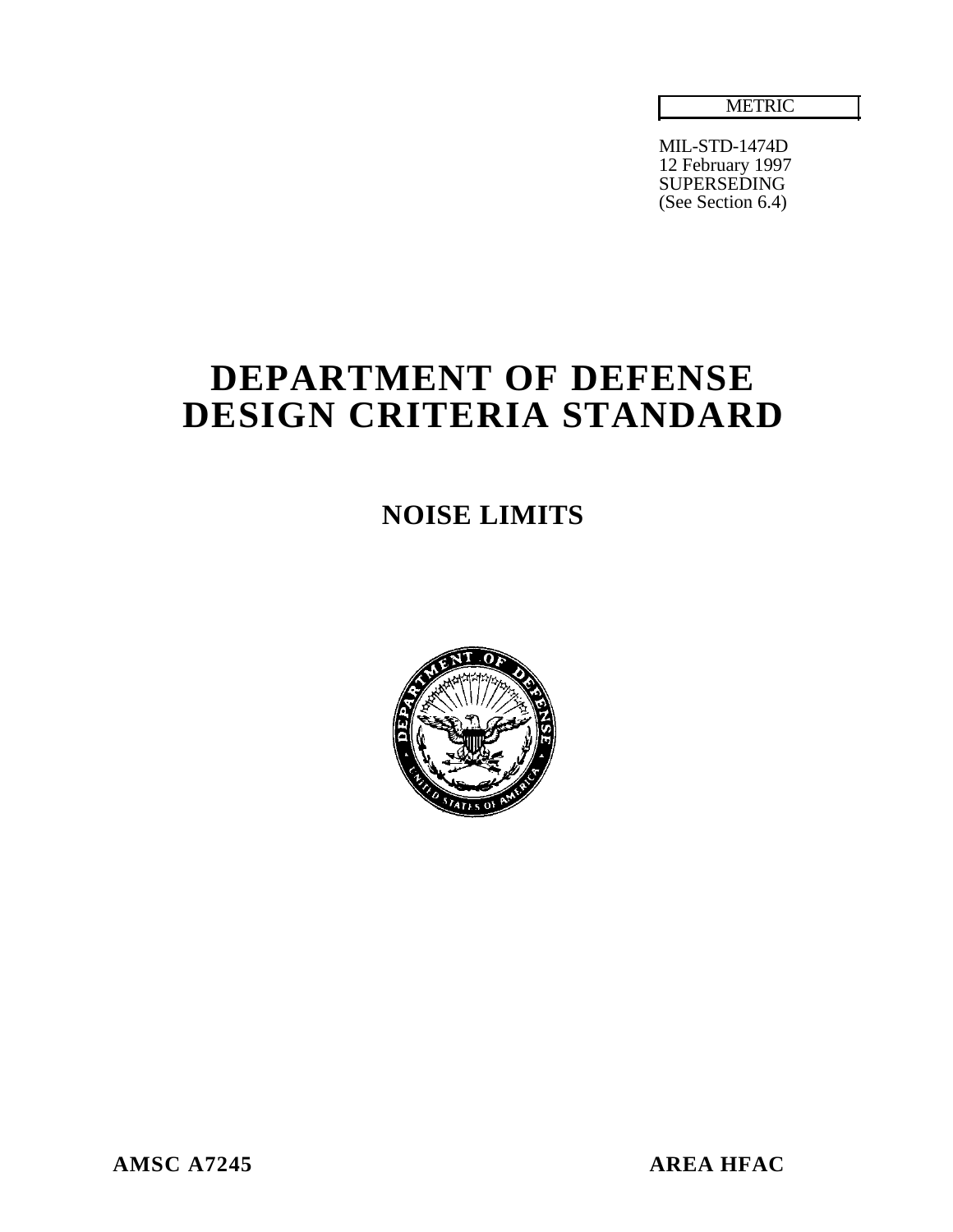#### **FOREWORD**

1. This standard has been approved for use by all Departments and Agencies of the Department of Defense.

2. Three different types of "noise criteria" used to limit noise exposure have evolved:

 a. Hearing damage-risk criteria (DRC) are comprehensive statements of the relation between various descriptive parameters of the noise exposure (e.g., sound pressure level, exposure time) and the probability of temporary or permanent hearing loss. DRC are statements regarding the probability of hearing loss resulting from noise exposure in specified proportions of the population. DRC serve as the data base for developing hearing conservation criteria and materiel design standards. Examples of current DRC are *Hazardous Exposure to Intermittent and Steady-State Noise* (1965) and *Proposed Damage-Risk Criterion for Impulse Noise (Gunfire)* (1968), both published by the National Academy of Sciences-National Research Council Committee on Hearing, Bioacoustics and Biomechanics, Washington, D.C.

 b. Hearing conservation criteria are noise exposure limits that, when exceeded, indicate the need for hearing conservation measures. In the Army these criteria, as well as guidelines for conducting comprehensive hearing conservation programs, are contained in DA PAM 40-501, *Hearing Conservation*. DA PAM 40-501 contains information on noise and hearing conservation programs applicable to both military and civilian personnel of the Army; provides guidance for medical officers, occupational physicians, audiologists, and other personnel of the Army Medical Department concerned with implementing these programs; outlines implementation of educational aspects of these programs; and identifies the roles of command and of all levels of supervision in these programs. Navy criteria and guidelines for conducting hearing conservation programs are found in OPNAVINST 5100.23B, *Navy Occupational Safety and Health (NAVOSH) Program Manual*, and OPNAVINST 5100.19B, *NAVOSH Program Manual for Forces Afloat*. Air Force criteria are contained in AFOSHSTD 48-19, *Hazardous Noise Program.*

c. Materiel design standards provide specific noise limits and other requirements to equipment designers and manufacturers. They are intended to cover typical operational conditions. Required noise limits must not be exceeded if the materiel is to be acceptable to the procuring activity. Design standards evolve from considerations of hearing damage-risk, speech intelligibility, aural detection, state-of-the-art of noise reduction, and government legislation.

3. It is important to distinguish among the three types to choose the proper one for application and use in various situations. This document is based on the provisions of DA PAM 40- 501, OPNAVINST 5100.23B, OPNAVINST 5100.19B, and AFOSHSTD 48-19 for noise exposure criteria and MIL-STD-1472 for communications criteria.

4. This standard is neither a hearing damage risk criterion nor a hearing conservation criterion. It is a set of design criteria.

5. The criteria contained herein are more stringent than Occupational Safety and Health Administration (OSHA) standards and will be used in lieu of OSHA standards (29 CFR 1910.95). Whenever feasible, all new equipment, whether newly designed or purchased, shall emit the lowest possible noise levels.

6. The acoustical noise provisions for fixed wing aircraft are structured to draw attention to aspects of the design where tailoring of requirements is necessary or possible.

7. Beneficial comments (recommendations, additions, deletions) and any pertinent data which may be of use in improving this document should be addressed to Commander, U.S. Army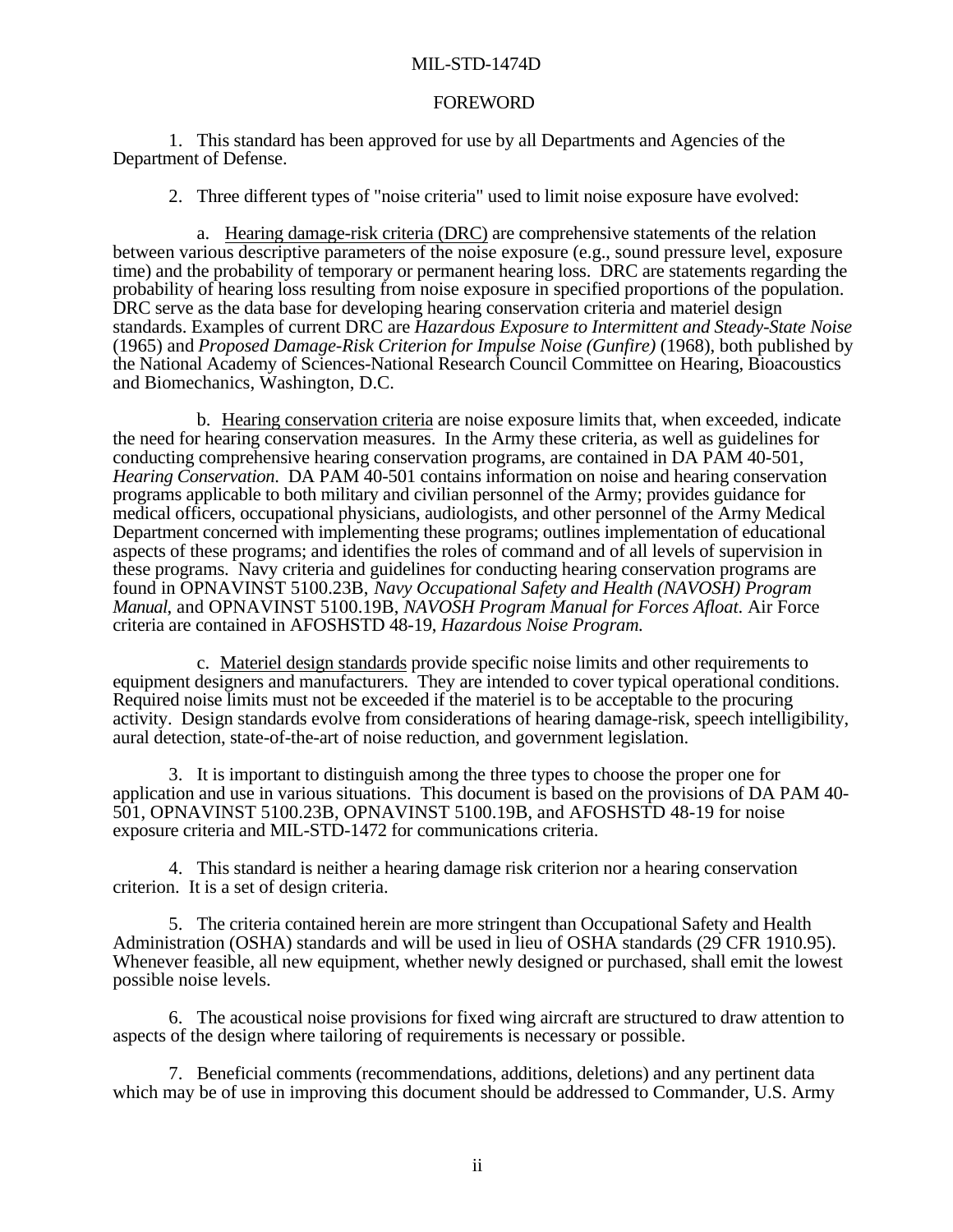Missile Command, ATTN: AMSMI-RD-SE-TD-ST, Redstone Arsenal, AL 35898-5270 by using the Standardization Document Improvement Proposal (DD Form 1426) appearing at the end of this document or by letter.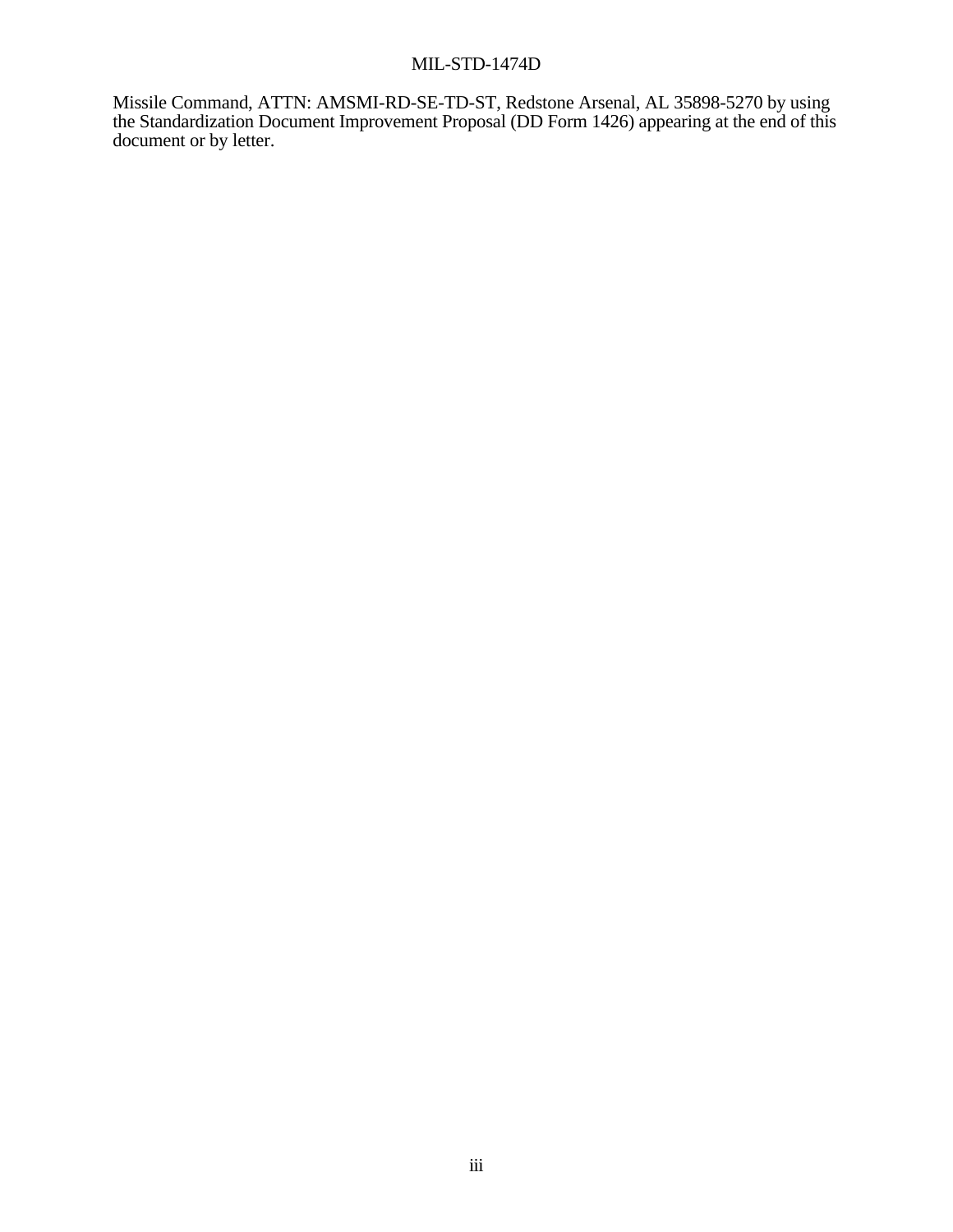# **CONTENTS**

# PARAGRAPH 1

|--|

| 1<br>1.1<br>1.2<br>1.3                                         | <b>SCOPE</b><br>Scope<br>Applicability<br>Intended use                                                                                                                                                                                                                                                                                                                  | $\mathbf{1}$<br>$\,1$<br>$\,1\,$<br>$\mathbf{1}$                                                                 |
|----------------------------------------------------------------|-------------------------------------------------------------------------------------------------------------------------------------------------------------------------------------------------------------------------------------------------------------------------------------------------------------------------------------------------------------------------|------------------------------------------------------------------------------------------------------------------|
| 2<br>2.1<br>2.2<br>2.3<br>2.4                                  | <b>APPLICABLE DOCUMENTS</b><br>General<br>Government documents<br>Non-Government publications<br>Order of precedence                                                                                                                                                                                                                                                    | $\mathbf{1}$<br>$\mathbf{1}$<br>$\frac{1}{2}$                                                                    |
| 3                                                              | <b>DEFINITIONS</b>                                                                                                                                                                                                                                                                                                                                                      | 3                                                                                                                |
| $\overline{4}$                                                 | <b>GENERAL REQUIREMENTS</b>                                                                                                                                                                                                                                                                                                                                             | 3                                                                                                                |
| 5                                                              | DETAILED REQUIREMENTS                                                                                                                                                                                                                                                                                                                                                   | 5                                                                                                                |
| 6<br>6.1<br>6.2<br>6.3<br>6.4<br>6.5<br>6.6<br>6.7             | <b>NOTES</b><br>Intended use<br><b>Issue of DoDISS</b><br>Associated Data Item Descriptions (DIDs)<br>Supersession data<br>Subject term (key word) listing<br>Changes from previous issue<br>Guidance documents                                                                                                                                                         | 6<br>6<br>$\boldsymbol{6}$<br>$\boldsymbol{6}$<br>$\boldsymbol{6}$<br>$\begin{array}{c} 9 \\ 9 \\ 9 \end{array}$ |
|                                                                | <b>INDIVIDUAL REQUIREMENTS</b><br>Requirement 1 - Steady-state noise, personnel occupied areas<br>Requirement 2 - Aural nondetectability<br>Requirement 3 - Community Annoyance<br>Requirement 4 - Impulse noise, personnel occupied areas<br>Requirement 5 - Shipboard equipment noise<br>Requirement 6 - Aircraft noise<br>Requirement 7 - Rotary-wing aircraft noise | 11<br>20<br>33<br>35<br>49<br>65<br>71                                                                           |
| <b>FIGURE</b>                                                  |                                                                                                                                                                                                                                                                                                                                                                         |                                                                                                                  |
| $\mathbf{1}$<br>$\frac{2}{3}$                                  | Noise hazard caution sign<br>Sample form showing acoustical test data for M561 cargo truck<br>Blank acoustical test data form                                                                                                                                                                                                                                           | $\overline{4}$<br>$\boldsymbol{7}$<br>8                                                                          |
| $2 - 1$<br>$2 - 2$<br>$2 - 3$<br>$2 - 4$<br>$2 - 5$<br>$2 - 6$ | Level I nondetectability limits for 10 - 30 meters<br>Level I nondetectability limits for 100 - 400 meters<br>Level I nondetectability limits for 500 - 6000 meters<br>Level II nondetectability limits for 10 - 30 meters<br>Level II nondetectability limits for 100 - 400 meters<br>Level II nondetectability limits for 500 - 6000 meters                           | 27<br>28<br>29<br>30<br>31<br>32                                                                                 |
| $4-1$<br>$4 - 2$                                               | Peak sound pressure levels and B-duration limits for impulse noise<br>Sample determination of B-duration                                                                                                                                                                                                                                                                | 38<br>44                                                                                                         |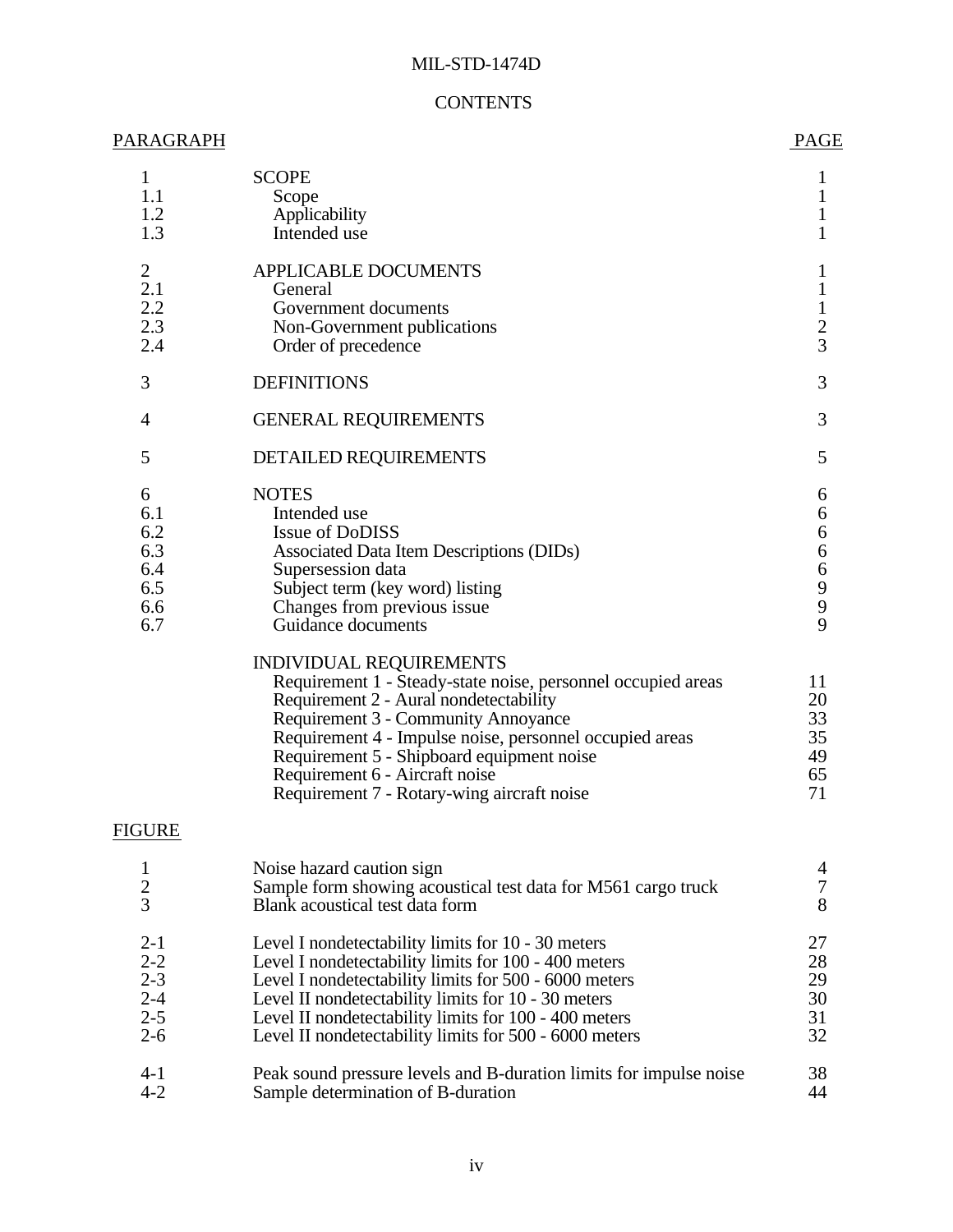#### FIGURE PAGE

| $4 - 3$<br>$4 - 4$<br>$4 - 5$<br>$4-6$ | Sample determination of B-duration<br>Sample determination of B-duration<br>Sample determination of B-duration<br>Determination of B-duration                                                                      | 45<br>46<br>47<br>48 |
|----------------------------------------|--------------------------------------------------------------------------------------------------------------------------------------------------------------------------------------------------------------------|----------------------|
| $5 - 1$                                | Sound measurement locations for small equipment, in addition to                                                                                                                                                    | 60                   |
| $5 - 2$                                | location of operator's head<br>Sound measurement locations for medium size equipment, in                                                                                                                           | 61                   |
| $5 - 3$<br>$5 - 4$<br>$5 - 5$          | addition to location of operator's head<br>Sound measurement locations for large equipment<br>Sound measurement locations for valves<br>Standard test fixture                                                      | 62<br>63<br>64       |
| $7-1$                                  | Size and wording of stencil                                                                                                                                                                                        | 73                   |
| <b>TABLE</b>                           |                                                                                                                                                                                                                    |                      |
| $1-I$<br>$1-II$                        | Steady-state noise categories<br>Steady-state noise limits (dBA) for personnel-occupied areas                                                                                                                      | 12<br>13             |
| $2-I$<br>$2-II$<br>$2-III$             | Level I aural nondetectability limits (dB)<br>Level II aural nondetectability limits (dB)<br>Frequency (Hz) and accompanying 1/3 octave band ambient noise<br>levels (dB) for both level I and level II categories | 22<br>23<br>24       |
| $3-I$                                  | Sound level limits and test procedures for community annoyance                                                                                                                                                     | 34                   |
| $4-I$                                  | Impulse noise daily exposure limits                                                                                                                                                                                | 36                   |
| $5-I$<br>$5-II$                        | Acceptable octave band sound pressure levels in dB re 20 mPa<br>Equivalent A-weighted sound levels                                                                                                                 | 51<br>52             |
| $6-I$                                  | Noise limits for unprotected exposures                                                                                                                                                                             | 66                   |
| $7-I$                                  | Helicopter sound pressure level (dB) design limits                                                                                                                                                                 | 74                   |
| <b>APPENDIX</b>                        |                                                                                                                                                                                                                    |                      |
| A<br>B                                 | Guidance for Requirement 6<br>Hearing protector noise attenuation                                                                                                                                                  | 79<br>97             |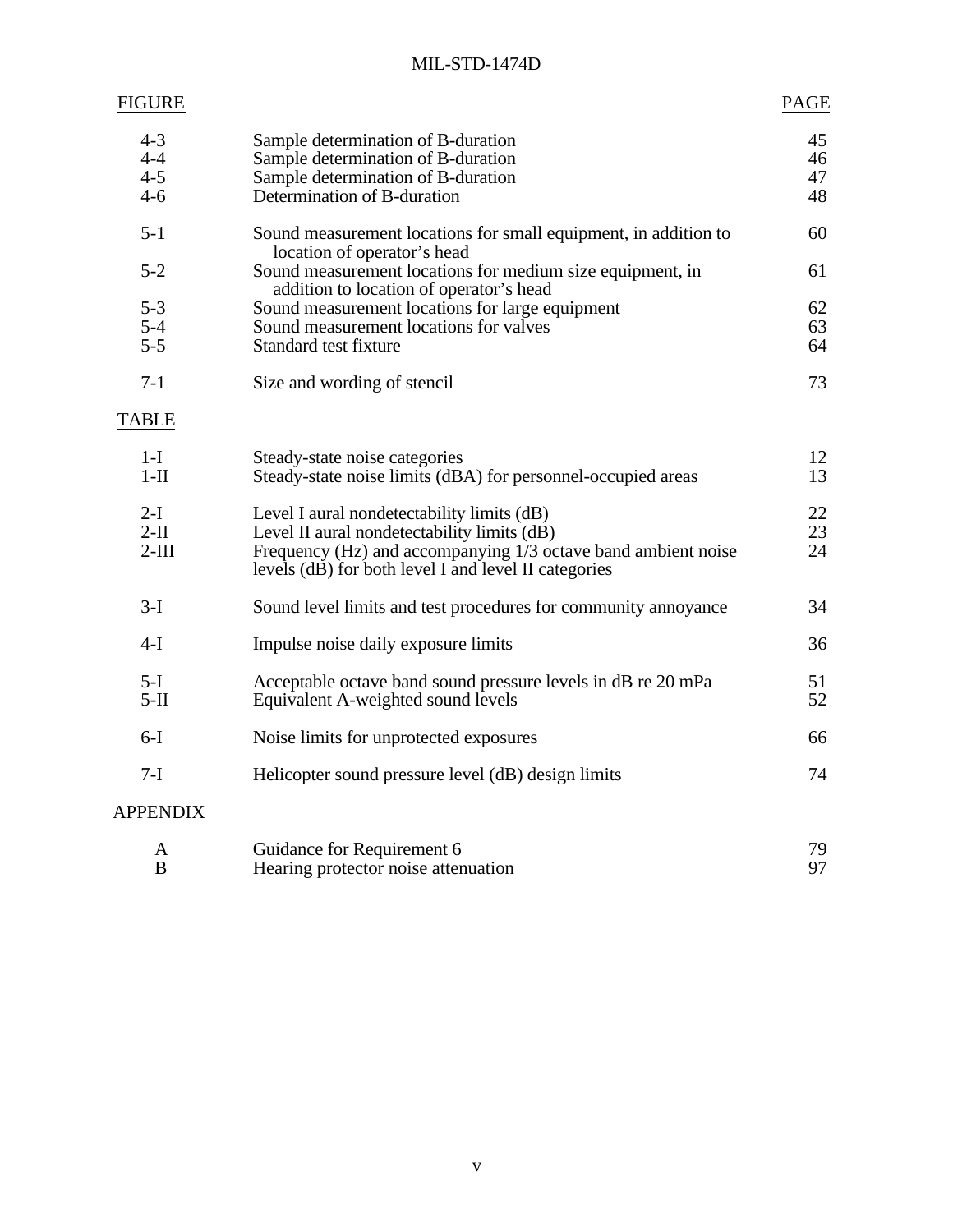#### 1. SCOPE

1.1 Scope. This standard establishes acoustical noise limits and prescribes testing requirements and measurement techniques for determining conformance to the noise limits specified herein.

1.2 Applicability. This standard applies to the acquisition and product improvement of all designed or purchased (non-developmental items) systems, subsystems, equipment, and facilities that emit acoustic noise. This standard is intended to address noise levels emitted during the full range of typical operational conditions.

1.3 Purpose. This standard provides criteria for designing materiel having noise levels that:

a. minimize noise induced hearing loss,

b. permit acceptable speech communication in a noisy environment,

- c. minimize aural detection by an enemy,
- d. minimize community annoyance, and
- e. provide acceptable habitability of personnel quarters.

#### 2. APPLICABLE DOCUMENTS

2.1 General. The documents listed in this section are specified in sections 3, 4, and 5 of this standard, including individual Requirements 1 - 7. This section does not include documents cited in other sections of this standard or recommended for additional information or as examples. While every effort has been made to ensure the completeness of this list, document users are cautioned that they must meet all specified requirements documents cited in sections 3, 4, and 5 of this standard, including individual requirements 1 - 7 whether or not they are listed.

#### 2.2 Government documents.

2.2.1 Specifications, standards, and handbooks. The following specifications, standards, and handbooks form a part of this document to the extent specified herein. Unless otherwise specified, the issues of these documents are those listed in the issue of the Department of Defense Index of Specifications and Standards (DoDISS) and supplement thereto, cited in the solicitation (see 6.2).

#### **SPECIFICATIONS**

#### DEPARTMENT OF DEFENSE

| MIL-P-15024 |                          | Plates, Tags, and Bands for Identification of       |
|-------------|--------------------------|-----------------------------------------------------|
|             |                          | Equipment                                           |
| MIL-M-17185 |                          | Mounts, Resilient; General Specifications and Tests |
|             |                          | for (Shipboard Application)                         |
| MIL-M-17508 | $\overline{\phantom{a}}$ | Mounts, Resilient: Types 6E100, 6E150, 7E450,       |
|             |                          | 6E900, 6E2000, 5E3500, 6E100BB, 6E150BB,            |
|             |                          | 7E450BB, and 6E900BB                                |
| MIL-M-19379 |                          | Mounts, Resilient, Mare Island Types 11M15,         |
|             |                          | 11M25, and 10M50                                    |
| MIL-M-19863 |                          | Mounts, Resilient: Type 5B5, 000H                   |
| MIL-M-21649 |                          | Mounts, Resilient, Type 5M10, 000H                  |
|             |                          |                                                     |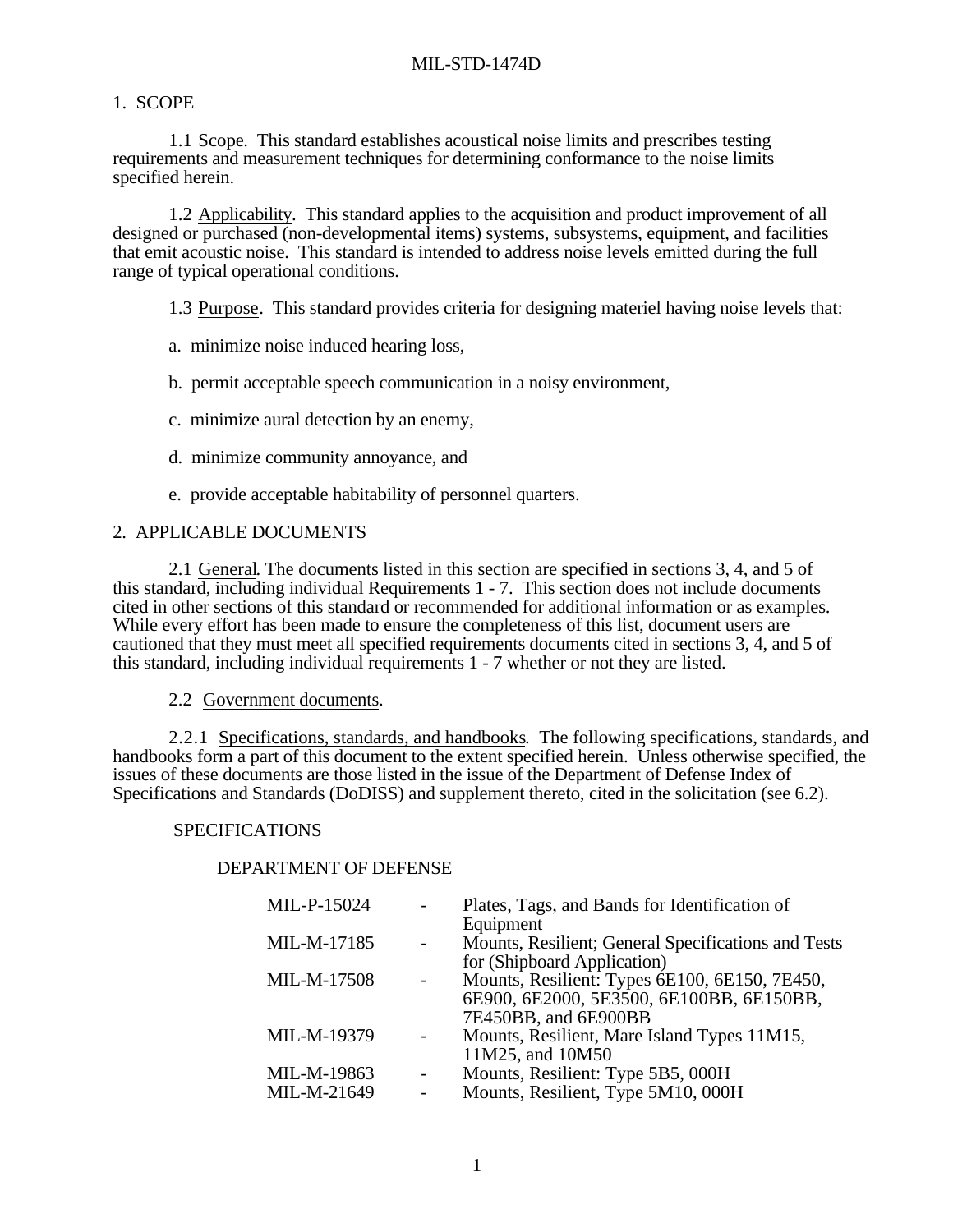#### **STANDARDS**

#### DEPARTMENT OF DEFENSE

MIL-STD-1472 - Human Engineering

**HANDBOOKS** 

#### DEPARTMENT OF DEFENSE

MIL-HDBK-1473 - Color and Color and Marking of Army Materiel<br>MIL-HDBK-1908 - Definitions of Human Factors Terms Definitions of Human Factors Terms

(Unless otherwise indicated, copies of federal and military specifications, standards, and handbooks are available from the Standardization Documents Order desk, 700 Robbins Avenue, Bldg 4D, Philadelphia, PA 19111-5094.)

2.2.2 Other Government documents, drawings, and publications. The following other Government documents, drawings, and publications form a part of this document to the extent specified herein. Unless otherwise specified, the issues are those cited in the solicitation.

|      | 29 CFR 1910.145<br>40 CFR 204 | Specification for Accident Prevention Signs and Tags<br>Noise Emission Standards for Construction |
|------|-------------------------------|---------------------------------------------------------------------------------------------------|
| ment |                               |                                                                                                   |

Equipment

(Copies of specifications, standards, and other publications required by contractors in connection with specific acquisition functions should be obtained from the contracting activity or as directed by the contracting officer.)

2.3 Non-Government publications. The following documents form a part of this document to the extent specified herein. Unless otherwise specified, the issues of the documents which are DoD adopted are those listed in the issue of the DoDISS cited in the solicitation. Unless otherwise specified, the issues of these documents not listed in the DoDISS are the issues of the documents cited in the solicitation (see 6.2).

#### AMERICAN NATIONAL STANDARDS INSTITUTE (ANSI)

| ANSI S1.1             | - Acoustical Terminology                                          |
|-----------------------|-------------------------------------------------------------------|
| ANSI $S1.2$           | - Physical Measurement of Sound, Method for                       |
| ANSI S 1.4            | - Sound Level Meters, Specification for (DoD adopted)             |
| ANSI $S1.6$           | - Preferred Frequencies and Band Numbers for Acoustical           |
|                       | Measurements (DoD adopted)                                        |
| ANSI S1.10            | - Calibration of Microphones, Method for the (DoD adopted)        |
| ANSI S1.11            | - Octave-Band and Fractional-Octave-Band Analog and               |
|                       | Digital Filters, Specification for (DoD adopted)                  |
| ANSI S1.13            | - Sound Pressure Levels, Method for the Measurement of            |
|                       | (DoD adopted)                                                     |
| <b>ANSI S1.40</b>     | - Acoustical Calibrators, Specification for (DoD adopted)         |
| ANSI S3.5             | - Articulation Index, Method for the Calculation of (DoD adopted) |
| ANSI S <sub>6.1</sub> | - Qualifying a Sound Data Acquisition System, Recommended         |
|                       |                                                                   |

**Practice** 

(Requests for copies should be addressed to the American National Standards Institute, Inc., 1430 Broadway, New York, NY 10018.)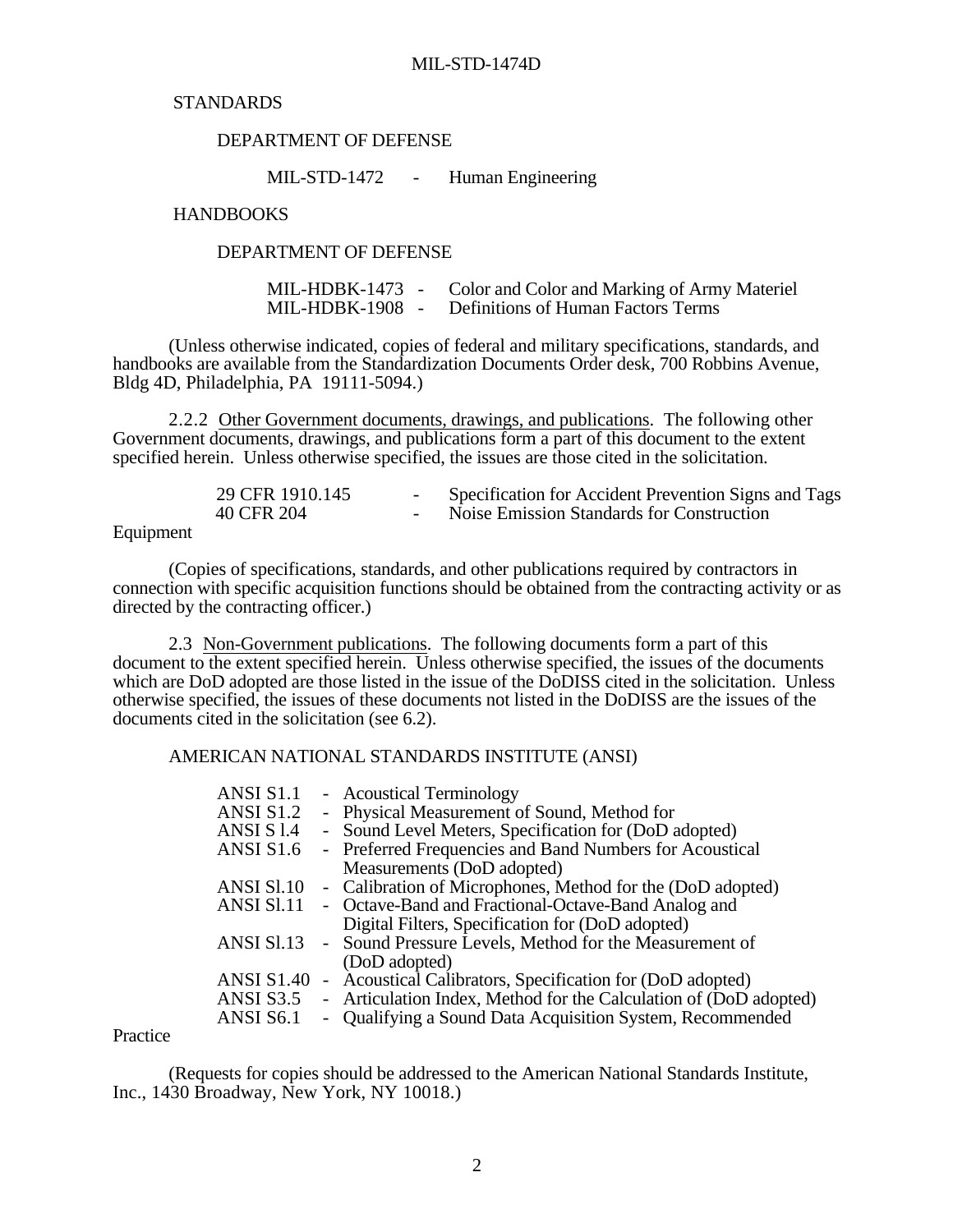#### SOCIETY OF AUTOMOTIVE ENGINEERS (SAE)

| SAE J88 | - Sound Measurement - Earthmoving Machinery - Exterior                   |
|---------|--------------------------------------------------------------------------|
|         | (DoD adopted)                                                            |
|         | SAE J184 - Qualifying a Sound Data Acquisition System (DoD adopted)      |
|         | SAE J366 - Exterior Sound Level for Heavy Trucks and Buses (DoD adopted) |
|         | SAE J986 - Sound Level for Passenger Cars and Light Trucks (DoD adopted) |
|         | SAE J1074 - Engine Sound Level Measurement Procedure (DoD adopted)       |

(Requests for copies should be addressed to the Society of Automotive Engineers, 400 Commonwealth Drive, Warrendale, PA 15096-0001.)

#### INTERNATIONAL ORGANIZATION FOR STANDARDIZATION (ISO)

ISO R-226 - Normal Equal-Loudness Contours for Pure Tones and Normal Threshold of Hearing Under Free-Field Listening Conditions

(Requests for copies should be addressed to the American National Standards Institute, Inc., 1430 Broadway, New York, NY 10018.)

2.4 Order of precedence. In the event of a conflict between the text of this document and the references cited herein, the text of this document takes precedence. Nothing in this document, however, supersedes applicable laws and regulations unless a specific exemption has been obtained.

#### 3. DEFINITIONS

Terms are defined in accordance with MIL-HDBK-1908. Terms not appearing in MIL-HDBK-1908 are defined in accordance with ANSI S1.1.

#### 4. GENERAL REQUIREMENTS

#### 4.1 Subsystems, sets, groups, and units.

4.1.1 Total system noise. Subsystems, sets, groups, and units including such items as air conditioners, heaters, input/output devices, printers, typewriters, and auxiliary equipment, shall be selected and integrated in such a manner that noise produced by the entire system does not exceed the requirements of this standard.

4.1.2 Government Furnished Equipment (GFE). The use of GFE shall not eliminate the requirement that the total system conform to this standard.

4.1.3 Engineering controls. Engineering controls shall be the primary means to protect personnel from hazardous noise. Hearing protectors and other measures such as warning signs shall not be solely relied upon unless all noise reduction design approaches have been pursued.

4.2 Noise hazard signs. Where Individual Requirements specify posting of noise hazard areas, signs should conform to 29 CFR 1910.145, and the Danger signs provisions in MIL-HDBK-1473, as applicable (see Figure 1). They shall be clearly visible and legible to all personnel exposed to the hazard. Generally, noise areas with levels above 100 dBA or 140 dBP should be posted with danger signs per Figure 1A. Areas with levels of 85 to 100 dBA should be posted with caution signs per Figure 1B.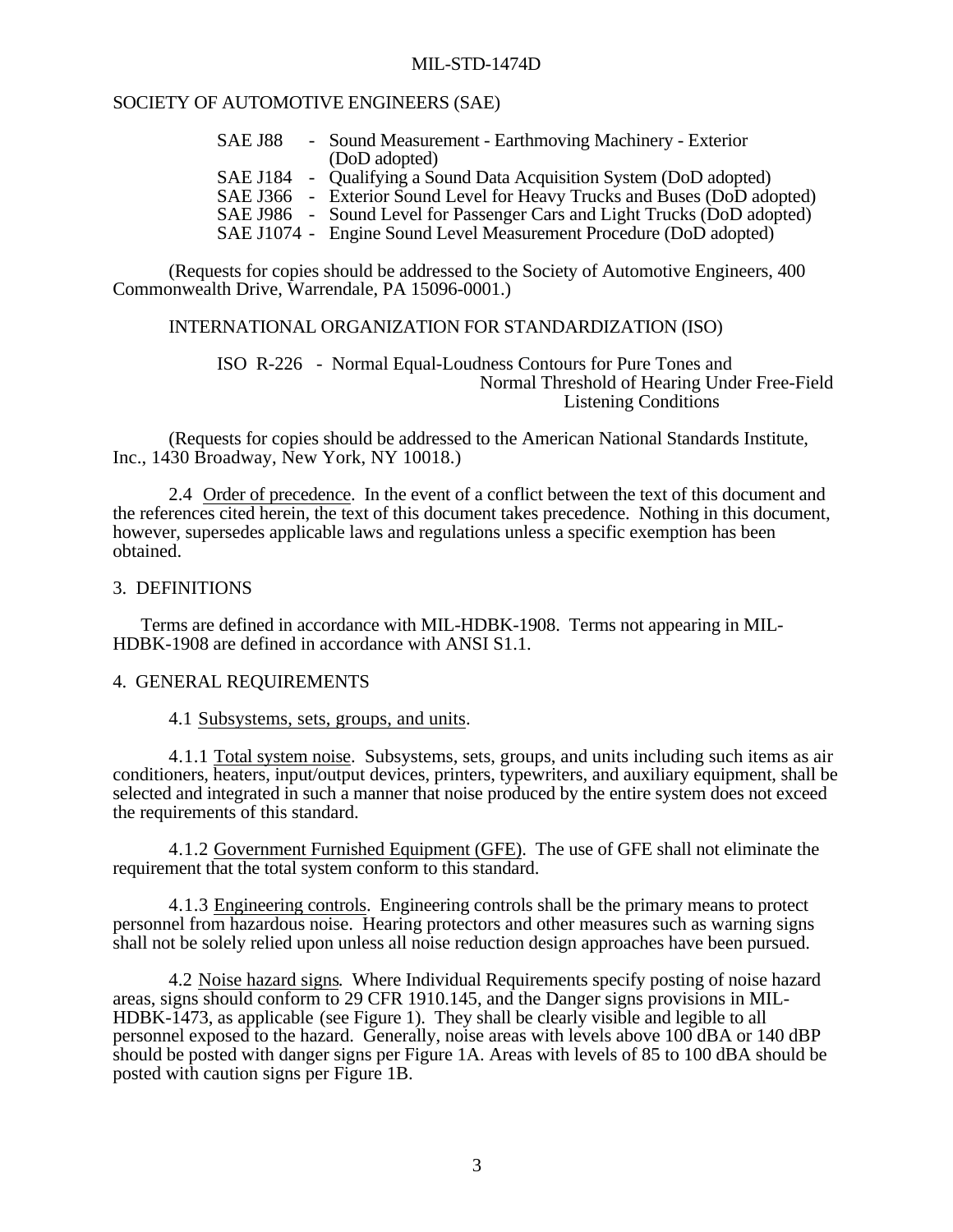

# FIGURE 1. Noise hazard signs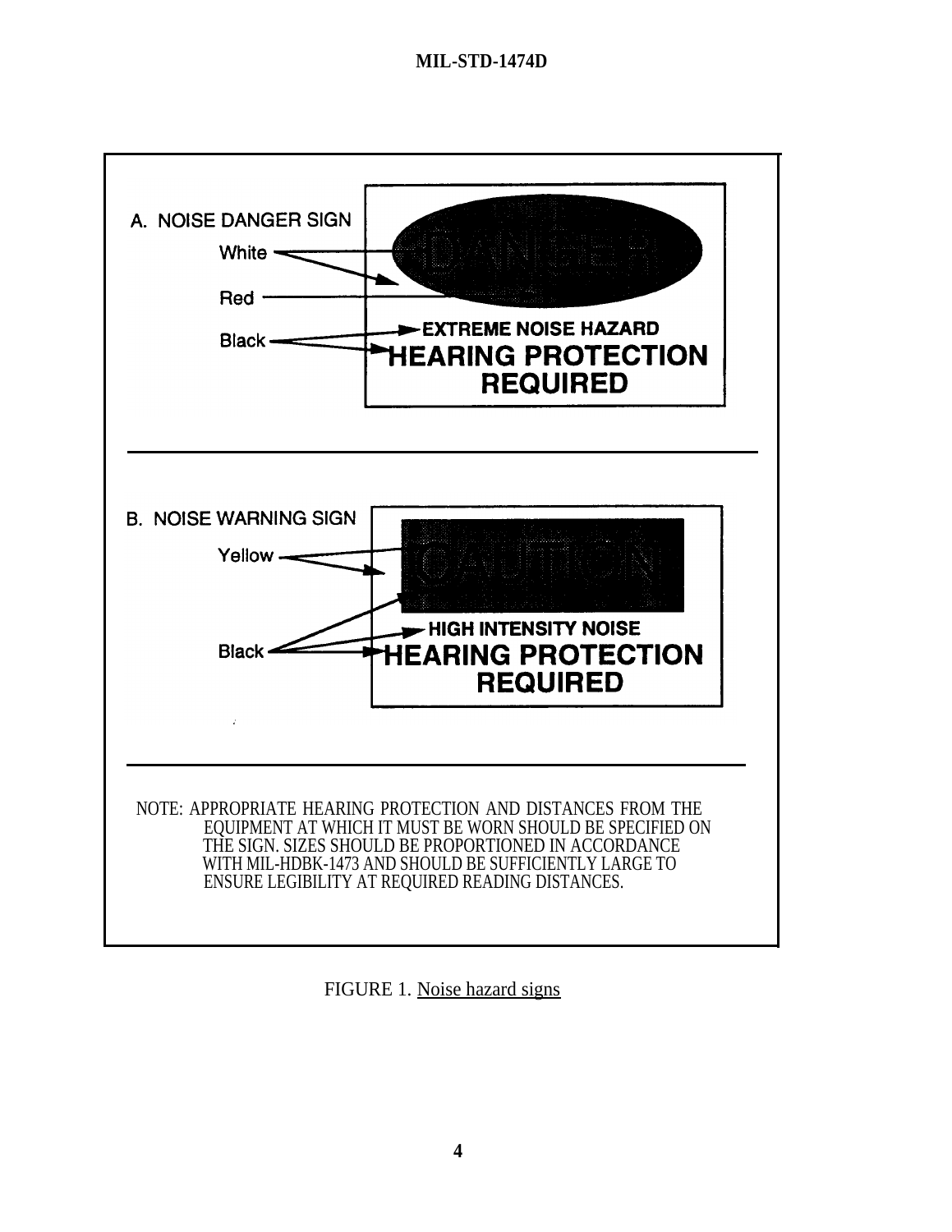#### 5. DETAILED REQUIREMENTS

5.1 Individual requirements. Individual Requirements follow Section 6. (Requirement 6 applies to all fixed wing aircraft. Requirement 6 also applies to rotary wing aircraft developed by the U.S. Air Force. Requirement 7 applies to rotary wing aircraft developed by the Army or Navy.)

5.2 Recording requirements. As a minimum, the following shall be recorded in addition to noise measurements made in accordance with the Individual Requirements.

5.2.1 Measurement instrumentation. Complete list of calibrated instrumentation (e.g. microphone, preamplifier, sound level meter, pistonphone, tape recorder, power supply, oscilloscope, frequency analyzer) used for measurements, including nomenclature, model, serial number, manufacturer, date of calibration, and period of calibration.

5.2.2 Equipment being measured. Complete identification of the equipment whose noise is being measured, including nomenclature, type, serial number, mileage (if appropriate), and any modifications to the equipment.

5.2.3 Operational conditions. Complete description of the operational conditions under which the test was conducted, such as speed (e.g., 2/3 maximum posted speed), rpm (e.g., rated engine rpm, 2/3 rated engine rpm), nominal muzzle velocity, load, transducer locations and orientation, weapon height, and weapon elevation.

5.2.4 Time and place. Date, time of day, and location of test.

5.2.5 Test site. Physical description of the area, including ground surface and reflecting surfaces (if appropriate), a sketch of contributing noise sources, normal personnel operating positions, microphone locations, orientation angles of the microphones with reference to the noise source, and the location of personnel present during the tests. Transducer locations for weapons shall be specified in polar coordinates with the origin being a point below the muzzle with the barrel or tube at 0 degrees elevation.

5.2.6 Atmospheric conditions. Air temperature, relative humidity, wind direction and speed, barometric pressure, cloud cover, and other atmospheric conditions.

5.2.7 Background noise. Background noise level, using the same bandwidth employed for the measurements of the noise source.

5.2.8 Calibration. Method and time of calibration.

5.2.9 Frequency analyzer bandwidth. Bandwidth of frequency analyzer (e.g., octave, one-third octave).

5.2.10 Time response. Time response of the measuring system (i.e., "slow" or "fast" or other appropriate description).

5.2.11 Microphone angles. Orientation angles of the microphones with reference to the noise source.

5.2.12 Tape recorder characteristics. Frequency response, control settings (including pre-emphasis, equalization, or other applicable equipment mode), and tape speed of tape recorder, if used.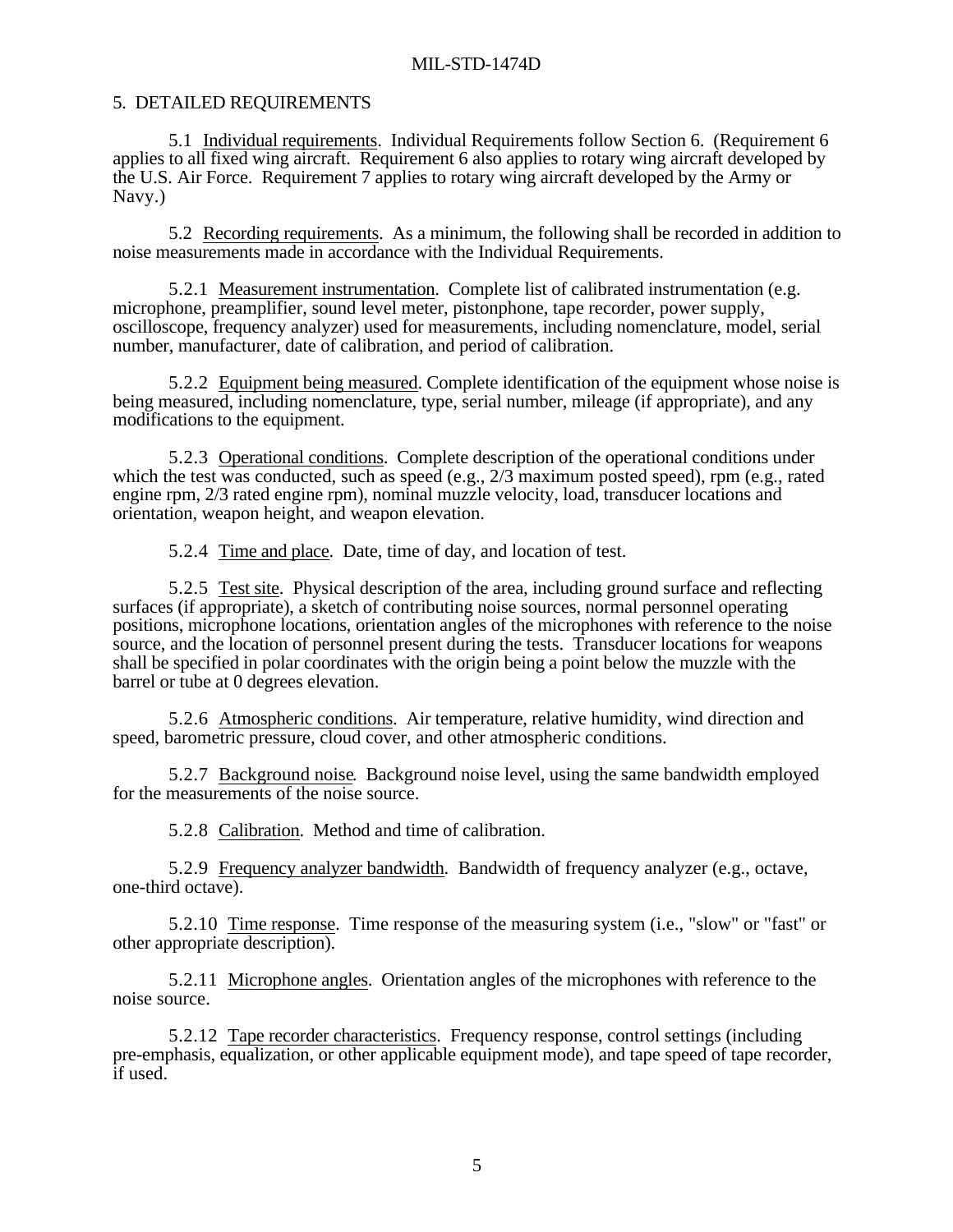5.2.13 Test personnel. Name, address, and phone number of personnel making the noise measurements, and of personnel such as official witnesses and equipment operator(s).

5.2.14 Test data recording. See Figures 2 and 3 for a sample test data collection sheet and a blank data collection sheet, respectively. SI units (kPa) may be used with dB, μbar, psi reported where appropriate.

#### 6. NOTES

(This section contains information of a general or explanatory nature which may be helpful, but is not mandatory.)

6.1 Intended use. This standard is intended for use as a noise criteria design standard for design of military materiel, cited contractually in system specifications, and elsewhere, and for use as a basis for that part of noise testing where design characteristics are assessed for purposes of acceptance. It is not intended for use to express binding requirements in conceptual and other early acquisition phases. The standard may be applied to traditional, as well as non-developmental item (NDI) acquisitions.

6.2 Issue of DoDISS. When this standard is used in acquisition, the applicable issue of the DoDISS must be cited in the solicitation (see 2.2 and 2.3).

6.3 Associated Data Item Descriptions (DID)s. Specified under individual Requirements as applicable.

|           |                      | 6.4 Supersession data. This revision supersedes the following standards: |                                                                     |  |  |  |  |  |  |  |
|-----------|----------------------|--------------------------------------------------------------------------|---------------------------------------------------------------------|--|--|--|--|--|--|--|
|           | <b>MIL-STD-740-1</b> | 30 December 1986                                                         | Airborne Sound Measurements and<br>Acceptance Criteria of Shipboard |  |  |  |  |  |  |  |
| Equipment |                      |                                                                          |                                                                     |  |  |  |  |  |  |  |
|           | MIL-STD-1294A        | 12 August 1985                                                           | Acoustical Noise Limits in Helicopters                              |  |  |  |  |  |  |  |
|           | $MIL-STD-1474C(1)$   | 30 July 1993                                                             | Noise Limits for Military Materiel                                  |  |  |  |  |  |  |  |
|           | MIL-STD-1789A        | 13 May 1988                                                              | Sound Pressure Levels in Aircraft                                   |  |  |  |  |  |  |  |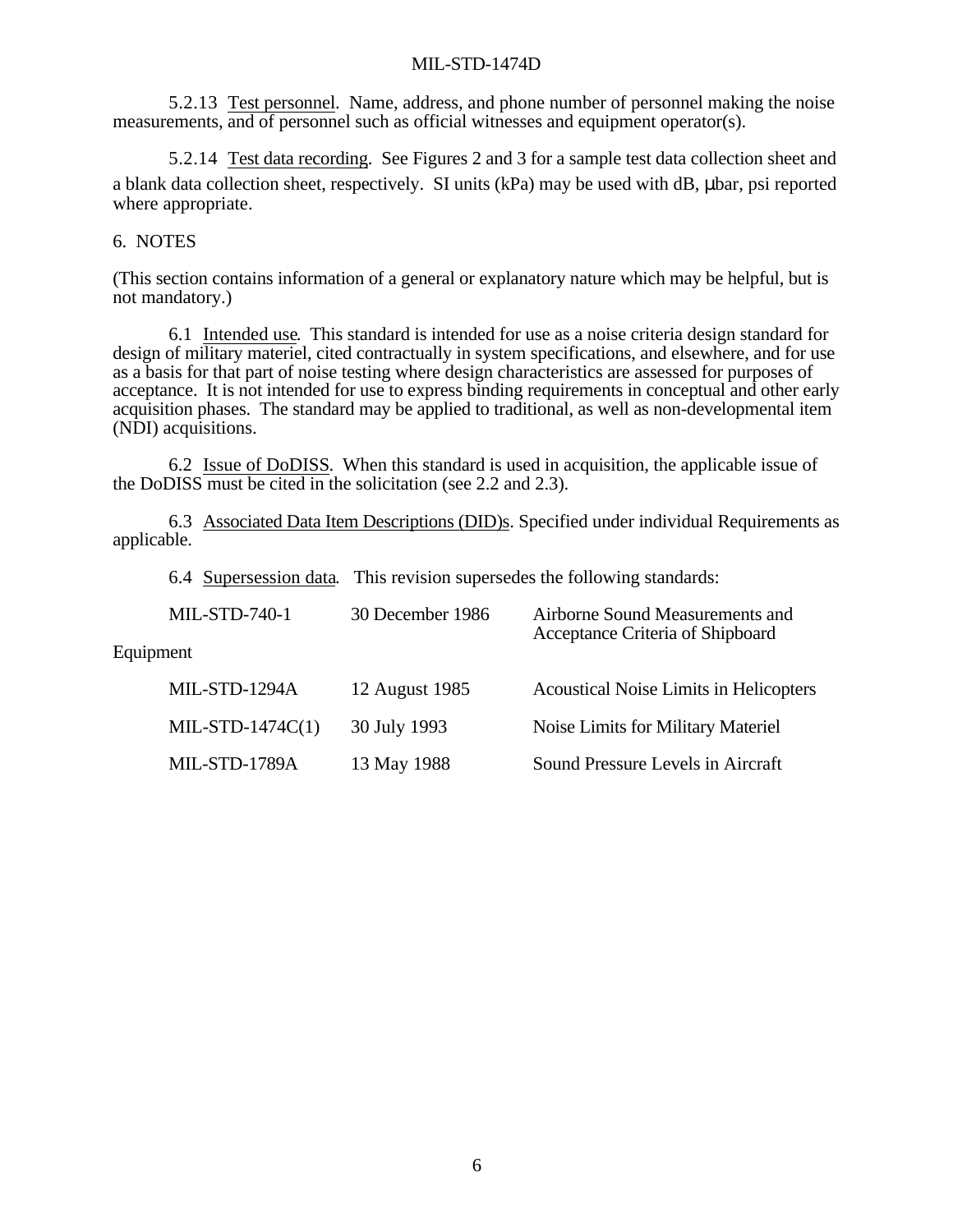| 15 MAY 1990<br><b>DATE:</b> | <b>TEST ITEM OPERATOR:</b> | ROBERT RUFF                       | STANDARD CANVAS TOP - DOORS OPEN | <b>TERRAIN:</b>            | LEVEL        | DRIVE-BY                    |                     | <b>OCTAVE ANALYZER</b>   | B&K 2131            | TAPE NO:                    | <b>B&amp;K7006</b> | REMARKS                |                       |               |                 |                         |                          |                          |                         |                            |                         |                 | Maximum allowable limits | for unprotected hearing  | (MIL-STD-1474, Category D') |      |  |  |  |  |
|-----------------------------|----------------------------|-----------------------------------|----------------------------------|----------------------------|--------------|-----------------------------|---------------------|--------------------------|---------------------|-----------------------------|--------------------|------------------------|-----------------------|---------------|-----------------|-------------------------|--------------------------|--------------------------|-------------------------|----------------------------|-------------------------|-----------------|--------------------------|--------------------------|-----------------------------|------|--|--|--|--|
|                             | <b>TEST CONDUCTED BY:</b>  |                                   | <b>TEST ITEM CONDITION:</b>      |                            |              | <b>HIGHWAY DRIVING</b>      | $\mathbf{x}$        | <b>SOUND LEVEL METER</b> |                     | TAPE RECORDER:              |                    | 8000                   |                       | \$            | 8               | $\mathbf{S}$            | $\Xi$                    |                          | 8                       | $\overline{8}$             | $\overline{68}$         | $\overline{69}$ | $\overline{\mathbf{s}}$  |                          |                             |      |  |  |  |  |
| 1400                        |                            | D.R. SCRIBNER                     |                                  |                            | <b>PAVED</b> |                             |                     |                          |                     |                             |                    | 4000                   |                       | 26            | 76              | $\overline{5}$          | $\overline{7}$           |                          | 25                      | $\overline{5}$             | $\overline{75}$         | 77              | $\overline{5}$           |                          |                             |      |  |  |  |  |
| TIME:                       |                            |                                   |                                  | <b>SURFACE:</b>            |              |                             |                     |                          |                     |                             |                    | 2000                   |                       |               | ଅଆ              | $\overline{82}$         | $\overline{\mathbf{82}}$ |                          | $\overline{\mathbf{S}}$ | ౹ౚ                         | 23                      | $\overline{82}$ | $\overline{5}$           |                          |                             |      |  |  |  |  |
|                             |                            |                                   |                                  |                            |              |                             |                     |                          |                     |                             |                    | 1000                   | Driver's ear postiion | ଞ୍ଜା          | $\overline{86}$ | $\mathbf{g}$            | $\overline{88}$          | Passenger's ear position | Z,                      | န္တ                        | $\overline{98}$         | $\overline{58}$ | $\bf{8}$                 |                          |                             |      |  |  |  |  |
|                             |                            |                                   | <b>HOUR METER:</b>               |                            |              |                             |                     |                          |                     |                             |                    | 500                    |                       |               | ଟ୍ରାଛ           | $\overline{90}$         | ႜ႙                       |                          | 88                      | ଅ ର                        |                         | ୫               | $\overline{\mathbf{83}}$ |                          |                             |      |  |  |  |  |
|                             |                            |                                   |                                  |                            | PERRYMAN     | <b>STATIONARY OPERATION</b> |                     |                          | <b>B&amp;K4155</b>  |                             |                    | AS DESCRIBED BELOW     | 250                   |               | 5               | 5                       | ā                        | SQ                       |                         | $\mathbf{g}$               | <mark>ମ</mark> ୁ        |                 | SS                       | 89                       |                             |      |  |  |  |  |
|                             |                            |                                   |                                  |                            |              |                             |                     |                          |                     |                             |                    |                        | 125                   |               | 89              | $\overline{89}$         | $\overline{89}$          | 5                        |                         | 88                         | <b>CS</b>               |                 | ଛାଛ                      | $\mathcal{S}$            |                             |      |  |  |  |  |
|                             |                            |                                   |                                  | $\frac{13,500}{TEST SITE}$ |              |                             |                     | <b>MICROPHONE</b>        |                     |                             |                    | ဥ                      |                       | 2             | $\overline{87}$ | $\overline{88}$         | 8                        |                          | 86                      | 86                         |                         | 18일             | 106                      |                          |                             |      |  |  |  |  |
|                             |                            |                                   |                                  |                            |              |                             |                     |                          |                     |                             |                    | 31.5                   |                       |               |                 |                         |                          |                          |                         |                            |                         |                 |                          |                          |                             |      |  |  |  |  |
| ACOUSTICAL TEST DATA        |                            | TRUCK: CARGO, 11/4 TON, 6x6, M561 |                                  |                            |              |                             | SCATTERED           |                          |                     | <b>MICROPHONE LOCATION:</b> |                    | <b>ALL</b><br>PASS     |                       | $\frac{8}{3}$ | <u>75</u>       | 50                      | $\widetilde{\mathbf{s}}$ |                          | 59                      | 95                         | 57                      | $\overline{8}$  |                          |                          |                             |      |  |  |  |  |
|                             |                            |                                   |                                  | $\frac{2252511C}{HWMDTY}$  | 63%          |                             |                     | <b>WIND VELOCITY:</b>    | $\frac{mp}{n}$<br>∞ |                             |                    | 98                     |                       |               |                 | ଅଞ୍ଚାଧ୍ୟ                |                          |                          | $\mathbf{z}$            | ત્ર જ ષ્ટ                  |                         |                 |                          |                          |                             |      |  |  |  |  |
|                             |                            |                                   |                                  |                            |              | <b>SKY COVER</b>            |                     |                          |                     |                             |                    |                        |                       |               |                 | æ                       |                          | द्र                      | $\overline{56}$         | ାଧ୍ୟ                       |                         |                 | 8                        | $\overline{\mathcal{S}}$ | $\overline{5}$              | န္တြ |  |  |  |  |
|                             |                            |                                   |                                  |                            |              |                             |                     |                          |                     | <b>EXTERIOR</b>             |                    | dBA                    |                       |               | ္လ              | $\overline{5}$          | န္ကြ                     |                          | 89                      | $\overline{\mathbf{g}}$    | ଛ ଛ                     |                 | 85                       |                          |                             |      |  |  |  |  |
|                             |                            |                                   |                                  |                            |              | <b>BAROMETRIC PRESSURE:</b> |                     |                          |                     |                             |                    | <b>APPROX</b><br>SPEED |                       | 4 km/h        | 9 km/h          | $21 \text{ km/h}$       | $38 \text{ km/h}$        |                          | 4 km/h                  | $\overline{\text{Q}}$ km/h | $21 \text{ km/h}$       | 38 km/h         |                          |                          |                             |      |  |  |  |  |
|                             |                            |                                   | 03A 47670                        |                            | 27.4°C       |                             | $1012.2 \text{ mb}$ |                          | S.S.W               | <b>INTERIOR</b>             | $\mathbf{x}$       | <b>RPM</b>             |                       | <b>9001</b>   | 1900            | 1900                    | 4900                     |                          | 1900                    | 1900                       | $\overline{1900}$       | 1900            |                          |                          |                             |      |  |  |  |  |
|                             | <b>TEST ITEM:</b>          |                                   | REGANODEL NO:                    | <b>TEMPERATURE</b>         |              |                             |                     | <b>WIND DIRECTION:</b>   |                     |                             |                    | GEAR                   |                       |               | N               | $\overline{\mathbf{c}}$ | 4                        |                          |                         | 2                          | $\overline{\mathbf{c}}$ | ₹               |                          |                          |                             |      |  |  |  |  |

| .<br>.<br>ļ                 |
|-----------------------------|
| ֚֚֬<br>$\ddot{\phantom{a}}$ |
|                             |
| $\frac{1}{1}$<br>֚֚֬        |
|                             |
|                             |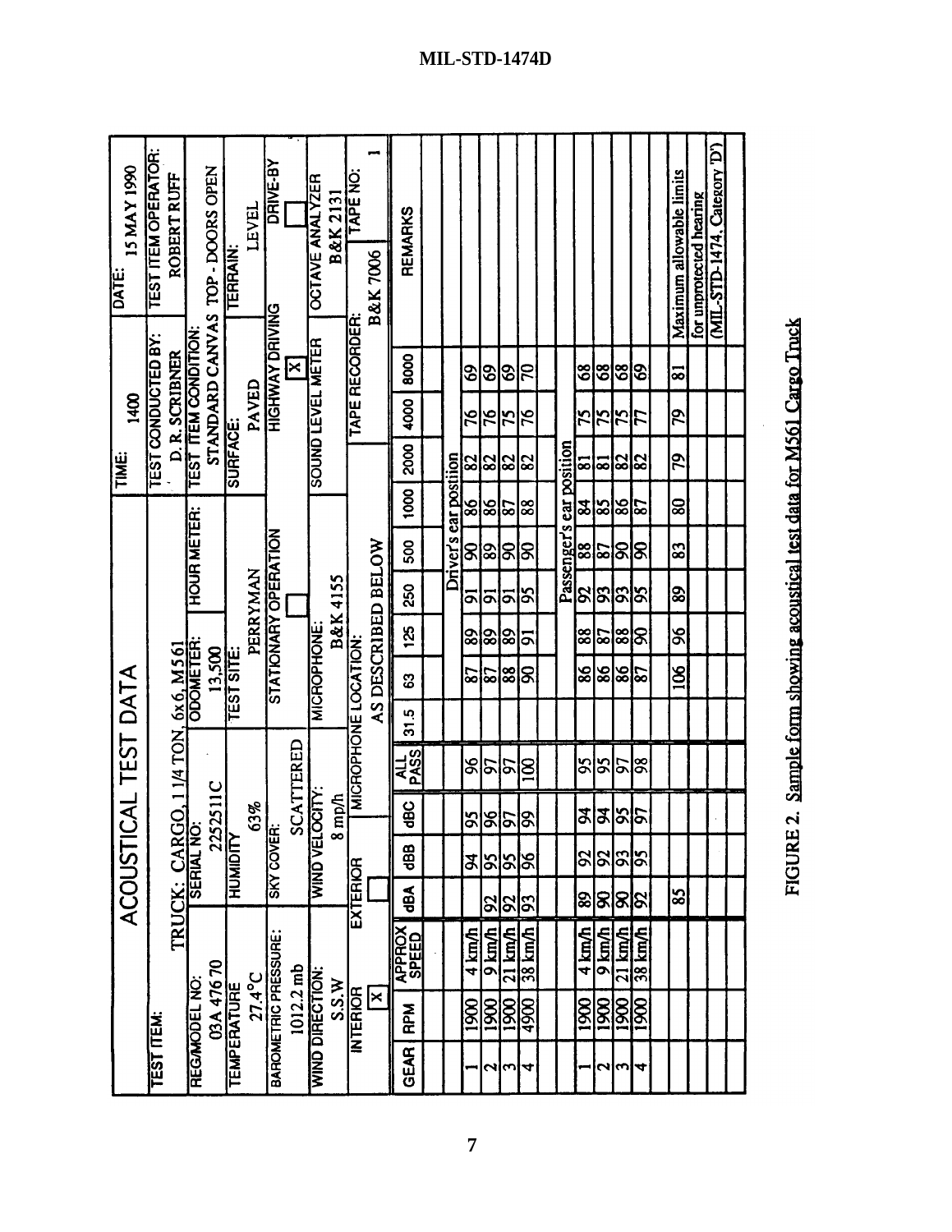|                | <b>TEST ITEM OPERATOR:</b>                               |                             | <b>TERRAIN:</b>        | á<br><b>DRIVE-BY</b>   | <b>OCTAVE ANALYZER</b> | <b>TAPE NO:</b>      | REMARKS                |  |  |  |  |  |  |  |  |
|----------------|----------------------------------------------------------|-----------------------------|------------------------|------------------------|------------------------|----------------------|------------------------|--|--|--|--|--|--|--|--|
| <b>DATE:</b>   |                                                          |                             |                        |                        |                        |                      |                        |  |  |  |  |  |  |  |  |
|                | <b>TEST CONDUCTED BY:</b>                                | <b>TEST ITEM CONDITION:</b> |                        | <b>HIGHWAY DRIVING</b> | SOUND LEVEL METER      | TAPE RECORDER:       | 8000                   |  |  |  |  |  |  |  |  |
|                |                                                          |                             |                        |                        |                        |                      | 4000                   |  |  |  |  |  |  |  |  |
| TIME:          |                                                          |                             | SURFACE:               |                        |                        |                      | 2000                   |  |  |  |  |  |  |  |  |
|                |                                                          |                             |                        |                        |                        |                      | 1000                   |  |  |  |  |  |  |  |  |
|                |                                                          | <b>HOUR METER:</b>          |                        |                        |                        |                      | 500                    |  |  |  |  |  |  |  |  |
|                |                                                          |                             |                        |                        |                        |                      | 250                    |  |  |  |  |  |  |  |  |
|                |                                                          |                             |                        |                        |                        |                      | 125                    |  |  |  |  |  |  |  |  |
|                |                                                          | <b>ODOMETER:</b>            | <b>TEST SITE:</b>      | STATIONARY OPERATION   | <b>MICROPHONE:</b>     |                      | යි                     |  |  |  |  |  |  |  |  |
|                |                                                          |                             |                        |                        |                        | MICROPHONE LOCATION: | 31.5                   |  |  |  |  |  |  |  |  |
| ICAL TEST DATA |                                                          |                             |                        |                        |                        |                      | <b>ALL</b><br>PASS     |  |  |  |  |  |  |  |  |
|                |                                                          |                             |                        |                        |                        |                      | 98                     |  |  |  |  |  |  |  |  |
|                |                                                          | <b>SERIAL NO:</b>           | <b>HUMIDIT</b>         | <b>SKY COVER:</b>      | <b>WIND VELOCITY:</b>  |                      | 68p                    |  |  |  |  |  |  |  |  |
| <b>ACOUST</b>  |                                                          |                             |                        |                        |                        | <b>EXTERIOR</b>      | dBA                    |  |  |  |  |  |  |  |  |
|                |                                                          |                             |                        | BAROMETRIC PRESSURE:   |                        |                      | <b>APPROX</b><br>SPEED |  |  |  |  |  |  |  |  |
|                |                                                          |                             |                        |                        |                        | <b>INTERIOR</b>      | RPM                    |  |  |  |  |  |  |  |  |
|                | REGANODEL NO:<br><b>TEMPERATURE</b><br><b>TEST ITEM:</b> |                             | <b>WIND DIRECTION:</b> |                        |                        |                      |                        |  |  |  |  |  |  |  |  |

FIGURE 3. Blank acoustical test data form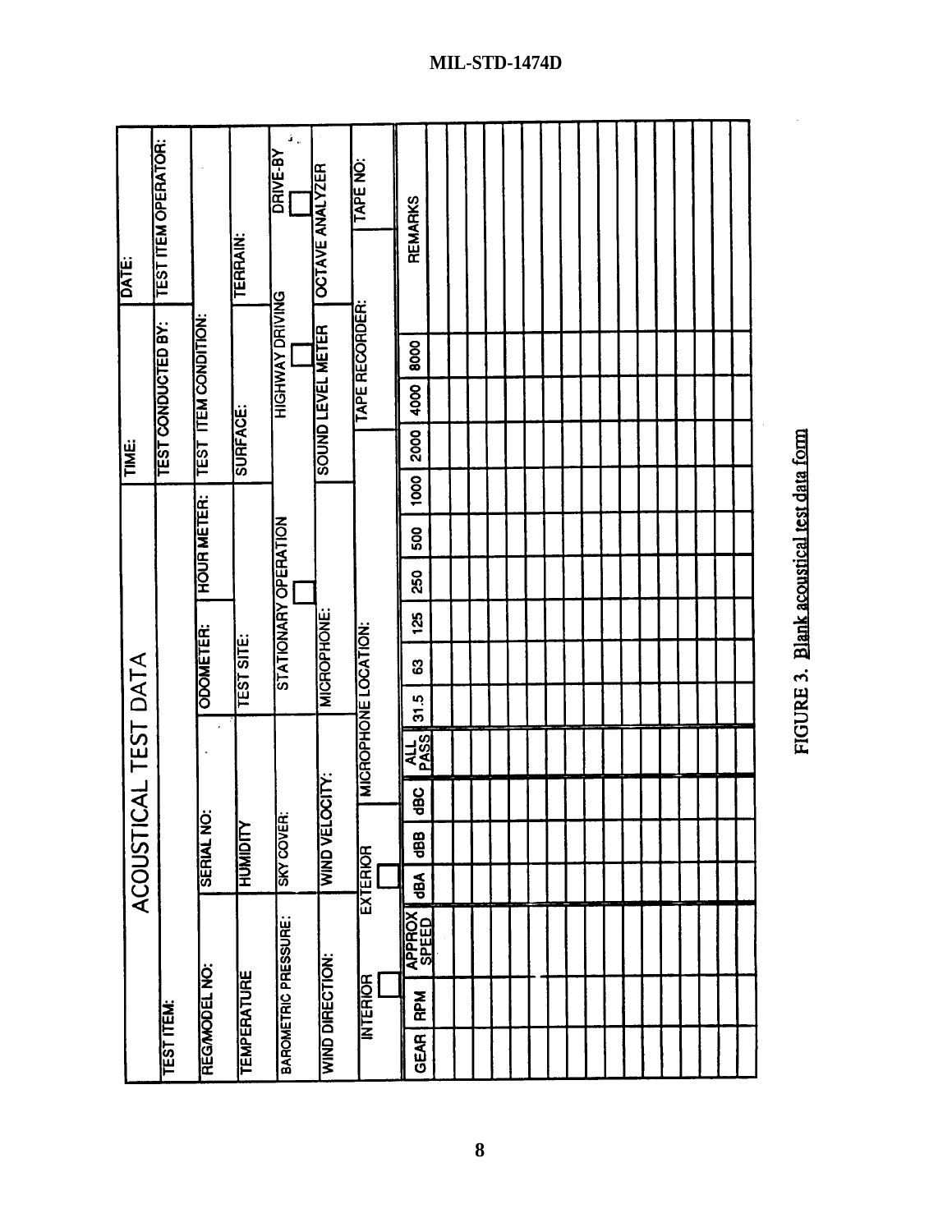#### 6.5 Subject term (key word) listing.

Airborne equipment Attenuating helmets or headsets Aural nondetectability Community annoyance Hazards Hearing conservation criteria Hearing damage risk criteria Hearing protectors Impulse **Instrumentation** Peak pressure level Personnel-occupied areas Shipboard equipment Speech interference level Steady-state Testing **Vehicles** 

6.6 Changes from previous issue. Marginal notations are not used in this revision to identify changes with respect to the previous issue due to the extensiveness of the changes.

6.7 Guidance Documents.

| AFOSHSTD 48-19            | $\sim$ 100 $\mu$         | Hazardous Noise Program                                |
|---------------------------|--------------------------|--------------------------------------------------------|
| DA PAM 40-501             |                          | <b>Hearing Conservation</b>                            |
| 29 CFR 1910.95            |                          | Occupational Noise Exposure                            |
| <b>OPNAVINST 5100.23B</b> | <b>Contract Contract</b> | Navy Occupational Safety and Health Program Manual     |
| <b>OPNAVINST 5100.19B</b> | <b>Contract Contract</b> | Navy Occupational Safety and Health Program Manual for |
|                           |                          | Forces Afloat                                          |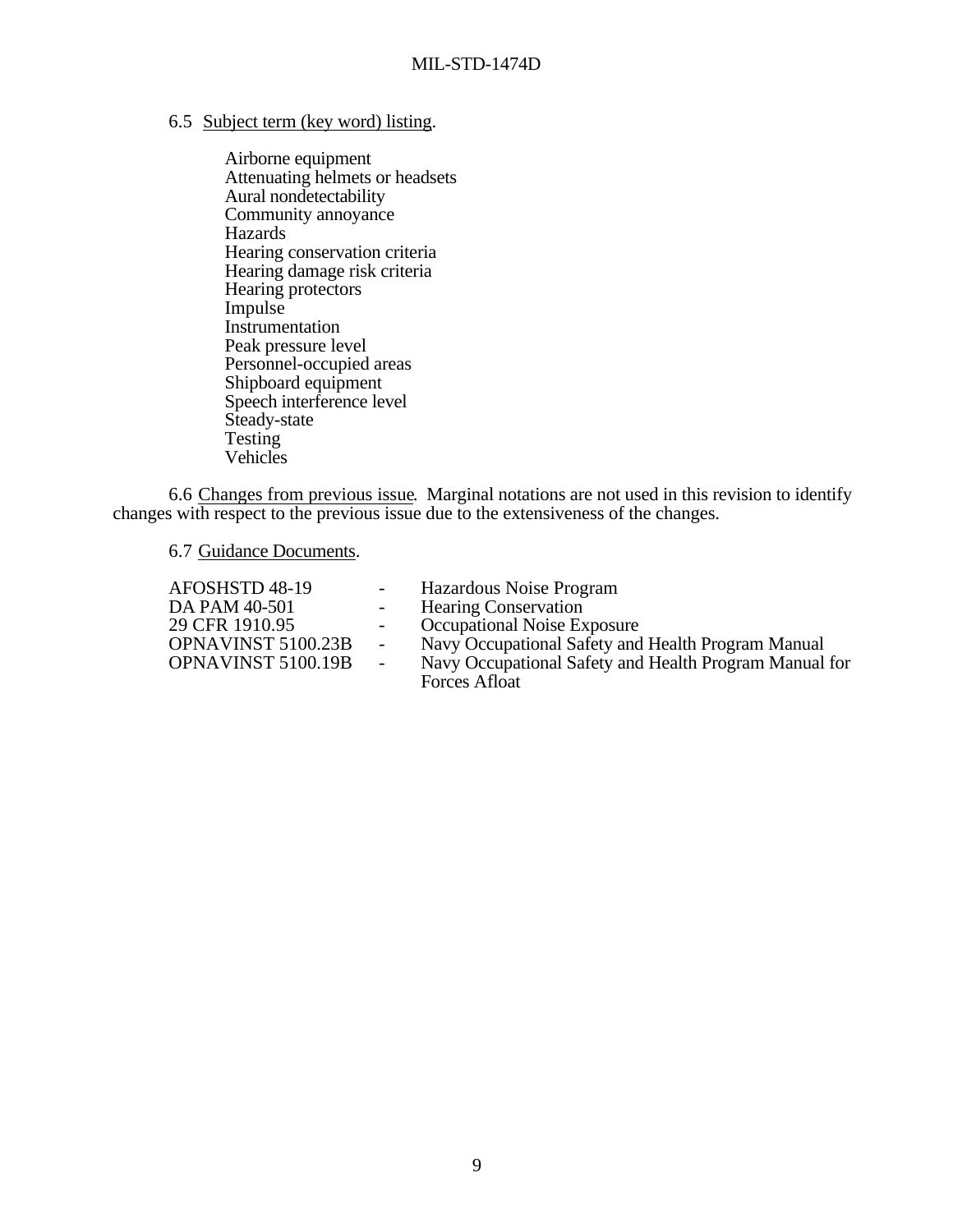This page intentionally left blank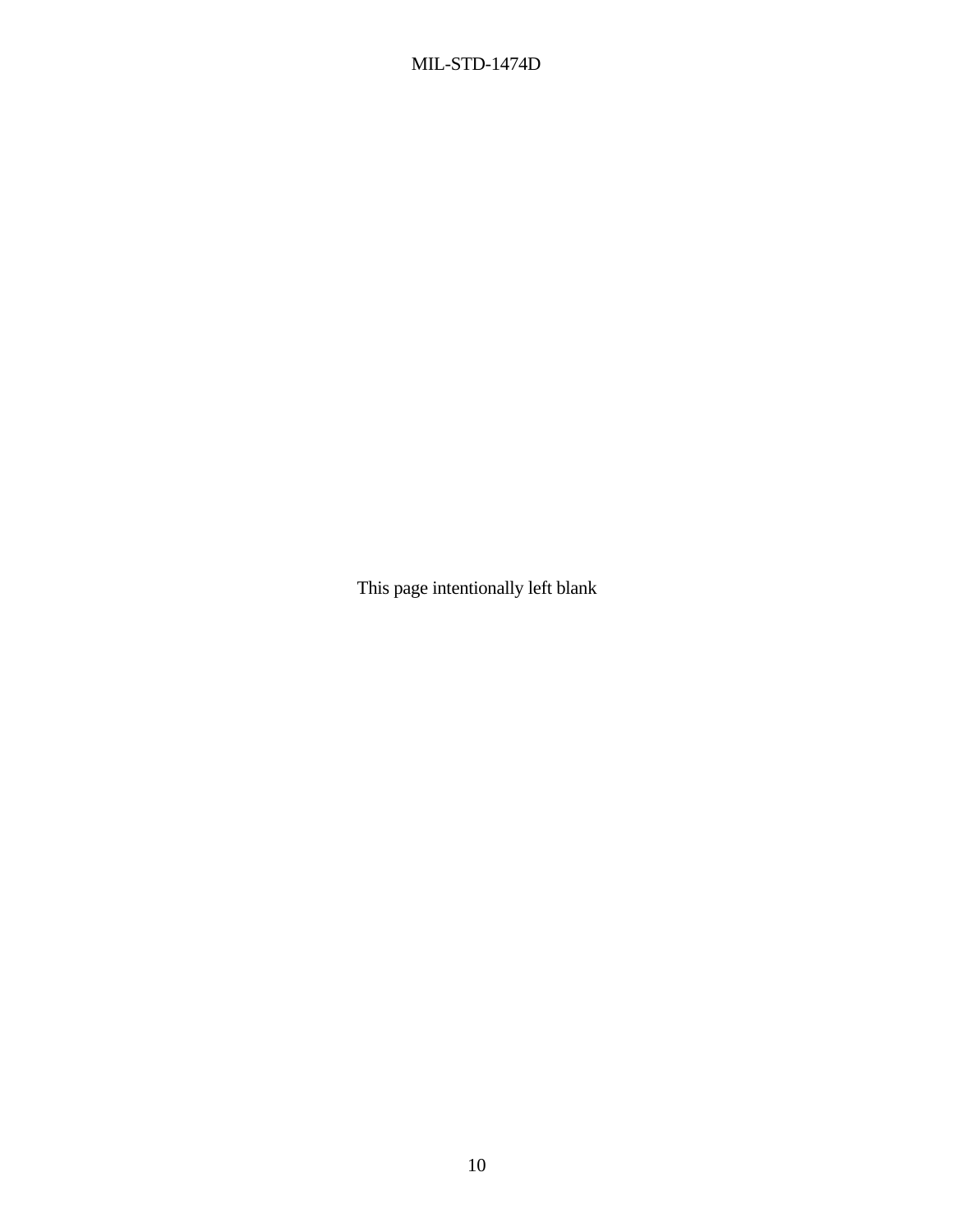#### REQUIREMENT 1

#### STEADY-STATE NOISE, PERSONNEL OCCUPIED AREAS

1. Scope, applicability, and purpose. See Section 1 of the basic standard.

1.1 Scope. This Requirement establishes acoustical noise limits and prescribes testing requirements and measurement techniques for determining conformance to steady-state noise limits in personnel-occupied areas.

1.2 Applicability. This Requirement applies to the acquisition and product improvement of all designed, or purchased (non-developmental items) ground systems, subsystems, equipment, and facilities that emit acoustic noise. This requirement is intended to address noise levels emitted during the full range of typical operational conditions.

1.3 Purpose. This Requirement provides criteria for designing materiel having noise levels that minimize noise induced hearing loss and permit acceptable speech communication in a noisy environment.

2. Documents applicable to Requirement 1.

| 29 CFR 1910.145<br>40 CFR 204 | Specification for Accident Prevention, Signs and Tags<br>Noise Emission Standards for Construction Equipment |
|-------------------------------|--------------------------------------------------------------------------------------------------------------|
| <b>MIL-STD-1472</b>           | Human Engineering                                                                                            |
| MIL-HDBK-1908                 | <b>Definitions of Human Factors Terms</b>                                                                    |
| ANSI S1.1                     | <b>Acoustical Terminology</b>                                                                                |
| ANSI S <sub>1.4</sub>         | Sound Level Meters, Specification for (DoD adopted)                                                          |
| <b>ANSI S1.10</b>             | Calibration of Microphones, Method for the (DoD adopted)                                                     |
| <b>ANSI S1.11</b>             | Octave-Band and Fractional-Octave-Band Analog and Digital Filters,                                           |
|                               | Specification for (DoD adopted)                                                                              |
| <b>ANSI S1.40</b>             | Acoustic Calibrators, Specification for (DoD adopted)                                                        |
| <b>ISO R-226</b>              | Normal Equal-Loudness Contours for Pure Tones and Normal Threshold of                                        |
|                               | Hearing Under Free-Field Listening Conditions                                                                |

(The above documents are cited either in this Requirement or in Sections 3, 4, or 5 of the basic standard. For applicability and ordering information, see preambles and addresses in Section 2 of the basic standard.)

3. Definitions. Terms are defined in accordance with MIL-HDBK-1908. Terms not appearing in MIL-HDBK-1908 are defined in accordance with ANSI S1.1.

4. General Requirements.

4.1 Subsystems, sets, groups, and units. See Section 4.1 of the basic standard.

4.2 Posting of noise hazard areas. If steady-state noise levels are 85 dBA or greater, at locations specified in 5.2.1.2, noise hazard caution signs shall be permanently posted on (or in) the equipment. This provision shall not apply to the exteriors of military combat equipment. Signs shall conform to 4.2 of the basic standard. This posting is required regardless of exposure time or duty cycle acceptance (see 5.2.1.7)**.** Where operating or maintenance conditions seldom exceed 85 dBA, posting may be unnecessary.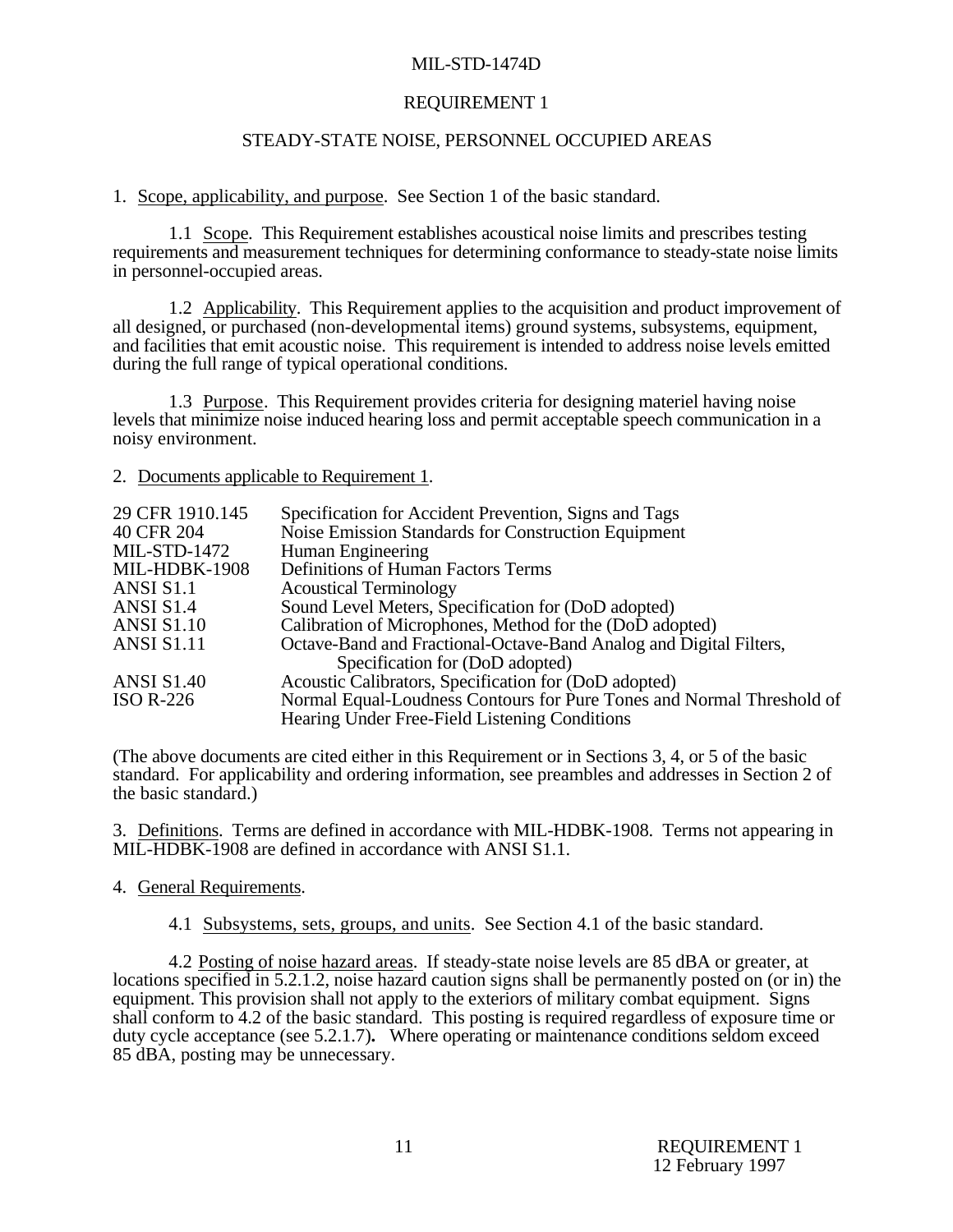4.3 Manuals. Where steady-state noise is 85 dBA or greater at personnel-occupied areas (e.g., operator, maintenance, observer, and other control positions), operation and maintenance manuals (e.g., field and technical manuals) shall contain appropriate discussion of noise hazards. Discussion shall include the requirement for hearing protection, the type of hearing protection recommended, the noise level of the equipment at locations specified in 5.2.1.2, and the distance at which the 85 dBA limit will be met.

4.4 Pulsating equipment. Pulsating equipment (e.g., jack hammers, air tools, impact wrenches) which may be operated for periods of time in excess of one second and where peak level is less than 140 dBP, shall comply with the steady-state noise provisions herein.

#### 5. Detailed requirements.

5.1 Noise limits.

5.1.1 Categories. Table 1-I is provided to guide procurement activity decision in selecting a noise limit category. The corresponding noise limits are shown in Table 1-II. If the total system configuration is unknown, the allowable noise limit for any single item shall be 3 dB below the limit of the applicable system category.

| Category <sup>1</sup> | <b>System Requirements</b>                                                                                                                                                                           |
|-----------------------|------------------------------------------------------------------------------------------------------------------------------------------------------------------------------------------------------|
| A                     | No direct person-to-person voice communication required. Maximum design limit.<br>Hearing protection required.                                                                                       |
| B                     | Electrically-aided communication via attenuating helmet or headset required. Noise<br>levels are hazardous to unprotected ears.                                                                      |
| $\mathcal{C}$         | No frequent direct person-to-person voice communication required. Occasional<br>shouted communication may be possible at a distance of 30 cm. Hearing protection<br>required.                        |
| D                     | No frequent person-to-person voice communication required. Occasional shouted<br>communication may be possible at a distance of 60 cm. Levels in excess of Category<br>D require hearing protection. |
| E                     | Occasional telephone or radio use or occasional communication at distances up to<br>1.50 m required. (Equivalent to NC-70)                                                                           |
| $\overline{F}$        | Frequent telephone or radio use or frequent communication at distances up to<br>1.50 m required. (Equivalent to NC-60).                                                                              |

| TABLE 1-I. Steady-state noise categories |  |  |  |
|------------------------------------------|--|--|--|
|                                          |  |  |  |

<sup>1</sup> Categories A, B, C, and D are based primarily on hearing conservation priorities; the remaining categories are based primarily on communication requirements. For fixed-plant facilities, see MIL-STD-1472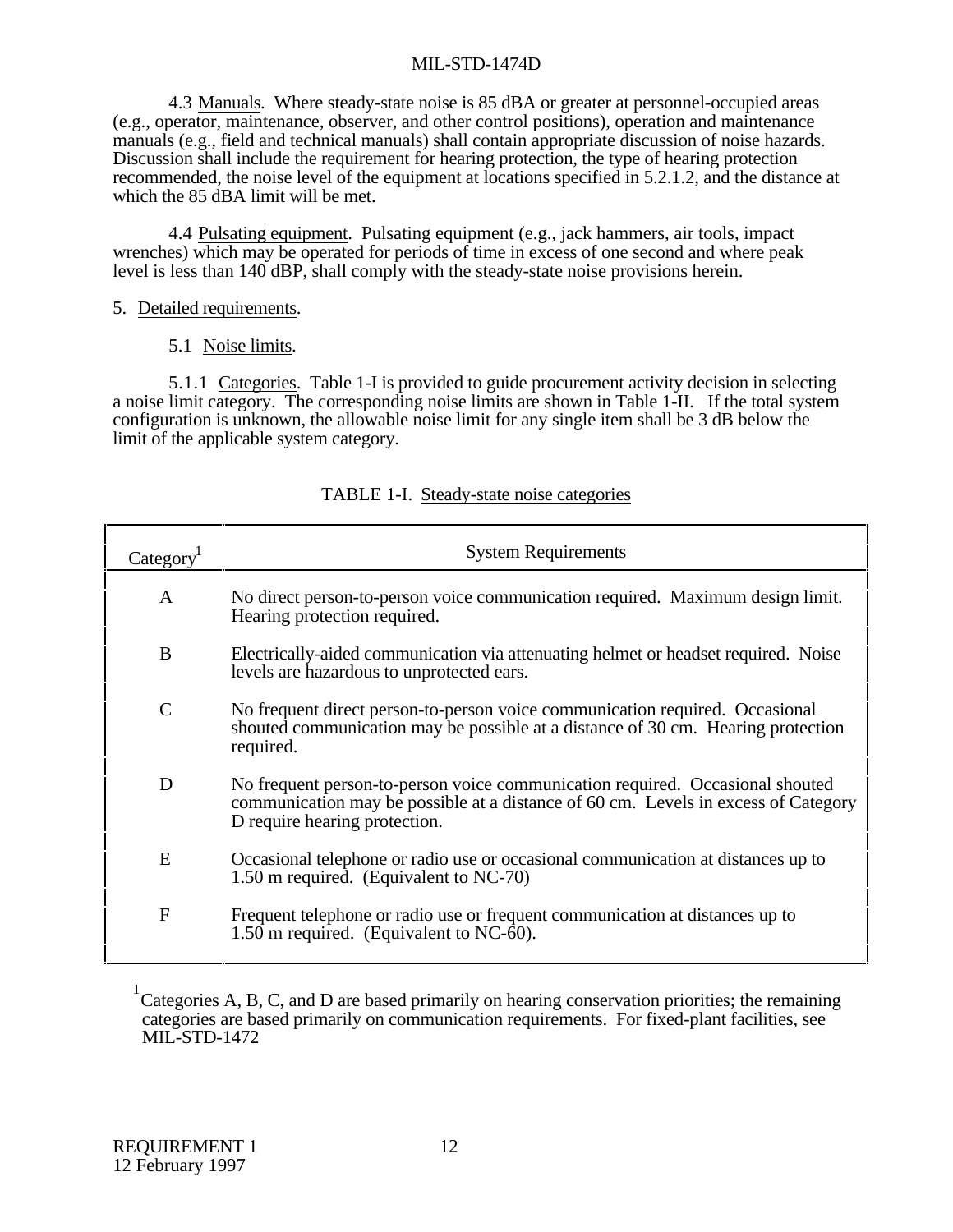| Limit Category: $A^1$       | $R^{\perp}$ |    | D <sup>1</sup> | $E^2$ | $F^2$ |
|-----------------------------|-------------|----|----------------|-------|-------|
| A-Weighted Limit (dBA): 108 | 100         | 90 | < 85           | 75    | 65    |
| SIL-4 Limit:                |             |    |                | 67    |       |
|                             |             |    |                |       |       |

TABLE 1-II. Steady-state noise limits (dBA) for personnel-occupied areas

<sup>1</sup>These limits are based on a maximum daily exposure time of 8 hours. In those cases where the mission profile for the equipment being developed or acquired exceeds 8 hours of operation in each 24-hour day, the limits specified in Categories A, B, C, and D shall be reduced to allow for an exposure of longer than 8 hours, as approved by the procuring activity in conjunction with the appropriate military Surgeon General's Office.

<sup>2</sup> Categories E and F are defined by either the sound level (dBA) or the speech interference level  $(SIL-4)$ . If meeting the dBA requirement has been documented to be infeasible (see 5.1.3.2), then this requirement shall be replaced with the corresponding SIL-4 limit.

#### 5.1.2 Maximum.

a. For systems requiring person-to-person communication, Category E or F shall be selected on the basis of Table 1-I.

b. All other systems shall not exceed Category D.

c. Where the limit of Category D can be documented as being clearly beyond the state-ofthe the-art per 5.1.3.2, selection of another noise limit shall be made by the procuring activity on the basis of system requirements.

#### 5.1.3 Acceptance.

5.1.3.1 Compliance. Compliance with the required noise limit shall be documented based upon test requirements of 5.2 and the data recording requirements of 5.3.

5.1.3.2 Non-compliance. Non-compliance with the required noise limit shall be documented based upon test requirements of 5.2 and the data recording requirements of 5.3; additionally, the following shall apply:

a. The required maximum noise limit(s) may be established to be technically infeasible based upon testing and analysis consistent with best engineering practice, which clearly proves that achievement of the required limit(s) is beyond the state-of-the-art for the item/system being procured. Such testing and the resultant analysis shall be conducted and reported by a professionally qualified acoustical consultant or acoustical laboratory. Documentation shall be furnished to the procuring activity for consideration of whether or not increase of the required limit(s) is justified.

b. Documentation shall contain technically defensible data including technically supported design considerations, technically supported design recommendations for noise reduction, and technically supported predictions of the resultant noise levels.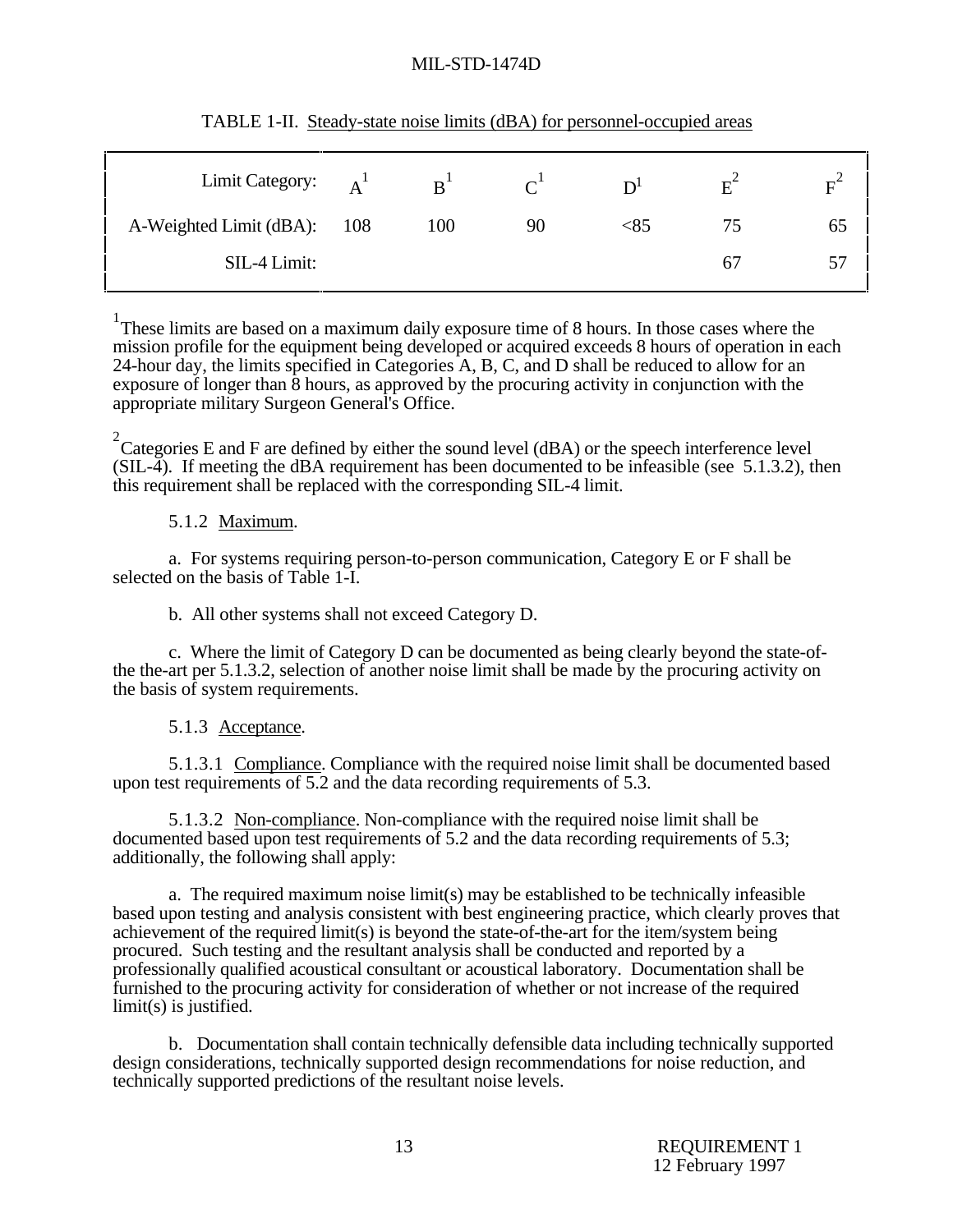c. Noise reduction feasibility documentation shall also include the following:

(1) Identification of all the noise sources that contribute to the noise level at the locations of interest.

(2) Identification of all noise paths between the noise sources and the locations of interest.

(3) Rank ordering of the source/path combinations in terms of their contribution to the overall level at the locations of interest.

(4) Development of noise control measures for each source/path combination in order of dominance until the required noise levels at the locations of interest are attained.

(5) Clearly stated and technically/fiscally supported trade-off analyses of noise control benefit against other design and performance requirements, consistent with best engineering practice.

(6) An experimental procedure known as "window analysis" shall be used in steps (1) through (5). The procedure involves measuring the noise level while eliminating all noise sources and paths except the single one of interest. For example, one type of engine noise source determination could be made by running the engine under load with and without the engine fan being driven.

(7) The window analysis procedure shall be repeated for each of the combinations identified (see (1) to (3) above).

d. Only if the maximum noise limit(s) required has been documented as being clearly beyond the state-of-the-art, may the procuring activity expressly grant written permission to exceed the specified limit(s). Any decision to grant permission to exceed the specified limits shall consider health hazard assessments and the operational impact of the hazards associated with exceeding the limits.

5.2 Test requirements.

5.2.1 General.

5.2.1.1 Acceptance criteria. Noise at locations designated by 5.2.1.2 shall meet the specified limit.

5.2.1.2 Measurement location. Noise measurements shall be made at:

a. each operator or crew position.

b. representative positions where one or more individuals (e.g., passengers) will be located, and

c. occasionally occupied positions during typical operation or maintenance of the item/system (e.g., the space in and around a generator set, pump, or arc welder).

NOTE: Where the operator, crew, or passenger station(s) is not clearly defined or where unattended use of equipment is intended (e.g., some mobile electric power, pumps,), the noise measurement position(s) shall be designated by the procuring activity.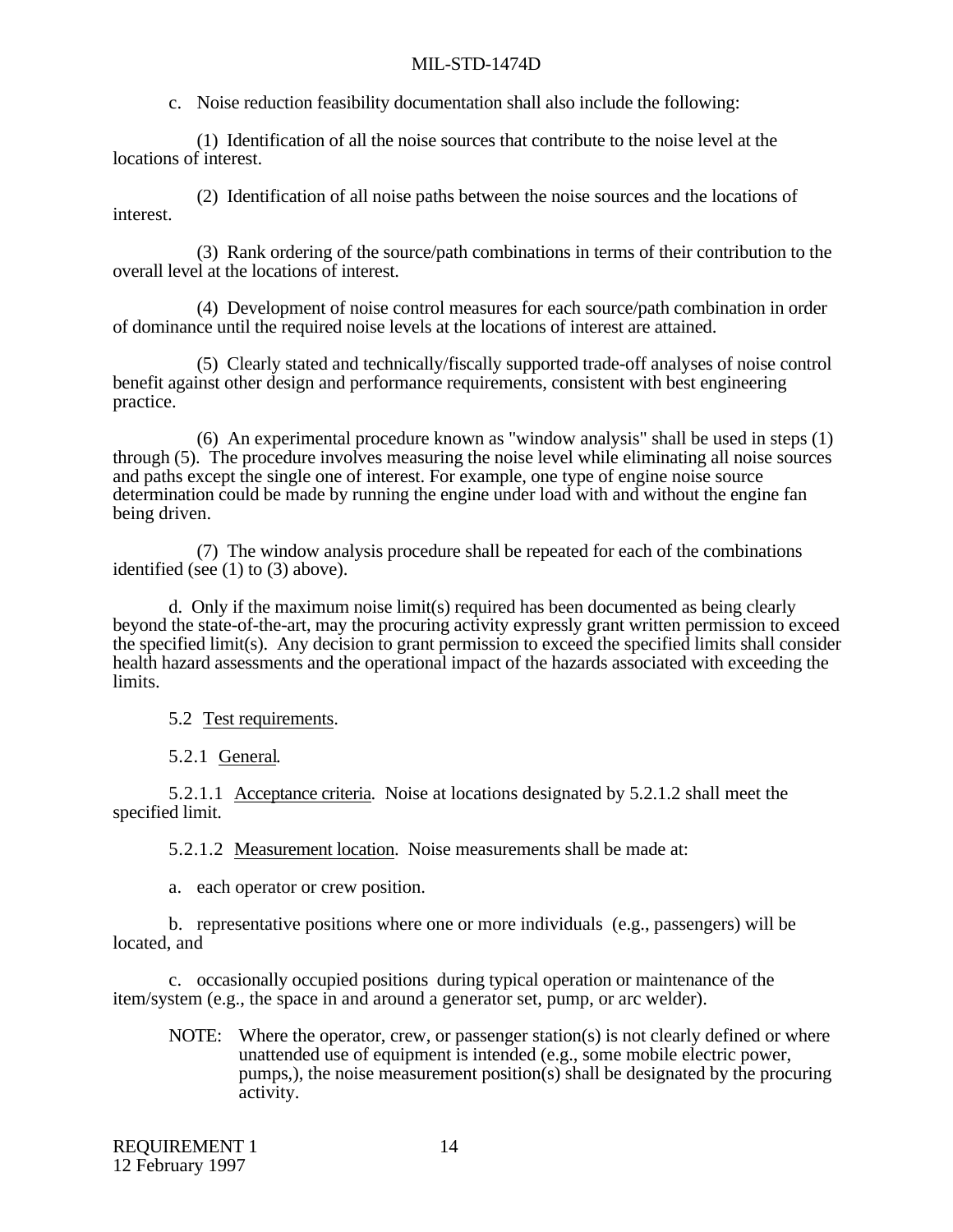5.2.1.3 Recording. The data recorded and reported shall include A-weighted, Cweighted, and octave-band sound pressure levels, and, when appropriate, speech interference levels.

5.2.1.4 Noise contours. Where the steady-state noise level of stationary equipment is 85 dBA or greater, the distances and directions from the noise source at which the sound level equals 85 dBA shall be determined. The 85 dBA contours shall also be determined for mobile equipment which could, at times, be stationary. The 85 dBA contour shall be determined from measurements made at positions around the noise source at angular increments not greater than 45 degrees, and at the noisiest angle. The maximum distance at which 85 dBA is obtained shall be indicated on the noise hazard sign in 4.2 of the basic standard.

5.2.1.5 Equipment openings. All windows, vents, and access openings shall be in the normal operation position as defined by the procuring activity. If it is possible to operate with these in either the open or closed positions, both configurations shall be tested.

5.2.1.6 Test schedule. During development, sound level measurements shall be made, as a minimum, when the test item is first undergoing testing. Measurement of the final system configuration shall be made as early as possible before first article acceptance.

5.2.1.7 Typical duty cycle testing. If typical duty cycle testing is specified by the procuring activity, the time-weighted average level  $(L_{AVQ})$  shall be determined. Duty cycles shall be as short as practical and the noise exposure of sufficient cycles shall be measured for a minimum duration of 1 hour at rated capacity. When the  $L_{avg}$  does not change over  $\pm 2.0$  dBA from cycle to cycle, one cycle shall be adequate. The equipment shall be operated at a test site typical of the environment in which the equipment is to be used, as specified by the procuring activity.

5.2.1.8 Sample size. Materiel acceptance shall be based on an adequate test sample to be determined by the procuring activity.

5.2.2 Operating conditions for system testing. Systems shall be operated as required to accomplish their intended missions or functions. All subsystems and auxiliary equipment normally in use shall be operated. Heaters and air conditioners shall be operated in accordance with 5.2.3.1.3.

5.2.3 Operating conditions for mobile equipment testing.

#### 5.2.3.1 Vehicles.

5.2.3.1.1 Vehicle speed and gear. Vehicle noise shall be measured at two-thirds of rated engine speed (not maximum governed speed) or two-thirds of the vehicle speed posted in the vehicle, in the highest gear or in the drive mode if the transmission is automatic, or as specified by the procuring activity (for compliance). The vehicle shall have engine speed or vehicle speed measured by a calibrated tachometer or speedometer, as appropriate. Measurements shall also be made at either 8 or 16 km/h increments up to the maximum vehicle speed. If 16 km/h increments are selected, measurements shall start at 16 rather than 8 km/h.

5.2.3.1.2 Load-carrying equipment. All load-carrying equipment shall be operated with two-thirds of maximum payload or as specified by the procuring activity (for compliance). Vehicles (including tractor/ trailer combinations) shall be operated at two-thirds of the off-highway payload. Auxiliary trailed equipment shall not be towed during the test. Vehicles shall also be tested at the maximum payload including towed trailers at maximum payload where applicable to the vehicle design.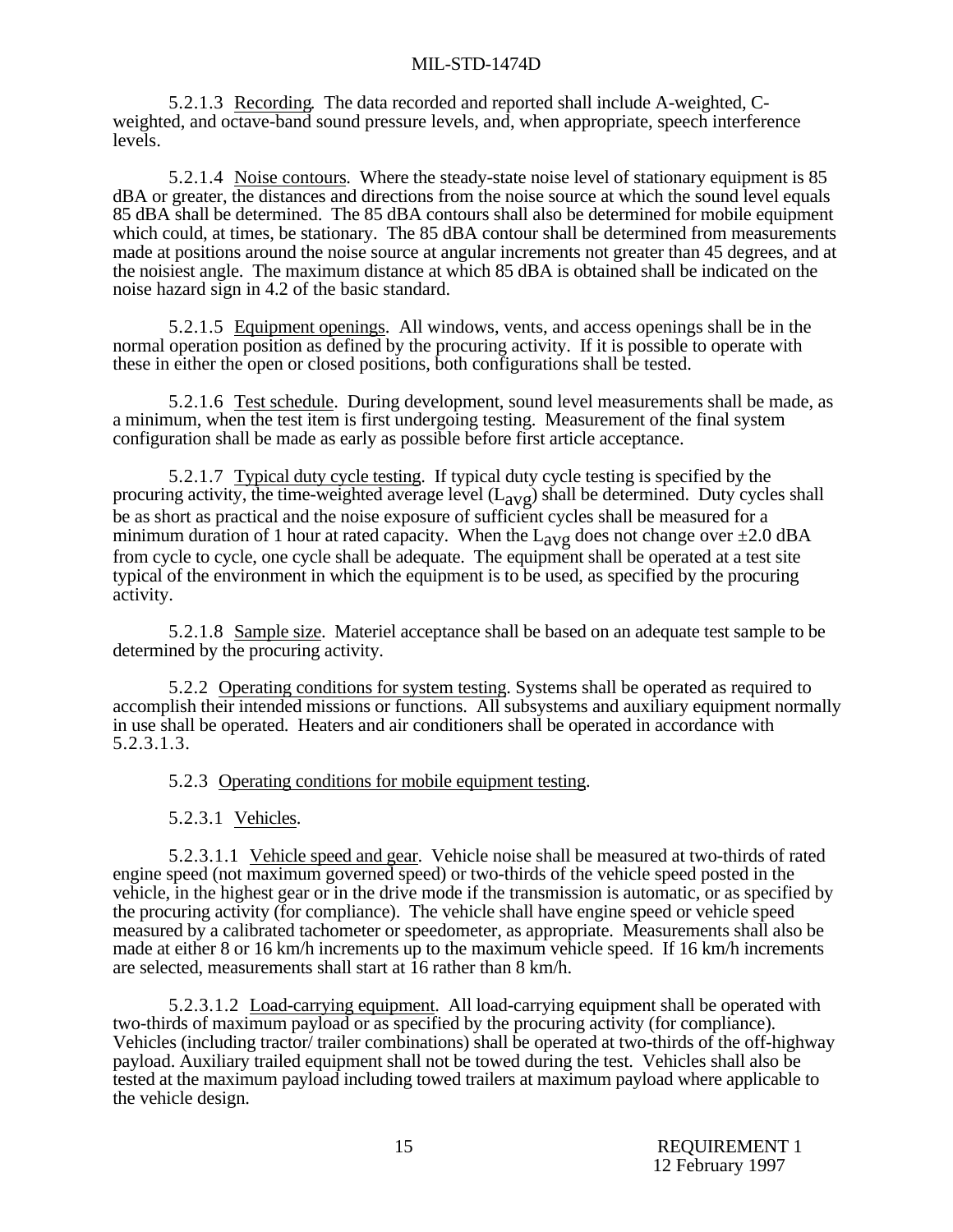5.2.3.1.3 Auxiliary equipment. All auxiliary equipment normally in continuous use while the vehicle is in motion shall be operated; however, where heaters and air conditioners may be used at the same time (such as humidity control) both shall be operated. Where both heaters and air conditioners are present, the one producing the higher sound level shall be operated.

5.2.3.1.4 Selection criteria. Where applicable, tests shall be made on new equipment after the officially prescribed break-in time or mileage, and after performance requirements have been met.

5.2.3.2 Construction and materials-handling equipment. The procuring activity shall specify a repeatable, steady operating condition that produces about the same noise as a typical duty cycle. The duty cycle will consider speed, load, and test surface.

5.2.3.3 Watercraft. Watercraft noise shall be measured under normal cruise/calm water conditions or as specified by the procuring activity.

#### 5.2.4 Operating conditions for stationary equipment testing.

5.2.4.1 Speed. All equipment shall be operated at maximum-rated continuous duty speed or as specified by the procuring activity.

5.2.4.2 Load. All equipment shall be operated at normal maximum-rated load. The exception is that variable-speed equipment, which is normally operated at less than maximum, shall be operated at two-thirds maximum-rated load or as specified by the procuring activity.

5.2.4.3 Auxiliary equipment. All auxiliary equipment normally in use shall be operated. Heaters and air conditioners shall be operated in accordance with 5.2.3.1.3.

#### 5.2.5 Test environment, instrumentation, and measurements.

#### 5.2.5.1 Test environment.

5.2.5.1.1 Test site. Equipment shall be tested in its exact operating location if the location is known and such testing is feasible. When this is not possible, the test site shall be a uniform flat grass surface, free of ice, snow, or vegetation over 15 cm tall; it shall be free of reflecting surfaces such as buildings, trees, or hillsides within 30 m. An anechoic or hemi-anechoic chamber may be substituted for outdoor measurements.

5.2.5.1.2 Background noise. When practical, background noise, including wind noise, shall be at least 10 dB below that of the equipment noise being measured; however, background noise shall always be at least 10 dB below the criteria.A windscreen shall be used at wind velocities of 10 km/h or more; measurements shall not be made at velocities of 20 km/h or more.

5.2.5.1.3 Surface and grade for vehicle testing. Vehicles shall be driven along a dry, smooth, paved, and level road  $\left(\langle 1\% \rangle\right)$  grade), free from gravel or other loose material. Vehicles having nonrubber-padded tracks shall be driven on level, compact earth or as specified by the procuring activity. Measurements shall not be made when the road surface is wet, covered with snow or ice, or during precipitation, unless specified by the procuring activity.

#### 5.2.5.2 Instrumentation.

5.2.5.2.1 Instrument specifications. Sound level meters shall conform to requirements for Type 1, as specified by ANSI  $\overline{S1.4}$ . Band filter sets shall conform to requirements for Order 3, Type 3-D, Extended Range, as specified by ANSI S1.11. Other noise recording instrumentation or combinations of instrumentation shall conform to SAE J184 and applicable provisions of ANSI Sl.4.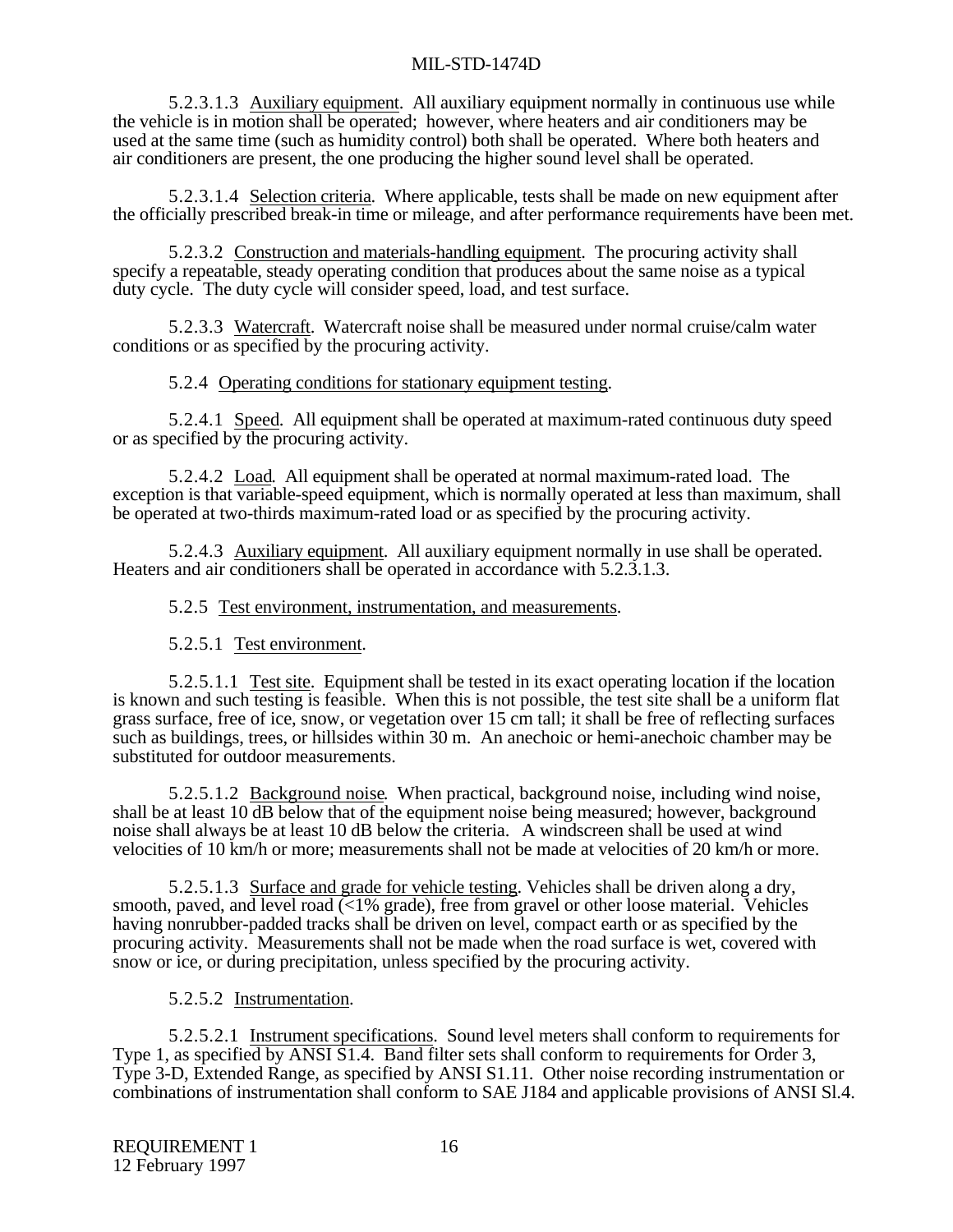5.2.5.2.2 Calibration. Acoustical calibration procedures shall be accomplished in accordance with the sound level meter manufacturer's instructions (see also ANSI S1.10). Calibrators shall conform to ANSI S1.40 Calibration shall address the influence of microphones, cables, amplifiers and recorders. Calibration shall be performed any time instrumentation is changed, before and after each test sequence, but not less than at the start and end of each day.

5.2.5.2.3 Microphones. Pressure microphones having an essentially flat response at grazing incidence (90 degrees) should be used, but free field microphones having an essentially flat response at normal incidence (0 degrees) may be used with the addition of a random incidence corrector. The microphone shall ordinarily be placed vertically at the measurement location with the sensitive element up. However, for exterior measurements of stationary test items (at distances greater than three times the major dimension of the test item), a normal incidence microphone without a random incidence corrector may be used if it is pointed at the item.

5.2.5.3 Measurement. Data collection shall include on-site, unweighted octave-band and A-, and C-weighted measurements. Slow meter damping shall be used. Tape recording may be used in place of, or in addition to, the above. For those exceptions where the noise level is determined under a typical duty cycle, measurements shall be made with an integrating sound level meter or other recording instruments that measure time weighted average level  $(L_{AVg})$  as defined in MIL-HDBK-1908. L<sub>avg</sub> shall be measured using the time-sound level exchange rate appropriate for the Service involved.

#### 5.2.5.3.1 Personnel limits and locations during tests.

5.2.5.3.1.1 Operator(s). During testing, the operator(s) shall not occupy that location where the noise is being measured unless required to operate the equipment.

5.2.5.3.1.2 No operator present. When no operator is present, the measurement shall be made at the center of the operator's probable head location. For standing locations the microphone shall be 1.60 m above the floor, for sitting locations it shall be 0.80 m above the seat which, if adjustable, shall be positioned at the center of its vertical adjustment range.

5.2.5.3.1.3 Operator present. When the operator must be present, the measurement shall be made at ear level, 15 cm from the right ear. If a wall or other reflective surface is closer than 3 cm from the operator's right ear, the microphone shall be positioned equidistant from the right ear and that surface.

5.2.5.3.1.4 Test personnel. Noise measurements shall be made with the minimum number of people in the area, including test personnel. When noise is being measured in personnel-occupied enclosures, no test personnel or observers shall be present within the enclosure unless required to operate or adjust the test equipment, or to record data.

5.3 Data recording. See 5.2 of basic standard.

#### 6. Notes.

6.1 Intended use. This Requirement is intended for use as a steady-state noise criteria design standard for military ground materiel, cited contractually in system specifications, and elsewhere, and for use as a basis for that part of noise testing where design characteristics are assessed for purposes of acceptance. It is not intended for use to express binding requirements in conceptual and other early acquisition phases. The Requirement may be applied to traditional, as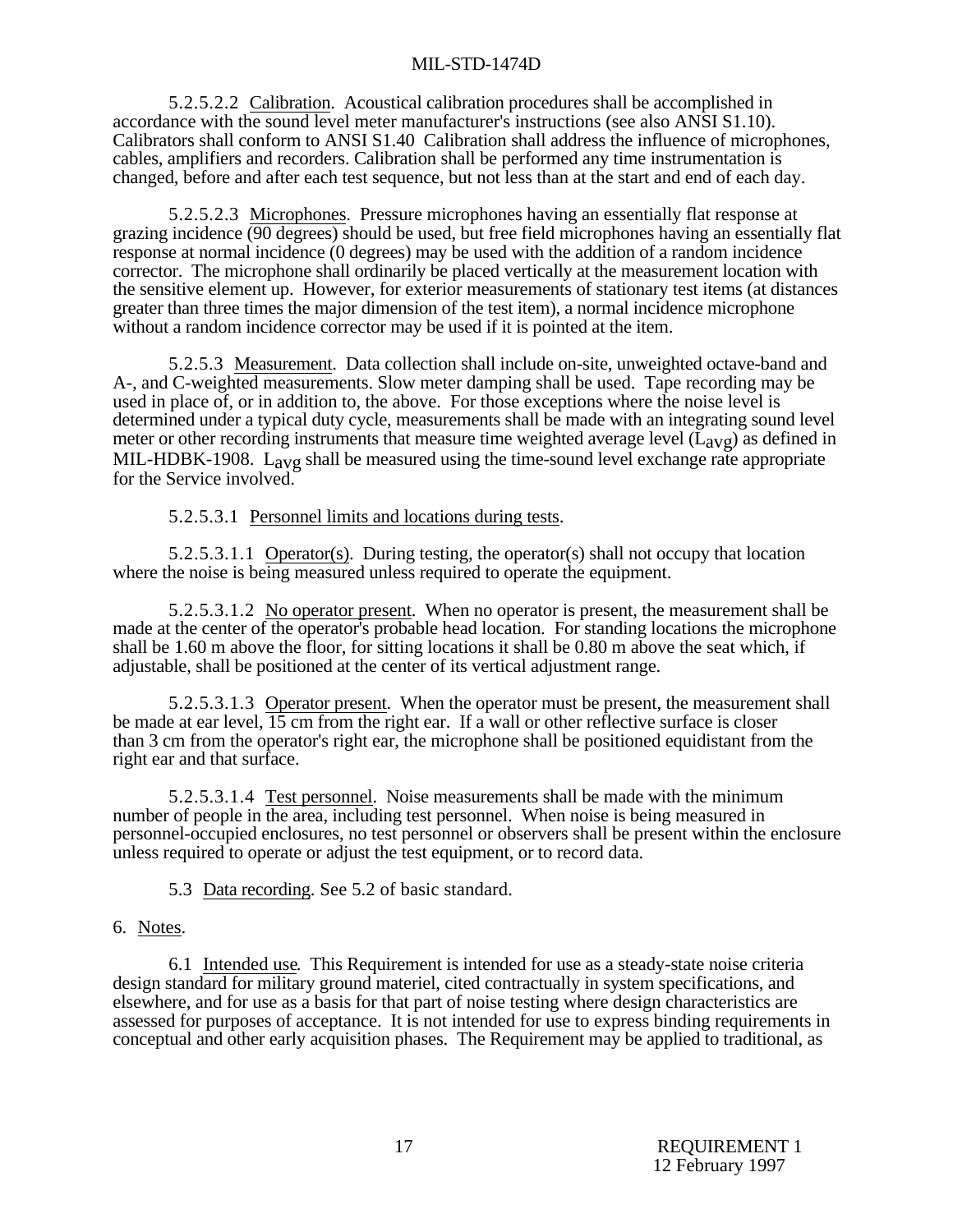well as non-developmental item (NDI) acquisitions. This Requirement is not intended for applicability to shipboard equipment or aircraft noise (specified by Requirements 5, 6, or 7, as applicable.)

6.2 Associated Data-Item-Description (DID). This standard is cited in DoD 5010.123L, Acquisition Management Systems and Data Requirements Control List (AMSDL), as the source document for the following DID. When it is necessary to obtain the data the applicable DID must be listed on the Contract Data Requirements List (DD Form 1423) except where the DoD Federal Acquisition Regulation Supplement exempts the requirement for a DD Form 1423.

DID Number DID Title

DI-HFAC-80938A Noise Measurement Report

The above DID was current as of the date of this Requirement. The current issue of the AMSDL must be researched to ensure that only the current and approved DID is cited on the DD Form 1423.

6.3 Details specified by the procuring activity. Applicable details, such as the following, should be specified by the procuring activity in the request for proposal (RFP) and in appropriate follow-up requirements documentation.

6.3.1 Hearing protection. When it is known that certain types of hearing protection will interfere with the use of helmets or other equipment.

6.3.2 Operating conditions for testing.

a. Whether typical duty cycle testing is specified for the item (see 5.2.1.7).

NOTE: Where the procuring activity has determined that the noise tests at the constant operating conditions stated herein are clearly inappropriate or non-representative, another constant operating condition(s) may be specified by the procuring activity. Where it is not possible to establish any appropriate constant operating condition for the noise test, the equivalent continuous sound level shall be determined under a typical duty cycle to be specified by the procuring activity.

b. Vehicle engine speed and gear, load and test surface, if different from the Requirement (see 5.2.3.1.1, 5.2.3.1.2, and 5.2.5.1.3).

c. Off-road construction and materials-handling equipment speed, load, and test surface (see 5.2.3.2).

d. Watercraft speed and load, if different from the Requirement (see 5.2.3.3).

e. Stationary equipment speed and load, if different from the Requirement (see 5.2.4.1 and 5.2.4.2).

6.3.3 Measurement locations when not clearly defined. (See 5.2.1.2.)

6.3.4 Sample size. (See 5.2.1.8)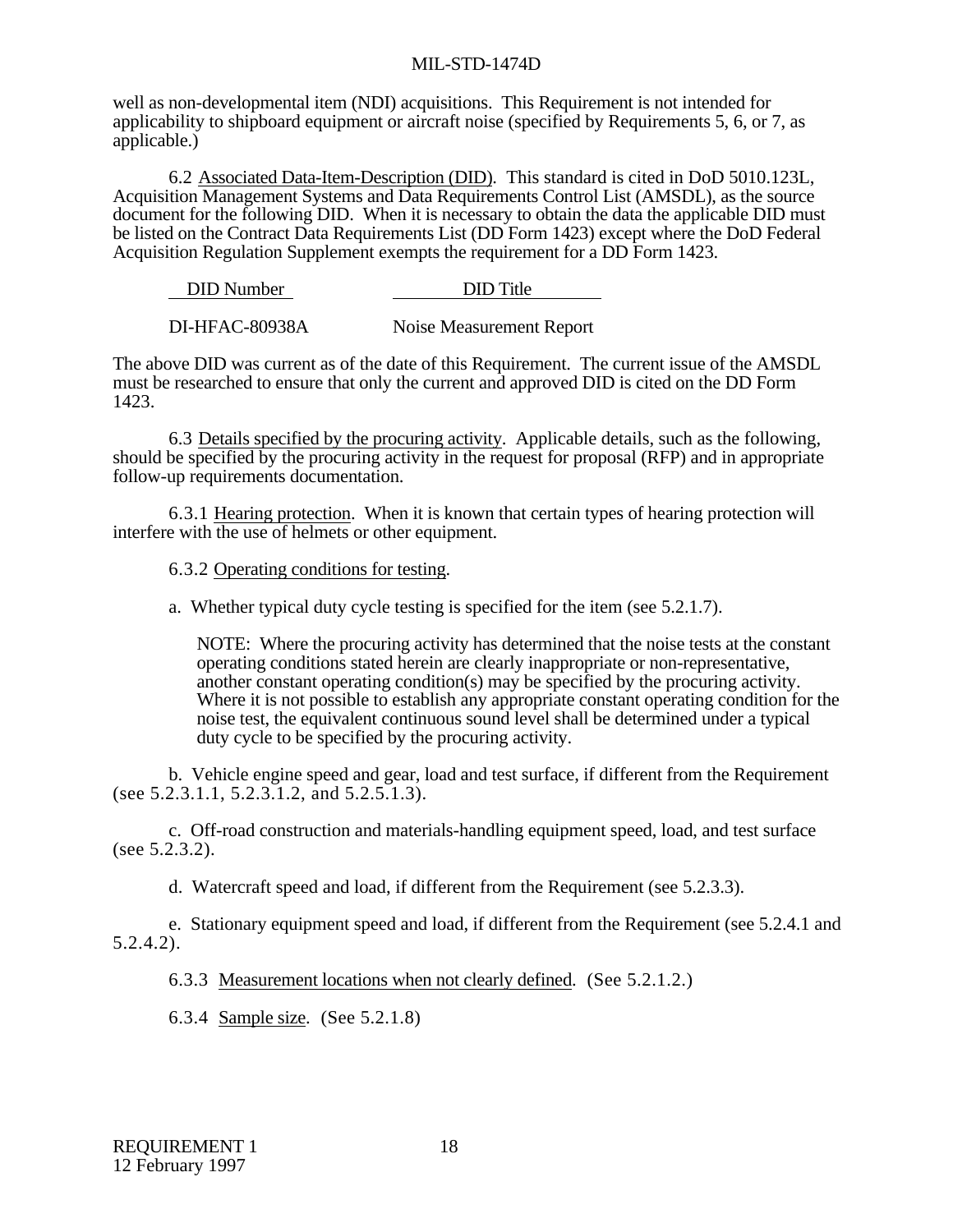6.4 Information to the development test agency. Developing agencies should make appropriate information available to the development test agency, as required, to ensure that test conditions, noise category selection, and evaluation of results are consistent with system requirements, specified hearing protection requirements, if any, and general procuring activityspecified requirements relevant to the provisions of this Requirement.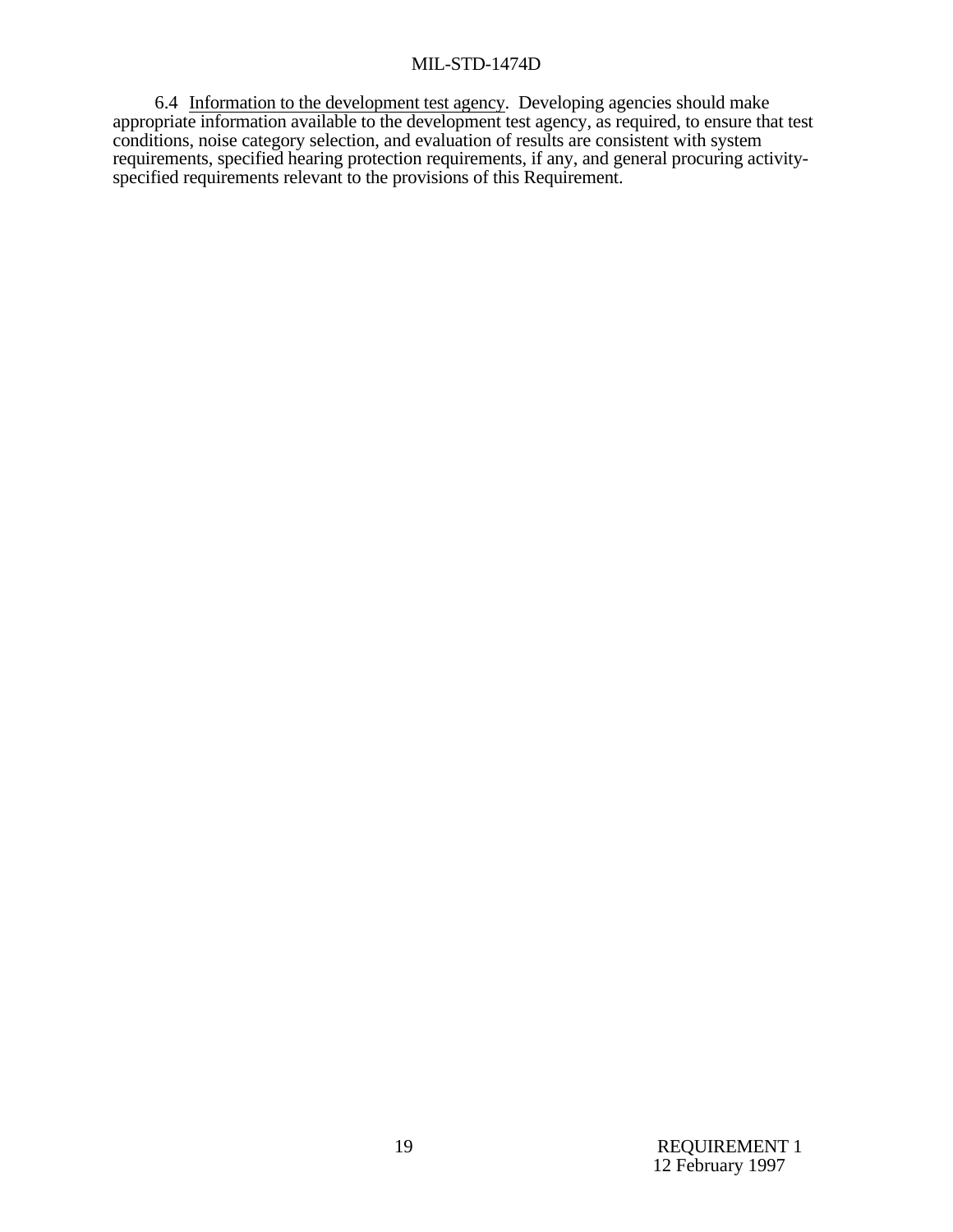#### REQUIREMENT 2

#### AURAL NONDETECTABILITY

#### 1. Scope, applicability, and purpose.

1.1 Scope. This Requirement establishes acoustical noise limits and prescribes testing requirements and measurement techniques for determining conformance to aural nondetectability requirements.

1.2 Applicability. This Requirement applies to the acquisition and product improvement of all designed, or purchased (non-developmental items) ground systems, subsystems, equipment, and facilities that emit acoustic noise. This requirement is intended to address noise levels emitted during the full range of typical operational conditions.

1.3 Purpose. This Requirement provides criteria for designing materiel having noise levels that minimize aural detection by an enemy.

2. Documents applicable to Requirement 2:

| MIL-HDBK-1908         | Definitions of Human Factors Terms                                 |
|-----------------------|--------------------------------------------------------------------|
| ANSI S1.1             | <b>Acoustical Terminology</b>                                      |
| ANSI S <sub>1.4</sub> | Sound Level Meters, Specification for (DoD adopted)                |
| <b>ANSI S1.10</b>     | Calibration of Microphones, Method for the (DoD adopted)           |
| <b>ANSI S1.11</b>     | Octave-Band and Fractional-Octave-Band Analog and Digital Filters, |
|                       | Specification for (DoD adopted)                                    |
| <b>ANSI S1.40</b>     | Acoustic Calibrators, Specification for (DoD adopted)              |
| <b>SAE J184</b>       | Qualifying a Sound Data Acquisition System                         |

(The above documents are cited either in this Requirement or in Sections 3, 4, or 5 of the basic standard. For applicability and ordering information, see preambles and addresses, respectively, in Section 2 of the basic standard.)

3. Definitions. Terms are defined in accordance with MIL-HDBK-1908. Terms not appearing in MIL-HDBK-1908 are defined in accordance with ANSI S1.1.

- 4. General Requirements. See Section 4 of the basic standard.
- 5. Detailed Requirements.
	- 5.1 Noise limits.

5.1.1 Criteria. Equipment having an aural nondetectability requirement shall not exceed the limits of Tables  $2$ -I or  $2$ -II, as specified by the procuring activity. These tables provide two categories of limits (Level I and Level II). Selection is based upon the anticipated use of the equipment and the criticality of aural nondetectability, as follows:

5.1.1.1 Level I. Aural nondetectability limits (Table 2-I) assume that the listener is in a quiet rural area (Table 2-III) with the closest heavily used highway and community noise sources further than 4 km away. This limit will provide aural nondetectability under many, but not all, conditions of wind, temperature, terrain, and time of day.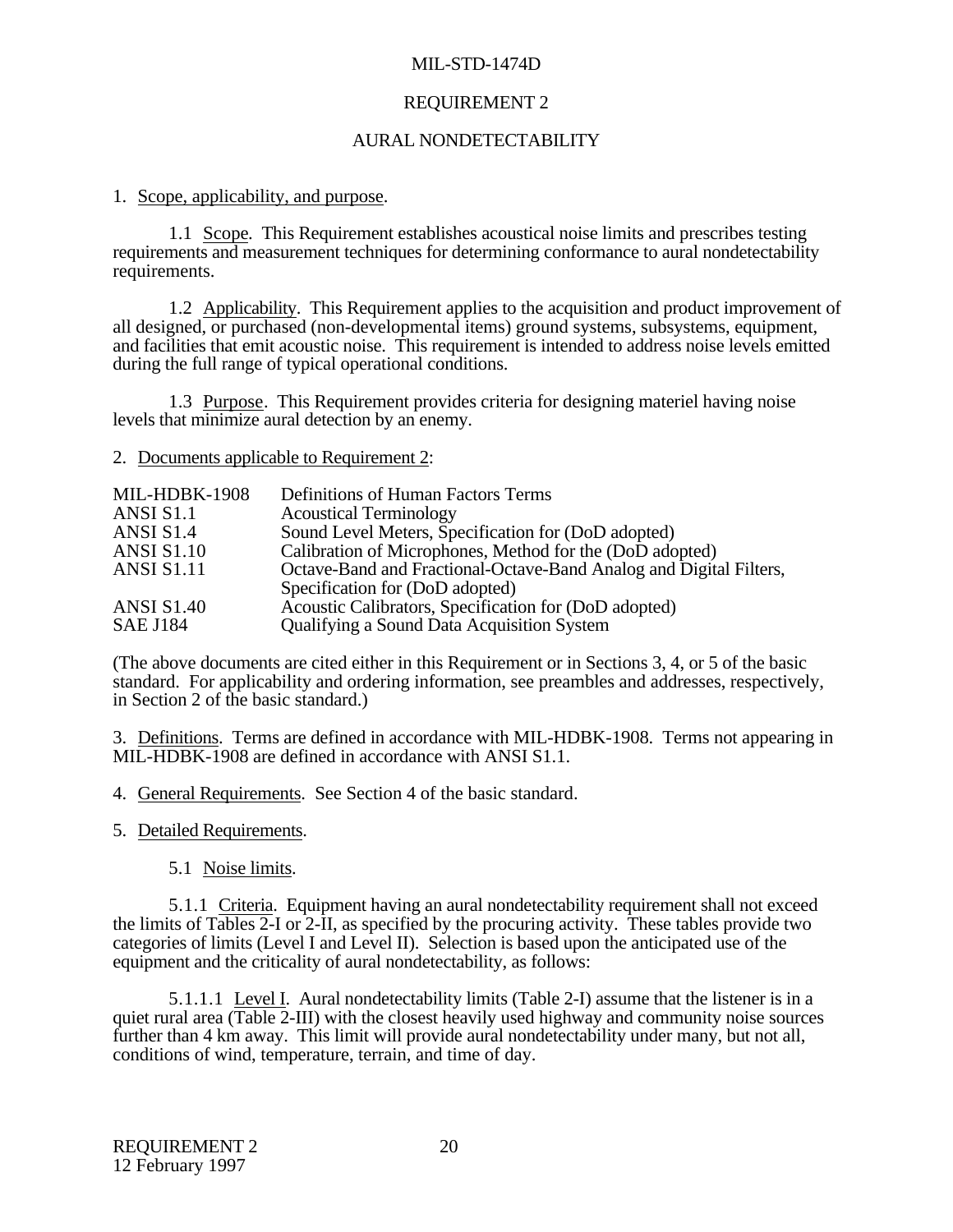TABLE 2-I. Level I aural nondetectability limits (dB)

| 6000                                  |  | 835588588388858222222222            |  |  |  |  |  |  |  |  |  |  |  | ႙                           |
|---------------------------------------|--|-------------------------------------|--|--|--|--|--|--|--|--|--|--|--|-----------------------------|
| 5000                                  |  | 8553958585FR888885zzzzzzz           |  |  |  |  |  |  |  |  |  |  |  | ౭                           |
| 4000                                  |  | SSSS SSXSSRFFFSSSS ZZZZZZ           |  |  |  |  |  |  |  |  |  |  |  | ႙                           |
| 3000                                  |  |                                     |  |  |  |  |  |  |  |  |  |  |  | ຂ                           |
| 2000                                  |  |                                     |  |  |  |  |  |  |  |  |  |  |  | ႙                           |
| 500                                   |  | FFFFSSSSEPSGGGGSSSSSFFSSS           |  |  |  |  |  |  |  |  |  |  |  | $\mathbf{S}$                |
| Nondetectability Distance (m)<br>1250 |  | FFFFF\$\$8\$F6586888885\$822        |  |  |  |  |  |  |  |  |  |  |  | ႙                           |
| 1000                                  |  | FFRFFF8FF8888888888885F82Z          |  |  |  |  |  |  |  |  |  |  |  | ႙                           |
| 750                                   |  | P88PFFRRFT88855588887988F22         |  |  |  |  |  |  |  |  |  |  |  | ຂ                           |
| ຣິ                                    |  | <b>STSSSSSFSSHHTTTSSFSSSSFT</b>     |  |  |  |  |  |  |  |  |  |  |  | $\mathbf{S}$                |
| $\frac{8}{3}$                         |  |                                     |  |  |  |  |  |  |  |  |  |  |  | $\mathbf{a}$                |
| <b>SOC</b>                            |  | 1388888581826885554444565           |  |  |  |  |  |  |  |  |  |  |  | $\mathbf{a}$                |
| 80 <sup>2</sup>                       |  | 8888335558858888458958848           |  |  |  |  |  |  |  |  |  |  |  | $\mathbf{r}$                |
| $\overline{100}$                      |  | <b>688888886553888988888859</b>     |  |  |  |  |  |  |  |  |  |  |  | 0                           |
| 30                                    |  | condo de condo de condo de condo de |  |  |  |  |  |  |  |  |  |  |  | N                           |
| $\Omega$                              |  | <b>のなおれをおかわれかねるまひななななりほれなおなから</b>   |  |  |  |  |  |  |  |  |  |  |  | N                           |
| $\mathbf{u}$                          |  | 55884488448985585588558885          |  |  |  |  |  |  |  |  |  |  |  | N                           |
| 1/3 Octave Band<br>Frequency (Hz)     |  |                                     |  |  |  |  |  |  |  |  |  |  |  | Measurement<br>Distance (m) |

**MIL-STD-1474D**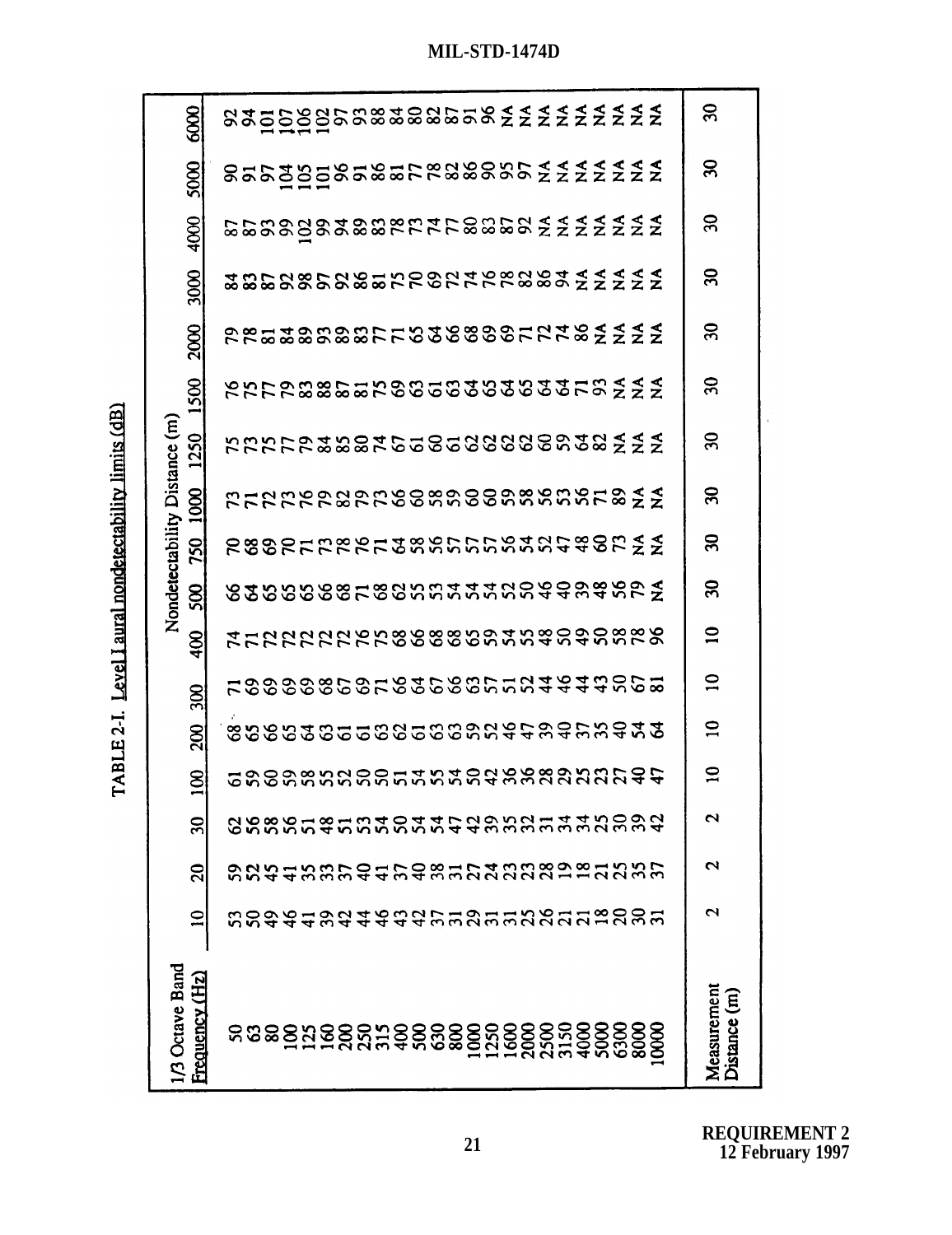TABLE 2-II. Level II aural nondetectability limits (dB)

| 6000                                  |                               | 2858255888552528825222222                |  |  |  |  |  |  |  |  |                                                           |  |  |              |                              | $\mathbf{S}$                |
|---------------------------------------|-------------------------------|------------------------------------------|--|--|--|--|--|--|--|--|-----------------------------------------------------------|--|--|--------------|------------------------------|-----------------------------|
| 5000                                  |                               | S&&&&&&&&&&&&&&&&&&&&&                   |  |  |  |  |  |  |  |  |                                                           |  |  |              |                              | ႙                           |
| 4000                                  |                               | <b>PREPS PARAGE CONSPORTS PREPSESS</b>   |  |  |  |  |  |  |  |  |                                                           |  |  |              |                              | ႙                           |
| 3000                                  |                               | *************************                |  |  |  |  |  |  |  |  |                                                           |  |  |              |                              | $\mathbf{E}$                |
| 2000                                  |                               | PILLL292888488888888P5222                |  |  |  |  |  |  |  |  |                                                           |  |  |              |                              | $\boldsymbol{\mathcal{S}}$  |
| 500                                   |                               | FL28LLFG222222222222272                  |  |  |  |  |  |  |  |  |                                                           |  |  |              |                              | ႙                           |
| Nondetectability Distance (m)<br>1250 |                               | <b>K88865FFF8888558858855FF18</b>        |  |  |  |  |  |  |  |  |                                                           |  |  |              |                              | ສ                           |
| 1000                                  |                               | F28888682558\$\$\$\$\$\$\$\$\$\$\$\$\$\$ |  |  |  |  |  |  |  |  |                                                           |  |  |              |                              | ສ                           |
| 750                                   |                               | SZSSSSFGGSSSTFFFSTSSTSPSZ                |  |  |  |  |  |  |  |  |                                                           |  |  |              |                              | ႙                           |
| S <sub>0</sub>                        |                               |                                          |  |  |  |  |  |  |  |  | <b>S8XXXXXSS6XXXXXXXXXXXXXXX</b>                          |  |  |              |                              | ႙                           |
|                                       | $\mathsf{3}$                  |                                          |  |  |  |  |  |  |  |  | ***********************                                   |  |  |              |                              | $\overline{a}$              |
|                                       | 300                           |                                          |  |  |  |  |  |  |  |  | 50088865005868584488588568                                |  |  |              |                              | $\overline{10}$             |
|                                       | 200                           |                                          |  |  |  |  |  |  |  |  |                                                           |  |  |              | <b>֎֎</b> ֍֎֎ՠ֎֎֎֎֎֎֎֎֎֎֎֎֎֎ | $\mathbf{a}$                |
|                                       | 8<br>$\overline{\phantom{0}}$ |                                          |  |  |  |  |  |  |  |  | <b>QXQ�%XXQQ#AXQQ</b>                                     |  |  |              |                              | $\mathbf{r}$                |
|                                       | $\mathfrak{D}$                |                                          |  |  |  |  |  |  |  |  | 88\$\$\$\$F\$\$\$\$\$\$\$\$\$\$\$\$\$\$\$\$\$\$\$         |  |  |              |                              | N                           |
|                                       | $\mathbf{S}$                  |                                          |  |  |  |  |  |  |  |  | <b>ชิผูสิธิ</b> หนัยธิธิธลิติธลิตรีส์ ซึ่งสอธิธลิ สี      |  |  |              |                              | N                           |
|                                       | $\mathbf{a}$                  |                                          |  |  |  |  |  |  |  |  | <b>SABBSSERSFRESTERSERFFERSE</b>                          |  |  |              |                              | N                           |
| 1/3 Octave Band                       | Frequency (Hz)                |                                          |  |  |  |  |  |  |  |  | <u>៷៰៙ៜ៷៑ៜៜ៷៓៹ៜៜៜៜៜៜៜៜៜៜៜ</u><br>៷៰៙ៜឨ៷៓ៜៜ៷៓៓៓ៜៜៜៜៜៜៜៜៜៜៜ |  |  | 6300<br>8000 | 800                          | Measurement<br>Distance (m) |

**MIL-STD-1474D**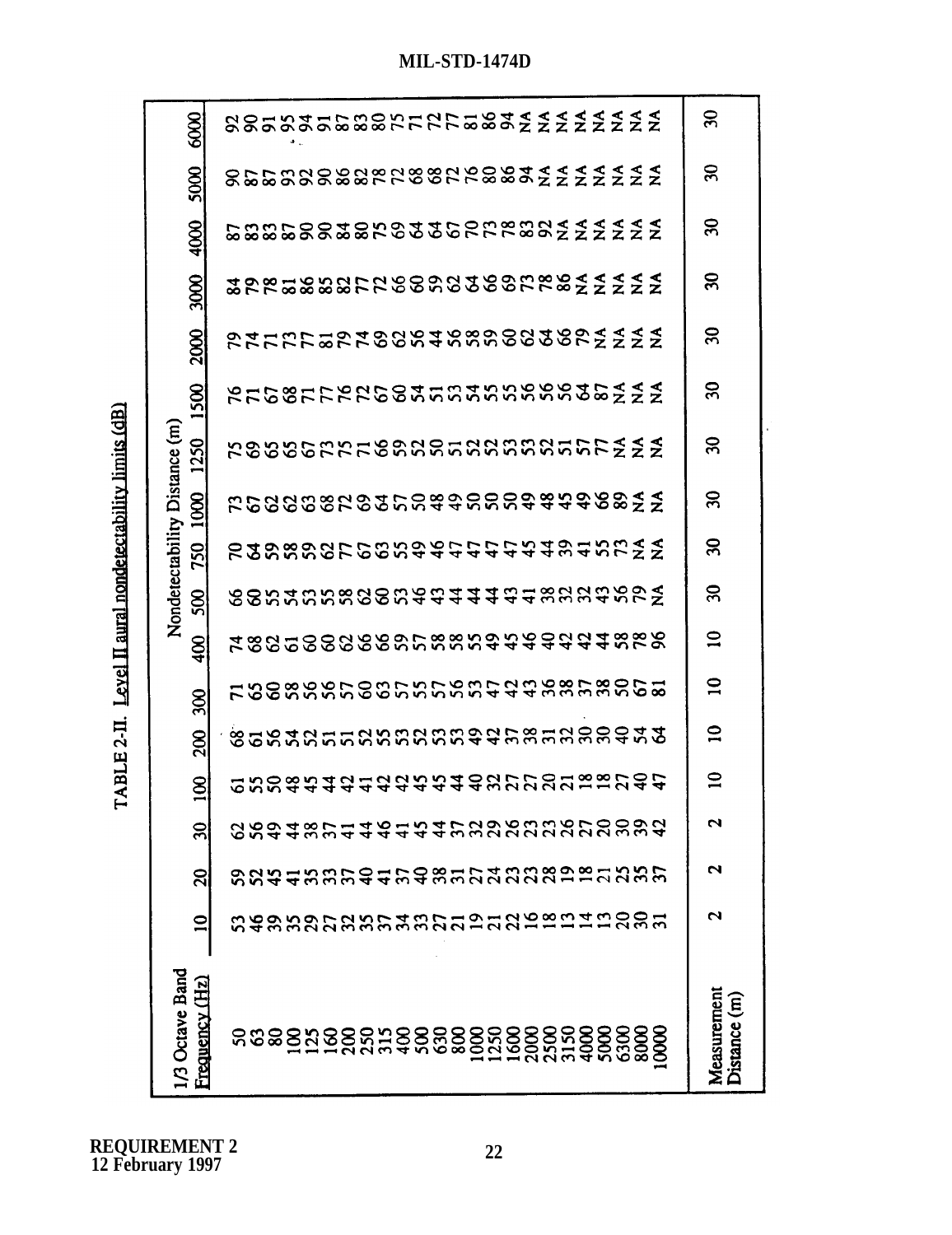| Frequency (Hz) | Level I - Rural Area<br>Ambient Noise Level (dB) | Level II - Quietest Area<br>Ambient Noise Level (dB) |
|----------------|--------------------------------------------------|------------------------------------------------------|
| 50             | 34                                               | 29                                                   |
| $63-$          | _________________________                        | 29                                                   |
| 80             | 38                                               | 28                                                   |
| 100            | 38                                               | 26                                                   |
| $125 -$        | ---------------------                            | 24                                                   |
|                |                                                  |                                                      |
| 160            | 34                                               | 23                                                   |
| 200            | 31                                               | 21                                                   |
| $250 -$        | ------------------------ 28-                     | 19<br>----------------------------------             |
| 315            | 26                                               | 18                                                   |
| 400            | 25                                               | 16                                                   |
| $500 -$        |                                                  | 15<br>----------------------------------             |
| 630            | 24                                               | 14                                                   |
| 800            | 23                                               | 13                                                   |
| 1000-          |                                                  | <sup>12</sup>                                        |
| 1250           | 21                                               | 11                                                   |
| 1600           | 19                                               | 10                                                   |
| $2000 -$       |                                                  | 9<br>-------------------------------------           |
| 2500           | 16                                               | 8                                                    |
| 3150           | 15                                               | 7                                                    |
| 4000-          |                                                  | 7<br>----------------------------------              |
| 5000           | 12                                               | 6                                                    |
| 6300           | 10                                               | 6                                                    |
| 8000           | $9-$<br>---------------------                    | 6<br>-------------------------------------           |
| 10000          | 8                                                | 6                                                    |
|                |                                                  |                                                      |
|                |                                                  |                                                      |

#### TABLE 2-III. Frequency (Hz) and accompanying 1/3 octave band ambient noise levels (dB) for both Level I and Level II categories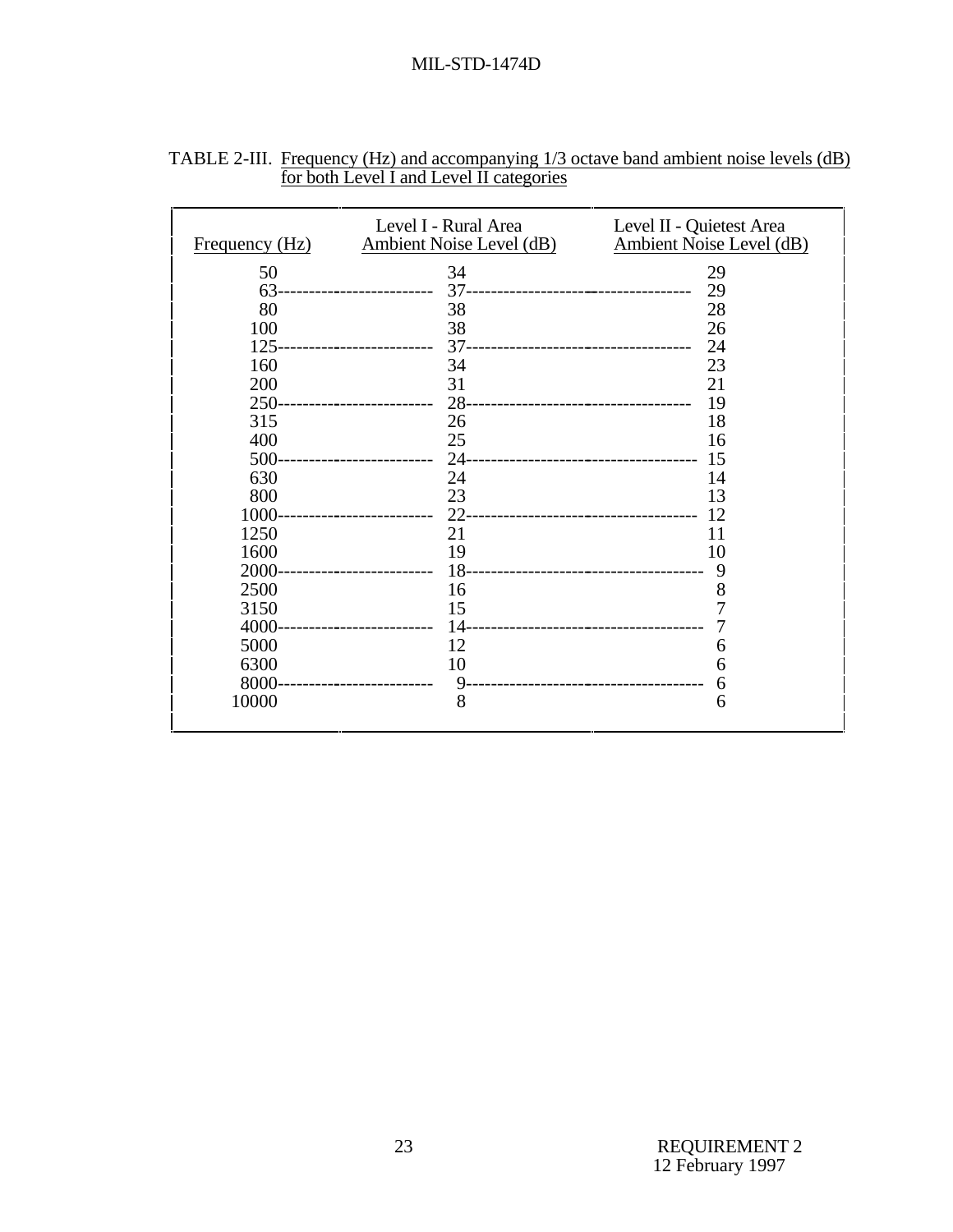5.1.1.2 Level II. Aural nondetectability limits (Table 2-II) assume that the listener is in the quietest background noise level (Table 2-III) that is likely to be encountered in practice with the closest heavily used highway and community noise sources further than 10 km away. This limit will provide aural nondetectability under most conditions of wind, temperature, terrain, and time of day.

5.1.2 Maximum. Equipment noise shall not exceed the specified noise limit for the selected nondetectability distance at the indicated measurement distance. The limit shall be satisfied if it is not exceeded in any band at any azimuth around the equipment. (NOTE: The requirements presented in Tables 2-I and 2-II are shown in graphical form (Figures 2-1 thru 2-6). The graphs can be used to plot the measured system/item noise level directly on the figure, thereby determining the frequency that produces detectability, the number of decibels by which the limit is exceeded, and an approximation of the actual nondetectability distance of the materiel.)

#### 5.2. Test requirements.

5.2.1 Test site. Equipment shall be tested in its exact operating location if the location is known and such testing is feasible. When this is not possible, the test site shall be a uniform flat grass surface, free of ice, snow, or vegetation over  $15 \text{ cm}$  tall; it shall be free of reflecting surfaces such as buildings, trees, or hillsides within 30 m. An anechoic or hemi-anechoic chamber may be substituted for outdoor measurements.

5.2.2 Equipment operating conditions. Equipment operating conditions will depend upon the conditions for which nondetectability is required and shall be specified by the procuring activity.

5.2.3 Microphone location. The microphone shall be positioned 1.2 m above the ground, at the indicated measurement distance. (NOTE: The noise of an item should, whenever possible, be measured at a distance of at least four times the major dimension of the source. Measurements made at this distance follow the inverse square law (6 dB decrease for each doubling of distance) with the resulting measurements being appropriate for predicting nondetectability.)

5.2.4 Instrumentation. Instrumentation shall conform to the following, as applicable.

5.2.4.1 Instrument specifications. Sound level meters shall conform to requirements for Type 1, as specified by ANSI S1.4. Band filter sets shall conform to requirements for Order 3, Type 3-D, Extended Range, as specified by ANSI Sl.11. Other noise recording instrumentation or combinations of instrumentation shall conform to SAE J184 and applicable provisions of ANSI Sl.4.

5.2.4.2 Calibration. Acoustical calibration procedures shall be accomplished in accordance with the sound level meter manufacturer's instructions (see also ANSI S1.10). Calibrators shall conform to ANSI S1.40. Calibration shall address the influence of microphones, cables, amplifiers and recorders. Calibration shall be performed any time instrumentation is changed, before and after each test sequence, but not less than at the start and end of each day.

5.2.4.3 Microphones. Pressure microphones having an essentially flat response at grazing incidence (90 degrees) should be used, but free field microphones having an essentially flat response at normal incidence (0 degrees) may be used with the addition of a random incidence corrector. The microphone should ordinarily be placed vertically at the measurement location with the sensitive element up. However, for exterior measurements of stationary test items (at distances greater than three times the major dimension of the test item), a normal incidence microphone without a random incidence corrector may be used if it is pointed at the item.

5.2.5 Measurements. Reported measurement values shall be the maximum deflection using the fast exponential-time-averaging characteristics (125-ms time constant) of a sound level meter, or equivalent.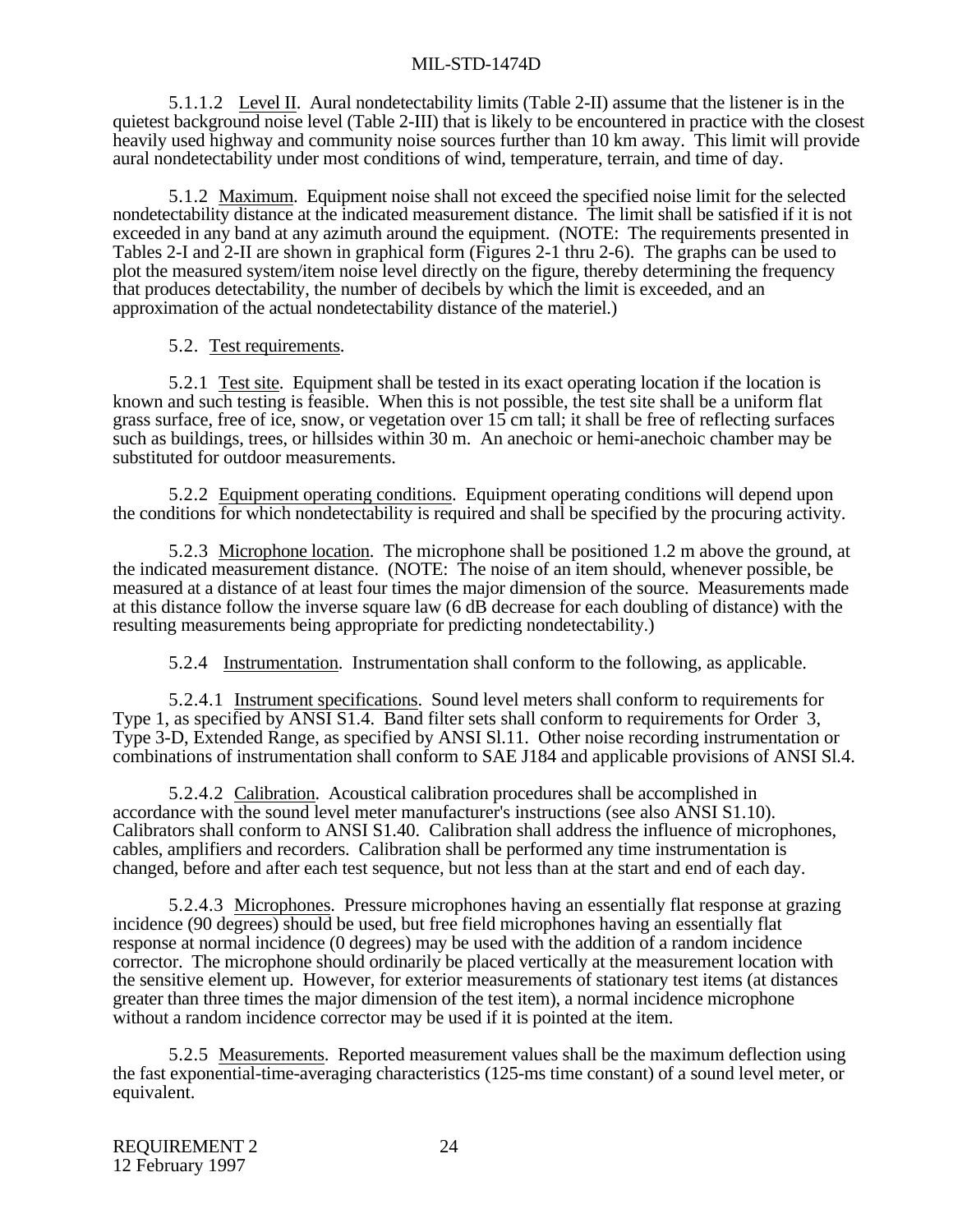#### 5.2.6 Environment.

5.2.6.1 Background noise. When practical, background noise, including wind noise, shall be at least 10 dB below that of the equipment noise being measured. However, background noise shall always be at least 10 dB below the criteria, with the exception that use of conventional background noise corrections is permitted in accordance with ANSI S1.13. A windscreen shall be used at wind velocities of 10 km/h or more; measurements shall not be made at velocities of 20 km/h or more.

5.2.6.2 Surface and grade for vehicle testing. Vehicles shall be driven along a dry, smooth, paved, and level road (<1% grade), free from gravel or other loose material. Vehicles having nonrubber-padded tracks shall be driven on level, compact earth or as specified by the procuring activity. Measurements shall not be made when the road surface is wet, covered with snow or ice, or during precipitation, unless specified by the procuring activity.

#### 5.2.7 Personnel limits and locations during tests.

5.2.7.1 Operator(s). During testing, the operator(s) shall not occupy that location where the noise is being measured unless required to operate the equipment.

5.2.7.2 Test personnel. Noise measurements shall be made with the minimum number of people in the area, including test personnel. When noise is being measured in personnel-occupied enclosures, no test personnel or observers shall be present within the enclosure unless required to operate or adjust the test equipment, or to record data.

5.3 Data recording. See 5.2 of basic standard.

6. Notes.

6.1 Intended use. This Requirement is intended for use as an aural non-detectability design standard for military ground materiel, cited contractually in system specifications, and elsewhere, and for use as a basis for that part of noise testing where design characteristics are assessed for purposes of acceptance. It is not intended for use to express binding requirements in conceptual and other early acquisition phases. The Requirement may be applied to traditional, as well as non-developmental item (NDI) acquisitions.

6.2 Associated Data Item Description (DID). This standard is cited in DoD 5010.12L, Acquisition Management Systems and Data Requirements Control List (AMSDL), as the source document for the following DID. When it is necessary to obtain the data, the DID must be listed on the Contract Data Requirements List (DD Form 1423) except where the DoD Federal Acquisition Regulation Supplement exempts the requirement for a DD Form 1423.

 DID Number DID Title DI-HFAC-80938B Noise Measurement Report

The above DID was current as of the date of this Requirement. The current issue of the AMSDL must be researched to ensure that only the current and approved DID is cited on the DD Form 1423.

6.3 Details specified by the procuring activity. Applicable details, such as the following, should be specified by the procuring activity in the request for proposal (RFP) and in appropriate follow-up requirements documentation.

a. Limit category (see 5.1.1).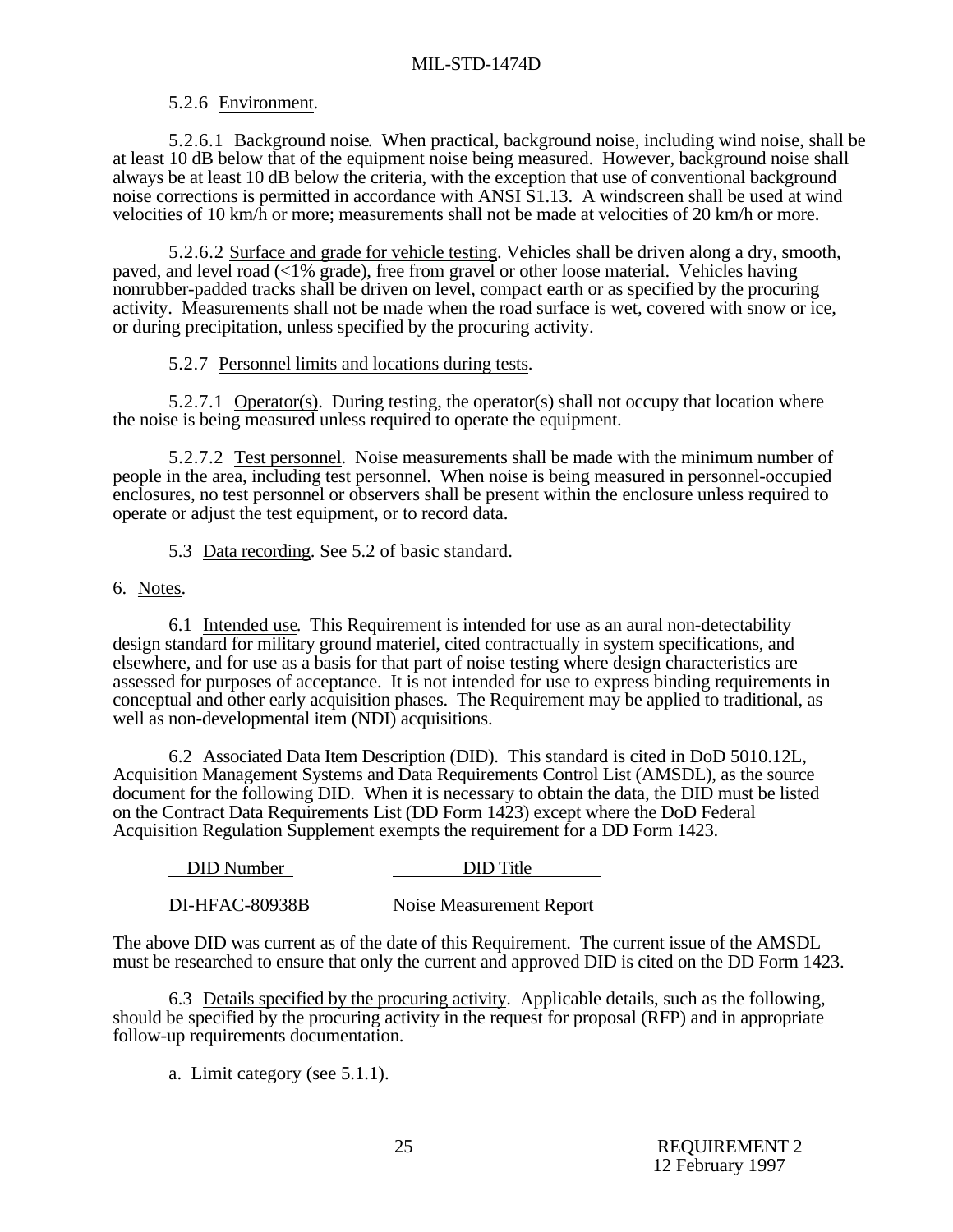b. Test site conditions other than those specified by the Requirement, if required (see 5.2.1).

c. Equipment operating conditions for test (see 5.2.2).

d. Non-rubber padded tracked vehicle testing surface if different from the requirement (see 5.2.6.2).

e. Use of wet, snow-covered, or ice-covered test surfaces if required (see 5.2.6.2).

6.4 Information to the development test agency. Developing agencies should make appropriate information available to the development test agency, as required, to ensure that test conditions, noise category selection, and evaluation of results are consistent with system requirements, specified hearing protection requirements, if any, and general procuring activityspecified requirements relevant to the provisions of this Requirement.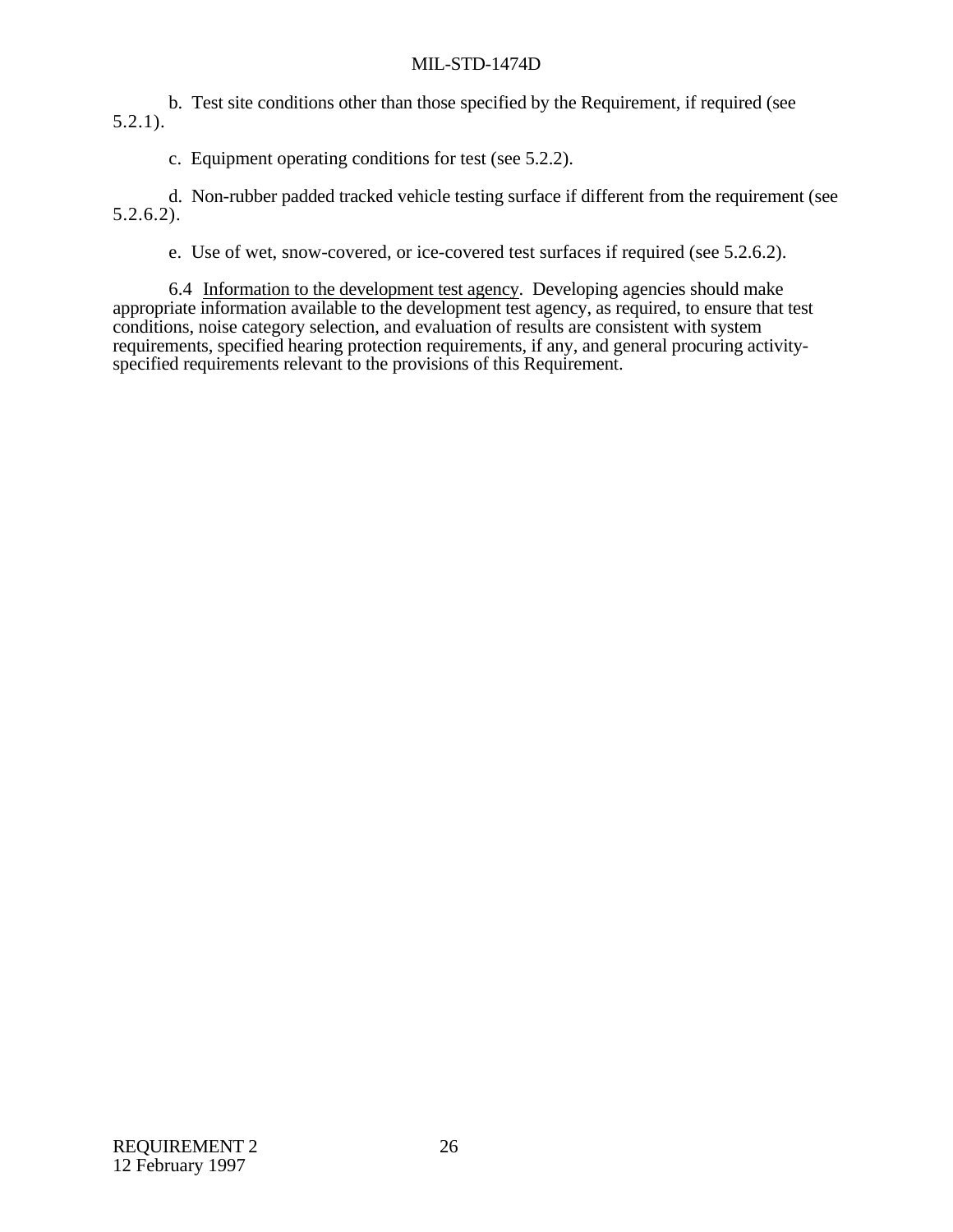

Note: The number in parentheses is the measurement distance in meters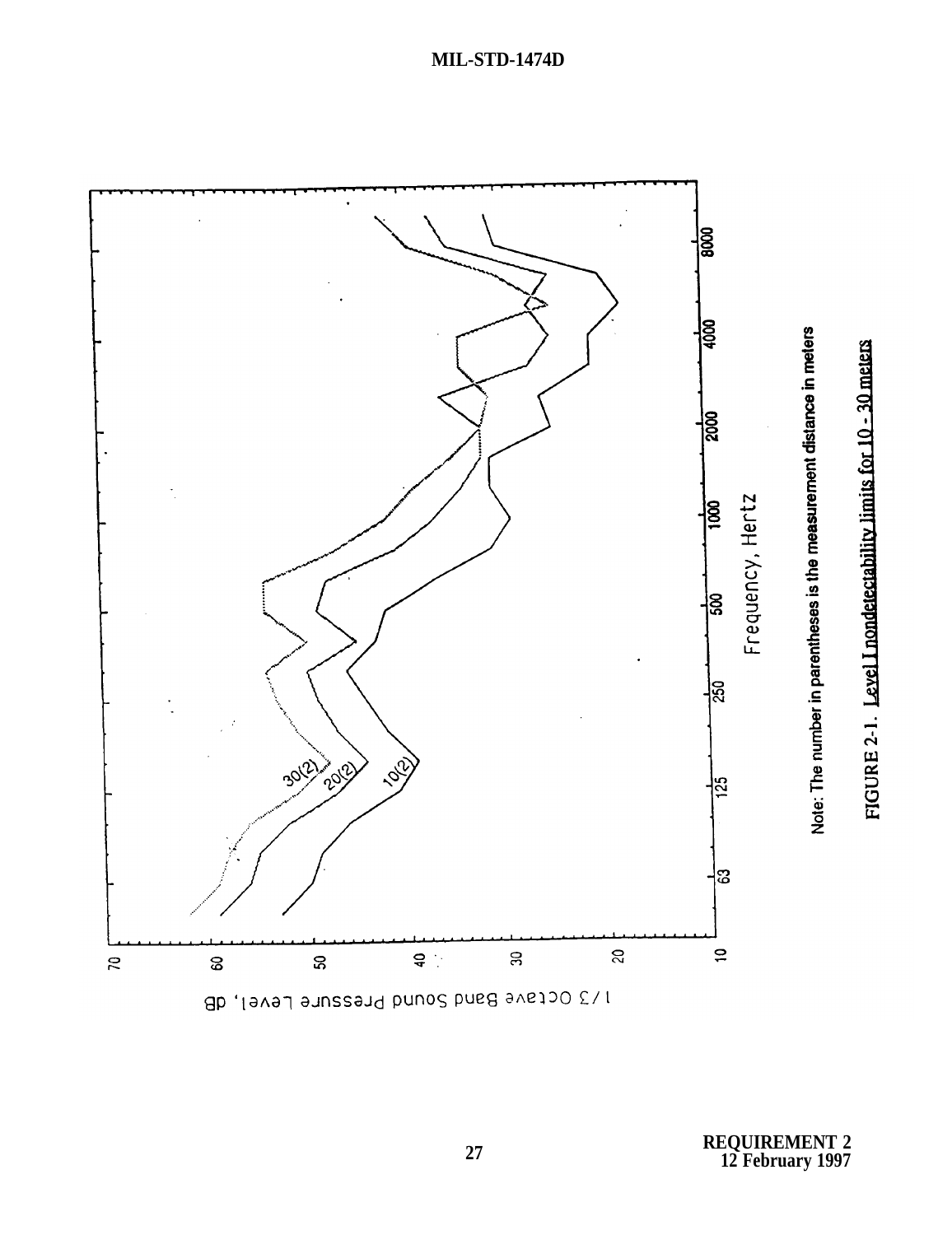

**Note The number in parentheses is the measurement distance in meters**

**FIGURE 2-2. Level I nondetectability limits for 100 - 400 meters**

**R.EQUIREMENT 2 12 February 1997 <sup>28</sup>**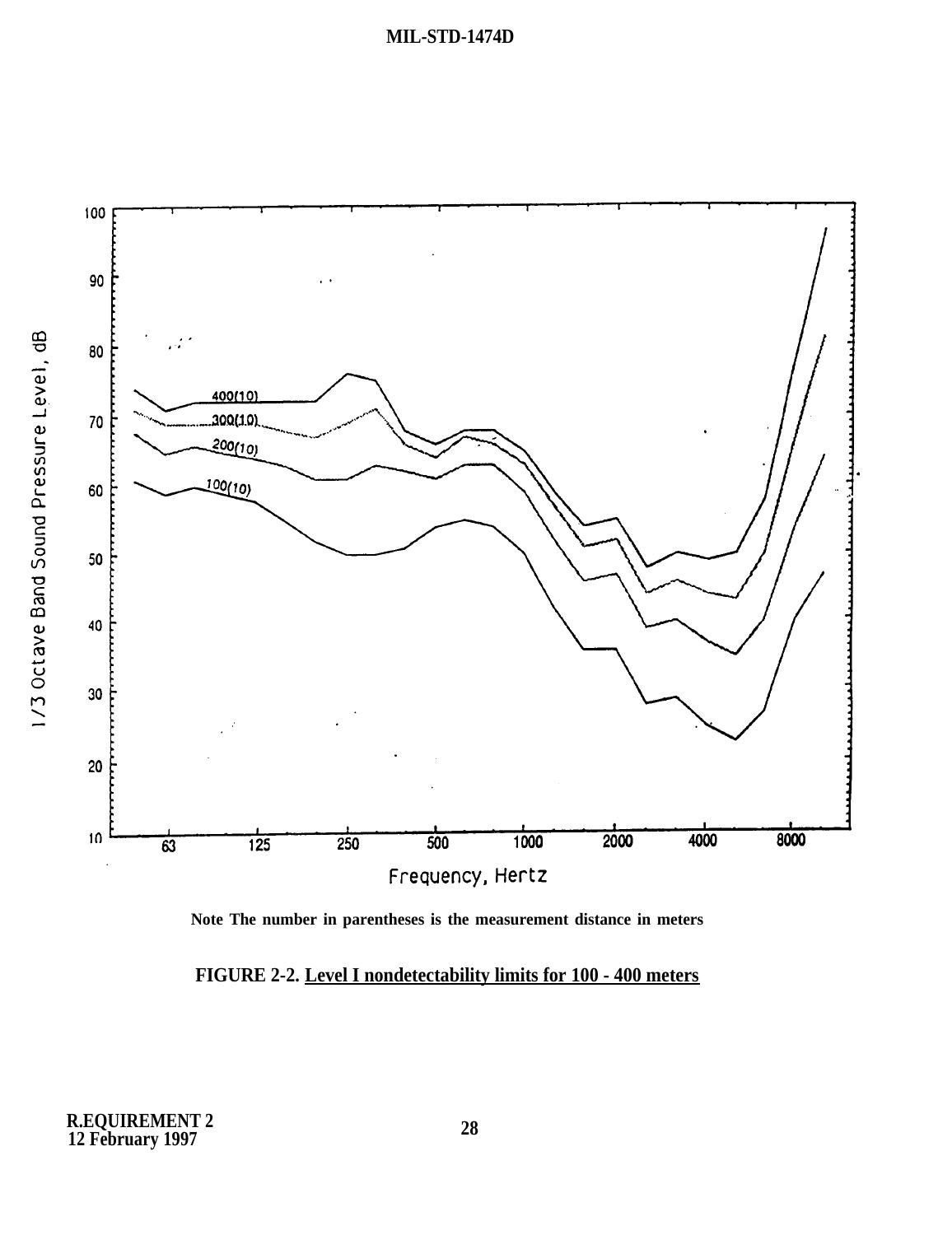

**Note: The number in parentheses is the measurement distance in meters**

**FIGURE 2-3. Level I nondetectability limits for 500 - 6000 meters**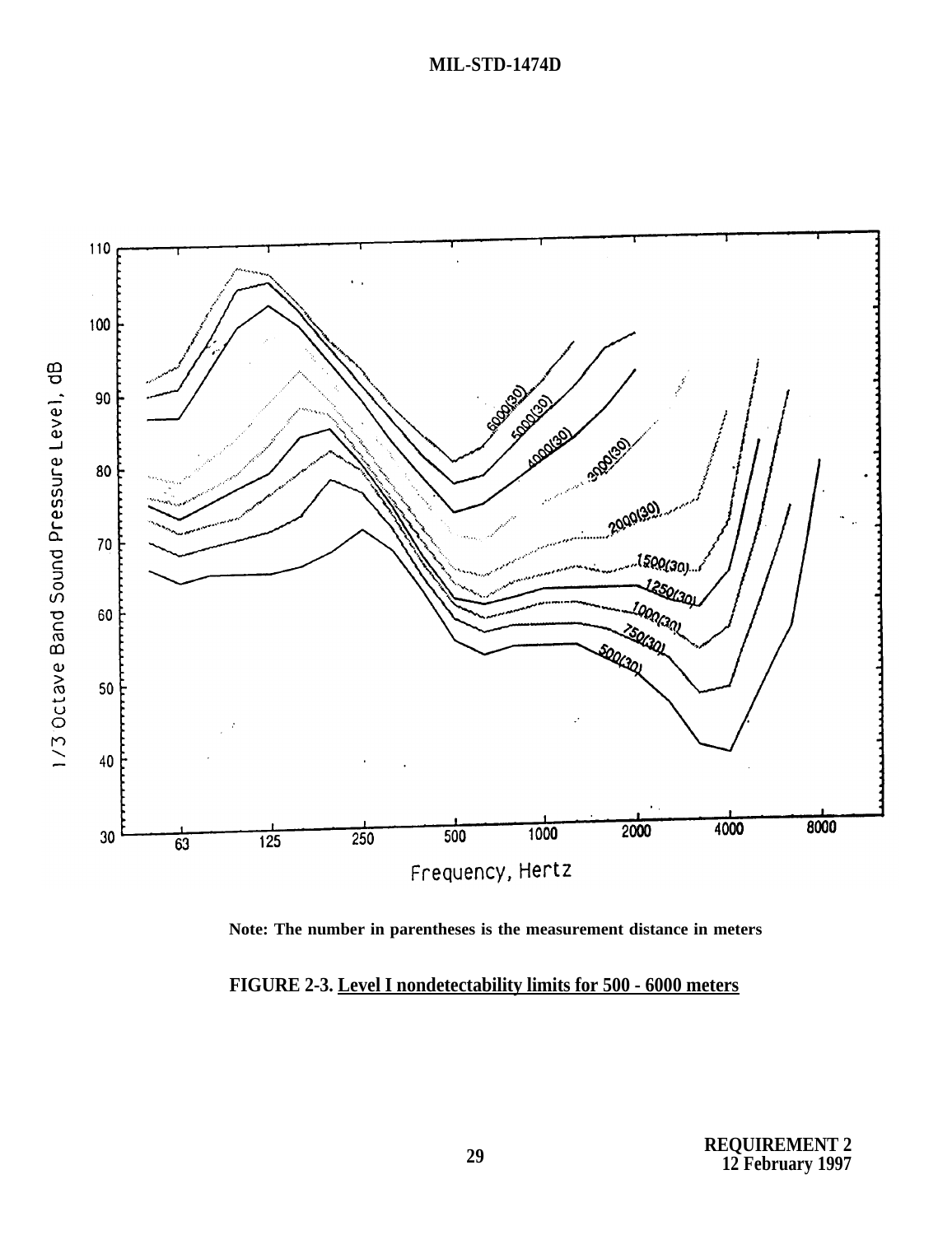

1/3 Octave Band Sound Pressure Level, dB

FIGURE 2-4. Level II nondetectability limits for 10-30 meters

**3 0**

**REQUIREMENT 2 12 February 1997**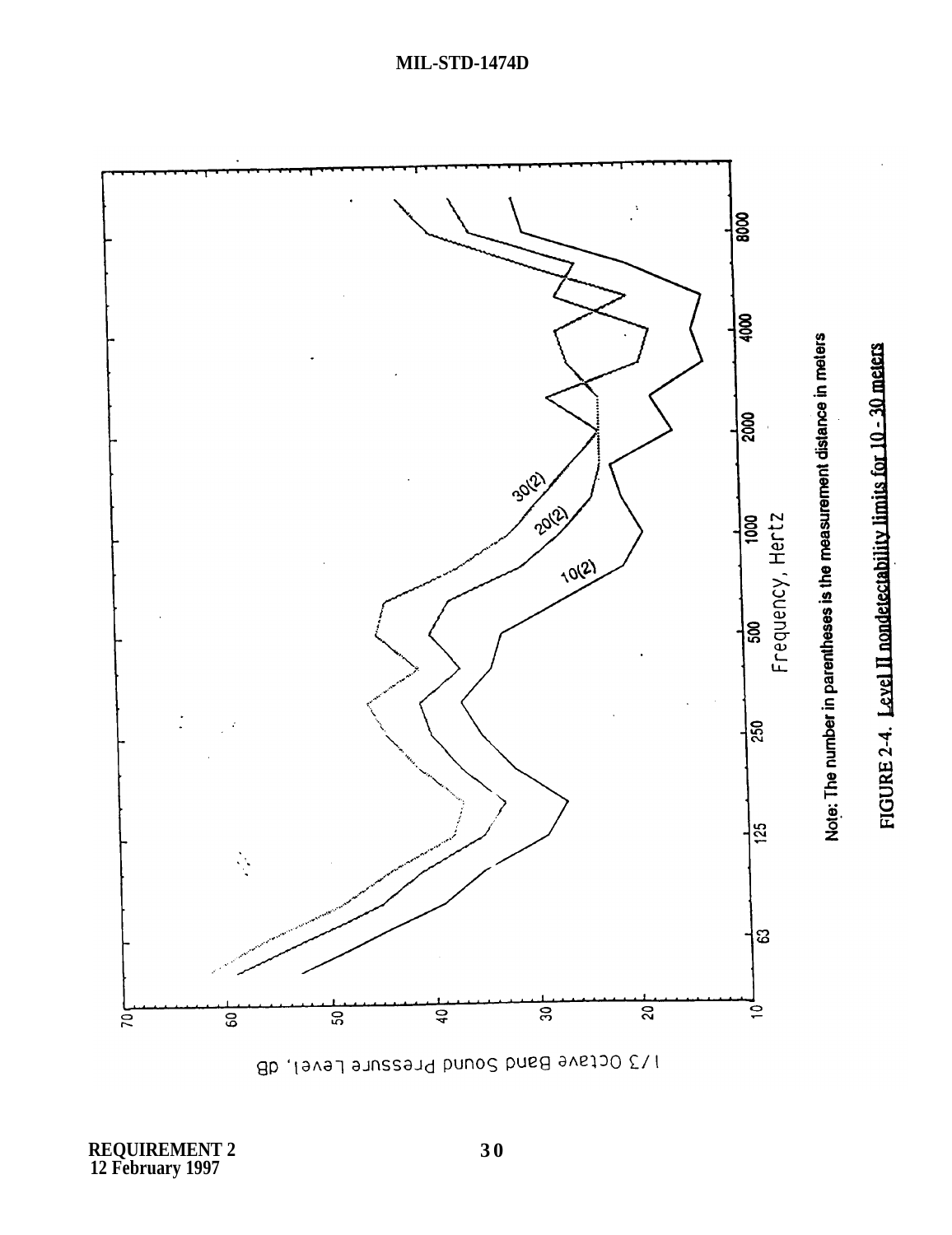



FIGURE 2-5. Level II nondetectability limits for 100 - 400 meters

**<sup>31</sup> REQUIREMENT 2 12 February 1997**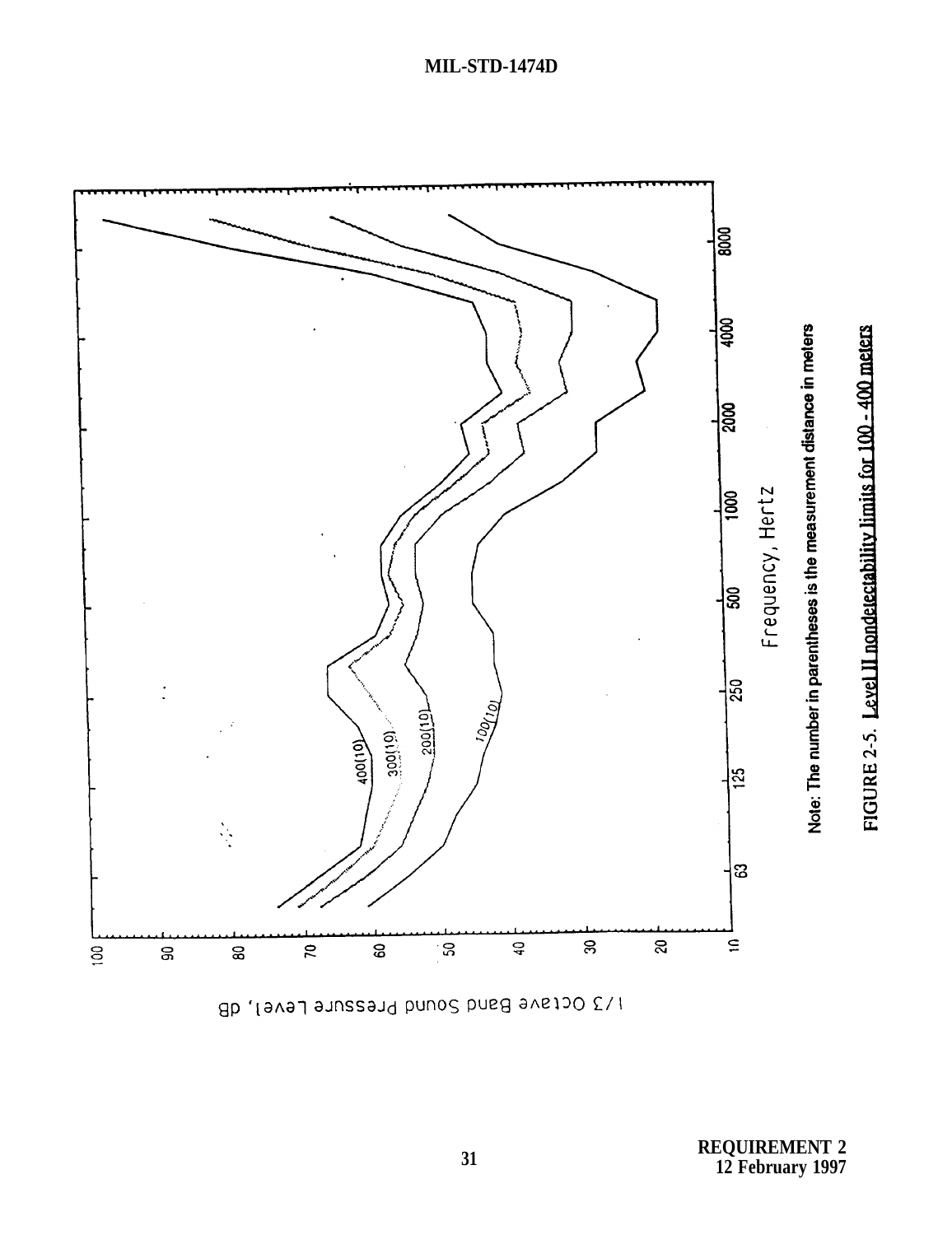

Note: The number in parentheses is the measurement distance in meters

FIGURE 2-6. Level II nondetectability limits for 500 - 6000 meters

I/3 Octave Band Sound Pressure Level, dB

**REQUIREMENT 2 12 February 1997 <sup>32</sup>**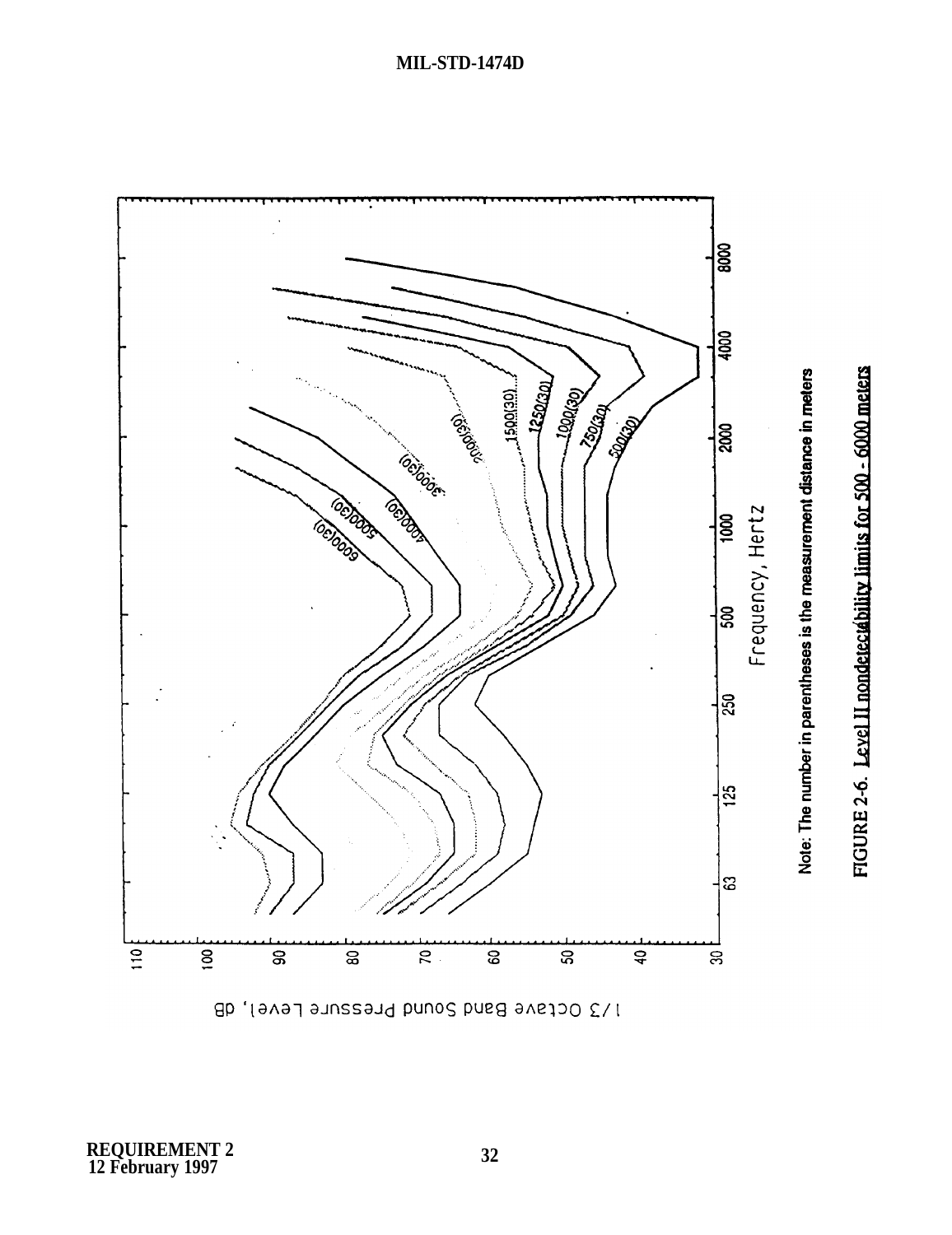### REQUIREMENT 3

### COMMUNITY ANNOYANCE

## 1. Scope, applicability, and purpose.

1.1 Scope. This Requirement establishes acoustical noise limits and prescribes testing requirements and measurement techniques for determining conformance to community annoyance noise requirements.

1.2 Applicability. This Requirement applies to the acquisition and product improvement of all designed, or purchased (non-developmental items) motor vehicles, construction and materialshandling equipment, mobile generator sets, and portable air compressors for construction equipment. This Requirement does not apply to combat vehicles.

1.3 Purpose. This Requirement provides criteria for designing and selecting materiel having noise levels that do not result in community annoyance.

2. Documents applicable to Requirement 3.

| 40 CFR 204       | Noise Emission Standards for Construction Equipment                |
|------------------|--------------------------------------------------------------------|
| MIL-HDBK-1908    | Definitions of Human Factors Terms                                 |
| ANSI S1.1        | <b>Acoustical Terminology</b>                                      |
| <b>SAE J88</b>   | Sound Measurement - Earthmoving Machinery - Exterior (DoD adopted) |
| <b>SAE J366</b>  | Exterior Sound Level for Heavy Trucks and Buses (DoD adopted)      |
| <b>SAE J986</b>  | Sound Level for Passenger Cars and Light Trucks (DoD adopted)      |
| <b>SAE J1074</b> | Engine Sound Level Measurement Procedure (DoD adopted)             |

(For applicability and ordering information, see preambles and addresses, respectively, in Section 2 of the basic standard.)

3. Definitions. Terms are defined in accordance with MIL-HDBK-1908. Terms not appearing in MIL-HDBK-1908 are defined in accordance with ANSI S1.1.

4. General Requirements.

4.1 Subsystems, sets, groups, and units.

4.1.1 Total system noise. Subsystems, sets, groups, and units including such items as air conditioners, heaters, and auxiliary equipment, shall be selected and integrated in such a manner that noise produced by the entire system does not exceed the requirements of this standard.

4.1.2 Government Furnished Equipment (GFE). The use of GFE shall not eliminate the requirement that the total system conform to this standard.

#### 5. Detailed requirements.

5.1 Noise limits.

5.1.1 Criteria. Equipment having a community annoyance noise requirement shall meet the requirements of Table  $3-I$ . (Combat vehicles are exempt.)

5.1.2 Maximum. The sound level limits of Table 3-I shall not be exceeded.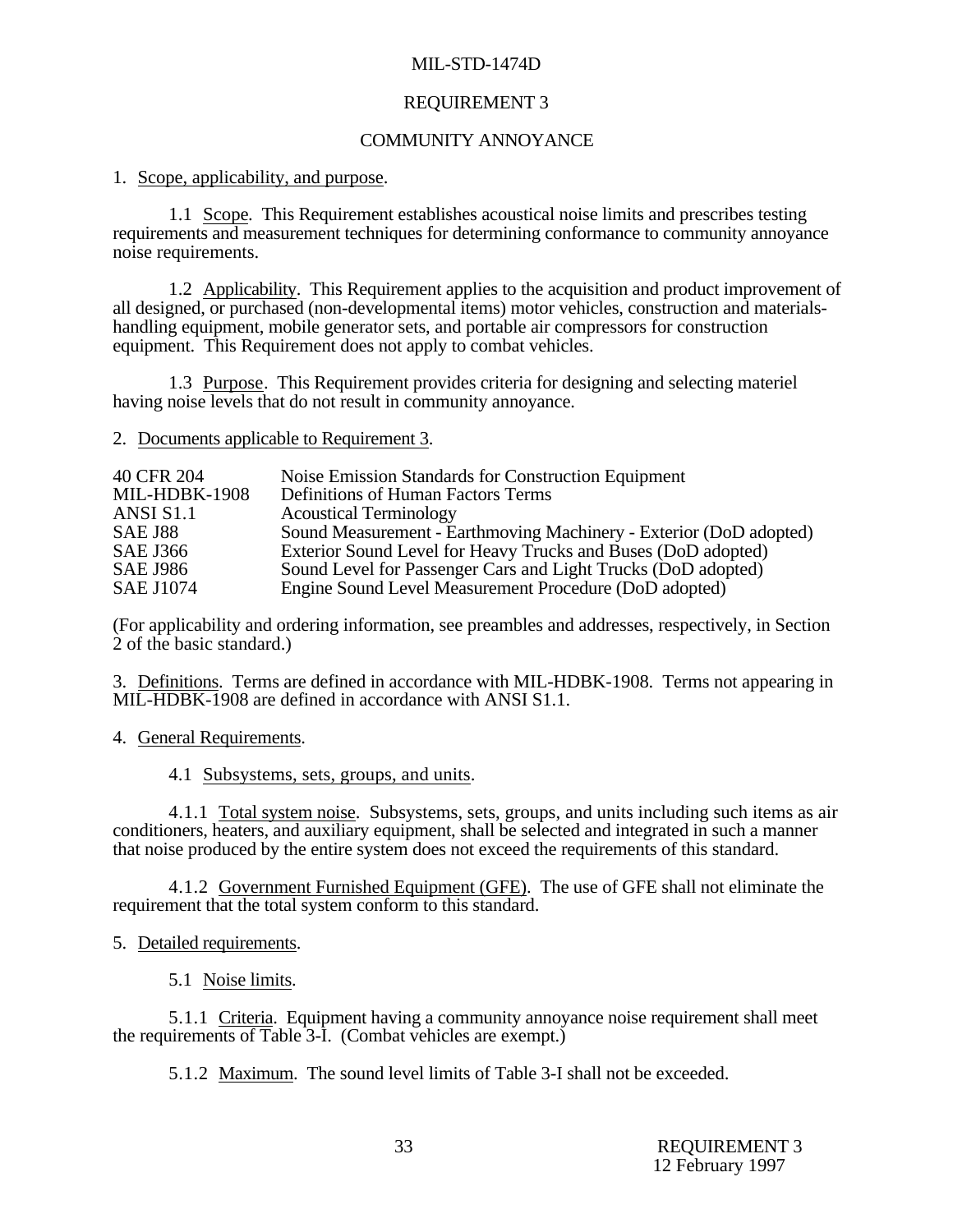5.2 Test requirements. Tests shall be conducted and noise shall be measured in accordance with the appropriate procedures specified in Table 3-I. Portable air compressors for construction equipment shall meet the requirements of 40 CFR 204.

| Type of Equipment                                        | Gross Weight (kg)   | Distance from<br>Centerline (m) | Sound Level<br>Limit (dBA) | <b>Test Procedure</b>              |
|----------------------------------------------------------|---------------------|---------------------------------|----------------------------|------------------------------------|
| Motor Vehicles <sup>1</sup>                              | >4,536<br>$<$ 4,536 | 15<br>15                        | 80<br>80                   | <b>SAE J366</b><br><b>SAE J986</b> |
| <b>Construction and Materials-</b><br>Handling Equipment |                     | 15                              | 88                         | <b>SAE J88</b>                     |
| <b>Mobile Generator Sets</b>                             |                     |                                 | 70                         | <b>SAE J1074</b>                   |

## TABLE 3-I. Sound level limits and test procedures for community annoyance

<sup>1</sup> For equipment wider than 2.75 m, the 15 m distance shall be measured from the side of the vehicle closest to the microphone

#### 6. Notes.

(This section contains information of a general or explanatory nature which may be helpful, but is not mandatory.)

6.1 Intended use. This Requirement is intended for use as a community annoyance (acceleration, drive-by, stationary) design standard for military ground materiel, cited contractually in system specifications, and elsewhere, and for use as a basis for that part of noise testing where design characteristics are assessed for purposes of acceptance. It is not intended for use to express binding requirements in conceptual and other early acquisition phases. The Requirement may be applied to traditional, as well as non-developmental item (NDI) acquisitions.

6.2 Associated Data-Item-Description (DID). This standard is cited in DoD 5010.12L, Acquisition Management Systems and Data Requirements Control List (AMSDL), as the source document for the following DID. When it is necessary to obtain the data, the DID must be listed on the Contract Data Requirements List (DD Form 1423) except where the DoD Federal Acquisition Regulation Supplement exempts the requirement for a DD Form 1423.

| DID Number     | <b>DID</b> Title         |  |  |
|----------------|--------------------------|--|--|
|                |                          |  |  |
| DI-HFAC-80938B | Noise Measurement Report |  |  |

The above DID was current as of the date of this Requirement. The current issue of the AMSDL must be researched to ensure that only the current and approved DID is cited on the DD Form 1423.

6.3 Information to the development test agency. Developing agencies should make appropriate information available to the development test agency, as required, to ensure that test conditions and evaluation of results are consistent with system requirements, specified hearing protection requirements, if any, and general procuring activity-specified requirements relevant to the provisions of this Requirement.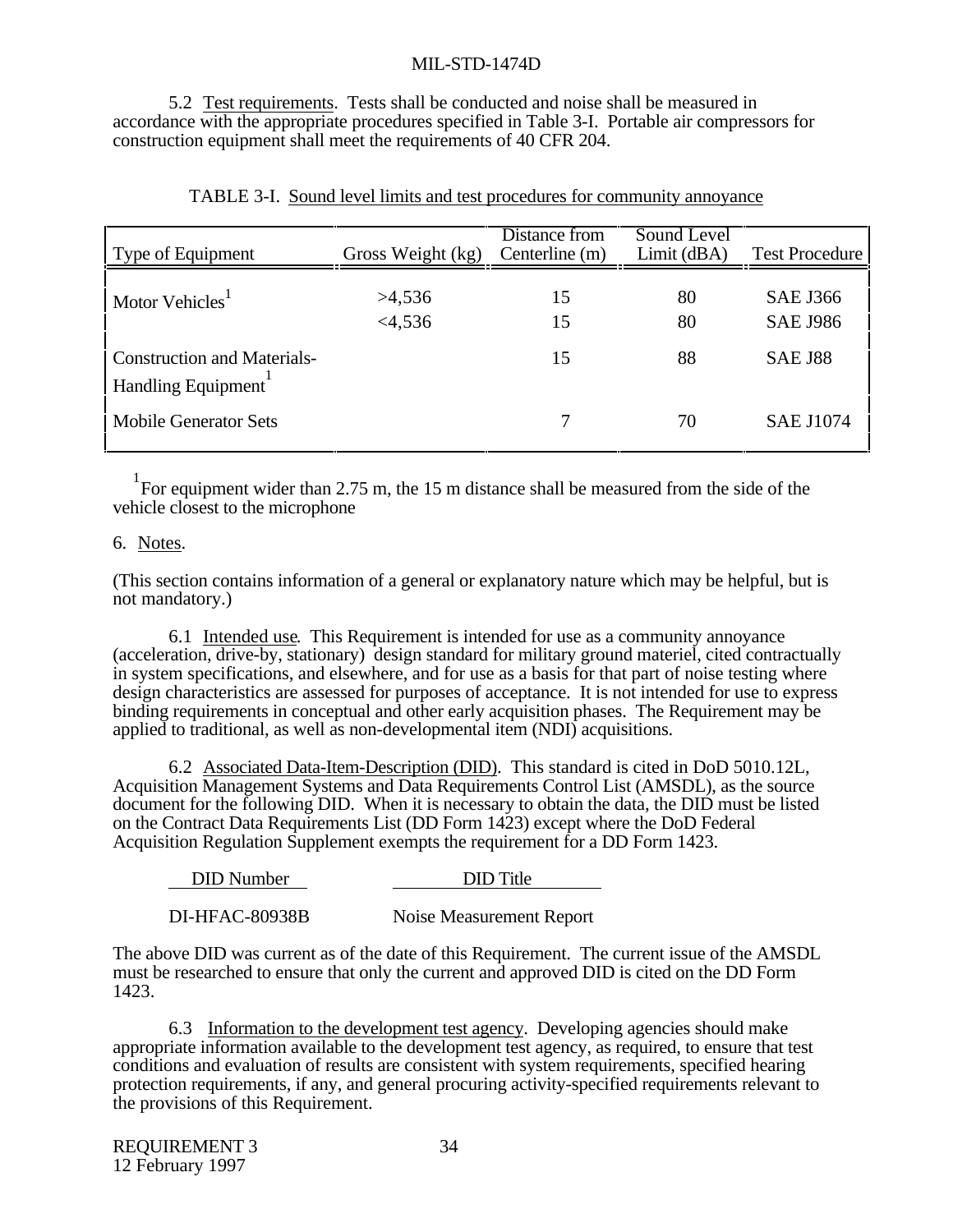## REQUIREMENT 4

### IMPULSE NOISE IN PERSONNEL-OCCUPIED AREAS

#### 1. Scope, applicability, and purpose.

1.1 Scope. This Requirement establishes impulse noise limits and prescribes testing requirements and measurement techniques for determining conformance to impulse noise limits.

1.2 Applicability. This Requirement applies to the acquisition and product improvement of all designed, or purchased (non-developmental items) systems, subsystems, equipment, and facilities that emit impulse noise. This standard is intended to address impulse noise levels emitted during the full range of typical operational conditions.

1.3 Purpose. This Requirement provides criteria for designing and selecting materiel having impulse noise levels that minimize noise induced hearing loss.

2. Documents applicable to Requirement 4.

| MIL-HDBK-1908 | Definitions of Human Factors Terms                  |
|---------------|-----------------------------------------------------|
| ANSI S1.1     | <b>Acoustical Terminology</b>                       |
| ANSI S1.4     | Sound Level Meters, Specification for (DoD adopted) |

(For applicability and ordering information, see preambles and addresses, respectively, in Section 2 of the basic standard.)

3. Definitions. Terms are defined in accordance with MIL-HDBK-1908. Terms not appearing in MIL-HDBK-1908 are defined in accordance with ANSI S1.1.

### 4. General Requirements.

4.1 Subsystems, sets, groups, and units. See 4.1 of the basic standard.

4.2 Posting of noise hazard areas. If impulse noise exceeds 140 dB peak pressure level at personnel-occupied areas (e.g., operator, maintenance, observer, and other control positions)**,** noise hazard signs shall be permanently posted on (or in) the equipment. This provision shall not apply to the exteriors of military combat equipment. Signs should conform to 4.2 of the basic standard.

4.3 Manuals. Where impulse noise exceeds 140 dB peak pressure level at personneloccupied areas (e.g., operator, maintenance, observer, and other control positions), operation and maintenance manuals (e.g., field and technical manuals) shall contain appropriate discussion of noise hazards. Discussion shall include the requirement for hearing protection, the type of hearing protection recommended, the noise level of the equipment at locations specified in 5.2.1.2 and the distance at which the 140 dB peak pressure level will be met.

4.4 Pulsating equipment. Noise from pulsating equipment (e.g., jack hammers, air tools, impact wrenches) which may be operated for periods of time in excess of one second and where peak level is less than 140 dBP, is considered to be steady-state noise.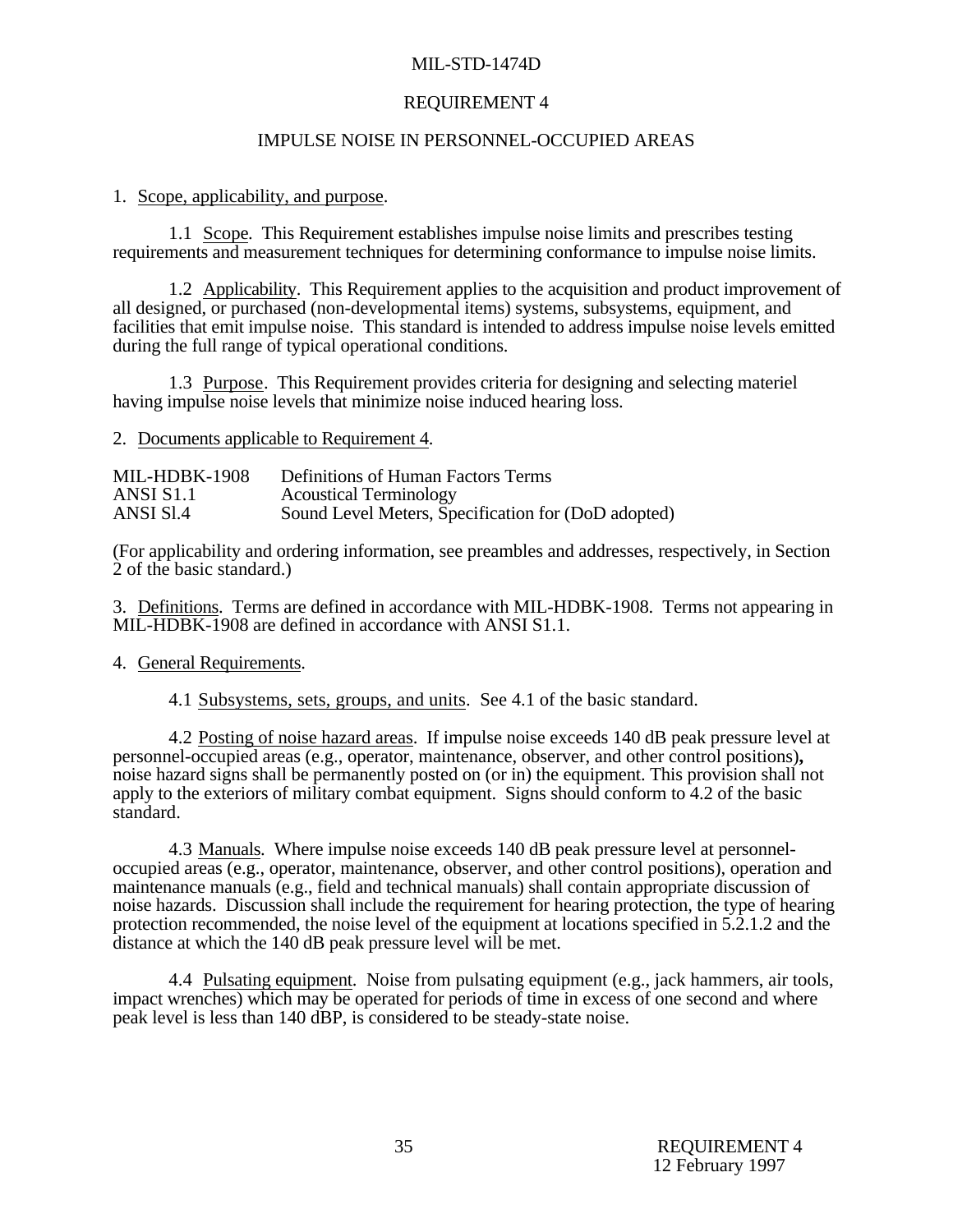## 5. Detailed requirements.

## 5.1 Noise limits.

5.1.1 Criteria. Applicable impulse noise limits are identified by the expected number of daily exposures and the type of hearing protection required. Table 4-I identifies the required hearing protection for the respective impulse noise limits and expected number of daily exposures; the corresponding peak levels and B-duration values are shown in Figure 4-1.

5.1.2 Maximum. The initial requirement is that impulse noise shall not exceed the limits specified for limit W in order to meet the hearing conservation criterion for unprotected ears. Limits X, Y, or Z, for which hearing protection is mandatory, shall be selected only if it can be clearly documented that meeting limit W is beyond the state-of-the-art, the cost of reducing the noise level to that specified for limit W is prohibitive, or that system effectiveness will be seriously degraded by reducing the noise level to that specified for limit W. Limits X, Y, or Z shall be selected only with the approval of the procuring activity subject to reduction of the level to the lowest value consistent with the state-of-the-art and the cost and effectiveness factors noted above. Impulse noise levels above limit W (i.e., anything greater than 140 dB) require the use of hearing protectors for any number of exposures per day.

|                            | Maximum Permissible Number (N) of Exposures/Day <sup>1</sup> |                           |                                            |  |  |  |
|----------------------------|--------------------------------------------------------------|---------------------------|--------------------------------------------|--|--|--|
| <b>Impulse Noise Limit</b> | No Protection                                                |                           | Either Plugs or Muffs Both Plugs and Muffs |  |  |  |
| W                          |                                                              | <b>Unlimited Exposure</b> |                                            |  |  |  |
| Χ                          |                                                              | 2000                      | 40000                                      |  |  |  |
|                            |                                                              | 100                       | 2000                                       |  |  |  |
|                            |                                                              |                           | 100                                        |  |  |  |
|                            |                                                              |                           |                                            |  |  |  |

| TABLE 4-I. Impulse noise daily exposure limits |  |  |  |  |
|------------------------------------------------|--|--|--|--|
|                                                |  |  |  |  |

 $<sup>1</sup>A$  single exposure consists of either (a) a single impulse for non-repetitive systems</sup> (systems producing not more than one impulse per second, e.g., rocket launchers fired from the shoulder), or (b) a burst for repetitive systems (systems normally producing more than one

impulse per second, e.g., automatic weapons (see 5.4.2.)). The equation for calculating the allowable number of exposures per day is:

N<sub>1</sub> = 10<sup>x</sup> where x = 
$$
\frac{1}{5}
$$
 [177- L + 6.64 log<sub>10</sub>  $\frac{200}{T}$ ],  
N<sub>2</sub> = 20 X N<sub>1</sub>, and

 $N_1$  = allowable number of impulses/day (single protection)

 $N_2$  = allowable number of impulses/day (double protection)

 $L$  = measured peak sound pressure level, in dB

 $T =$  measured B-duration in milliseconds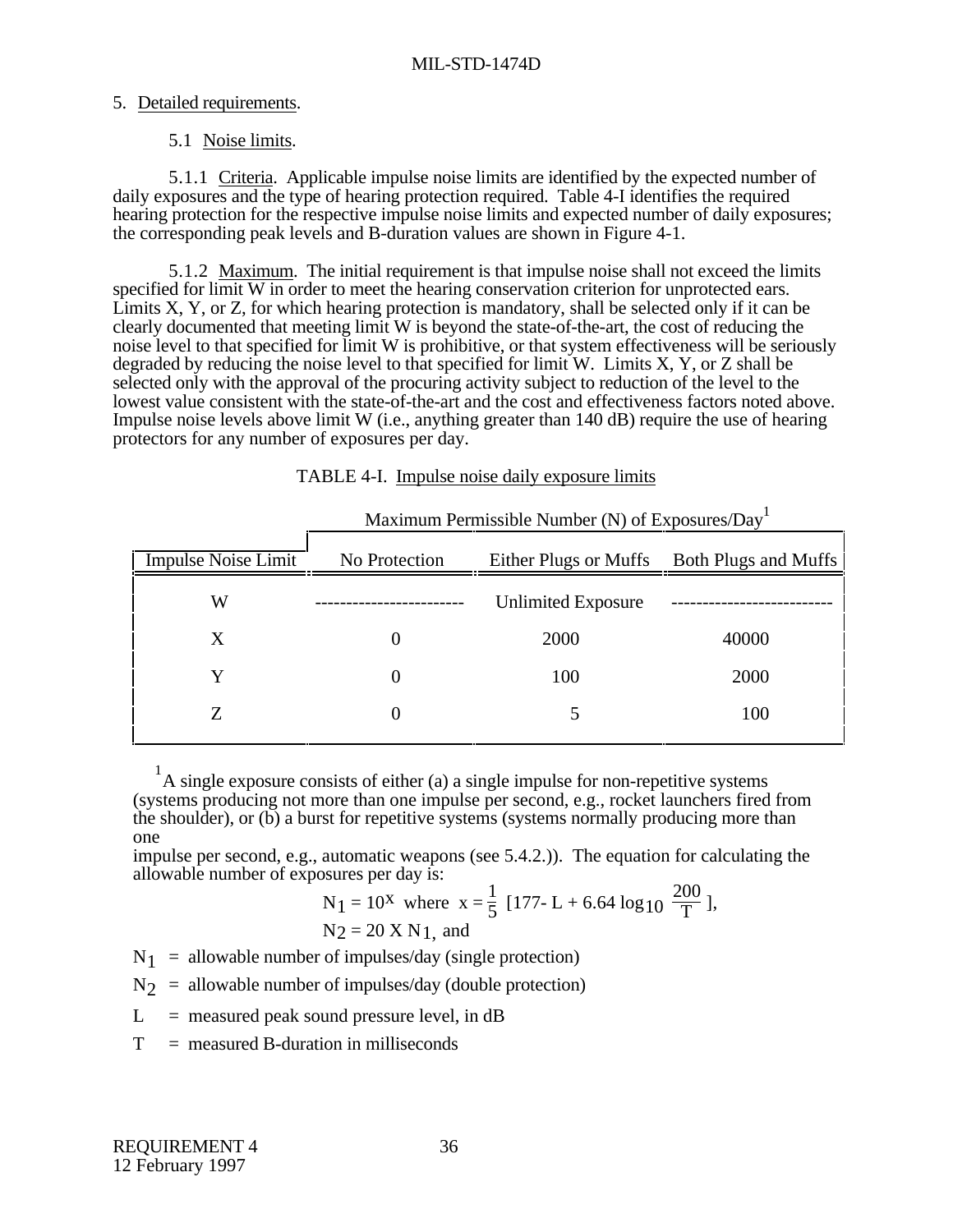## 5.2 Test requirements.

## 5.2.1 General.

5.2.1.1 Acceptance criteria. To be acceptable for use under the impulse noise limit category selected in 5.1.1, the measured highest peak pressure level and B-duration shall be below the appropriate impulse-noise requirement as shown in Figure 4-1.

5.2.1.2 Measurement location. Measurements shall be made at each operator or crew position and, if required, at a reference location specified in 5.4.5.1. Because reflective surfaces will alter the acoustic exposure, there may be some environments where additional measurements may be appropriate. For example, additional measurements may be made to assess the impulse noise of persons firing weapons from a prone position, a foxhole, a bunker, or an enclosed area. Where the operator or crew station(s) is not clearly defined, the noise measurement position(s) shall be designated by the procuring activity.

5.2.1.3 Replications. For those systems having an existing impulse noise data base from at least 10 events, a minimum of three impulses shall be measured for each condition. Where a limited data base exists for a system or where a system design change may influence the impulse noise, a minimum of five impulses shall be measured for each condition. The peak pressure levels and B-durations from these three or five shots shall be sufficient to define the impulse noise characteristics if the range of peak pressure levels does not exceed 3 dB or 5 dB, whichever applies. If this range is exceeded, additional measurements shall be made until the number of measurements equals or exceeds the range in dB.

5.2.1.4 Recording procedure. The pressure waveform shall be obtained by analog or digital means. It may be displayed directly on a cathode-ray oscilloscope (or equivalent) and photographed, recorded with an FM tape recorder, or stored digitally.

5.2.1.5 Noise contours. Where the impulse noise level exceeds 140 dB, the distances and directions from the noise source at which the noise level is equal to 140 dB shall be determined. In addition, the distances and directions from the source at which the noise level is equal to the specified impulse noise limit category  $(X, Y, \text{ or } Z)$  shall be determined if desired. Where the 140dB contour is too far from the source to make its direct measurement practical, its location may be extrapolated from measurements made at a distance producing a level not greater than 150 dB and assuming spherical divergence.

### 5.2.2 Test environment.

5.2.2.1 Reflecting surfaces. Where practical, measurements shall be made with no reflecting surfaces, including personnel, within 10 m of both the test item and the transducers. For weapons that must be supported, a stand shall be used having minimal reflecting or obstructing surfaces. An unimpeded reflecting path from the noise source(s) to the ground and back to the transducers shall be provided.

5.2.2.2 Weather conditions. The effect of weather conditions (e.g., temperature, humidity, and barometric pressure) on the performance of all instruments should be considered. Instrumentation can be affected by low temperatures and caution should be exercised. Measurements should normally be made at wind speeds below 20 km/h. However, this guideline may be eased when measuring high sound pressure levels.

5.2.2.3 Background noise. Background noise, including wind noise, shall be at least 40 dB below the peak pressure level being measured for acceptance (see  $5.2.1.1$ ) and at least 20 dB below the peak pressure level for noise contours (see 5.2.1.5).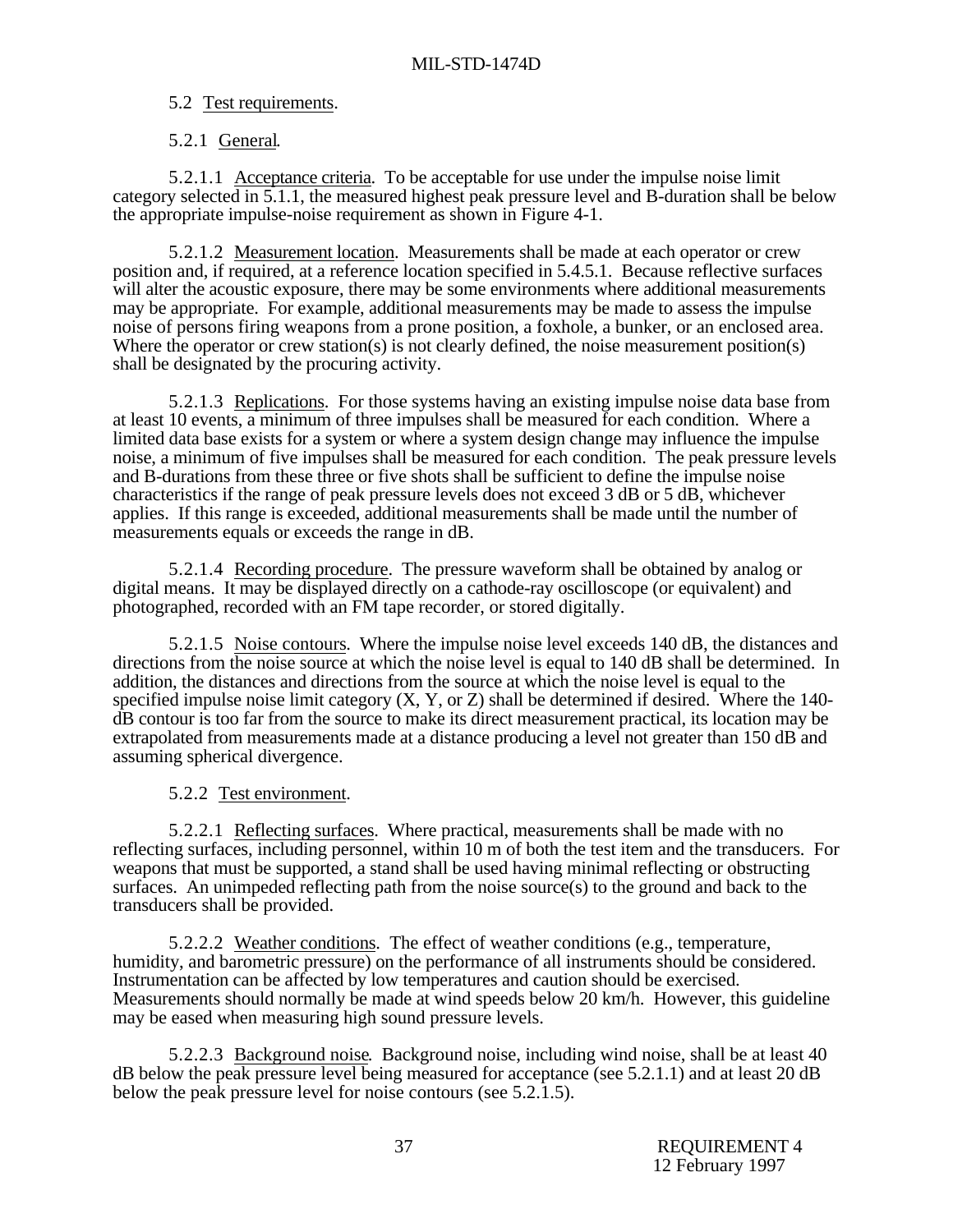

## **NOTES**

1. See Table 4-I to select curve for use.

2. For peak sound pressure levels falling between (but not outside) the labeled curves, the permitted number of exposures per day may be interpolated based on a relationship of 1.5 dB per factor of 2 in the number of rounds.

3. Use of levels in excess of limit W requires hearing protection.

FIGURE 4-1. Peak sound pressure levels and B-duration limits for impulse noise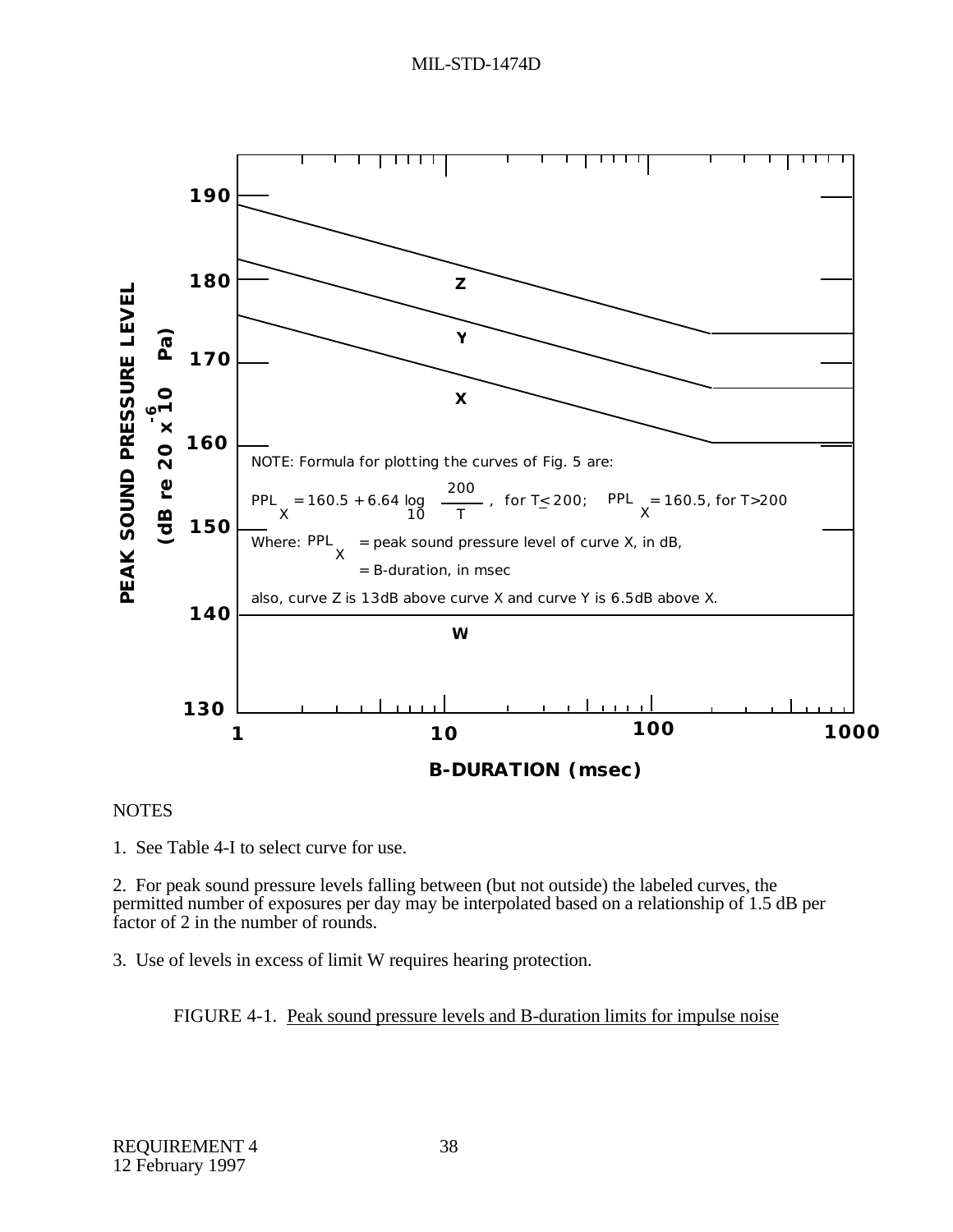5.3 Instrumentation.

5.3.1 Instrument specifications.

5.3.1.1 Transducers.

5.3.1.1.1 Undamped resonance. Undamped resonance shall be not less than 100 kHz.

 5.3.1.1.2 Time constants. For other than DC response, time constants shall be not less than 200 ms.

5.3.1.1.3 Non-linearity. Non-linearity shall be not greater than 3% of full scale output.

5.3.1.1.4. Sensor surfaces and holders. Diameters of sensor surfaces shall be not more than 6.4 mm. Transducer holders should be small and minimize flow interference over the sensor surface.

 5.3.1.1.5 Rise-time. Rise time capability shall be less than 1/20 of the measured Aduration of the impulse and should be not more than 20 microseconds. Cables that cause an increase in measured rise time shall not be used.

 5.3.1.1.6 Acceleration sensitivity. Acceleration sensitivity shall be less than 0.014 kPa/g in the axial direction and less than  $0.069$  kPa/g in the transverse direction.

5.3.1.1.7 Temperature effects.

5.3.1.1.7.1 Selection. Transducers shall be chosen to minimize the effects of temperature under the expected test conditions. Output shall be corrected from temperature versus sensitivity curves for the individual transducer.

5.3.1.1.7.2 Protection. If necessary, transducers should be protected from flash and thermal effects by smoothly covering the sensing surface with a layer of black electrical tape plus a layer of silver tape, or equivalent, which does not modify the sensitivity or frequency response of the transducer.

 5.3.1.1.8 Shock, vibration, and ground path isolation. Transducers shall be isolated from any accelerating surfaces to prevent microphonics. Cables should be protected from shock waves by taping them to the stand in a location that minimizes exposure to shock waves. They should be positioned in a direction away from the propagation of the shock wave. All connectors should be isolated from the stand and other grounded objects to prevent multiple ground paths.

5.3.1.1.9 Transducer applications.

 a. For measurements above 40 kPa (186 dB), pointed or disc-shaped piezoelectric or piezoresistive probes with good aerodynamic characteristics shall be used.

 b. For measurements below 40 kPa (186 dB), piezoelectric or piezoresistive probes having a blunt cylinder shape may be used.

c. For measurements above 7 kPa (171 dB), condenser microphones shall not be used.

5.3.1.2 Recording systems. The complete data acquisition system shall provide a minimum of 35 dB signal-to-noise ratio.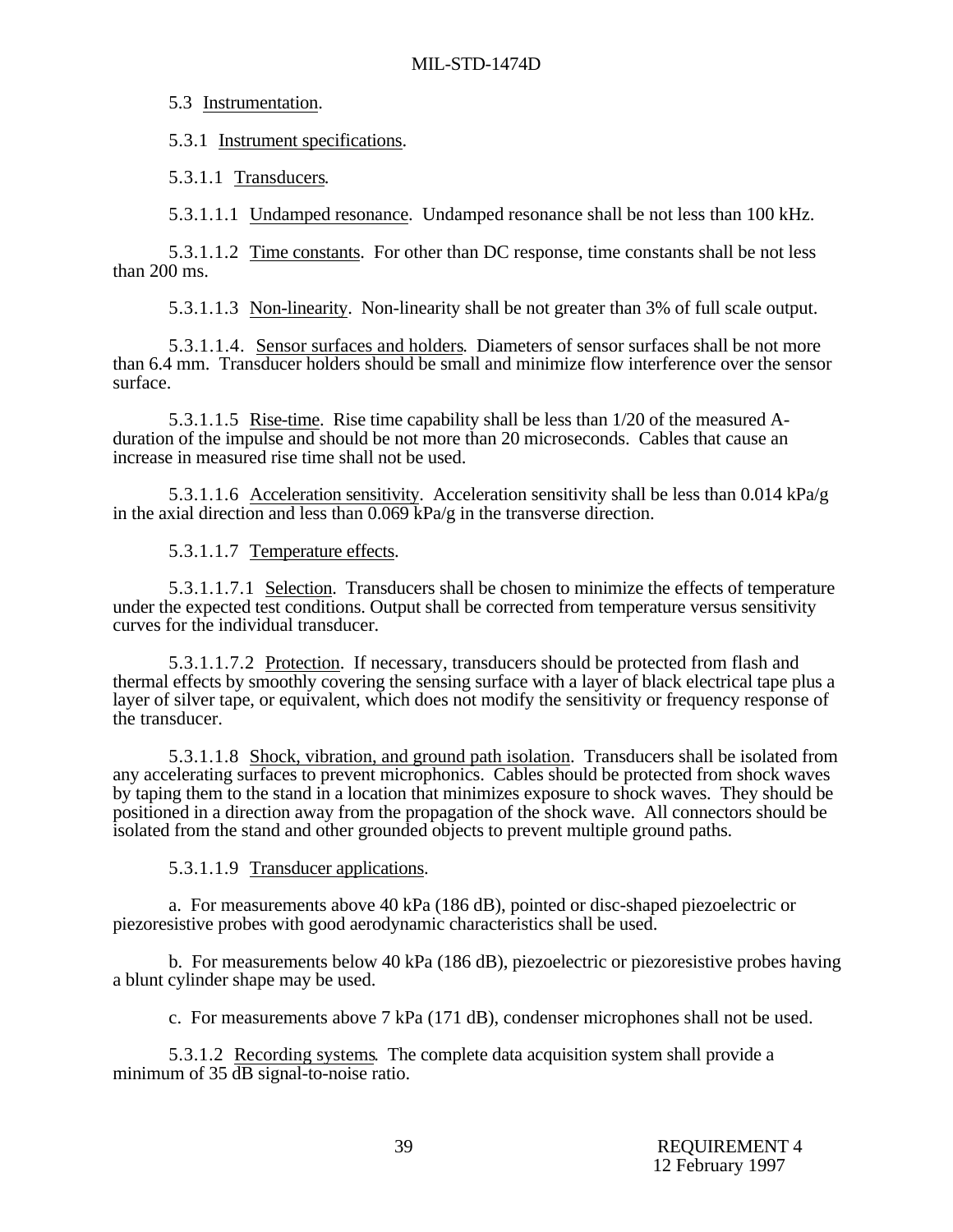5.3.1.2.1 FM recording. The FM tape recorder (if used) shall have a frequency response of DC to 40 kHz or greater, as defined by the Inter Range Instrumentation Group (IRIG) standards. The recorder's reproduce amplifier output filters shall be operated in the linear (optimal transient) phase mode.

5.3.1.2.2 Digital recording. Sampling rate shall be a minimum of 160,000 samples/sec. The analog signal shall be filtered, using a Bessel type, with 40 kHz cutoff frequency. The roll-off rate shall be not less than 36 dB/octave.

5.3.2 Calibration.

5.3.2.1 General. Proper calibration procedures, which include the influence of transducers, cables, amplifiers, recorders, and other instrumentation, shall be accomplished at least daily.

5.3.2.2 Calibration method. Transducers shall be calibrated in a manner consistent with their time constant. Methods may employ sinusoidal pressure generators, pulse calibrators, dead weight calibrators, or shock tubes.

5.3.2.3 Electrical calibration. Electrical calibration of all instrumentation following the transducer is acceptable for field use provided one of the aforementioned calibrations is accomplished on the transducer immediately before and after field use.

5.4 Measurement procedure.

5.4.1 Single-impulse systems. The pressure history of the impulse noise shall be obtained by producing one impulse at a time.

5.4.2 Repetitive systems. The B-duration of a single impulse shall be determined. The number of impulses produced within the first 200 ms shall also be determined. This number of impulses shall be multiplied by the average B-duration of single impulses to determine an effective B-duration. This B-duration shall be used to establish the maximum allowable peak pressure level for the repetitive system.

5.4.3 Multicharge systems. For systems with various charges (e.g., separately loaded artillery ammunition), the charge producing the highest peak pressure level shall be measured in addition to those producing lower levels.

5.4.4 Weapon position. Weapons shall be tested in all positions and in the system locations from which they are normally fired. Standing position for shoulder-fired and hand-held weapons is defined as being mounted with the barrel or tube centerline 1.60 m above and parallel to the ground.

5.4.5 Transducer locations. For shoulder-fired and hand-held weapons, transducers shall be located at the center of each operator or crewmember's probable head location. For other weapons the transducer shall be positioned 1.60 m above the ground surface; for sitting locations it shall be 80 cm above the seat. When the operator must be present, the measurement shall be made 15 cm from the ear closest to the noise source (i.e., muzzle or breech, as the case may be) on a line between the operator's ear and the noise source.

## 5.4.5.1 Reference transducer.

 a. If required, a transducer shall be placed 200 cm to the side of the major noise source of the weapon (e.g., perpendicular to the muzzle for closed breech systems and perpendicular to the rear for rocket launchers), with the weapon and the sensor 160 cm above the ground.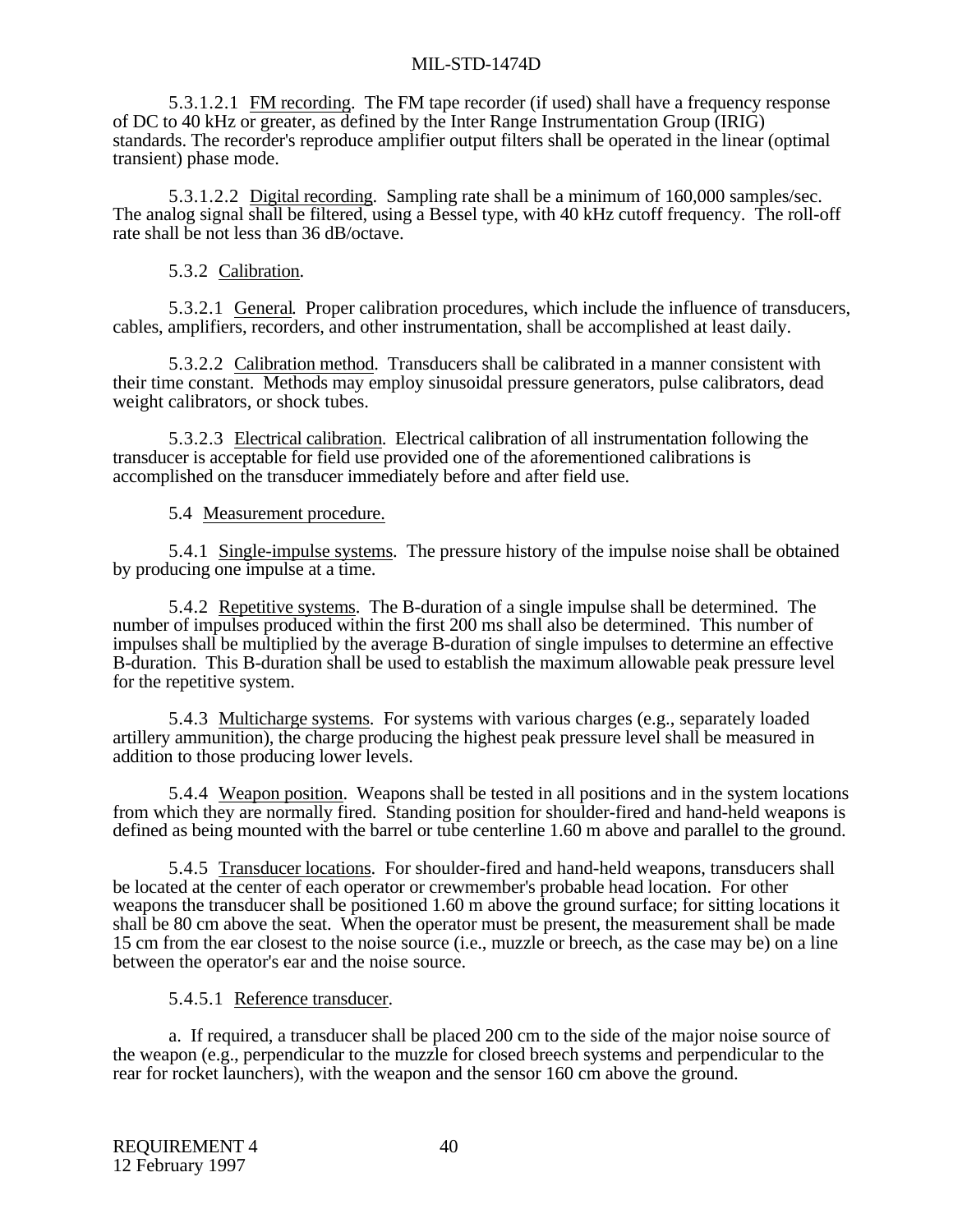b. If required, a reference transducer shall be located on the 135-degree or 225-degree radial (taking the line-of-fire as 0 degrees). For weapons of bore diameter greater than 20 mm, this transducer shall be located at a distance of 50 bore diameters measured from a point directly under the muzzle with a tube (barrel) elevation of 0 degrees at a height of 160 cm. For weapons of smaller bore diameter, the transducer shall be located at the same elevation as the muzzle, at a distance of 100 cm.

5.4.5.2 Equal pressure contours. Equal pressure contours shall be determined from measurements made at positions around the major noise source of the weapon at angular increments not greater than 45 degrees. The muzzle, muzzle extension, or breech, whichever is the major source, shall be at the grid center. The line of fire shall be in the 0-degree direction. The measurement shall be made as close as possible to the distance that produces the peak pressure level being established. If this distance is too great, the pressure may be extrapolated from measurements somewhat nearer to the weapon (in the free field) assuming a spherical divergence decay rate (6 dB per doubling of distance).

5.4.6 Transducer orientation. Blunt cylinder shaped transducers shall be positioned with the sensing surface facing up if possible. Transducers shall be oriented with reference to the noise source so that the plane passing through the sensing surface includes the noise source. This orientation is defined as grazing incidence (90 degrees). If more than one source is present, such as from a rocket launcher, transducers shall be oriented so that the plane passing through the sensing surface includes the centerline of the tube. This technique will tend to minimize the arrival of shock waves at transducer incidence angles between 0 and 90 degrees, which may cause ringing and overshoot.

5.4.6.1 Interior measurements. For interior measurements, such as inside a tank or other reverberant space where the direction of travel of the major shock wave is uncertain (or where major shock waves are expected to arrive from many directions), transducers shall be positioned with the sensing surface facing up, if possible. Transducers shall be oriented at grazing incidence to the center of the major suspected source, e.g., the muzzle or an open hatch.

5.4.7 Ammunition temperature. Where the impulse noise emanates from rapid burning of a propellant, measurements should also be taken with the round at the upper and lower operating temperature conditions specified by the system requirements.

5.4.8 Personnel limits and locations during tests.

5.4.8.1 Operator(s). During testing, the operator and/or crew shall not occupy the location(s) where the noise is being measured unless essential to the operation of the test item.

5.4.8.2 Interior noise measurements. Interior measurements shall be made with the minimum number of people in the area.

5.4.9 Guidelines. The following guidelines should be observed in addition to those specified in the instrument manufacturer's manual.

5.4.9.1 Systems. Care should be taken to maintain proper signal levels, terminating impedances, and cable lengths on multi-instrument measurement systems. (A microphone windscreen may be used provided that its effect is less than 1 dB under zero wind velocity conditions for the noise source being measured.)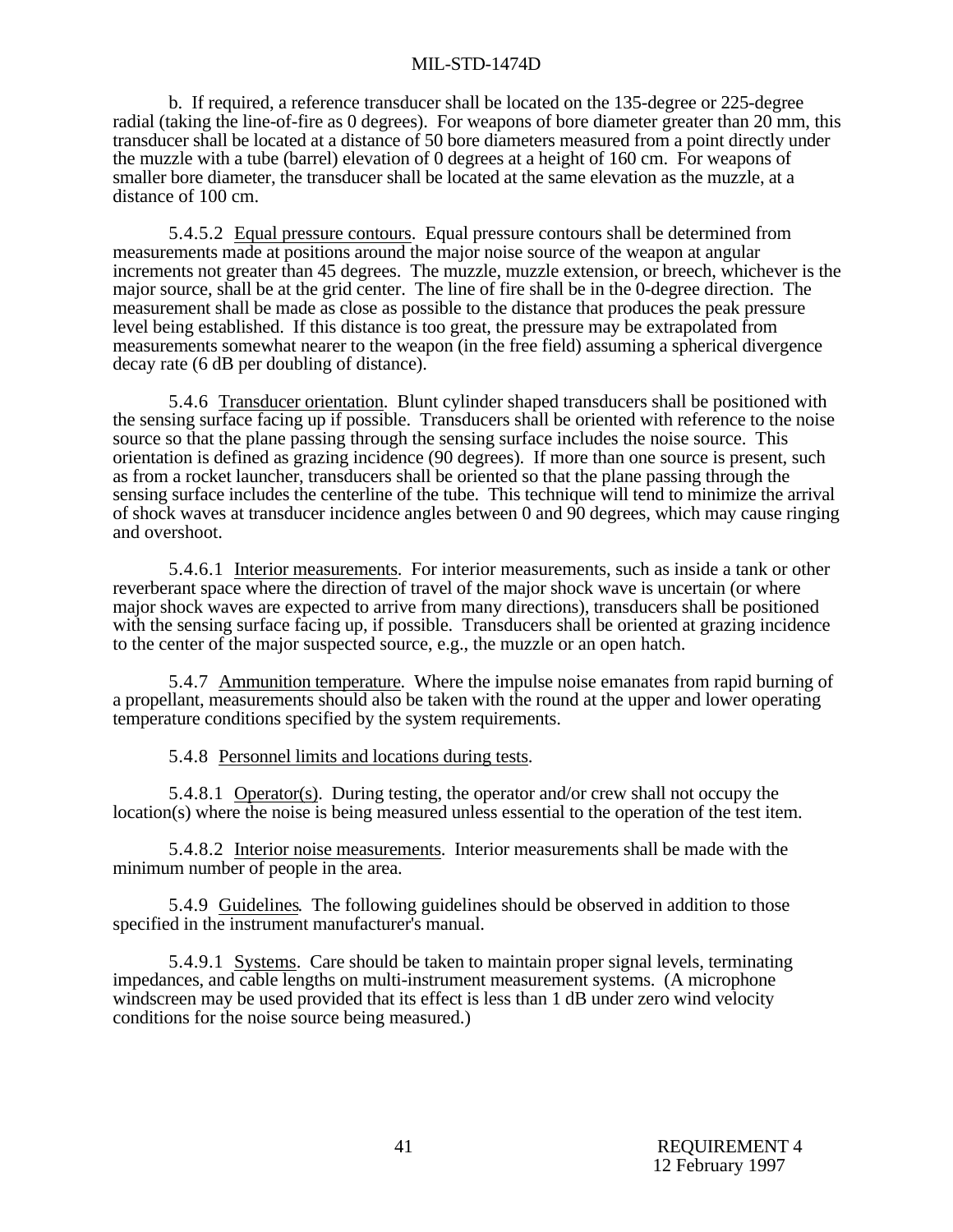5.4.10 Data analysis.

5.4.10.1 Filtering. Data shall be analyzed through a low-pass 40 kHz filter of the Bessel type (36 dB/octave roll-off).

5.4.10.2 Weighting networks. If used, weighting networks shall meet the requirements of ANSI Sl.4.

5.4.10.3 Analog-to-digital (A-D) converters. A-D converters shall have a 10-bit word size or greater.

5.4.10.4 FM recordings. Analysis of FM tape recordings may be done with appropriate speed-reduction techniques using readout devices having proper frequency response.

5.4.10.5 Standard conditions. Data shall be reported without being scaled to standard conditions. However, temperature and pressure conditions shall be reported so that peak pressure, duration, and impulse data may be scaled to standard conditions, if required (101.325 kPa, 288.16 degrees K), using Sach's scaling laws.

5.4.10.6 Acoustic energy. If the energy per unit area is to be computed, the specific acoustic impedance of air at the above standard conditions is  $417 \text{ N s/m}^3$ .

5.5 Data recording. See 5.2 of basic standard.

6. Notes.

6.1 Intended use. This Requirement is intended for use as an impulse noise criteria design standard for military materiel, cited contractually in system specifications, and elsewhere, and for use as a basis for that part of noise testing where design characteristics are assessed for purposes of acceptance. It is not intended for use to express binding requirements in conceptual and other early acquisition phases. The Requirement may be applied to traditional, as well as nondevelopmental item (NDI) acquisitions.

6.2 Associated Data-Item-Description (DID). This standard is cited in DoD 5010.12L, Acquisition Management Systems and Data Requirements Control List (AMSDL), as the source document for the following DID. When it is necessary to obtain the data the applicable DID must be listed on the Contract Data Requirements List (DD Form 1423) except where the DoD Federal Acquisition Regulation Supplement exempts the requirement for a DD Form 1423.

DID Number DID Title

DI-HFAC-80938B Noise Measurement Report

The above DID was current as of the date of this Requirement. The current issue of the AMSDL must be researched to ensure that only the current and approved DID is cited on the DD Form 1423.

6.3 Details specified by the procuring activity. Applicable details, such as the following, should be specified by the procuring activity in the request for proposal (RFP) and in appropriate follow-up requirements documentation.

6.3.1 Hearing protection. When it is known that certain types of hearing protection will interfere with the use of helmets or other equipment.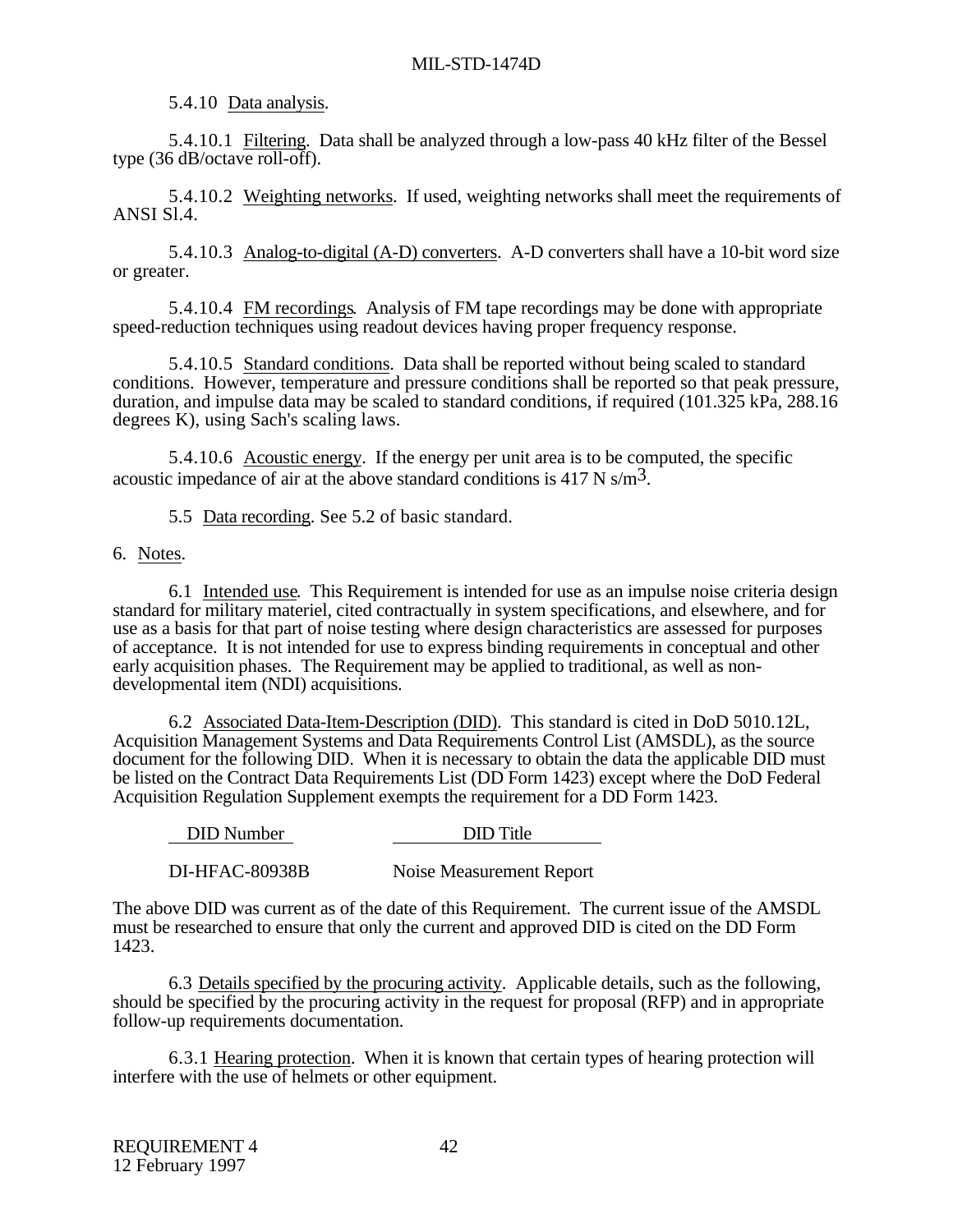6.3.2 Measurement locations when not clearly defined. (See 5.2.1.2.)

6.4 Information to the development test agency. Developing agencies should make appropriate information available to the development test agency, as required, to ensure that test conditions, impulse noise limit selection, and evaluation of results are consistent with system requirements, specified hearing protection requirements, if any, and general procuring activityspecified requirements relevant to the provisions of this Requirement.

6.5 Determination of B-duration. To establish the B-duration of an impulse noise it is necessary to find the primary portion of the event plus the presence of significant subsequent fluctuations.

6.5.1 Primary portion. The primary portion of an impulse noise is determined as follows:

Let  $L^+$  be the line 20 dB below the positive peak overpressure and parallel to the baseline (see Note).

Let  $L^-$  be the reflection of  $L^+$  through the baseline.

Let  $T_1$  be defined by  $T_1 = N x (A - duration)$ , where N is an integer given the initial value of 5, and  $T_1$  can be no greater than 30 ms.

Let T be the time from the first rise above ambient exceeding the line  $L^+$ , to the point P at the start of the first subsequent interval of duration greater than or equal to  $T_1$  during which the overpressure lies entirely between  $L^+$  and  $L^-$ .

If the point P is within time  $T_1$  of the first rise, decrease N by 1 and reapply the criterion. T is defined by the largest N found such that  $T>T_1$ . (N=1 always works, but this may not be the largest such N.)

NOTE: The baseline is defined by taking 5% of the difference between the positive and negative peak pressure levels. Working back in time from the peak pressure level, average the level over 5 ms intervals until all deviations about the average do not exceed the 5% difference. This average is then used as an estimate of the baseline. The baseline is then used along with the peak pressure level to calculate  $L^+$  and  $L^-$ . An acceptable baseline is one in which the 5 ms interval precedes the first excursion exceeding  $L^+$  or  $L^-$  by no more than 2 ms.

Now let  $R = .3 x(T)$ . If  $R \leq T_1$ , T is the duration of the primary portion. If  $R > T_1$ , find the point Q at the start of the first interval past P of duration R during which the overpressure lies entirely between  $L^+$  and  $L^-$ . The primary portion is then from the start of the interval T to the point Q.

6.5.2 Secondary fluctuations. Significant subsequent fluctuations are defined as pressure excursions exceeding  $L^+$  or  $L^-$  whose total (summed) duration is greater than 10% of the primary portion of the impulse noise.

6.5.3 B-duration examples and algorithm. Figures 4-2, 4-3, 4-4 and 4-5 provide sample determinations of B-duration. Figure 4-6 is a flow diagram for finding B-duration.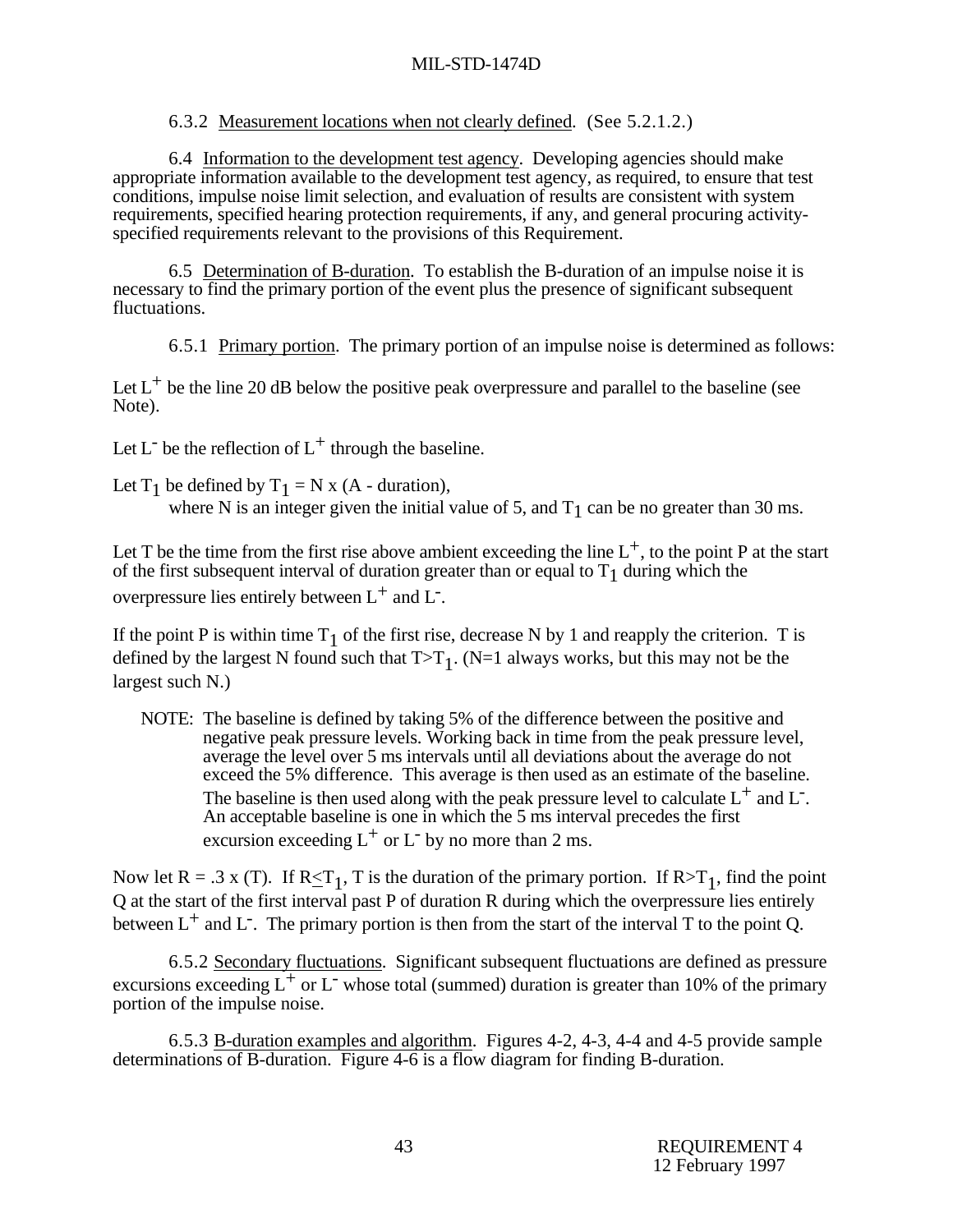



**REQUIREMENT 4 12 February 1997 <sup>44</sup>**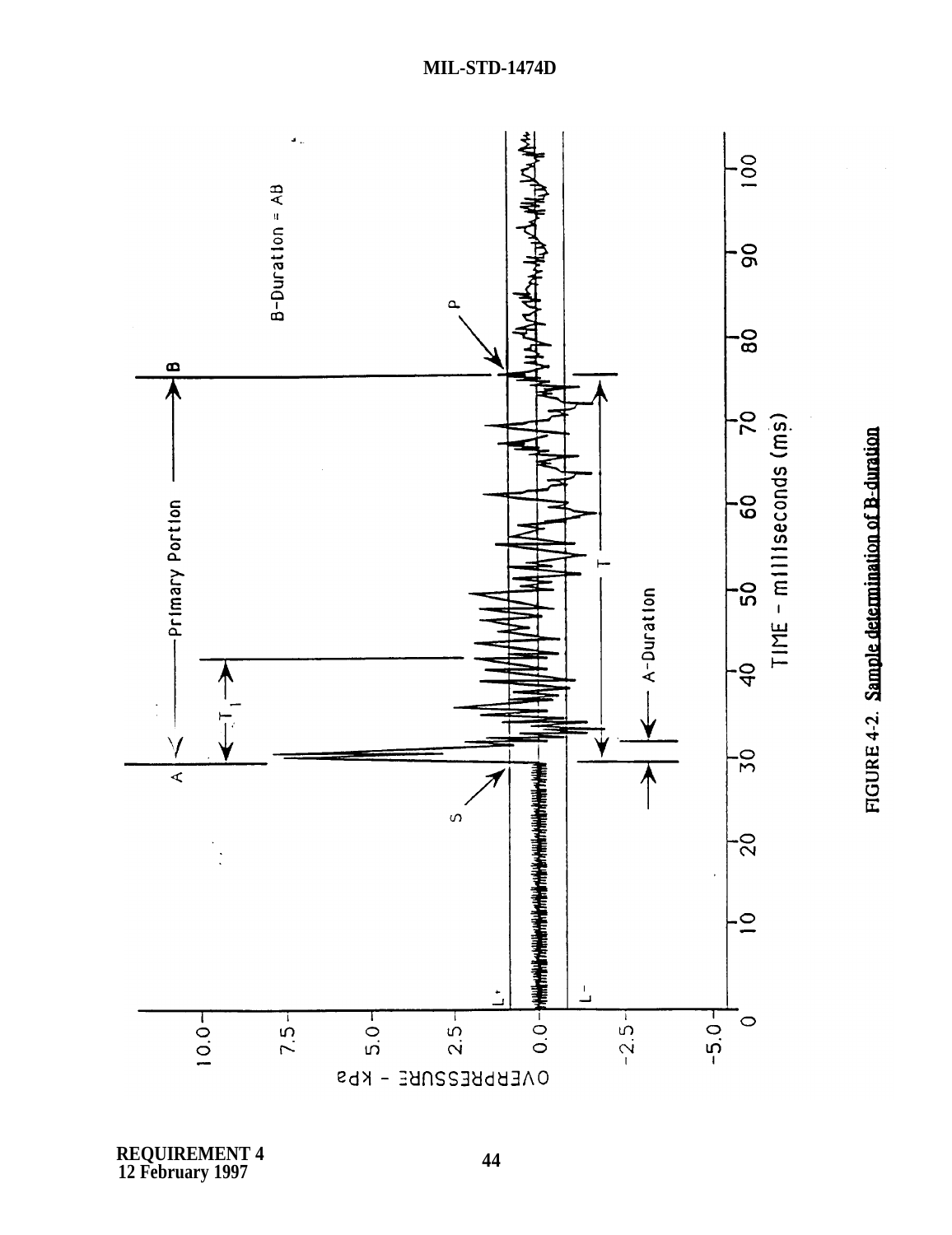



FIGURE 4-3. Sample determination of B-duration

**<sup>45</sup> REQUIREMENT 4 12 February 1997**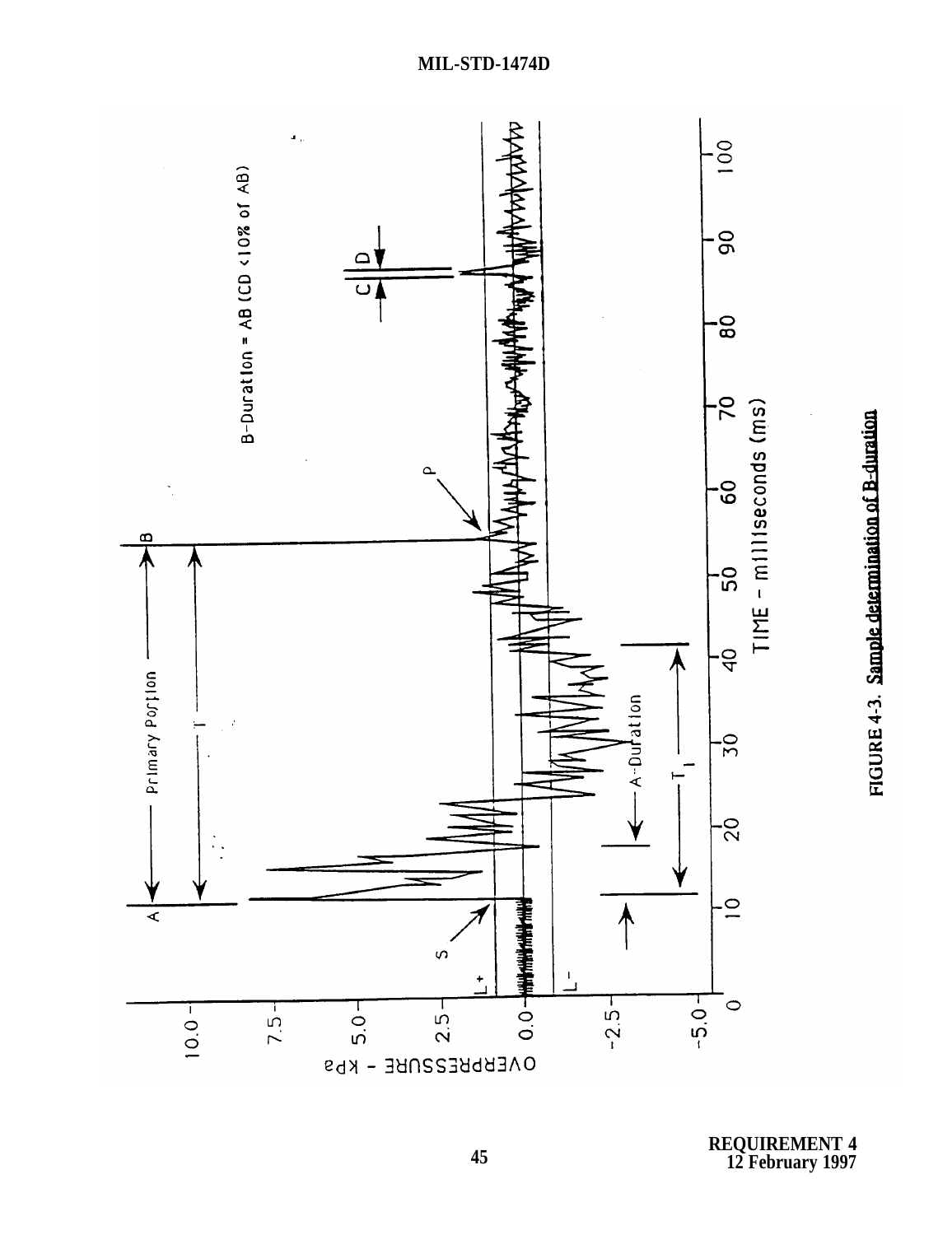

**REQUIREMENT 4 12 February 1997 <sup>46</sup>**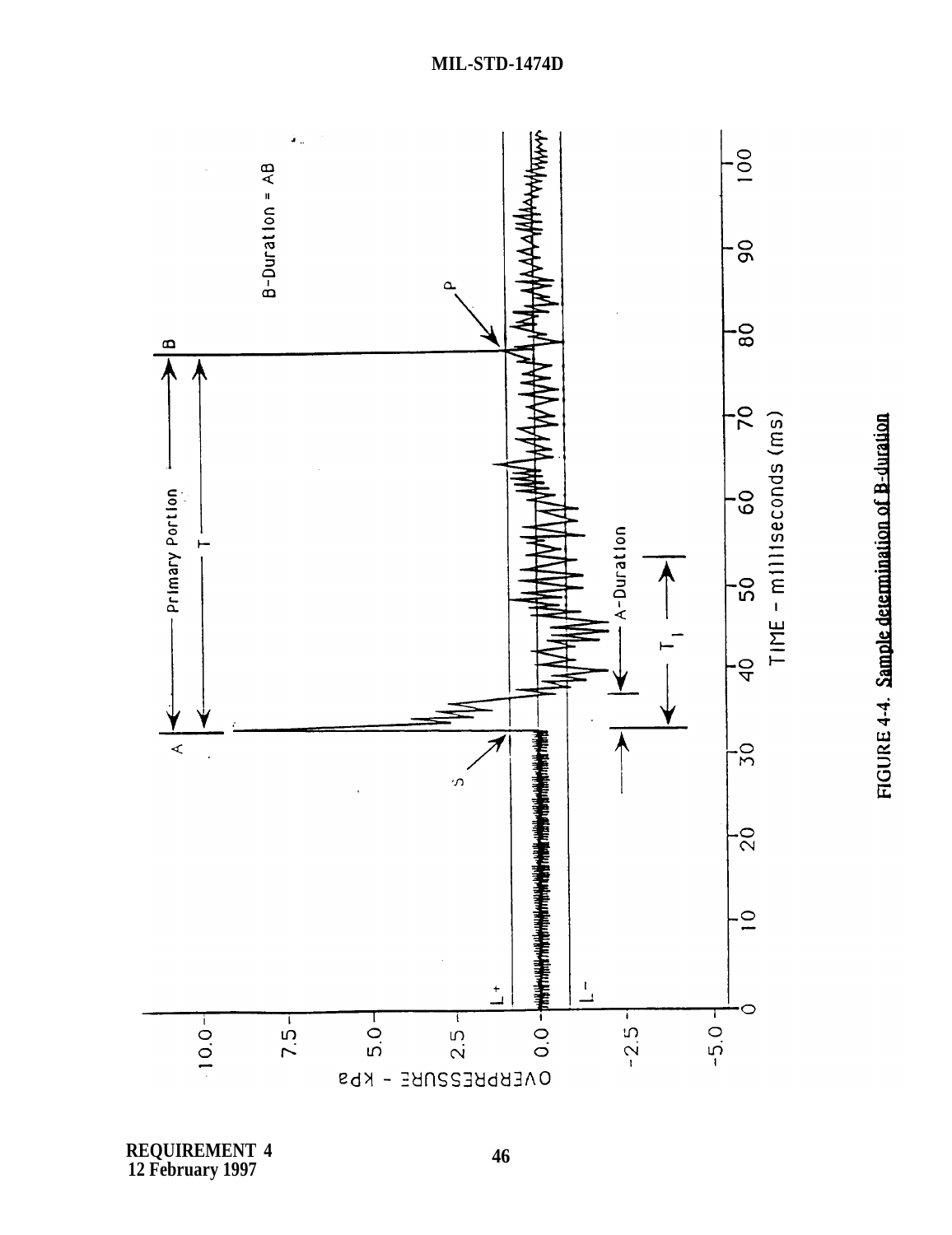

**4 7**

FIGURE 4-5. Sample determination of B-duration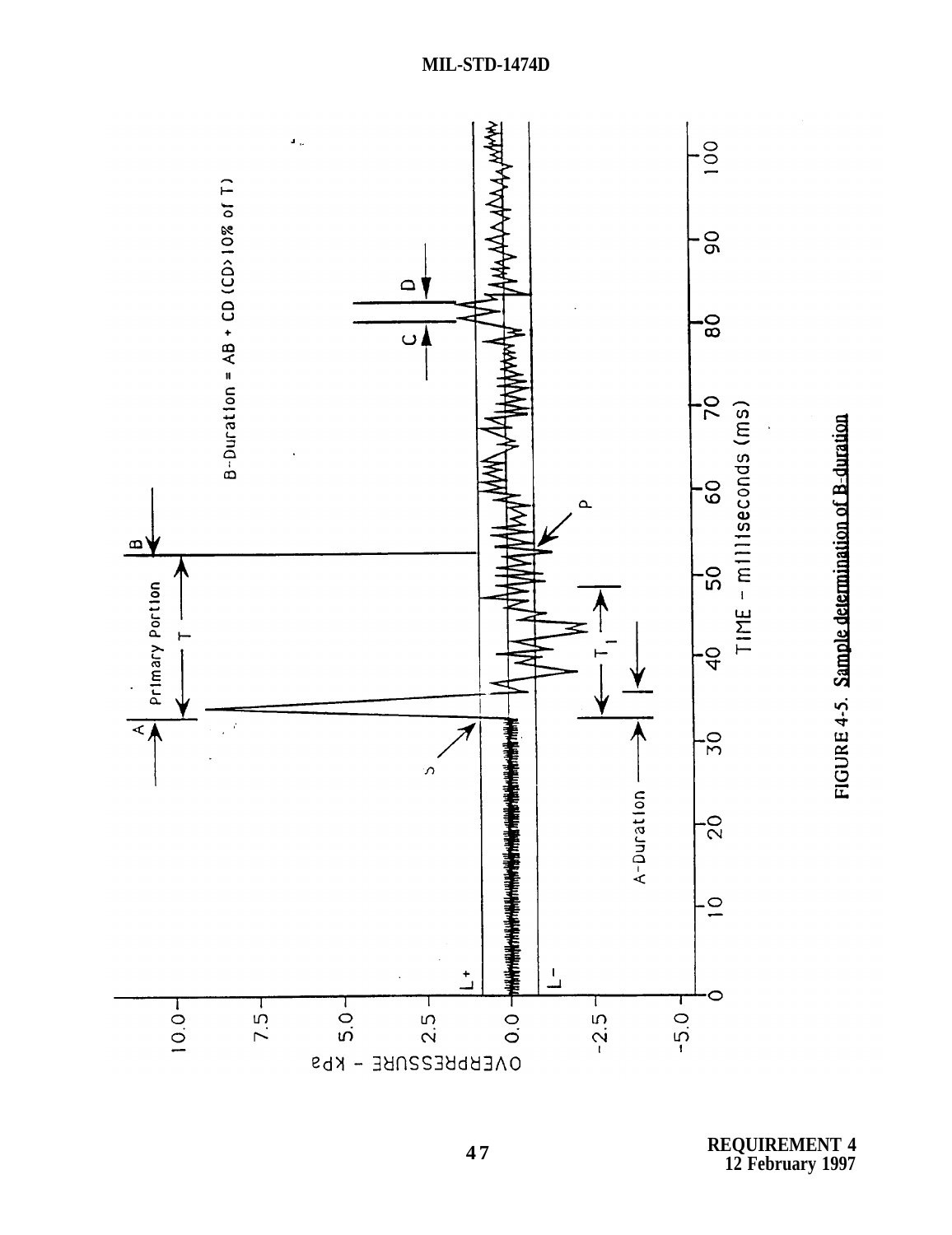

**FIGURE 4-6 Determination of B-Duration**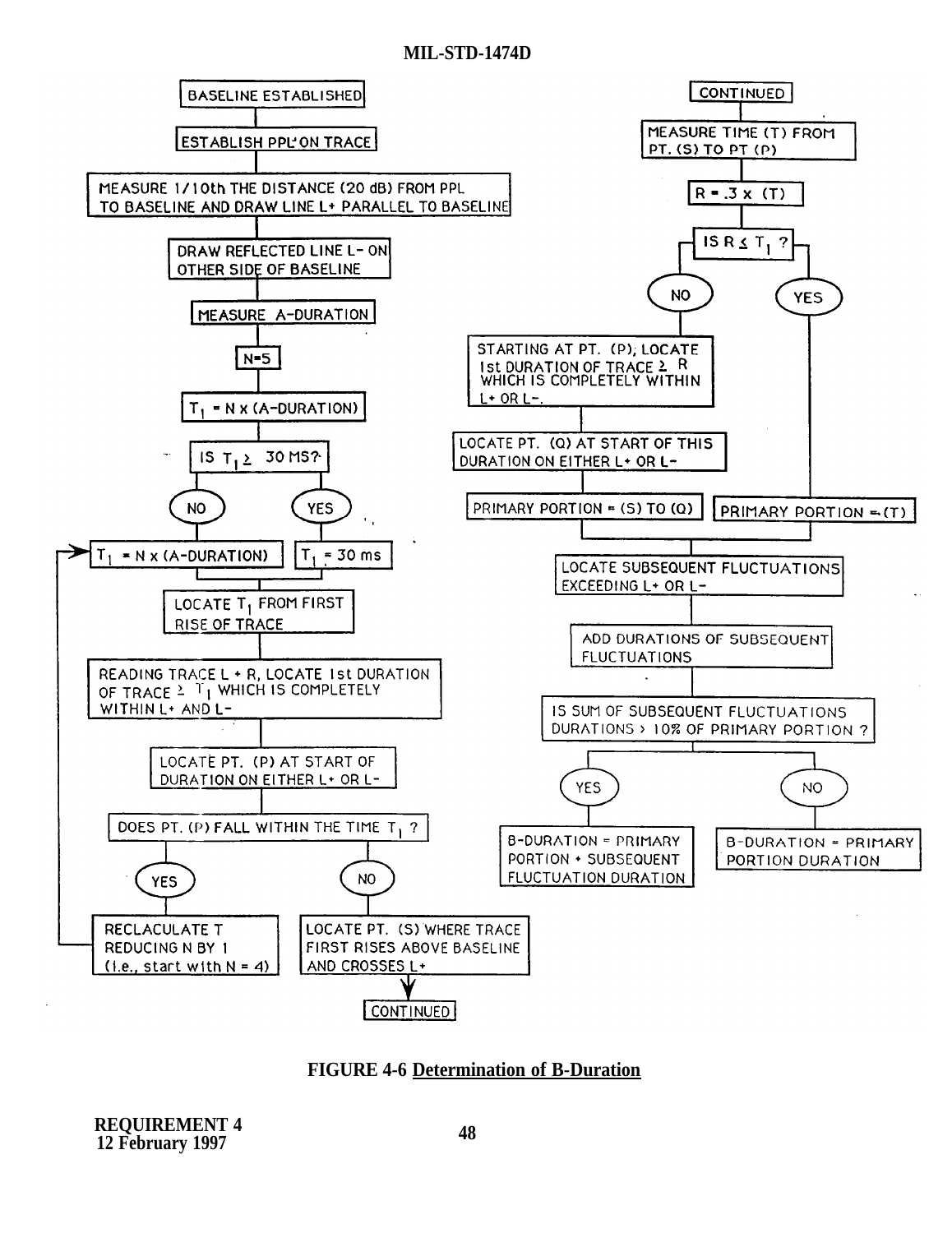#### REQUIREMENT 5

### SHIPBOARD EQUIPMENT NOISE

### 1. Scope, applicability, purpose, and approach.

1.1 Scope. This Requirement prescribes instrumentation and procedures required for the measurement and analysis of, and maximum acceptable sound level criteria for, airborne sound generated by shipboard equipment.

1.2 Applicability. This Requirement supplements specifications and similar documents applicable to all shipboard equipment.

1.3 Purpose. Airborne sound measurements are conducted to demonstrate that equipment levels are within the limits specified herein.

1.4. Approach.

1.4.1 Measurement. Two basic types of measurement are required by this Requirement: weighted sound pressure (average for all measurements and peak for selected measurement) levels; and octave band sound pressure levels.

1.4.2 Acceptance criteria. Airborne sound acceptance criteria are specified in 5.1.

1.4.3 Acceptability of equipment. Equipment is acceptable when none of the airborne levels measured at the designated locations exceed the applicable acceptance criteria.

2. Documents applicable to Requirement 5.

| MIL-P-15024           | Plates, Tags, and Bands for Identification of Equipment              |
|-----------------------|----------------------------------------------------------------------|
| MIL-M-17185           | Mounts, Resilient; General Specifications and Tests for (Shipboard   |
|                       | Application)                                                         |
| MIL-M17508            | Mounts, Resilient: Types 6E100, 6E150, 7E450, 6E900, 6E2000, 5E3500, |
|                       | 6E100BB, 6E150BB, 7E450BB, and 6E900BB                               |
| MIL-M-19379           | Mounts, Resilient, Mare Island Types 11M15, 11M25, and 10M50         |
| MIL-M-19863           | Mounts, Resilient: Type 5B5,000H                                     |
| MIL-M-21649           | Mounts, Resilient, Type 5M10,000H                                    |
| MIL-HDBK-1908         | <b>Definitions of Human Factors Terms</b>                            |
| ANSI S1.1             | <b>Acoustical Terminology</b>                                        |
| ANSI S1.4             | Sound Level Meters, Specification for (DoD adopted)                  |
| ANSI S <sub>1.6</sub> | Preferred Frequencies and Band Numbers for Acoustical Measurements   |
|                       | (DoD adopted)                                                        |
| ANSI S1.10            | Calibration of Microphones, Method for the (DoD adopted)             |
| ANSI S1.11            | Octave-Band and Fractional-Octave-Band Analog and Digital Filters,   |
|                       | Specification for (DoD adopted)                                      |

(The above documents are cited either in this Requirement or in Sections 3, 4, or 5 of the basic standard. For applicability and ordering information, see preambles and addresses, respectively, in Section 2 of the basic standard.)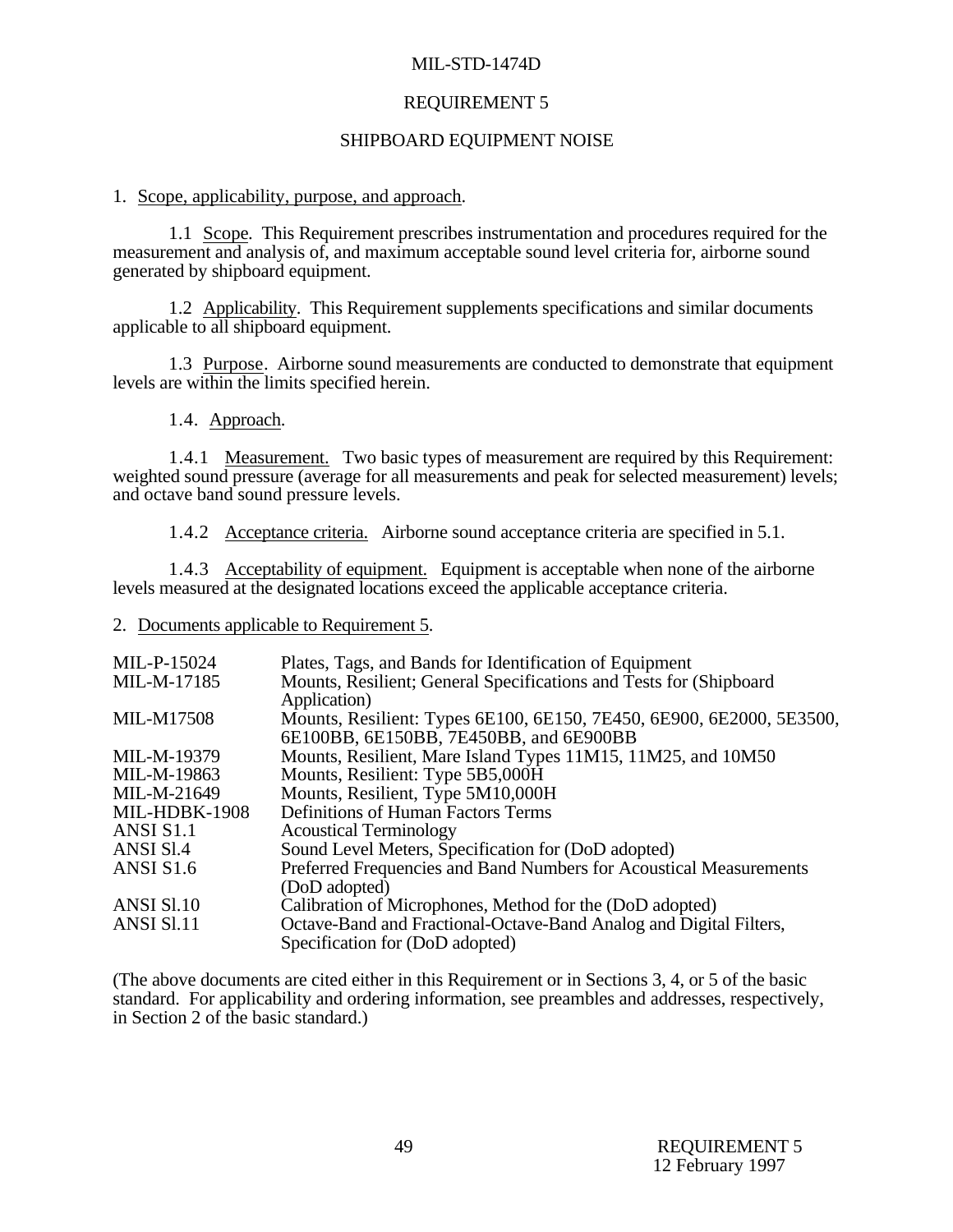## 3. Definitions.

3.1 Terms. Except for the following, terms are defined in accordance with MIL-HDBK-1908. Terms not appearing below or in MIL-HDBK-1908 are defined in accordance with ANSI S1.1.

## 3.1.1 Mounting.

3.2.1.1 Resiliently mounted equipment. Equipment that is isolated from a support structure by Navy approved resilient mounts. Navy approved resilient mounts are mounts conforming to MIL-M-17185, MIL-M-17508, MIL-M-19379, MIL-M-19863, or MIL-M-21649. For the purposes of this Requirement, DIM mounted equipment is considered to be solidly mounted equipment.

3.1.1.2 Solidly mounted equipment. Equipment that is attached directly to the supporting structure. For the purposes of this Requirement, DIM mounted equipment is considered to be solidly mounted equipment.

3.2 Symbols. Symbols used herein are as follows:

| $f_c$          | $=$ Band-center frequency (geometric)          |
|----------------|------------------------------------------------|
| f <sub>1</sub> | $=$ Lower band-edge frequency                  |
| f2             | $=$ Upper band-edge frequency                  |
| LA             | $=$ A-weighted sound (pressure)                |
| $L_{\rm C}$    | $=$ C-weighted sound (pressure)                |
| $L_p$<br>DIM   | $=$ Sound pressure level                       |
|                | $=$ Distributed isolation material (see 3.1.1) |

## 4. General Requirements.

4.1 Equipment sampling. If sampling is called for by the acquisition specifications or the contract or order (see 6.3), selection of equipment for test shall be on the basis of conformance to the drawing requirements for that equipment, and shall not consider advance measurements, observations, or opinions about the acoustical performance of the particular equipment sample.

## 4.2 Test records.

4.2.1 Reference quantity identification. The applicable reference quantity shall be indicated on every table, figure, and graph, and at least once in the text. The reference quantity may be introduced by "re" which indicates that the level is "with reference to". For example, the 125 Hz octave band level re 20 µPa is 85 dB.

4.2.2 Measurement bands. The bandwidths of the measurement basis shall be identified together with the measured levels. Normal procedure for identifying measured levels shall include the bandwidth and the band center frequency with the level. For example: the one-third octave 100 Hz band level was 85 dB re 20  $\mu$ Pa, the 10 Hz band level was 85 dB re 20  $\mu$ Pa.

4.2.3 Plotting format. All plots of data in which a level in dB on a linear scale is plotted against frequency on a logarithmic scale shall be made on graphs in which a factor of ten in frequency is equal in length to 25 dB (preferred) or 50 dB. Where the bandwidth of analysis is one-third octave or larger, one factor of ten in frequency shall be 50 mm (preferred) or 2 inches in length. The ordinate and abscissa of all graphs shall be labeled so that levels and frequencies can be readily understood without need to refer elsewhere.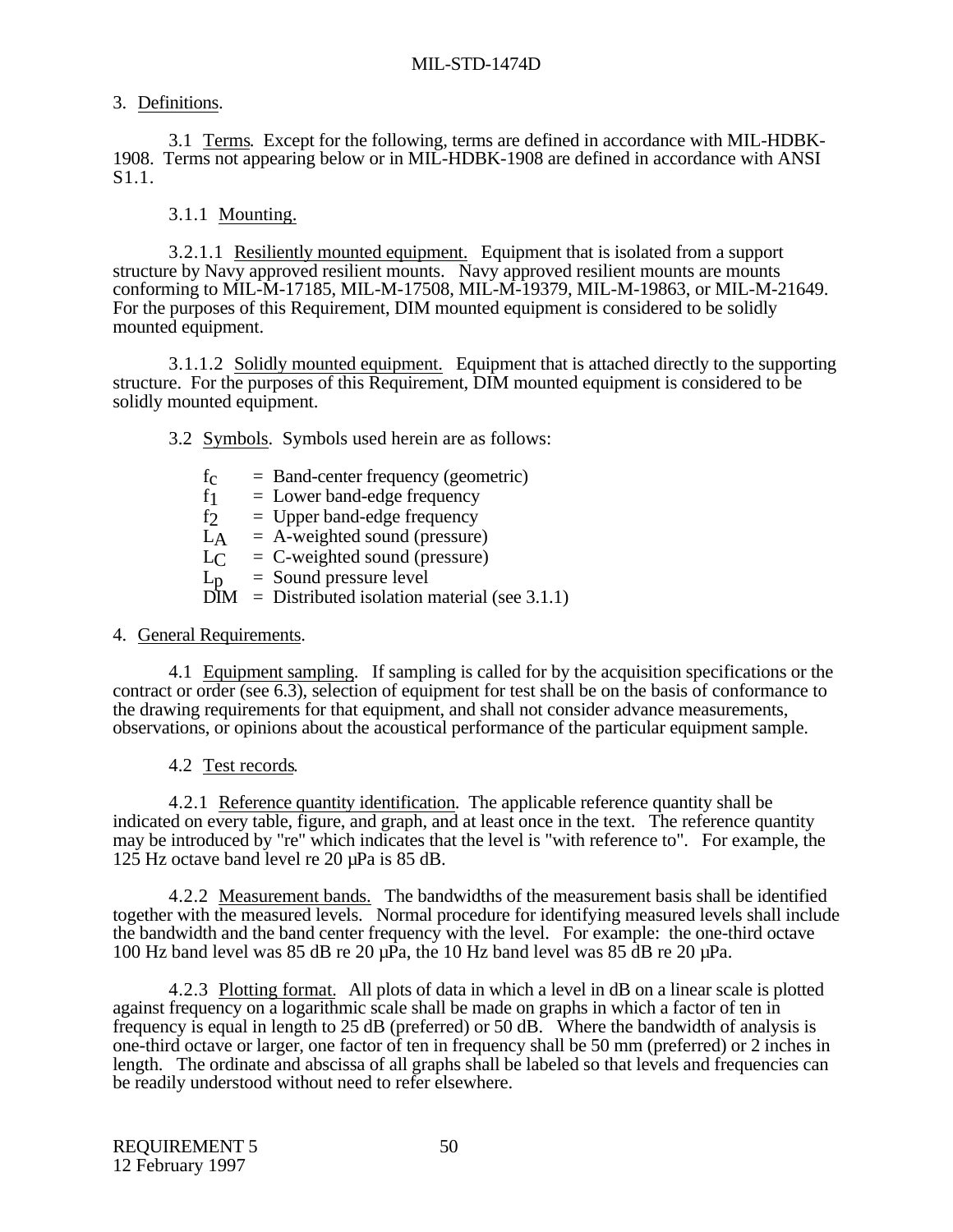## 5. Detailed requirements.

5.1 Airborne sound acceptance criteria. The octave band sound pressure levels of the equipment, measured at the locations of 5.3 shall not exceed the limits given in table 5-I for the specified equipment grade (see MIL-HDBK-1908). Where no equipment grade has been specified, grade A12 requirements shall apply. No equipment shall have a peak A-weighted sound pressure level in excess of 140 dB. Equipment which fails to meet the acceptance criteria shall not be installed in the ship until the following have been accomplished:

a. When specified in the contract or order, a sound test failure notification and recommendations report has been prepared for each deficient equipment item measured.

b. The procuring activity has accepted the deficient equipment or directed the specific course of action.

The final decision, with respect to acceptance, will be made by the Government.

|                    |      |    |     |     | Octave Band Frequency in Hz |      |      |      |      |
|--------------------|------|----|-----|-----|-----------------------------|------|------|------|------|
| Equipment<br>grade | 31.5 | 63 | 125 | 250 | 500                         | 1000 | 2000 | 4000 | 8000 |
| A <sub>3</sub>     | 75   | 72 | 69  | 66  | 63                          | 60   | 57   | 54   | 51   |
| A12                | 66   | 63 | 60  | 57  | 54                          | 51   | 48   | 45   | 42   |
| B                  | 75   | 72 | 69  | 66  | 63                          | 60   | 57   | 54   | 51   |
| $\mathcal{C}$      | 72   | 69 | 66  | 63  | 60                          | 57   | 54   | 51   | 48   |
| D                  | 91   | 88 | 85  | 82  | 79                          | 76   | 73   | 70   | 67   |
| E                  | 82   | 79 | 76  | 73  | 70                          | 67   | 64   | 61   | 58   |

TABLE 5-I. Acceptable octave band sound pressure levels in dB re 20  $\mu$ Pa.

5.2 Instrumentation and obstructions. Measurements shall be made using a microphone connected to a sound level meter. No obstruction, including the instrument operator, shall be between the equipment being measured and the microphone.

5.2.1 Microphone mounting and orientation. The microphone should be mounted on a rigid frame or stand and connected to the sound level meter by a cable at least 2 m long. If the microphone has the random incidence calibration specified in ANSI S1.4, the microphone shall be clamped so that the principal sound arrives at the diaphragm at near grazing incidence. The instructions for the sound level meter being used shall be reviewed to assure that the microphone is properly oriented if other than random incidence calibration has been performed. If the microphone must be attached directly to a hand-held sound level meter, the microphone orientation shall still be the same as that appropriate to the microphone on a cable.

5.2.2 Measurements. Unless otherwise specified (see 6.3), the following measurements shall be made: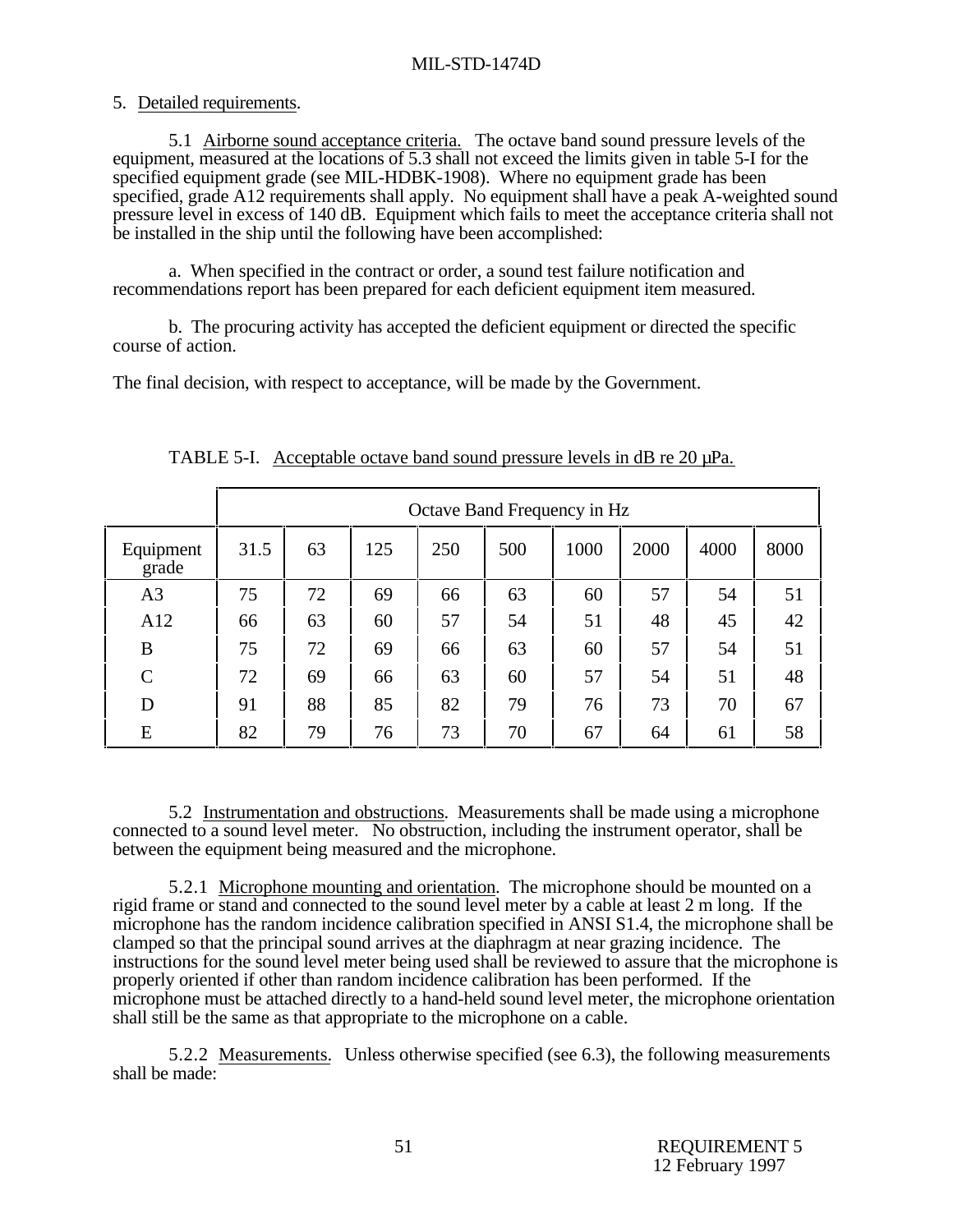5.2.2.1 A-weighted sound pressure level measurements. A-weighted sound pressure level (LA) measurements shall be obtained for all equipment in accordance with 5.2.3.1 and shall be made at the locations specified in 5.3. These measurements shall be used to determine the locations at which the octave band and peak A-weighted sound pressure measurements will be made.

5.2.2.2 C-weighted sound pressure level measurements. C-weighted sound pressure level (LC) measurements shall be obtained for all equipment in accordance with 5.2.3.1 and shall be made at the locations specified in 5.3. These measurements shall be used to determine the location at which the octave band sound pressure measurements will be made.

5.2.2.3 Octave band sound pressure level measurements. Octave band sound pressure level measurements shall be made for all equipment in accordance with 5.2.3.2 at the location of the highest LA level and the location of the highest LC level as measured for 5.2.2.1 and 5.2.2.2. Octave band measurements shall also be made, where applicable, at the location of the operator's head. In addition, octave band measurements shall be made at all other locations where the level exceeds the equivalent A-weighted level of Table 5-II. Equivalent A-weighted sound level is not a criterion but rather a screening tool used to identify where additional octave band sound pressure level measurements must be taken.

| Grade          | Sound Level (dB) |
|----------------|------------------|
| A <sub>3</sub> | 63               |
| A12            | 54               |
| B              | 63               |
| $\mathcal{C}$  | 60               |
| Ð              | 79               |
| F.             | 70               |

TABLE 5-II. Equivalent A-weighted sound levels

5.2.2.4 Peak A-weighted sound pressure levels. Peak A-weighted sound pressure levels shall be monitored for equipment generating transient sounds using the procedure specified in 5.2.3.3 at the location selected from 5.2.2.1 and, where applicable, at the location of the operator's head.

5.2.2.5 Windscreen performance. When a windscreen is used in accordance with 5.3, and when specified in the contract or order, data shall be prepared (see 6.4) which demonstrates that the windscreen does not change the frequency response characteristics of the microphone by more than 1 dB in any octave bands specified for measurement (see 5.2.3.2). A correction factor which accounts for the change in frequency response may be applied to the measured levels.

5.2.3 Measurement procedures. Unless otherwise specified (see 6.3), measurement procedures shall be as specified herein.

5.2.3.1 A- and C-weighted sound pressure level measurements. A sound level meter, meeting the requirements of ANSI S1.4, type 2 instrument, shall be set on either A-weighting or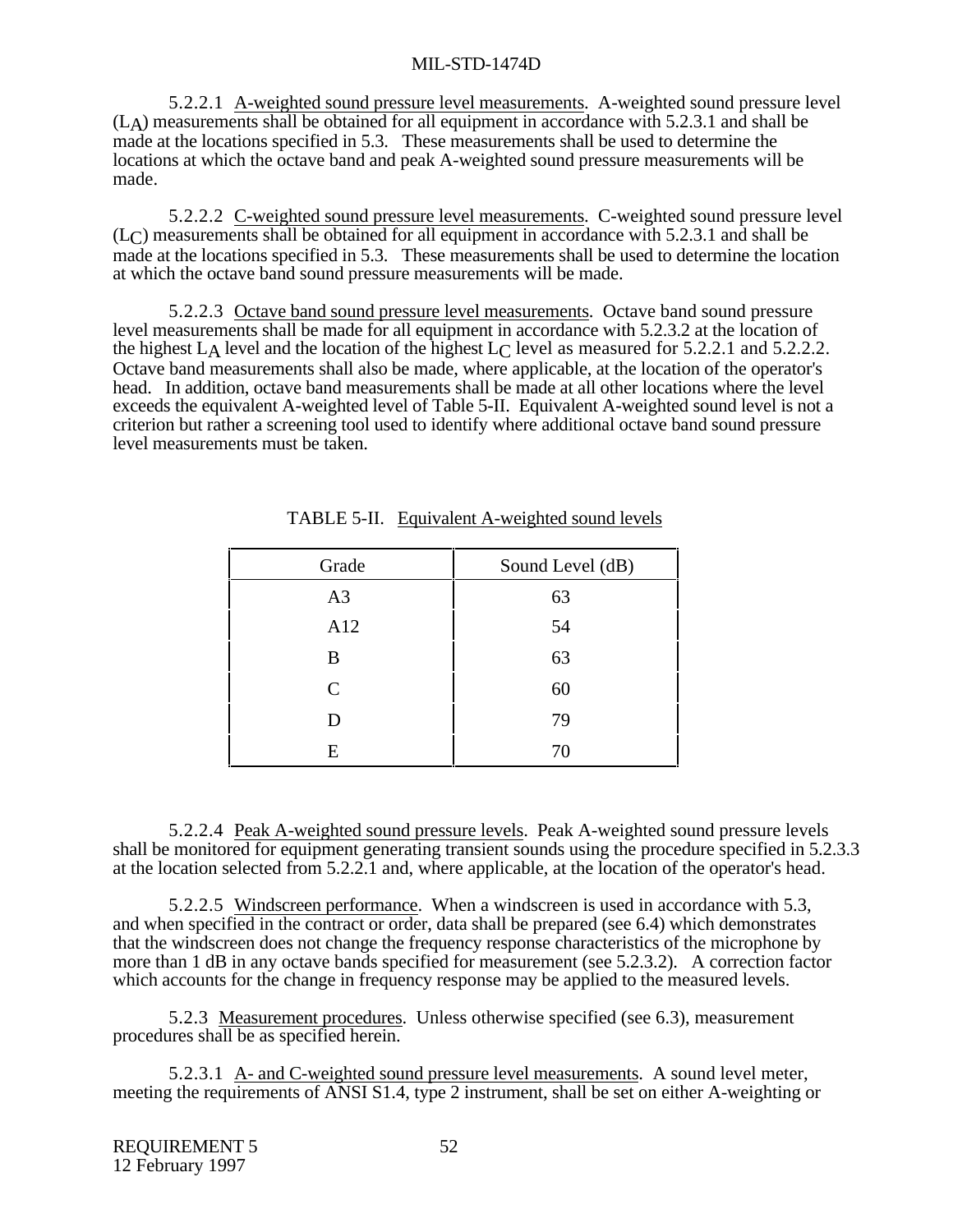C-weighting as appropriate and slow meter response, and then used to record the maximum of the meter indication at each location as LA and LC.

5.2.3.2 Octave band sound pressure level measurements. Unless otherwise specified (see 6.3), unweighted octave band sound pressure level measurements shall be made for at least the bands with band-centers from 31.5 to 8000 Hz, using an instrument set for slow meter response and with filters at least as good as those specified in ANSI S1.11 for Order 3, Type 3-D, Extended Range filters. The input to the octave band instrument will normally be the output of the sound level meter which was used for the  $L_A$  and  $L_C$  measurements. If any other input is used, the quality and frequency range of the microphone and associated circuitry shall be that required for a type 2 sound level meter in ANSI S1.4. These measurements shall be compared to the acceptance criteria.

5.2.3.3 Peak A-weighted sound pressure level measurements. The peak A-weighted sound pressure level measurements shall be made using either a peak reading sound level meter or a combination of instruments with equivalent characteristics, such as a sound level meter and an impact meter, or a sound level meter and a calibrated oscilloscope. The measurements shall be made with a sound level meter, or equivalent, meeting the requirements of ANSI S1.4 for a type 2 meter with addition of a measuring circuit that will make a peak sound pressure level measurement where the total rise time of the instrumentation does not exceed 200 µs. The rise time of the peak detector shall be such that a single pulse of 200 microseconds duration produces a meter indication within a 2 dB of the indication produced by a pulse having a duration of 10 µs and equal peak amplitude. The amplitude of the 10 microsecond reference pulse shall be such as to produce a meter deflection 1 dB below full scale.

5.3 Measurement locations. Unless otherwise specified (see 6.3), both A-weighted sound pressure level and C-weighted sound pressure level shall be measured at each of the locations described herein. The number of locations depends upon the size and type of the equipment, as indicated on figures 5-1 through 5-4. These figures depict typical equipment configurations; the configuration details are provided for visual reference only. Sound levels shall also be measured at the typical position of an operator's head if the equipment has an operator position associated with it. Microphones shall be placed at locations approximately 1 m from the rectangular envelope which just encloses the equipment, except for the typical position of the operator's head (see 6.3). Also, if the equipment has air openings at any of the designated locations, the microphones may be relocated from the designated location to minimize air flow over the microphone. For such cases, the separation between the measurement location and the designated location shall be minimized and shall be not greater than 30 cm. In addition, a windscreen shall be used on the affected microphone (see 5.2.2.5) to further minimize airflow effects. All distance measurements shall be within plus or minus 10 percent.

5.3.1 Small equipment. For equipment whose maximum dimension is less than 2 m, sound levels  $(L_A \text{ and } \overline{L_C})$  shall be measured at a minimum of 5 locations as shown on Figure 5-1; however, valves require measurements at only three locations: two at opposite sides and one at the valve operating mechanism (see figure 5-4). Where measurement at five locations are required, the microphone shall be placed 1 m from the rectangular envelope of the equipment:

a. on each of the four sides on the vertical centerlines at a distance 1 m above the base of the mounted equipment, or if the 1 m location is above the top of the equipment, at the height of the horizontal centerline of the equipment, and

b. above the equipment, over the center of the horizontal plane of the envelope.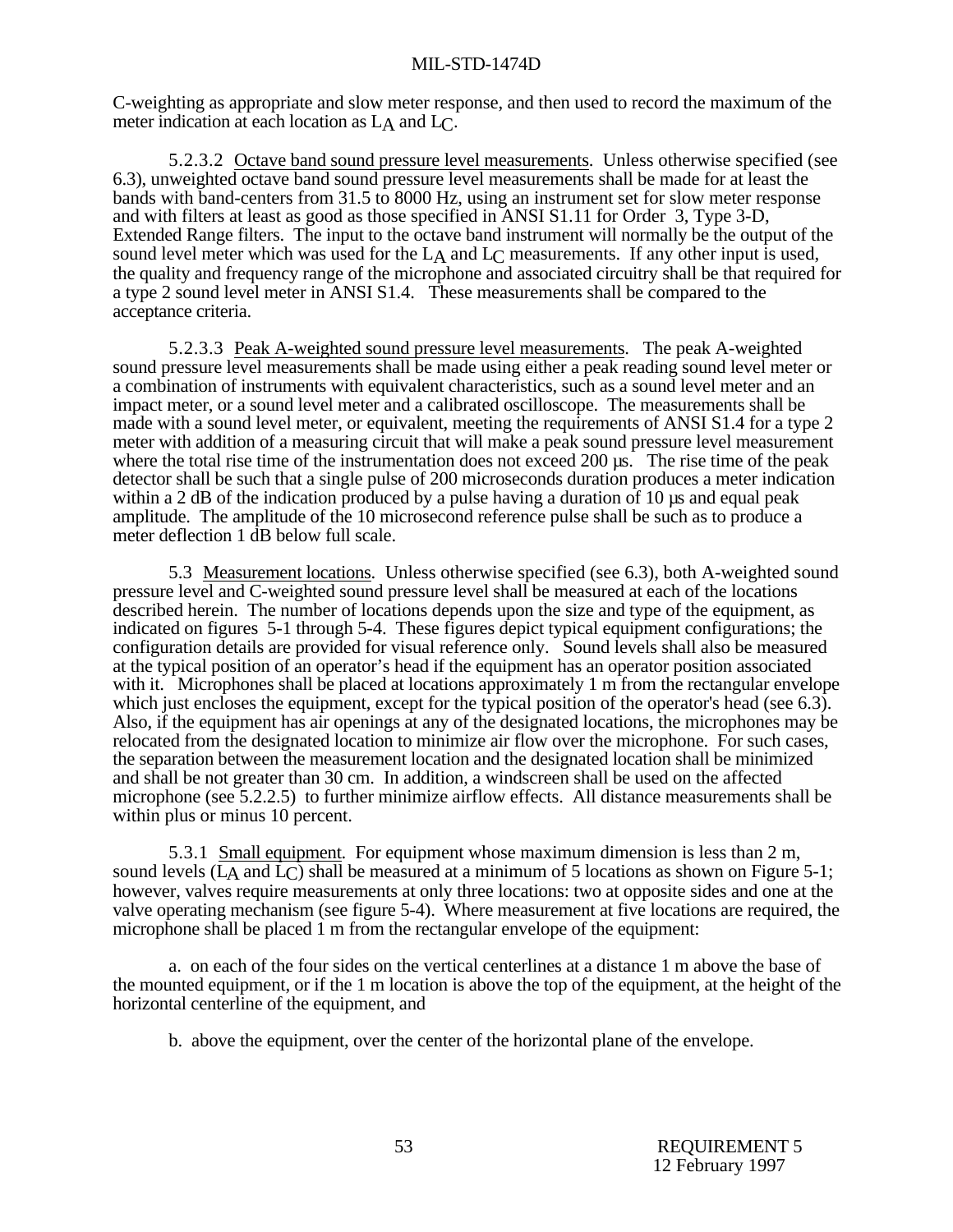5.3.2 Medium size equipment. For equipment whose maximum dimensions are between 2 and 4 m, the sound levels  $(\overrightarrow{L_A}$  and  $\overrightarrow{L_C})$  shall be measured at locations shown on Figure 5-2. The microphone shall be placed 1 m from the equipment envelope:

a. on each of the four sides on the vertical centerlines at a distance 1 m above the base of the mounted equipment, and at successive intervals of not more than 1 m each along each side of the equipment envelope, and

b. above the equipment, over the center of the horizontal plane of the envelope and at successive intervals not greater than 1 m apart in the horizontal plane.

For equipment comprised of any sides whose dimension is less than 2 m, the measurement positions shall be in accordance with 5.3.1.

5.3.3 Large equipment. For equipment whose maximum dimensions are greater than 4 m, sound levels (L<sub>A</sub> and L<sub>C</sub>) shall be measured at locations shown on Figure 5-3. The microphone shall be placed 1 m from the equipment envelope

a. on each of the four sides on the vertical centerlines at a distance 1 m above the base of the mounted equipment, and at successive intervals of not more than 2 m each along each side of the equipment envelope, and

b. above the equipment, over the center of the horizontal plane of the envelope and at successive intervals of not more than 2 m in the horizontal plane. For any side whose dimension is less than 4 m, the measurement position shall be in accordance with 5.3.1 or 5.3.2.

5.4 External influences. Measured levels of equipment sound shall not be adjusted to compensate for the effects of ambient magnetic, electrical, and acoustical fields. Ambient effects shall be at least 10 dB below the levels specified for the equipment. No reflecting surface shall be nearer than 1 m to the microphone for any measurement, except measurements where the operator's normal head position is closer than 1 m to the equipment. Corrective measures shall be taken to reduce the effects of external sources on the equipment's measured sound level. Where pipes are connected to the equipment within 1 m of the equipment, a flexible connection shall be inserted in each pipe run between the equipment and any external piping. Acoustical filters, damped piping, or similar devices shall be employed to reduce fluidborne pressure pulsation effects from external sources. The equipment shall be located away from other machinery items. If this is not possible, machinery which is not necessary for the test shall be shut down.

5.5 Mounting of equipment. Unless otherwise specified (see 6.3), mounting methods shall be as specified herein.

5.5.1 Methods. Equipment shall be oriented in its normal shipboard installation position. Equipment shall be resiliently mounted as described below regardless of how the equipment is to be mounted in service. Resilient mounts and subbases or bedplates shall normally be the same ones used for shipboard installation. The subbase used for the equipment evaluation shall not exceed the weight of the shipboard subbase (see 6.3). For the purposes of this Requirement, the terms *subbase* and *bedplate* refer to the support structure required for shipboard installations and necessary for purposes such as to hold one or more components within alignment or to provide a means for attachment to the ship. Resilient mounts used in such a case shall be loaded in accordance with the load range specified in the mount specification. The frequencies of the natural modes of vibration of the mounted equipment in the vertical direction shall not exceed 11 Hz or one-fourth of the lowest forcing frequency, whichever is lower. Resilient mounts conforming to MIL-M-17508, MIL-M-19379, MIL-M-19863, or MIL-M-21649 shall be used where possible. If these mounts cannot be used, commercial mounts that meet the frequency requirements and which

REQUIREMENT 5 54 12 February 1997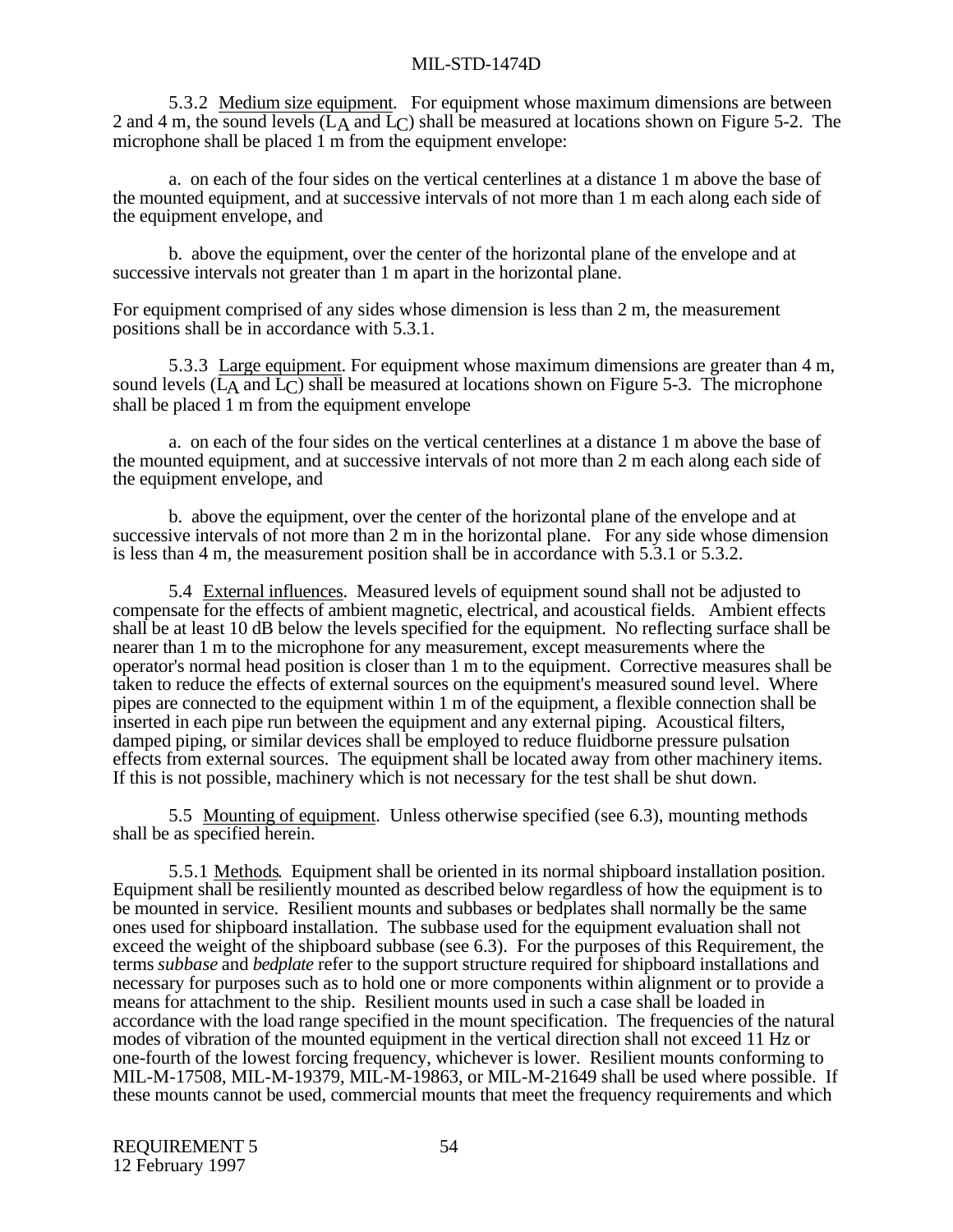are otherwise suitable are acceptable if approved by the contracting activity. When the above mounting methods cannot be met, equipment mounting shall be as approved by the procuring activity. When used in Navy shipboard application, resilient mounts shall be in accordance with MIL-M-17185. The complete assembly shall be supported on a rigid and massive floor, preferably of reinforced concrete or case metal to prevent interaction between the equipment and floor.

5.5.1.1 Foundations. Any foundation pedestals, cradles, or other foundations, required to accommodate resilient mounts, shall assure that the installed mounts provide the vibration isolation of the assembly from the foundation for which the resilient mount is designed. Foundations shall have a natural frequency of not less than 25 Hz and shall not have fixed base natural frequencies within  $\pm$  0.4 (square root of 2, minus 1) times the fundamental rotational or other primary forcing frequency of the machinery or equipment. In addition, they shall not have natural frequencies within 0.4 times other machinery or equipment exciting frequencies between 0 and 500 Hz. Exciting frequencies shall include but not be limited to rotational, two times rotational, electrical frequencies and harmonics thereof, pump vane frequencies, pressure pulsations, and ball bearing frequencies. For the purposes of this Requirement, *foundation* refers to support structure which is used below the resilient mounts and which may or may not resemble the shipboard structure.

5.5.2 Mounting fixture. Some equipment may be measured while solidly mounted on a resiliently mounted test fixture. This equipment normally consists of units which have a relatively light framework or structure (e.g., controllers, control cubicles, nonrotating or nonreciprocating equipment) and which is to be solidly mounted on shipboard. For the purposes of this Requirement, *mounting fixture* refers to a structure used solely to resiliently mount equipment for noise testing, not used for shipboard installations, and located above the resilient mounts. The contracting activity will specify whether a mounting fixture is required (see 6.3). Those items requiring attachment to a mounting fixture shall be attached at the normal points of attachment of the equipment. The fixture shall be stiff between points of attachment and shall not have a natural frequency within  $\pm 0.4$  times the fundamental rotational frequency or other primary forcing frequency of the machinery or equipment. In addition, they shall not have natural frequencies within 0.4 times other machinery or equipment exciting frequencies between 0 and 500 Hz. If the equipment being measured contains internal sound isolation mounts, the mass of the fixture shall be great enough to permit these internal mounts to function properly. The mass of the fixture shall not exceed 30% of the total mass of the equipment. For equipment whose mass exceeds 900 kg, the mounting fixture of Figure 5-5 is recommended. Equipment items should be bolted directly to the fixture; however, the optional mounting pads and clamps shown on Figure 5-5 may be used to attach the items. If in specific cases, the mounting fixture of Figure 5-5 cannot be used, the alternative mounting fixture shall be approved by the contracting activity. The combined assembly of equipment item and mounting fixture shall be resiliently mounted and oriented so that the item is in its normal shipboard installation position.

5.6 Calibration of instrumentation. Before use, instrumentation shall be calibrated and meet the requirements specified herein.

5.6.1 Laboratory calibration. A laboratory calibration shall be made of all sound measuring instrument components within 12 months prior to each use, after exposure to mechanical shock or other unusual disturbing conditions, or upon request by the Government inspector. Calibration instrumentation, including the sound level calibrator used for field calibration (see 5.6.3), shall have a calibration within 6 months prior to each use traceable to the National Institute for Standards and Technology. The laboratory calibration of components shall be accurate within the instrument manufacturer's specification or  $\pm 1$  dB, whichever is more stringent.

5.6.1.1 Microphone calibration. Calibration of microphones shall be performed by one of the methods specified in ANSI S1.10. When secondary microphones are used, they shall be kept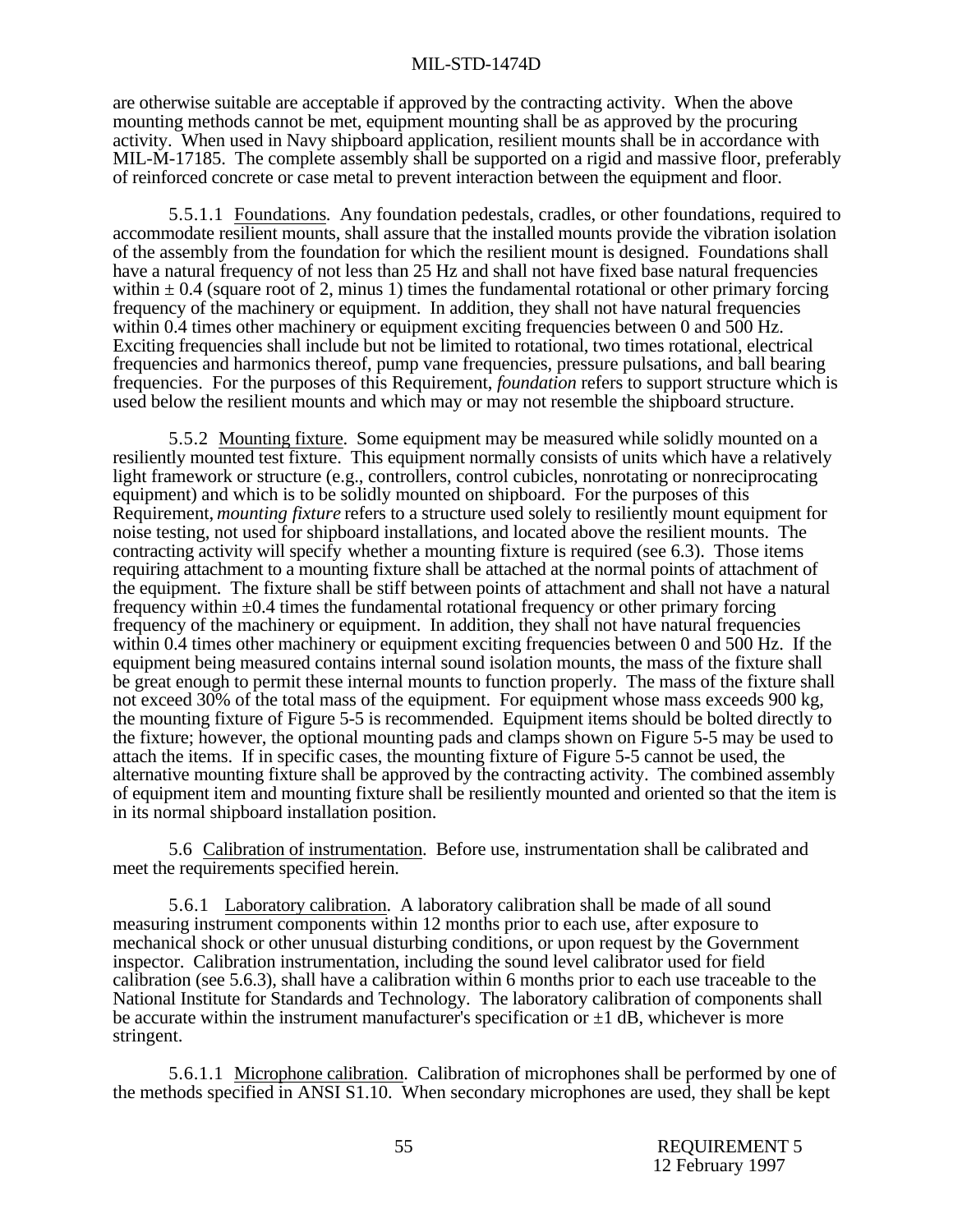under controlled conditions in the equipment manufacturer's laboratory and used only for calibrating the microphones used for equipment measurements.

5.6.2 Electrical calibration for airborne sound measuring system. A calibration of each complete airborne sound measuring system including, but not limited to, microphone or simulated microphone, preamplifier, amplifiers, meter, analyzer, level recorder or plotter, and magnetic tape recorder, as applicable, shall be made by introducing known voltages and frequencies in series with the transducers. Cables and connectors shall have the same electrical characteristics (e.g., impedance, frequency response, capacitance) as those used during equipment measurement. Whenever any component of the measuring system is changed, a laboratory calibration shall be performed for the new component, and an electrical calibration shall be made with the new component in the system. System calibration shall ensure accuracy within  $\pm 1$  dB.

5.6.2.1 Frequency response. Known voltages at known frequencies shall be introduced into the system such as to simulate the microphone output, and the level shall be recorded. The frequencies selected shall be as follows:

a. for analyzers with fixed filter sets, the band-center frequency of each filter in the specified frequency range.

b. for analyzers with tunable filter sets used to scan continuously a band of frequencies, the lower limit, upper limit, and at least two intermediate frequencies (including 500 Hz if within the scanning range) in each frequency range scanned.

5.6.2.2 Linearity calibration. At a low frequency, at 500 Hz, and at a high frequency, calibration shall be made at the voltages equal to the microphone output that represents the

a. lowest acceptance level for the applicable equipment specifications, and

b. highest acceptance level for the applicable equipment specifications.

5.6. Field calibration. Total system calibrations, using a sound level calibrator or equivalent, shall be performed for each instrument configuration used in making the required measurements. These calibrations shall consist, as a minimum, of a single frequency at a known sound pressure level being introduced into the microphone from a sound source and adjustment of the system so that the system readout, i.e., the meter or recorder indicates the proper sound pressure level. A-weighting will make the proper sound level different from the calibrator sound level. When calibrating the peak measuring circuit, the indicated sound level shall be 3 dB higher than the rms level coming from the sound source. Field calibration of the total system shall be performed for each instrument configuration prior to its use in making a particular type of measurement, i.e., calibrate prior to  $\overline{L}$  and  $\overline{L}$  measurements, prior to octave band measurements, and prior to peak A-weighted sound pressure level measurements. Each instrument configuration shall be field calibrated prior to its use each day. Whenever any component of the measuring system is changed, a field calibration shall be made with the new component in the system. If the usual instrument settings and small adjustments do not produce the proper sound level indication during calibration, this normally indicates a problem which must be corrected prior to use of the instrument system. Field calibration shall be accurate within  $\pm 2$  dB.

5.7 Equipment operation conditions during measurements. Equipment operating conditions shall be as specified herein and in the contract or order (see 6.3).

5.7.1 Normal conditions. Equipment shall be operated under normal energized operating conditions including sufficient warmup time to reach normal operating temperature. Multiple speed equipment shall be measured at each operating speed. Variable speed equipment shall be operated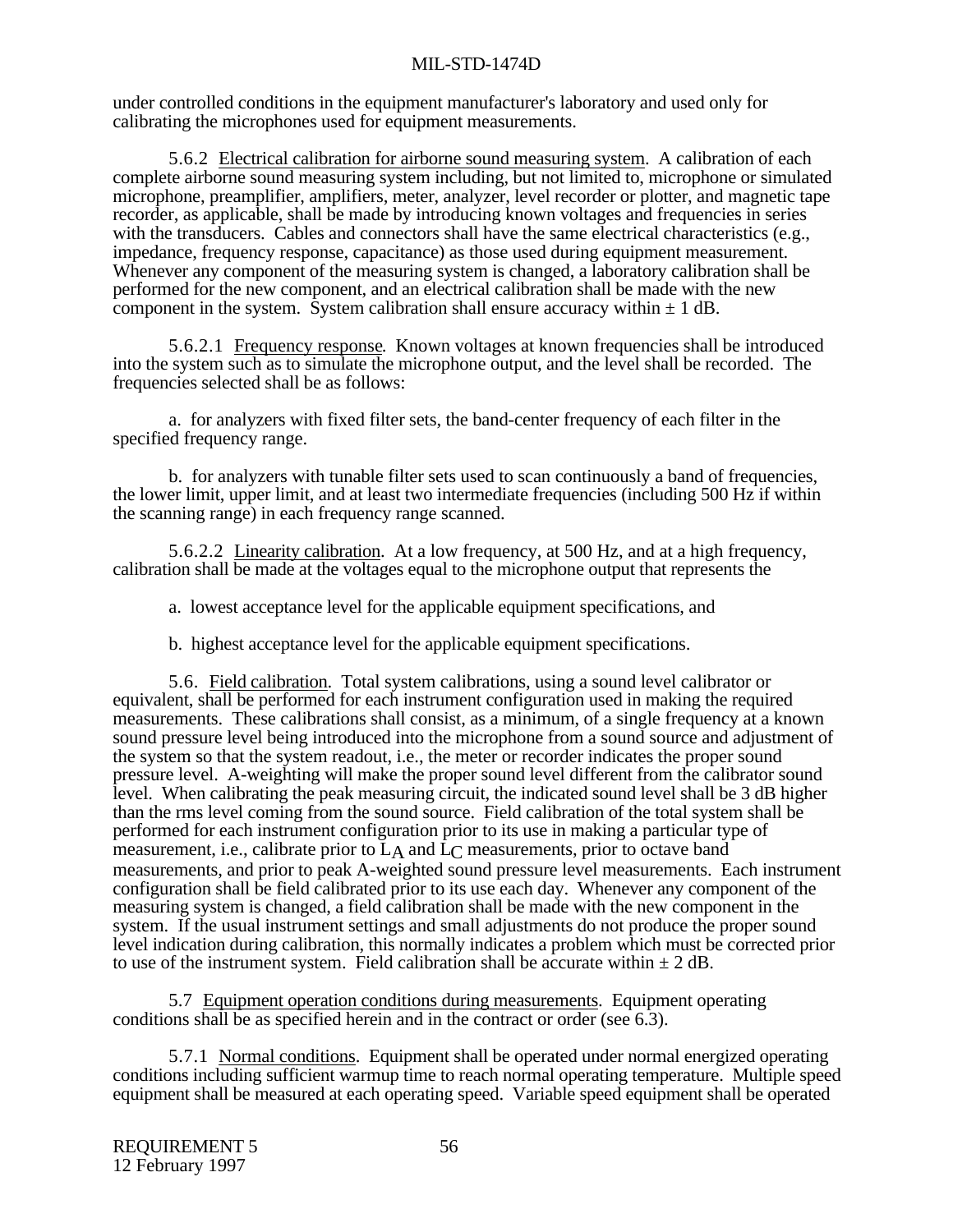at maximum, 1/2, and minimum speed (5% of maximum if equipment can be operated down to zero speed). Equipment pumps and fans shall be operating during measurements. Where equipment operates as a result of a signal, a representative signal shall be used to energize the equipment during measurements. Background measurements shall be made with the equipment not operating for each microphone and location under the normal environmental conditions that will be present when the equipment noise measurements are obtained.

5.7.2 Special operating conditions. If operating conditions other than those specified in 5.7.1 are required (see 6.3), such as during change of operating mode, including starting and stopping of the equipment, these special requirements shall be specified in the equipment specifications.

5.8 Selection of units. Unless otherwise specified (see 6.3), measurements to determine compliance with airborne acceptance criteria shall be made on every noise-emitting equipment item with the following exception: For nonrotating, nonreciprocating equipment, if the first three items of a design are below the criteria by 10 dB or more at all frequencies, the following items shall be selected for test in accordance with the sampling procedures for the applicable selective testing as specified in the equipment specifications.

5.9 Warning plate. Equipment that meets the criteria of this Requirement shall be prominently identified with a warning plate bearing the legend, "Quiet Design Equipment - Handle with Extreme Care." The plate shall be either type A or B of MIL-P-15024. Unless otherwise specified (see 6.3), the requirement applies only to rotating and reciprocating equipment.

5.10 Drawing and manual information. In addition to the information required on drawings by the applicable equipment specification, the assembly drawings shall contain specific notes as to assembly procedures and tolerances to be maintained during overhaul so that machines may be restored to designed level of quietness. Maintenance information pertinent to quietness, including assembly techniques and procedures, shall be included in technical manuals required by the acquisition documents. The title block of assembly drawings of all electrical power equipment shall include the words, "Special Quiet Design (controller or transformer, etc.) MIL-STD-1474." Existing drawings are not required to be revised unless the drawings are required to be changed for other reasons.

### 6. Notes.

(This section contains information of a general or explanatory nature which may be helpful, but is not mandatory.)

6.1 Intended use. This Requirement is intended to prescribe equipment acquisition testing and certain warning plate requirements and drawing and manual information requirements for shipboard equipment (see 5.10 and 5.11).

6.2 Associated Data-Item-Descriptions (DIDs). This standard is cited in DoD 5010.12L, Acquisition Management Systems and Data Requirements Control List (AMSDL), as the source document for the following DIDs. When it is necessary to obtain the data, the DIDs must be listed on the Contract Data Requirements List (DD Form 1423) except where the DoD Federal Acquisition Regulation Supplement exempts the requirement for a DD Form 1423.

| DID Number     | DID Title                                                  |
|----------------|------------------------------------------------------------|
| DI-HFAC-80270A | Equipment Airborne Sound Measurement Plan                  |
| DI-HFAC-80271A | Sound Test Failure Notification and Recommendations Report |
| DI-HFAC-80272A | Equipment Airborne Sound Measurements Test Report          |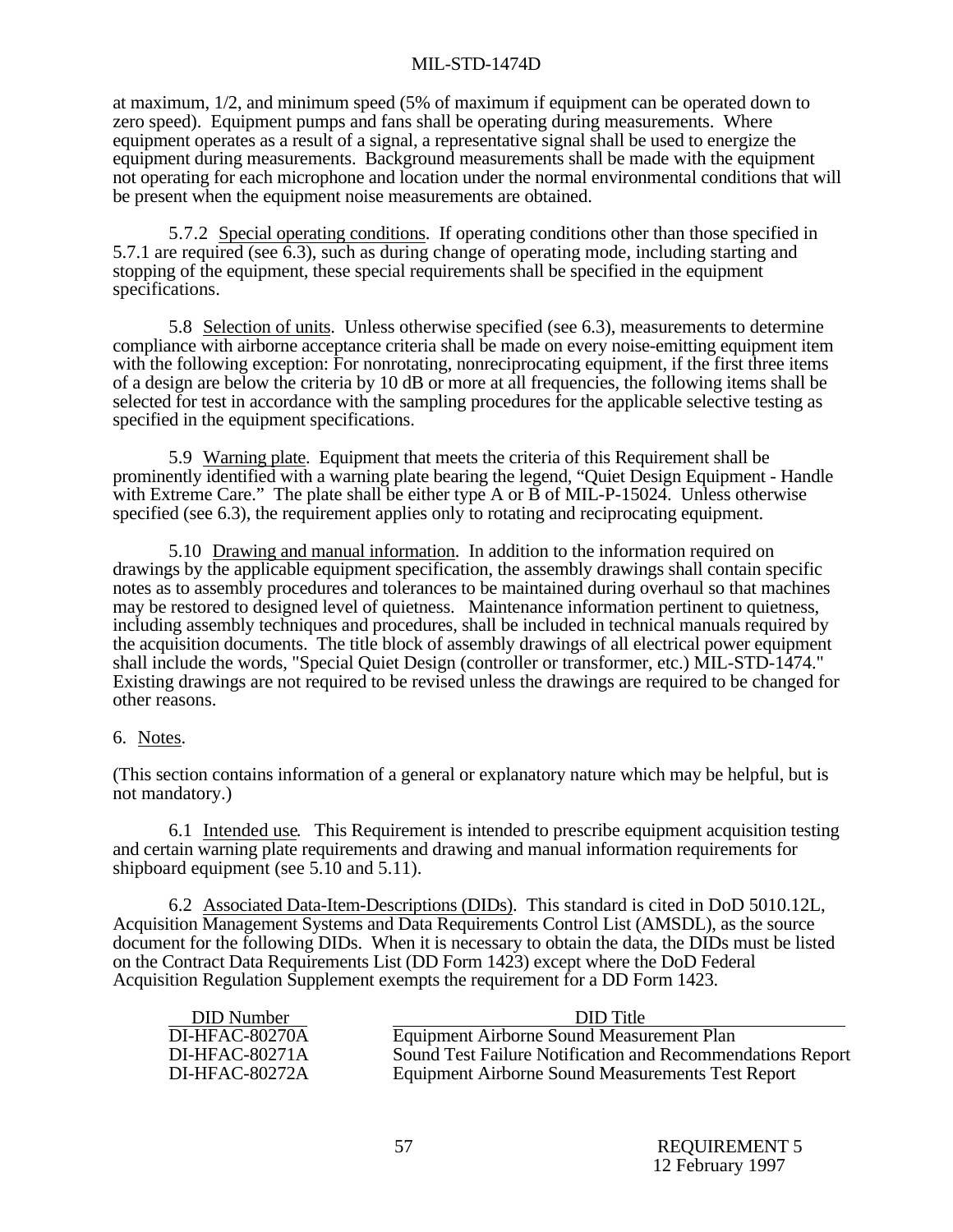The above DIDs were current as of the date of this Requirement. The current issue of the AMSDL must be researched to ensure that only the current and approved DIDs are cited on the DD Form 1423.

6.3 Details to be specified by the procuring activity. When this Requirement is invoked, the following should be specified:

a. The airborne sound acceptance criteria of Table 5-I are provided for guidance and use only when other criteria are not specified. (Either the criteria of Table 5-I or separate criteria should be specified.) When a large number of sources of small size are to be located within 2 m of each other, lower criteria will apply and should be based on the following correction factors. These correction factors are cumulative.

| Number of sources | Correction to be subtracted from<br>the values shown in table 5-I |
|-------------------|-------------------------------------------------------------------|
| 2 to 8            | 3 dB                                                              |
| 9 to $14$         | 5 dB                                                              |
| 15 to 22          | 7 dB                                                              |
| 23 and up         | 9 dB                                                              |

When the sources are within 2 meters of one another, e.g., electronic equipment in racks, subtract 3 dB.

Acceptance criteria will be based on the design of the machinery and consideration of intended service, overall ship operational requirements, and prior experience with similar acceptable machinery.

b. Sampling procedures for equipment when sampling is desired (see 4.1).

c. If an equipment plan is required (see 4.2).

d. Whether the Government is to be notified of testing, and if so, which organization is to be notified and how long the advance notice time is to be (see 4.3).

e. The grade assigned to the equipment (see 5.1).

f. Whether the Government is to be notified of failure, and if so, which organization is to be notified (see  $5.1(a)$ ).

g. Measurement locations if they deviate from 5.2.2 and 5.3.

h. Measurement procedures and instrumentation if they deviate from 5.2.3.

i. The frequency range for octave band measurements if other than 31.5 through 8000 Hz bands are desired (see 5.2.3.2).

j. Whether there is an operator position for the equipment and, if so, the specific location of the operator's head (see 5.3).

k. Mounting methods if they deviate from 5.5.

l. The weight of the shipboard bedplate (see 5.5.1).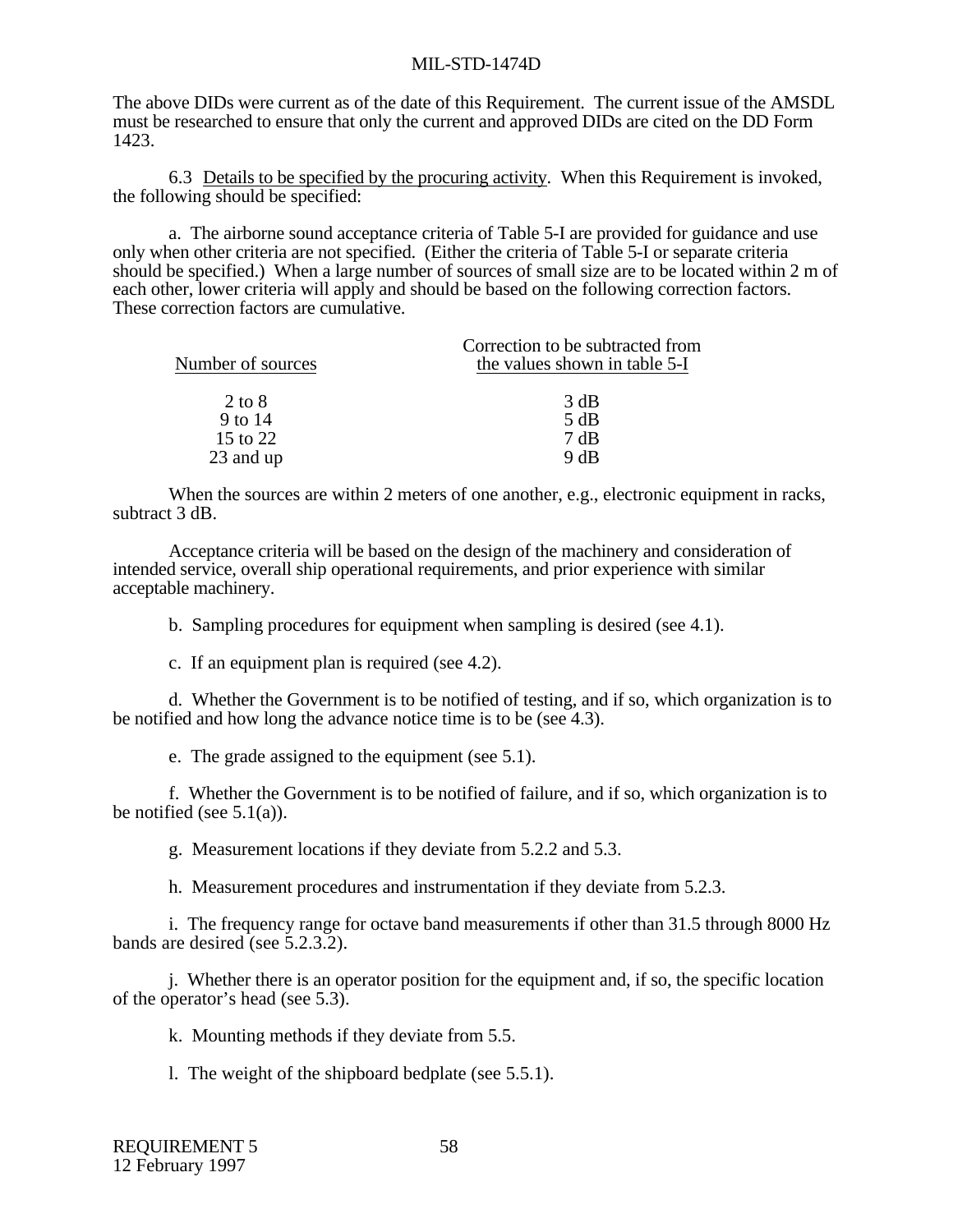m. Whether a mounting fixture is required (see 5.5.2).

n. Special equipment operating conditions during airborne sound measurements (see 5.7) and 5.7.2) if operating conditions other than the normal full load conditions are desired.

o. Whether an alternate selection of units plan is to be used and, if so, what the plan is to be (see 5.8).

p. If a test report is required (see 5.9).

q. Whether a warning plate is required for nonrotating or nonreciprocating equipment (see 5.10).

r. Technical proposal, if required (see 6.4).

6.4 Technical proposals. When this Requirement is invoked in acquisitions which require technical proposals for evaluation, the following data should be included in these proposals:

a. A list of recommended specification changes which will improve the quietness of equipment and assure meeting the acceptance criteria. An estimate of the amount of improvement in quietness and the change, if any, in other characteristics should accompany each proposed change to the equipment specification.

b. Outline of the facilities proposed for installation to comply with the requirements of the equipment specifications.

c. A list of features to be incorporated in the equipment design for reduction of airborne sound levels.

d. A list of actions that will be taken to assure achievement of specified sound levels.

6.5 Grade equivalency. There is no direct comparison between the criteria in this Requirement and those of MIL-STD-740B as these are expressed in terms of sound pressure level (re 20  $\mu$ Pa), while in 740B sound power level (re 10<sup>-12</sup> watts) was used. Since the time of MIL-STD-740B, noise grade A was divided into A3 and A12 and the criteria for noise grade D was lowered by approximately 6 dB. The changes were made to reflect OPNAVINST 9640.1 regarding permissible ship compartment levels. In addition, spectra shape was changed to more closely follow typical shipboard spectra causing the acceptance levels of low frequencies to be more stringent in the new version compared to 740B. Very approximate relationships are given below based on the following assumptions: (a) omnidirectional source, (b) equipment size approximately 1 m cube, and (c) room constant  $= 186M2$  to infinity.

Category A3, 2 dB greater than 740B for category A Category A12, 3 dB less than 740B, category A Category B, 2 dB less than 740B, category B Category C, 3 dB noisier than 740B, category C Category D, 4 dB quieter than 740B, category D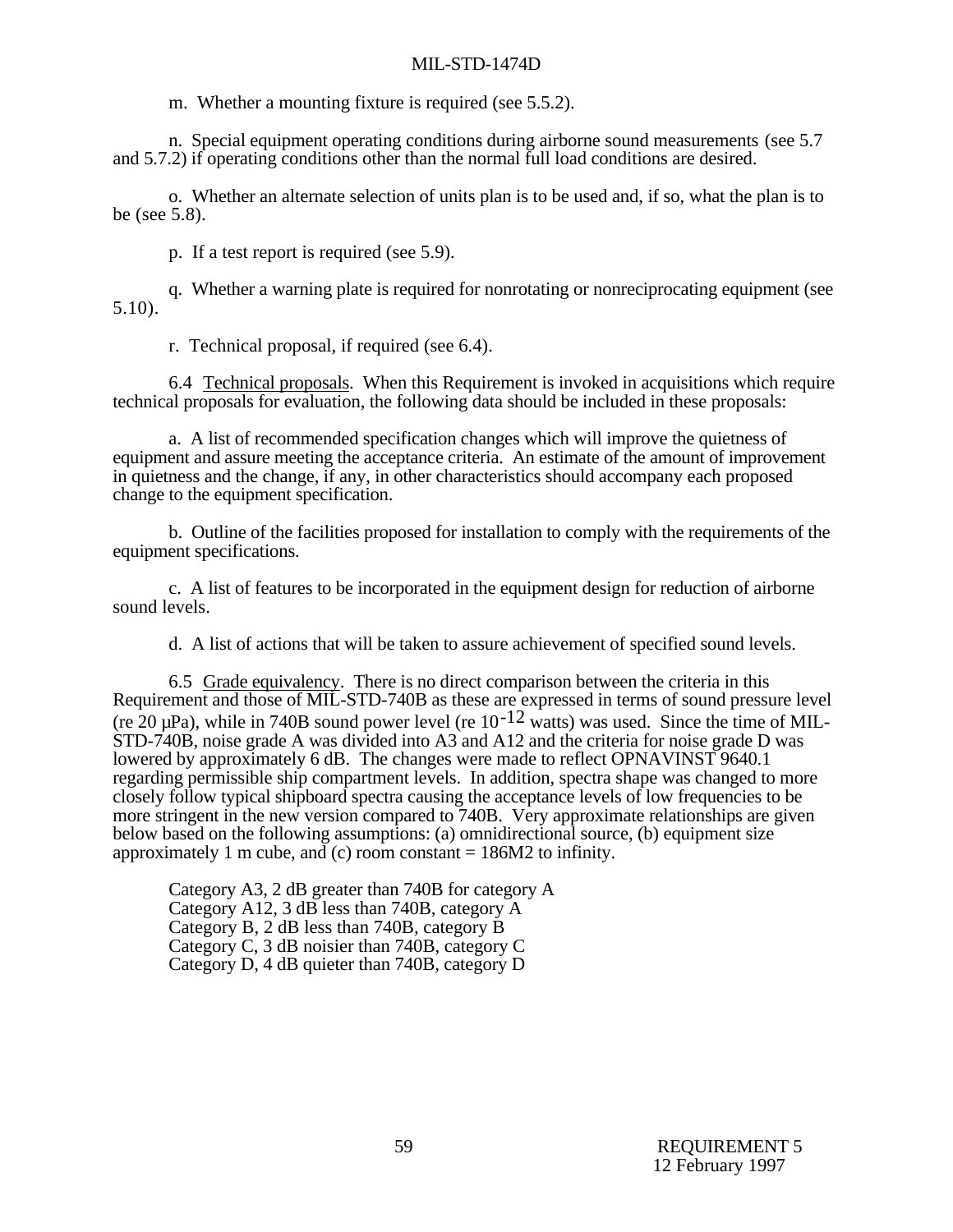# **MEASUREMENT LOCATIONS FOR SMALL EQUIPMENT**



**SH 131824**

**FIGURE 5-1. Sound measurement locations for small equipment, in addition to location of operator's head**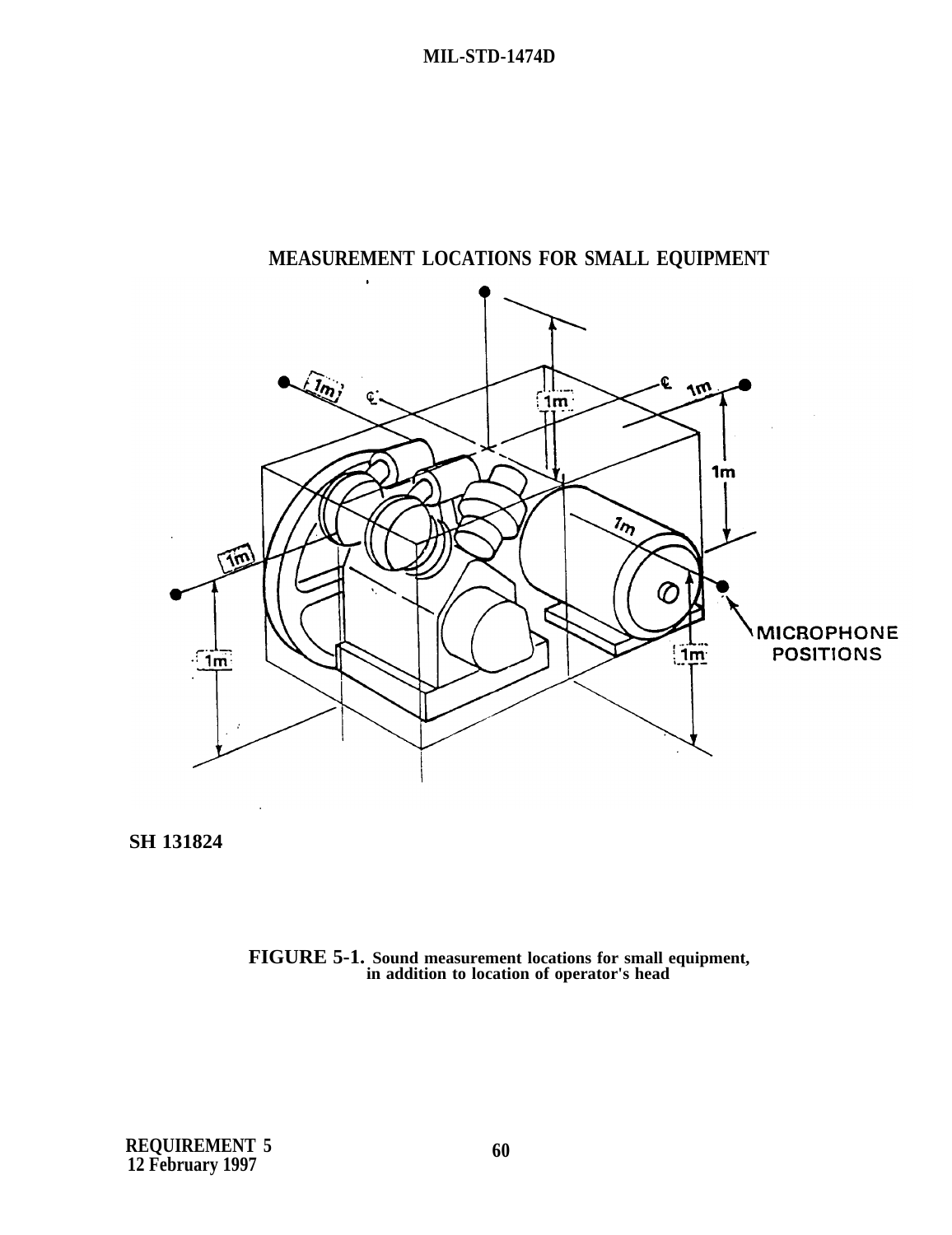

## **MEASUREMENT LOCATIONS FOR MEDIUM SIZE EQUIPMENT**

**SH 131825**

**FIGURE 5-2. Sound measurement locations for medium size equipment, in addition to location of operator's head**

**61 REQUIREMENT 5 12 February 1997**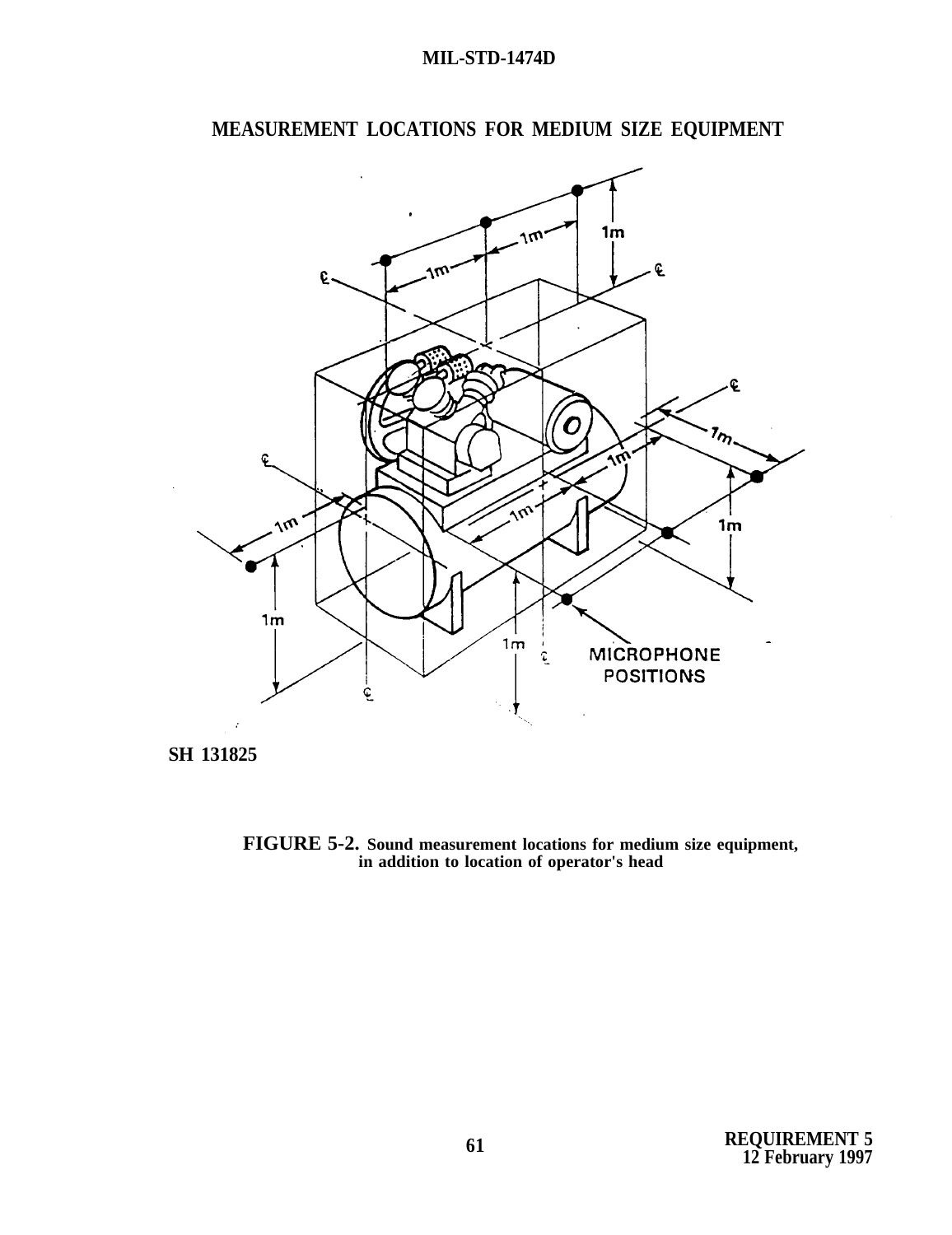

# **MEASUREMENT LOCATIONS FOR LARGE EQUIPMENT**

**SH 131826**

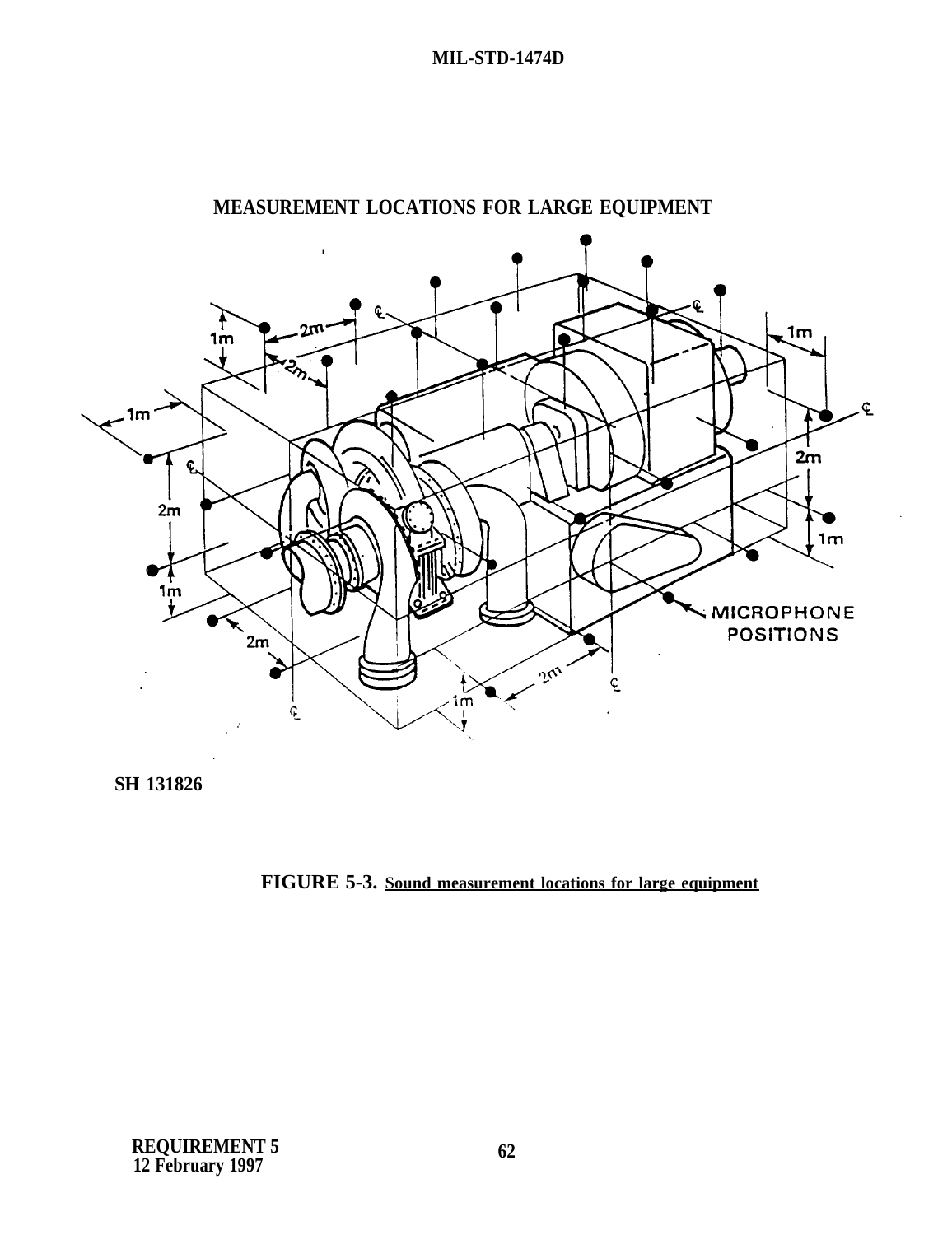# **MEASUREMENT LOCATIONS FOR VALVES**



**SH 131827**

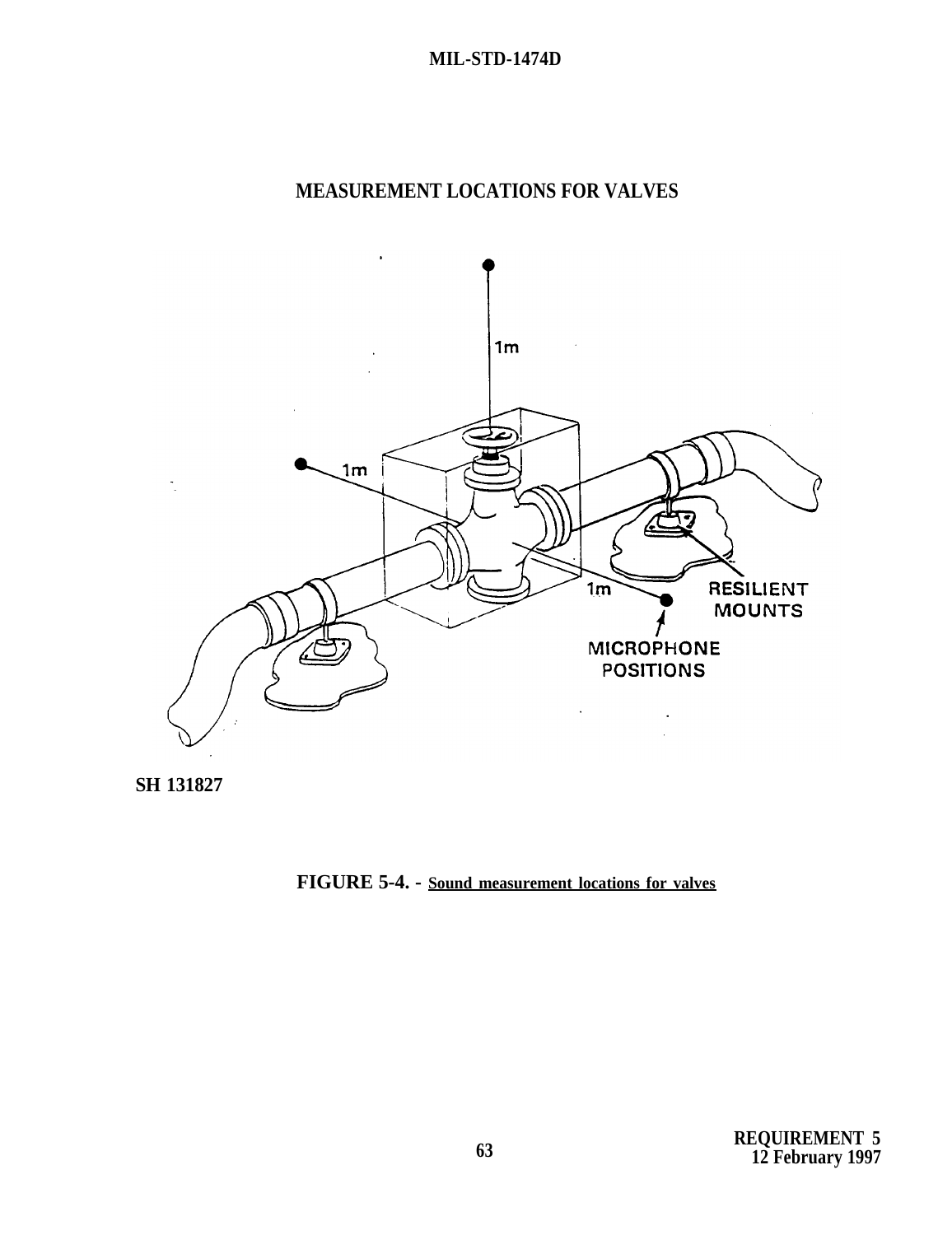

**All dimensions are in inches**

**SH 131828**

## **FIGURE 5-5. Standard text fixture**

**REQUIREMENT 5 12 February 1997 <sup>64</sup>**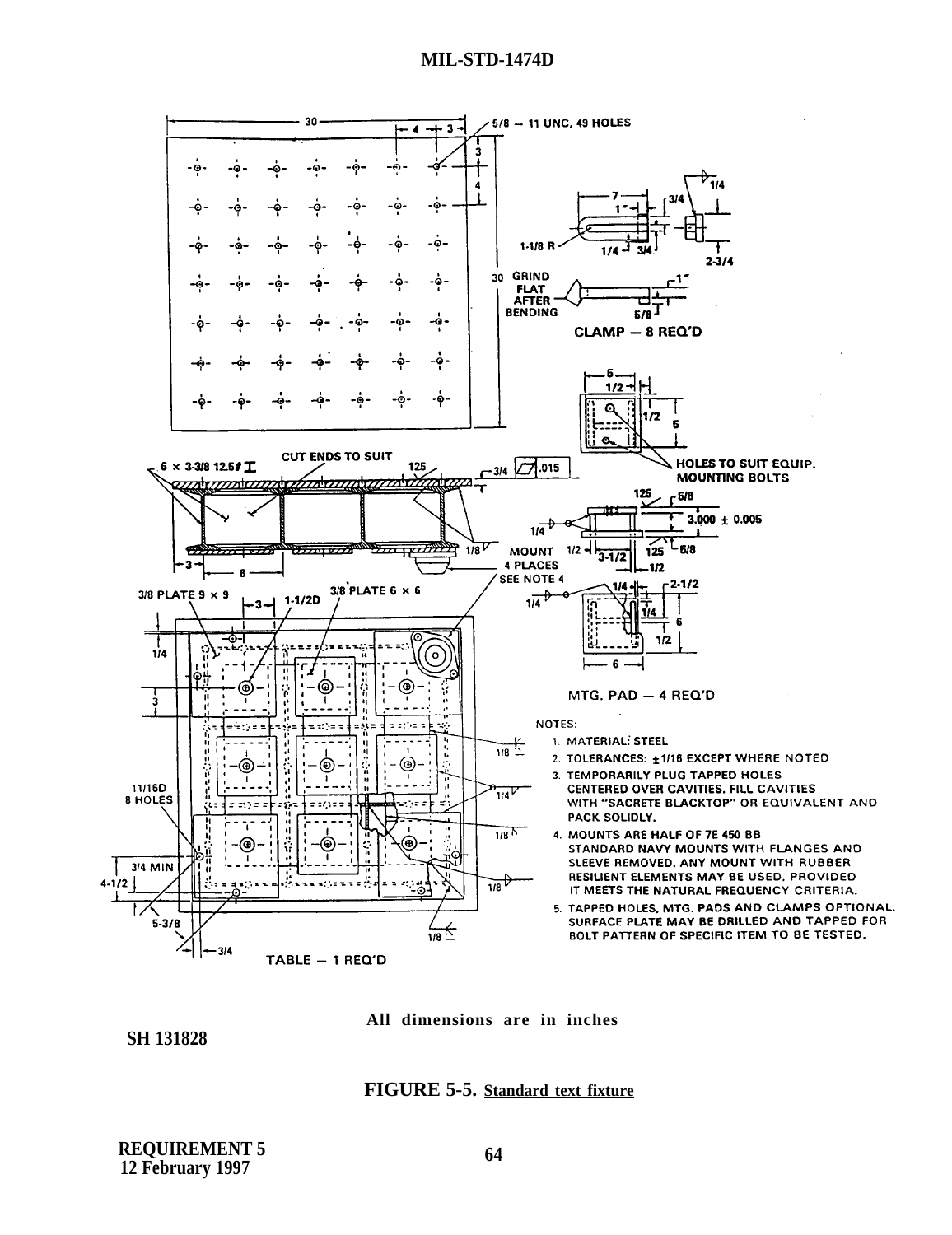## REQUIREMENT 6

### AIRCRAFT NOISE

1. Scope, applicability, and use.

1.1 Scope. This Requirement provides human engineering criteria for maximum allowable sound pressure levels in crew and passenger compartments. This Requirement also provides analysis and testing requirements for determining conformance to these criteria.

1.2 Applicability. This Requirement applies to fixed-wing aircraft. It also applies to rotary- wing aircraft developed by the U.S. Air Force.

1.3 Use. See 6.2.

2. Documents applicable to Requirement 6.

| MIL-HDBK-1908         | <b>Definitions of Human Factors Terms</b>                          |
|-----------------------|--------------------------------------------------------------------|
| ANSI S1.1             | <b>Acoustical Terminology</b>                                      |
| ANSI S <sub>1.2</sub> | Physical Measurement of Sound, Method for                          |
| ANSI S <sub>1.4</sub> | Sound Level Meters, Specification for (DoD adopted)                |
| ANSI S <sub>1.6</sub> | Preferred Frequencies and Band Numbers for Acoustical Measurements |
|                       | (DoD adopted)                                                      |
| <b>ANSI S1.10</b>     | Calibration of Microphones, Method for the (DoD adopted)           |
| <b>ANSI S1.11</b>     | Octave-Band and Fractional-Octave-Band Analog and Digital Filters, |
|                       | Specification for (DoD adopted)                                    |
| ANSI S3.5             | Calculation of the Articulation Index, Methods for (DoD adopted)   |
|                       |                                                                    |

(The above documents are cited either in this Requirement or in Sections 3, 4, or 5 of the basic standard. For applicability and ordering information, see preambles and addresses, respectively, in Section 2 of the basic standard.)

3. Definitions. Terms are defined in accordance with MIL-HDBK-1908. Terms not appearing below or in MIL-HDBK-1908 are defined in accordance with ANSI S1.1.

4. General Requirements.

4.1 Application. This Requirement is established for the \_\_\_\_\_\_\_\_\_ aircraft system to eliminate noise hazards and to provide effective aided and unaided communication for each flight member. Analytical techniques outlined shall be applied as early as possible in system development. Measurements shall be completed as early as possible during development of representative prototype and production aircraft so that necessary corrective action can be initiated in a timely manner.

4.2 Hearing damage criteria.

4.2.1 Time weighted average sound level. The 8-hour time weighted average equivalent sound level, shall not exceed 85 dB for any flight member based on aircraft usage and mission profiles given in  $\qquad$  (a)  $\qquad$ . The total daily exposure selected in Table 6-I shall be based on flight members flying (b) missions in any given day. Hearing protection devices shall be worn as follows (c) (see Appendix B). This is also equivalent to summing the fractions of the actual time of exposure to the allowable time of exposure. If this value exceeds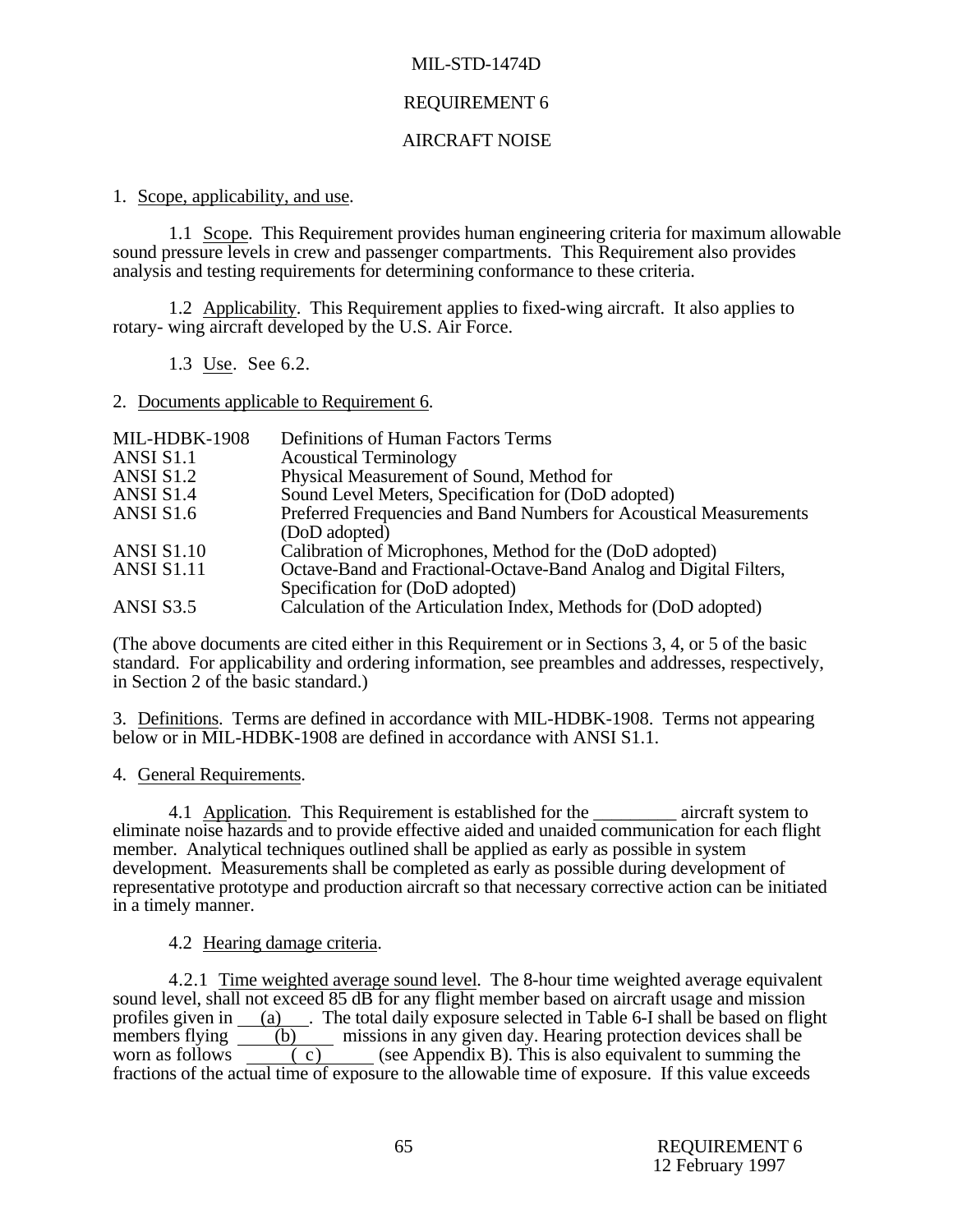one, the combined exposure shall then be considered to exceed the standard. This is expressed mathematically as:

$$
\frac{C_1}{T_1} + \frac{C_2}{T_2} + \frac{C_3}{T_3} + \cdots + \frac{C_n}{T_n} > 1.0
$$

where the C values are the times of exposure to a given level and the T values are the times allowed at those levels by Table 6-I. All noise exposures above the threshold of 80 dBA shall be used in the above equation.

| Time      | <b>Max Sound</b> | <b>Time</b> | <b>Max Sound</b> | <b>Time</b> | Max Sound        |
|-----------|------------------|-------------|------------------|-------------|------------------|
| (minutes) | Level $(dBA)^2$  | (minutes)   | Level $(dBA)^2$  | (minutes)   | Level (dBA)      |
| No Limit  | < 80             | 95          | 92               | 4.7         | $\overline{105}$ |
| 1440      | 80               | 76          | 93               | 3.8         | 106              |
| 1210      | 81               | 60          | 94               | 3.0         | 107              |
| 960       | 82               | 48          | 95               | 2.4         | 108              |
| 762       | 83               | 38          | 96               | 1.9         | 109              |
| 605       | 84               | 30          | 97               | 1.5         | 110              |
| 480       | 85               | 24          | 98               | 1.2         | 111              |
| 381       | 86               | 19          | 99               | 0.9         | 112              |
| 302       | 87               | 15          | 100              | 0.7         | 113              |
| 240       | 88               | 12          | 101              | 0.6         | 114              |
| 190       | 89               | 9.5         | 102              | 0.5         | 115              |
| 151       | 90               | 7.5         | 103              |             | $>115$ forbidden |
| 120       | 91               | 6.0         | 104              |             |                  |

| Table 6-I. Noise limits for unprotected exposures |
|---------------------------------------------------|
|---------------------------------------------------|

<sup>1</sup> Exposures of more than 12 hours are followed by periods of equal length in quiet (less than 72  $dB\bar{A}$ ).

<sup>2</sup>The A-weighted sound level is used to assess hearing damage risk due to exposure to noise; for engineering noise control, other measures are required, The limiting duration of exposure at any noise level equal to or less than 115 dBA can also be determined from the equation:

Time, T(minutes) = 480 X  $2^{(85-L)}/3$ 

where  $L_A = A$ -weighted sound level.

4.2.2 Noise exposure limits. Flight members shall not be exposed to continuous (nonimpulsive) noise levels that exceed 115 dBA in the ear canal.

4.2.3 Whole body exposure limit. Flight members shall not be exposed to octave band levels exceeding 145 dB in the range 1 Hz through 40 kHz, regardless of hearing protection worn.

4.2.4 Frequency range. Total daily exposure and communication requirements shall be based on the third octave band center frequency range of 25 Hz to 20 kHz. Noise above this range shall not cause hearing damage to flight members.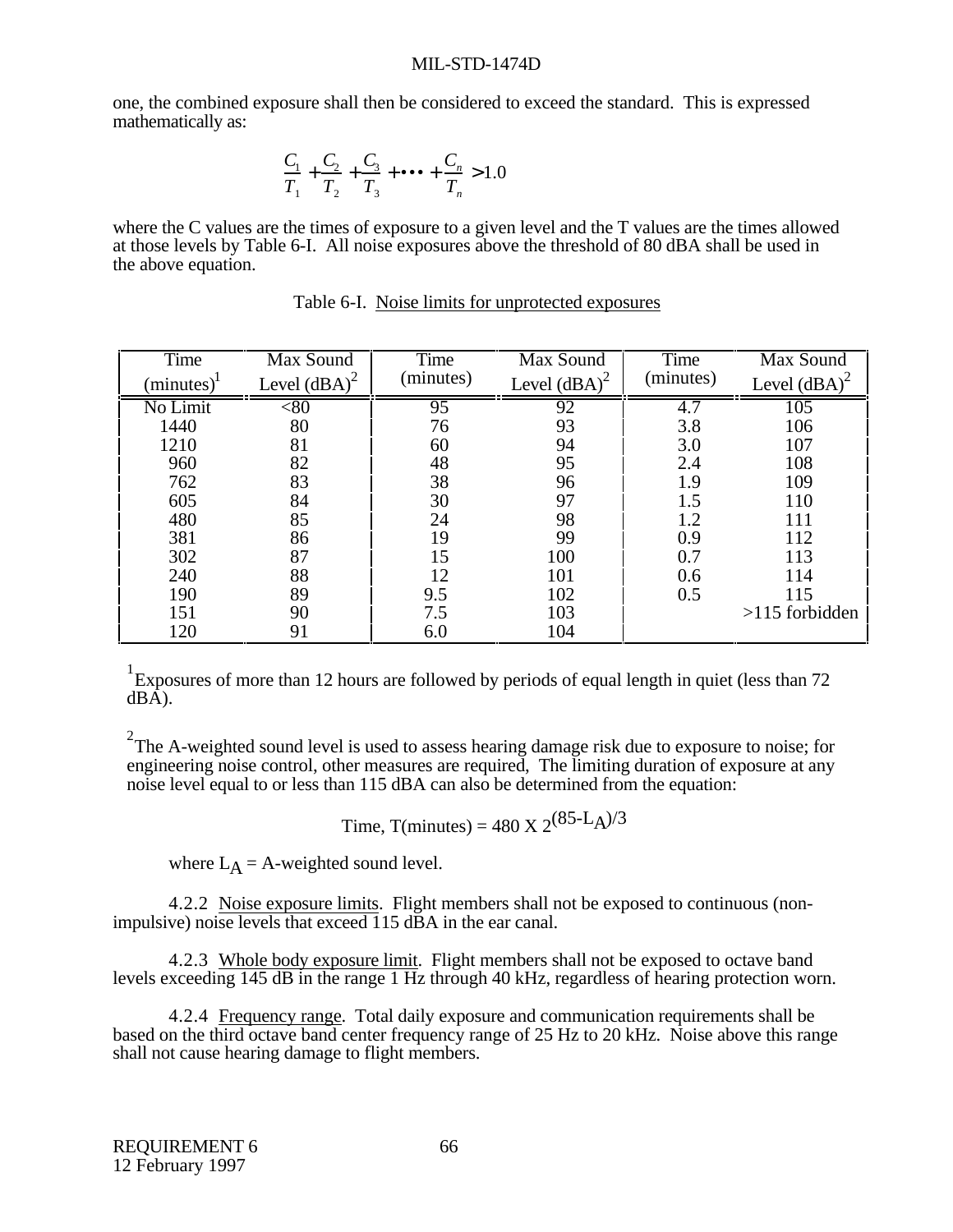4.3 Government furnished equipment (GFE). The provisions of this Requirement shall apply to system noise levels including all GFE-produced noise.

4.4 Communications.

4.4.1 Modified Rhyme Test (MRT). MRT criteria shall apply to the following mission area communications equipment combination: . . . . . . . . . . . . . . . . The scores on the MRT shall be not less than  $\qquad$ .

4.4.2 Articulation index (AI). AI criteria shall apply to flight member/mission area combinations as follows:

4.4.3 Speech interference level (SIL). SILs are required for flight member/mission area as follows: \_\_\_\_\_\_\_\_\_.

4.5 Data collection.

4.5.1 Sound level measurements. Noise measurements shall be made on the first completely configured aircraft. When modifications may influence noise levels at flight member locations, additional noise measurements shall be taken.

4.5.2 Flight conditions. Noise measurements shall be made with the aircraft at the flight modes identified in the mission profiles of 4.2.1. All auxiliary systems used for each designated flight mode shall be in operation during the measurement.

4.5.3 Measurement locations. Noise measurements shall be made at the probable head locations of all flight members in all relevant mission areas. When possible, noise measurements shall be made with each flight member absent and at the center head location (80 cm above the seat at a standing height of 165 cm). During each measurement, the microphone should be oriented vertically with the diaphragm facing up and rotated in a 15 to 30 cm horizontal circle. Microphone location and orientation shall be subject to procuring activity approval.

4.5.4 Measurement information. The following information shall be recorded:

a. The coordinates, stated numerically, and illustrated on an inboard profile or plan view of the aircraft.

b. Whether the measurement location was occupied during measurement.

c. Where a flight member has freedom of movement, mission area maximum minimum, and average noise levels.

d. Where time variations in noise level may be significant, e.g., beats in propeller, noise data obtained for a period of time sufficient to define minimum and maximum levels.

4.5.5 Recording time. Each noise measurement shall be at least 30 seconds in duration.

4.5.6 Simulation/communication. A 60-second in-flight recording of the electrical noise in the communication system shall be made at a single key interconnection jack (e.g., pilot or copilot). The recording shall be made across an 8-ohm impedance connected to the headset lines, with the interphone volume control(s) set at maximum. Communication silence (no microphone keyed) shall be maintained during the period of recording. Actual recording shall be preceded and ended with a calibration tone (1000 Hz, 200 mW sinusoidal signal across  $\overline{8}$ -ohms).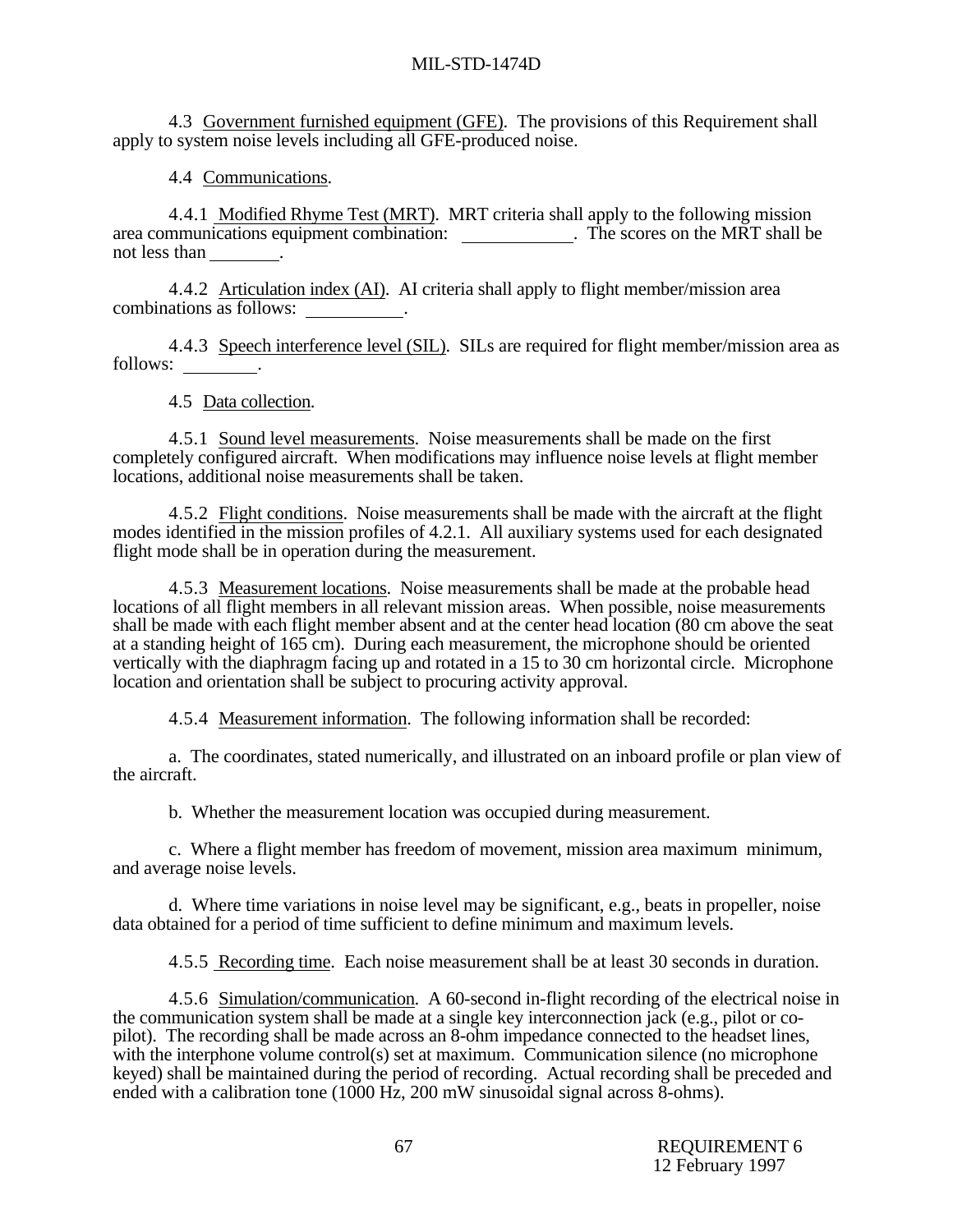4.6 Instrumentation.

4.6.1 Specifications.

4.6.1.1 Test instrumentation and procedures. Test instrumentation and procedures shall conform to ANSI S1.2, S1.4, S1.6, S1.10, and S1.11 unless otherwise specified.

4.6.1.2 Microphones. Microphones shall conform to ANSI S1.4.

4.6.1.3 Sound level meters. Sound level meters shall conform to requirements for Type 1, ANSI S1.4.

4.6.1.4 Octave band filter sets. Octave band filter sets shall conform to requirements for Order 3, Type 3-D, Extended Range, as specified by ANSI S1.11.

4.6.1.5 Tape recorders. Tape recorders shall meet the requirements of ANSI S6.1.

4.6.1.6 Other noise recording instrumentation. Other noise recording instrumentation or combinations of instrumentation shall conform to the applicable provisions of ANSI S1.4.

4.6.2 Calibration. Appropriate calibration procedures shall be followed for all tests. (See ANSI S1.10 for microphone calibration.)

4.6.3 Shielding and electrical isolation. Test instrumentation shall be electrically isolated (e.g., battery powered or powered by isolation transformers with noise filtering) from the aircraft electrical system to ensure that electrically induced noise is not included in acoustic measurements. Test instrumentation shall be adequately shielded to preclude the recording of erroneous data resulting from response of the instrumentation to operation of aircraft systems. Precautionary measures should be taken to prevent erroneous response of aircraft systems to the operation of acoustical instrumentation. An instrumentation baseline tape recording shall be made in flight with the microphone replaced by an equivalent shielded impedance.

4.6.4 Data analysis. All tape recorded data shall be analyzed in octave, third octave, and A-weighted sound levels. Analyses shall correct for frequency response of the measurement and analysis system.

5. Verifications.

5.1 Application. Verification shall be by inspection of contractor proposals to ensure proper and timely application of the requirements herein.

5.2 Hearing damage.

5.2.1 Time weighted average sound level. Verification shall be by analysis and test as follows: \_\_\_\_\_\_\_\_\_\_.

5.2.2 Noise exposure limits. Verification shall be by analysis of modeling data and measurement data generated by 5.2.1.

5.2.3 Whole body exposure. Verification shall be by analysis of modeling data and measurement data generated by 5.2.1 extended to 40 kHz.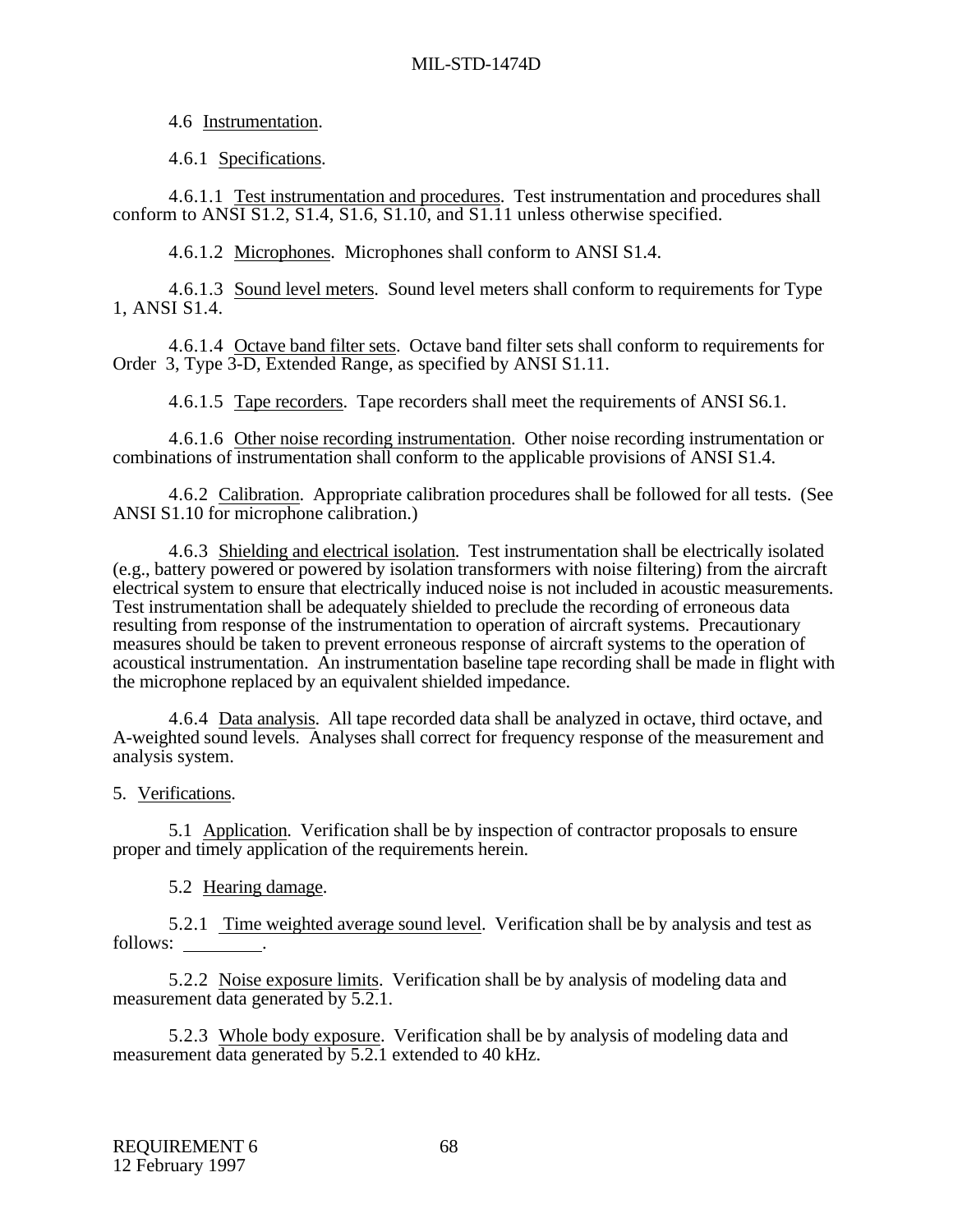5.2.4 Frequency range. Verification shall be by evaluation of contractor test reports. Verification of sounds about  $\overline{20}$  kHz shall be by:

5.3 Government furnished equipment (GFE). Verification shall be by analysis of contractor plans and proposals.

5.4 Communications.

5.4.1 Modified rhyme test (MRT). An MRT shall be conducted for the flight member/ mission areas specified in 4.4.1. The MRT shall be conducted in a noise field that simulates (in terms of frequency, intensity, and other characteristics such as beats) the actual aircraft noise at the member's position. MRT experimental design shall be verified as follows:

5.4.2. Articulation index. Calculations shall be in accordance with the third octave band calculation method in ANSI S3.5. Ambient noise spectra shall be based on the modeling data generated by 5.2.1 or as measured noise spectra if available. The following method for calculating the AI shall be used:

5.4.3 Speech interference level. Verification shall be by analysis of modeling and measurement data generated by 5.2.1.

5.5 Data collection.

5.5.1 Sound level measurements. Verification shall be by inspection of contractor test plans, ECPs, and other documentation.

5.5.2 Flight conditions. Verification shall be by inspection of test plans and test reports.

5.5.3 Measurement locations. Verification shall be by analysis of test plans and test reports.

5.5.4 Data acquisition. Verification shall be by inspection of test plans and test reports.

5.5.5 Recording time. Verification shall be by analysis of test plans, test reports, and data tapes.

5.5.6 Simulation/communication. Verification shall be by analysis of test plans and test reports.

5.6 Instrumentation. Verification shall be by inspection of test plans and test reports.

5.7 Noise level test reports. Verification shall be by inspection.

5.8 Data tapes. Verification shall be by inspection.

### 6. Notes.

(This section contains information of a general or explanatory nature which may be helpful, but is not mandatory.)

6.1 Intended use. This Requirement provides requirements and verification methods for sound pressure levels in manned USAF aircraft.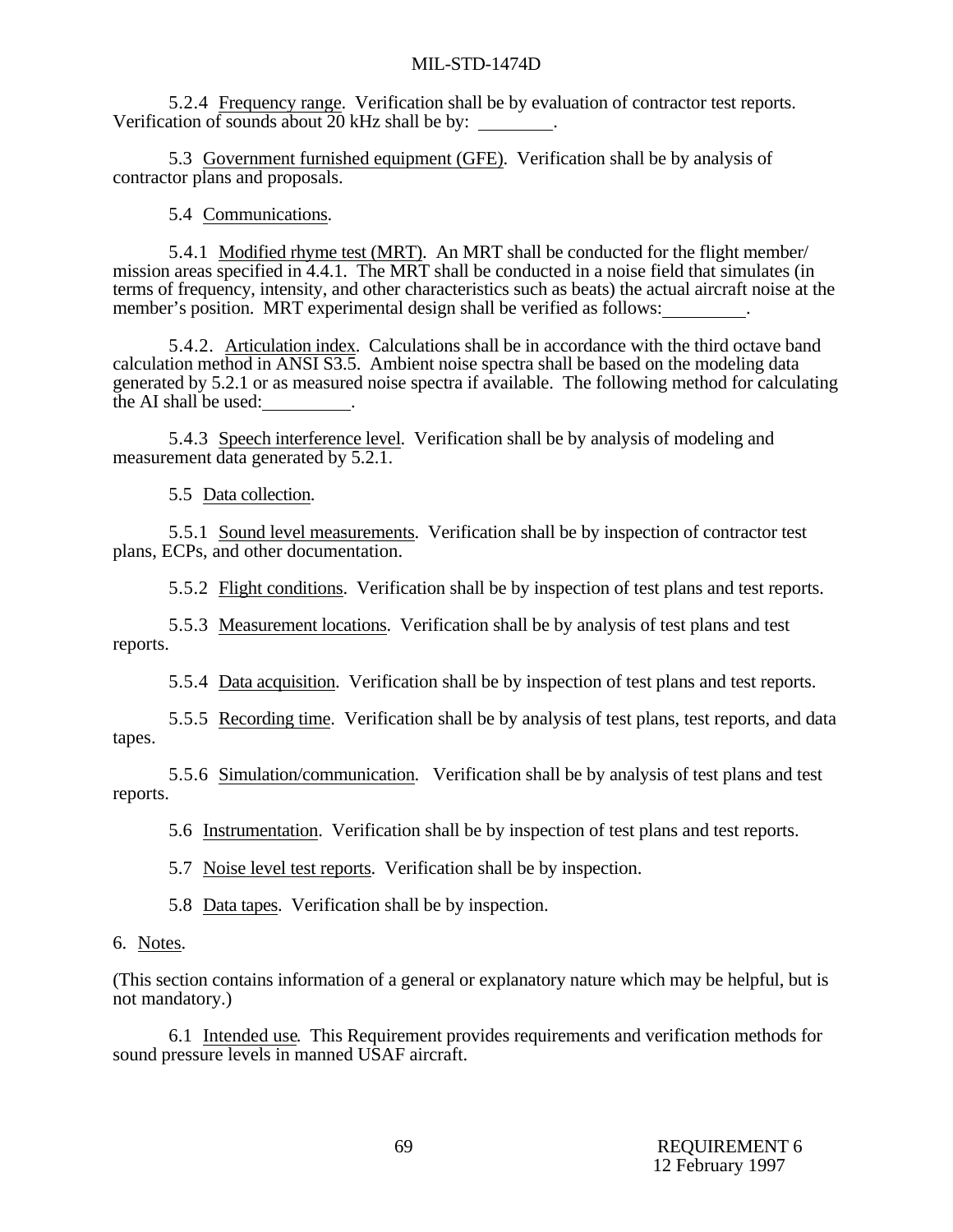6.2 Tailoring guidance for contractual application. This Requirement should be tailored to meet the specific sound pressure level needs of the identified aircraft. The Appendix provides rationale, guidance, and lessons learned for each requirement and verification to assist the tailoring process.

6.3 Use. This Requirement cannot be used for contractual purposes without supplemental information relating to operational need, configuration constraints, and information contained herein.

6.3.1 Structure. Supplemental information required is identified by blanks within the standard. A blank may be designated by the following symbol  $(n)$  and discussed as "Blank n."

6.3.2 Handbook. Appendix A provides the rationale for requirements and guidance on Requirement usage.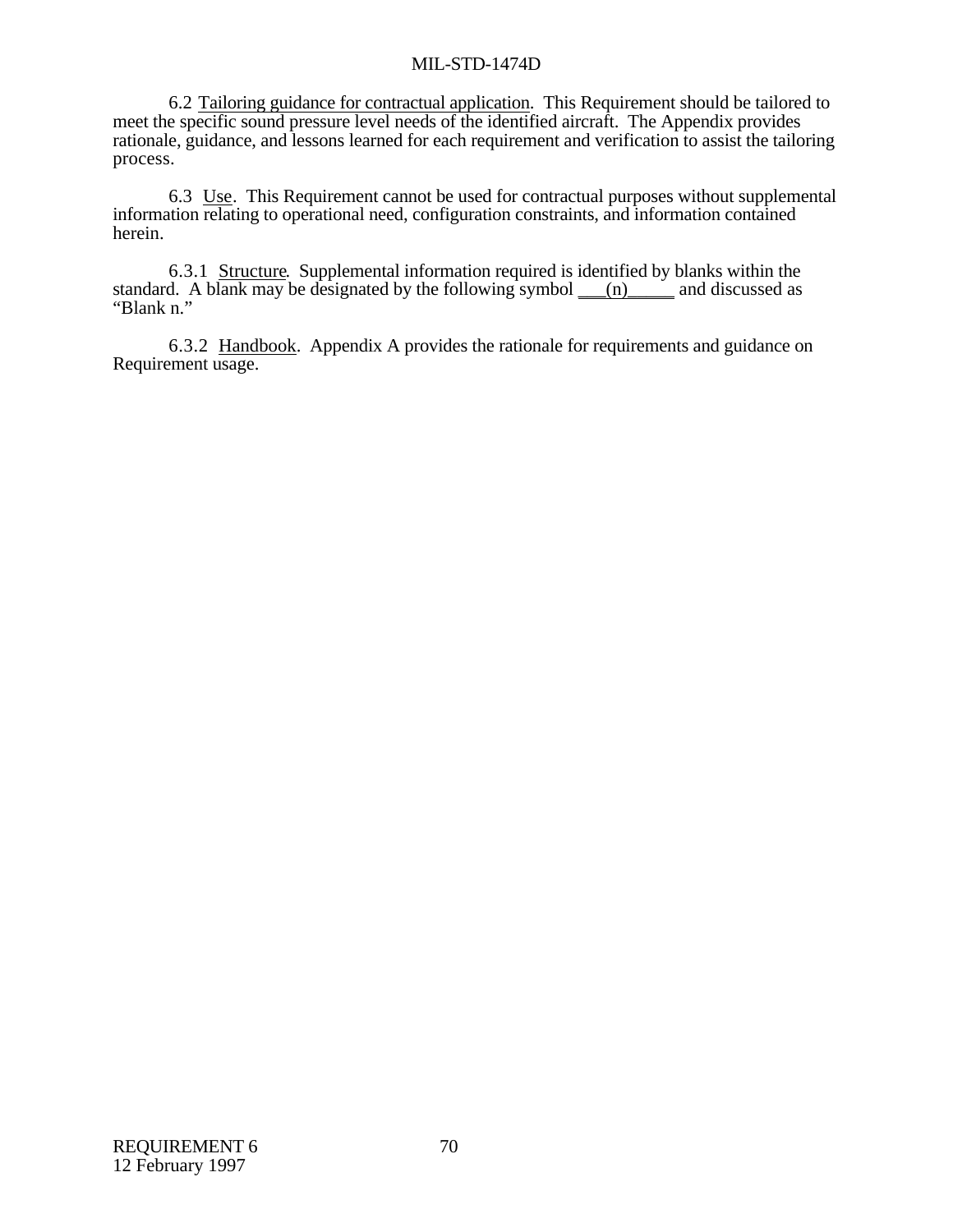### REQUIREMENT 7

### ROTARY-WING AIRCRAFT NOISE

#### 1. Scope, applicability, and purpose.

1.1 Scope. This Requirement establishes steady state acoustical noise limits within personnel occupied spaces of military helicopters. It provides general requirements for control of noise, prescribes testing requirements to verify conformance and to assess personnel safety and communications, and describes data analysis and reporting requirements.

1.2 Applicability This Requirement applies to the design of all systems, subsystems, component hardware, and equipment which can contribute to the noise within the occupied areas of the helicopter during its operation and maintenance. (Impulse noise limits for helicopters are defined in Requirement 4 of this standard).

1.3 Intended use. This Requirement is intended to provide the baseline by which the developer as well as the user of the helicopter can establish realistic noise control during development, testing, and operation of helicopters.

1.4 Purpose. Adherence to the provisions of this Requirement is intended to:

a. minimize hearing loss among personnel exposed to helicopter noise and near-field exterior noise at maintenance/service locations around the helicopter,

b. improve both aided and unaided speech communication in the noise environment of military helicopter compartments,

c. optimize aircraft performance, costs, and weight tradeoffs relating to acoustical treatments applied within military helicopters, and

d. standardize the methods of testing, verifying, and documenting of noise control within helicopters.

2. Documents applicable to Requirement 7:

| MIL-HDBK-1473         | Color and Marking of Army Materiel                                  |
|-----------------------|---------------------------------------------------------------------|
| MIL-HDBK-1908         | Definitions of Human Factors Terms                                  |
| ANSI S1.1             | <b>Acoustical Terminology</b>                                       |
| ANSI S <sub>1.4</sub> | Sound Level Meters, Specification for (DoD adopted)                 |
| <b>ANSI S1.11</b>     | Octave-Band and Fractional-Octave-Band Analog and Digital Filters,  |
|                       | Specification for (DoD adopted)                                     |
| <b>ANSI S1.13</b>     | Sound Pressure Level, Method for Measurement of (DoD adopted)       |
| ANSI S3.5             | Articulation Index, Method for the Calculation of the (DoD adopted) |
| ANSI S <sub>6.1</sub> | Qualifying a Sound Data Acquisition System, Recommended Practice    |

(The above documents are cited either in this Requirement or in Sections 3, 4, or 5 of the basic standard. Application for copies should be sent to the addresses shown in Section 2 of the basic standard.)

3. Definitions. Terms are defined in accordance with MIL-HDBK-1908. Terms not appearing in MIL-HDBK-1908 are defined in accordance with ANSI S1.1.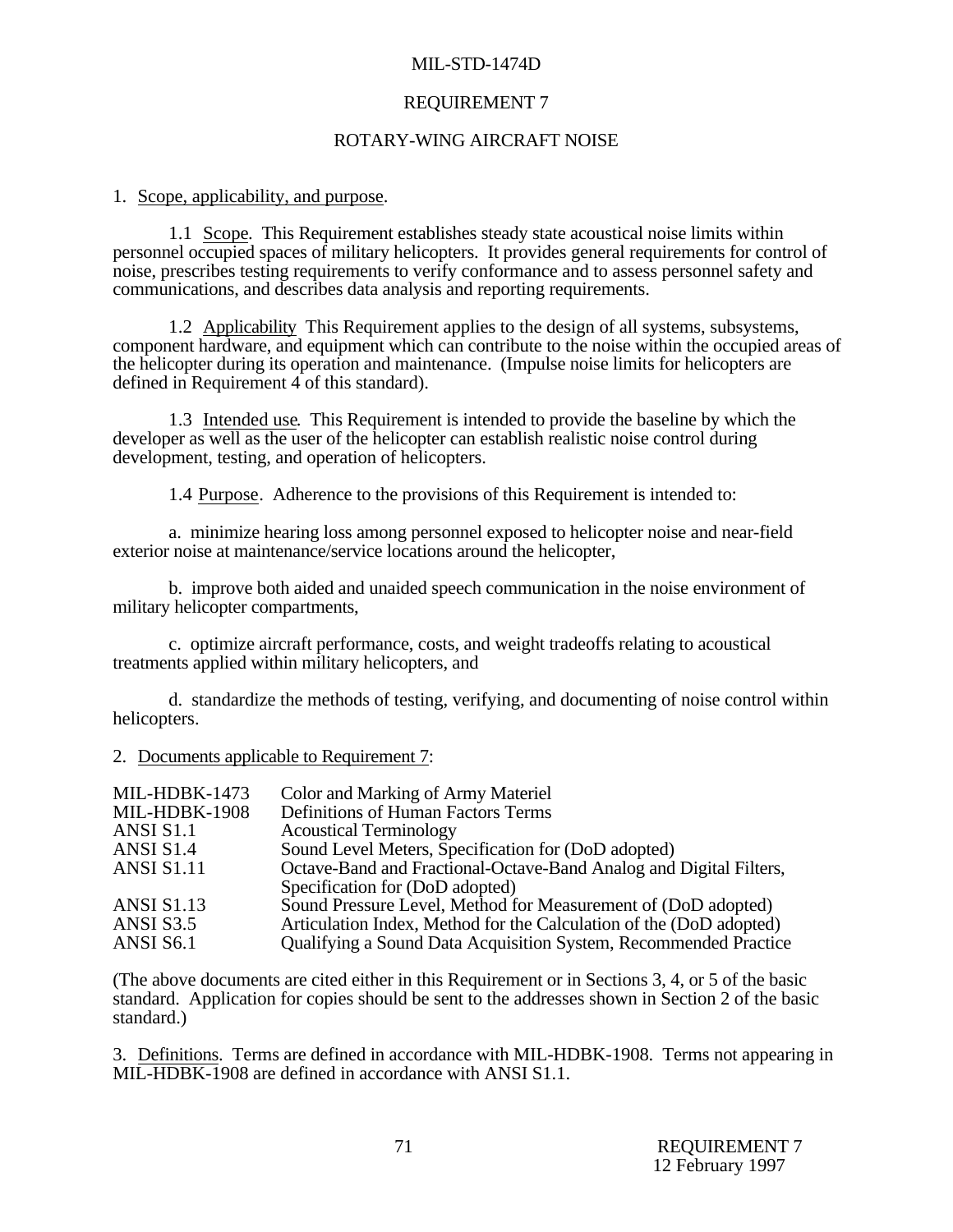## 4. General Requirements

## 4. 1 Total system noise.

4.1.1 Subsystems. All aircraft subsystems which are to be normally operated in flight continuously for more than five (5) minutes per hour shall be selected and integrated so that the noise produced by the entire system in flight does not exceed the limits of this Requirement. Aircraft subsystems shall include, but not be limited to, the rotor(s), drive train, on-board auxiliary power unit (APU), and accessory equipment such as environmental control units, hydraulic pump systems, blowers, and fans.

4.1.2 Other on-board installations. Other noise generating sources include fluid flow devices (e.g., duct noise), electrical/electronic equipment (e.g., induction noise), and non-moving items that can be mechanically induced to vibrate.

4.1.3 Government furnished equipment (GFE). The fact that a subsystem or component which contributes to the internal sound levels may be GFE shall not eliminate the requirement that the total system noise conform to this Requirement. Where required, acoustic information on such systems shall be obtained from the procuring activity.

4.1.4 Ground operations. APUs shall be installed and located to minimize exposure of personnel to hazardous noise levels during maintenance and ground operations. Where applicable, additional acoustic treatment, which can be removed prior to flight, should be provided.

## 4.2 Posting of internal noise hazard areas.

4.2.1 General. When steady state noise levels are 85 dBA or greater, regardless of exposure time, or when impulse noise exceeds 140 dB peak pressure level at any personnel occupied areas (in flight or during ground operations and maintenance), caution signs shall be prominently and permanently posted and the appropriate manuals shall contain a prominent warning, followed by a discussion of the hazard.

4.2.2 Hazard signs (interior). Hazard signs shall be located so they are visible and legible to all passengers who are normally not required to wear aviation helmets or headphones. The signs may be printed on adhesive back labels for application to hard, smooth surfaces, or stenciled on fabric liners or acoustic blankets. The size, color coding, and wording of labels shall conform to Figure 1 of the basic standard. The size, color coding, and wording of stencils shall conform to Figure 7-1. Generally, noise areas with levels above 100 dBA or 140 dBP should be posted with danger signs per Figure 7-1A. Areas with levels of 85 to 100 dBA should be posted with caution signs per Figure 7-1B.

4.2.3 Manuals. Operation and maintenance manuals (e.g., field manuals, technical manuals) shall contain warning or caution notices to identify and highlight the harm resulting from excessive noise levels. In addition, manuals shall contain a discussion of the noise hazard including the requirement for hearing protection and the need for personnel to participate in a required hearing conservation program. This discussion shall include the requirement for wearing the aircrew helmet or other appropriate hearing protection. When applicable, it should also emphasize that wearing earplugs under the helmet will improve intelligibility and attenuation characteristics.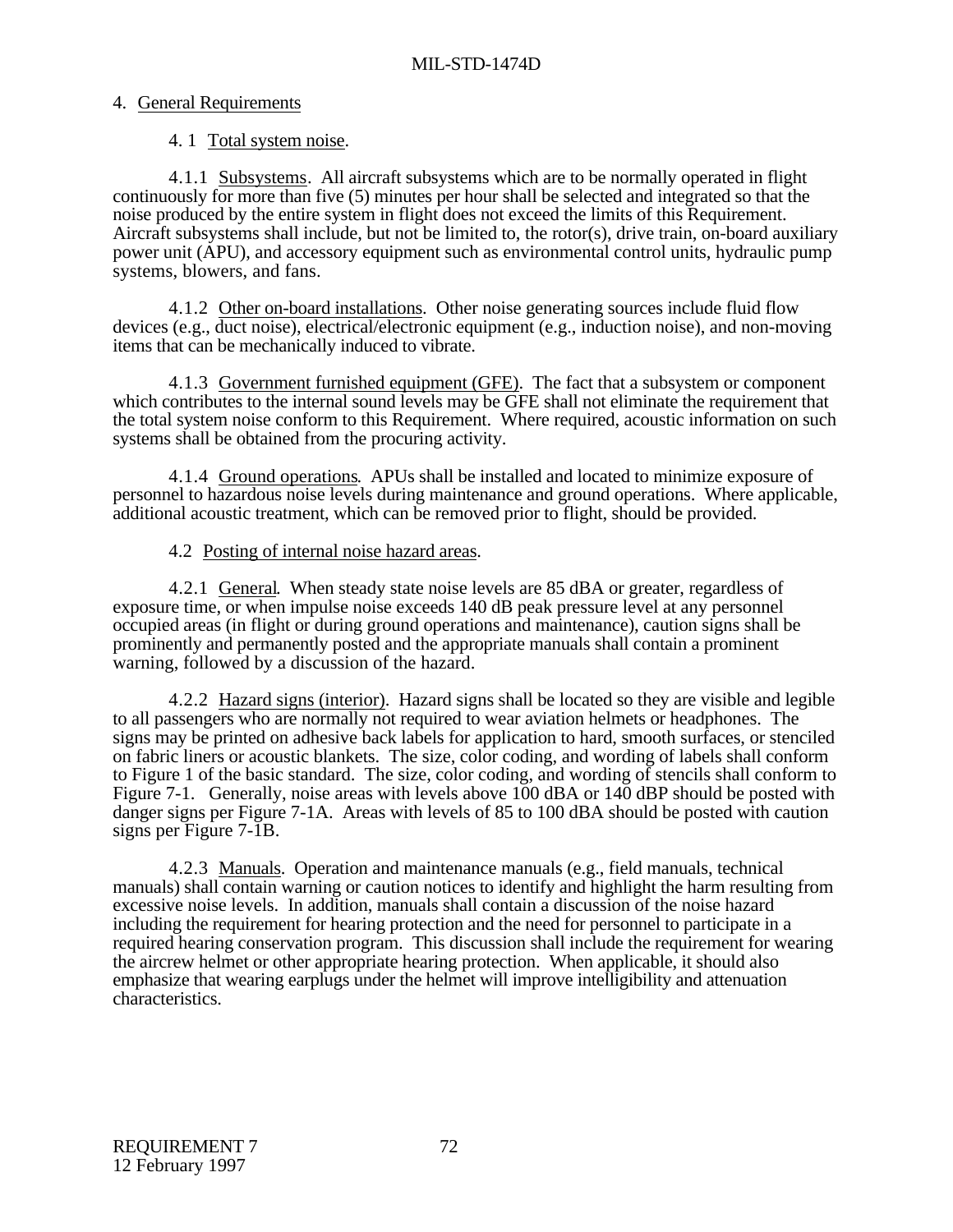

FIGURE 7-1. Size and wording of stencil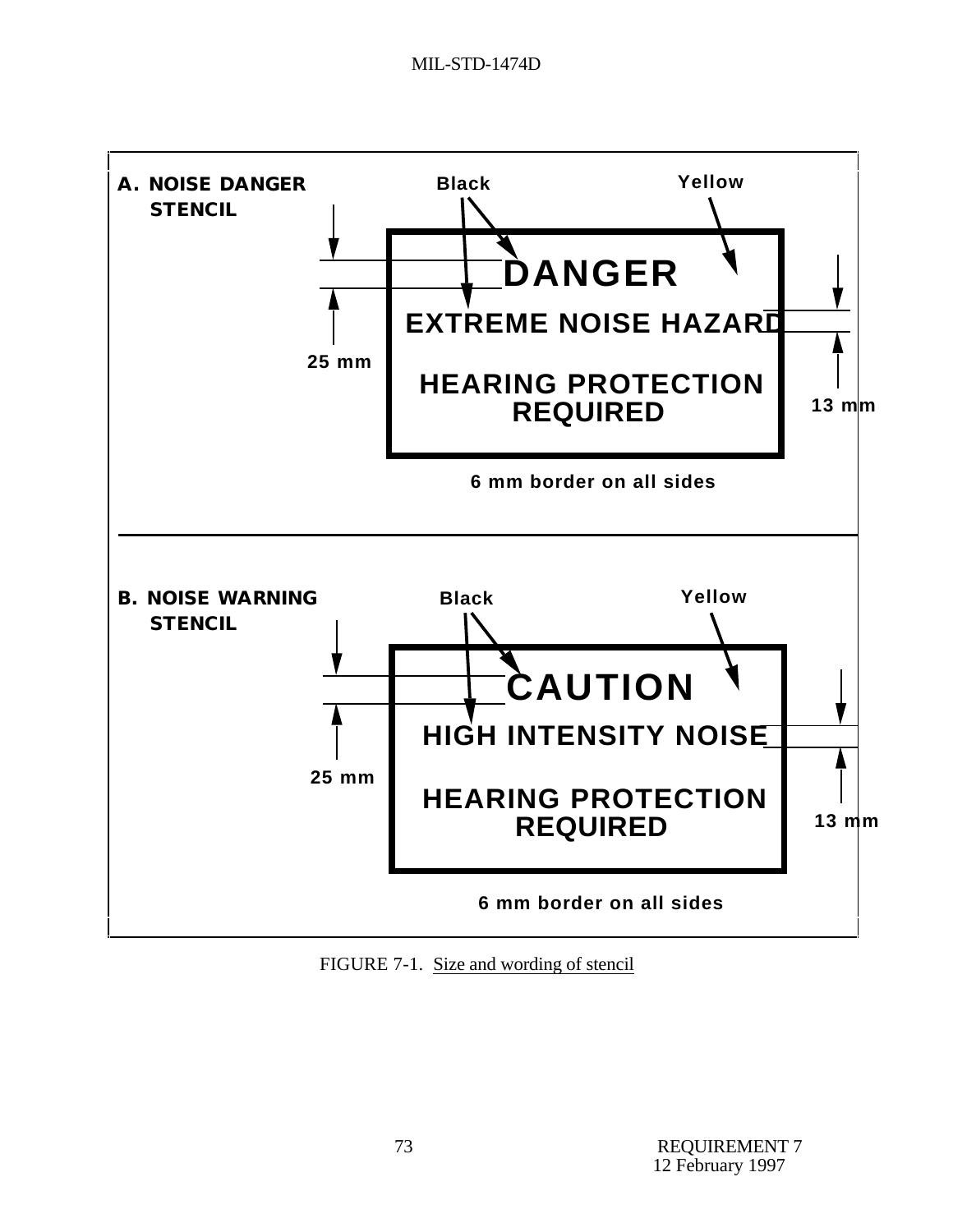## 5. Detailed Requirements.

5.1 Noise limit design criteria. Table 7-I presents the sound pressure levels that shall not be exceeded when measured in accordance with 5.2. Steady-state noise in helicopters with a design gross weight less than 9070 kg shall not exceed the levels of design limit A. Steady-state noise in

helicopters with a design gross weight equal to or greater than 9070 kg shall not exceed the levels of

design limit B. Where compliance with the levels of Column B can be documented as placing unacceptable penalties on aircraft performance and/or cost, the procuring activity may, after reviewing the adequacy of hearing protectors to be used in conjunction with sound insulation installation for the benefit of hearing conservation, permit the extension of the levels of Column B to the extreme levels of design limit C.

| <b>OCTAVE BAND CENTER</b><br><b>FREQUENCY (Hz)</b> | <b>DESIGN GROSS WT.</b><br>76<br>LESS THAN 9070 KG | <b>DESIGN GROSS WT.</b><br>9070 KG OR GREATER |                |  |
|----------------------------------------------------|----------------------------------------------------|-----------------------------------------------|----------------|--|
|                                                    |                                                    |                                               |                |  |
|                                                    | <b>DESIGN LIMIT A</b>                              | <b>DESIGN LIMIT B</b>                         | DESIGN LIMIT C |  |
|                                                    |                                                    |                                               |                |  |
| 63                                                 | 116                                                | 116                                           | 116            |  |
| 125                                                | 106                                                | 106<br>110                                    |                |  |
| 250                                                | 99                                                 | 103<br>99                                     |                |  |
| 500                                                | 91                                                 | 93                                            | 97             |  |
| 1000                                               | 87                                                 | 90<br>94                                      |                |  |
| 2000                                               | 82                                                 | 93<br>89                                      |                |  |
| 4000                                               | 80                                                 | 93<br>89                                      |                |  |
| 8000                                               | 85                                                 | 95<br>91                                      |                |  |
| 16000                                              | 89                                                 | 99<br>95                                      |                |  |
|                                                    |                                                    |                                               |                |  |

TABLE 7-I. Helicopter Sound Pressure Level (dB) design limits

<sup>1</sup> Verifiable justification must be provided to the procuring activity to use Design Limit C

5.2 Noise measurements. The following provisions define the noise level measurements, measurement techniques, and aircraft operating conditions which are to be used to measure the aircraft's internal noise for compliance with the limits of Table 7-I, above. These measurement techniques and operating conditions should be followed rigorously to ensure uniformity of measurement from one measurement facility to another, and from one aircraft configuration to another.

5.2.1 Measurement location. Measurements, with instrumentation as specified by 5.4, shall be made at:

a. each flight crew station, and

b. a representative number of mission crew or passenger stations, the number and locations to be approved by the procuring activity.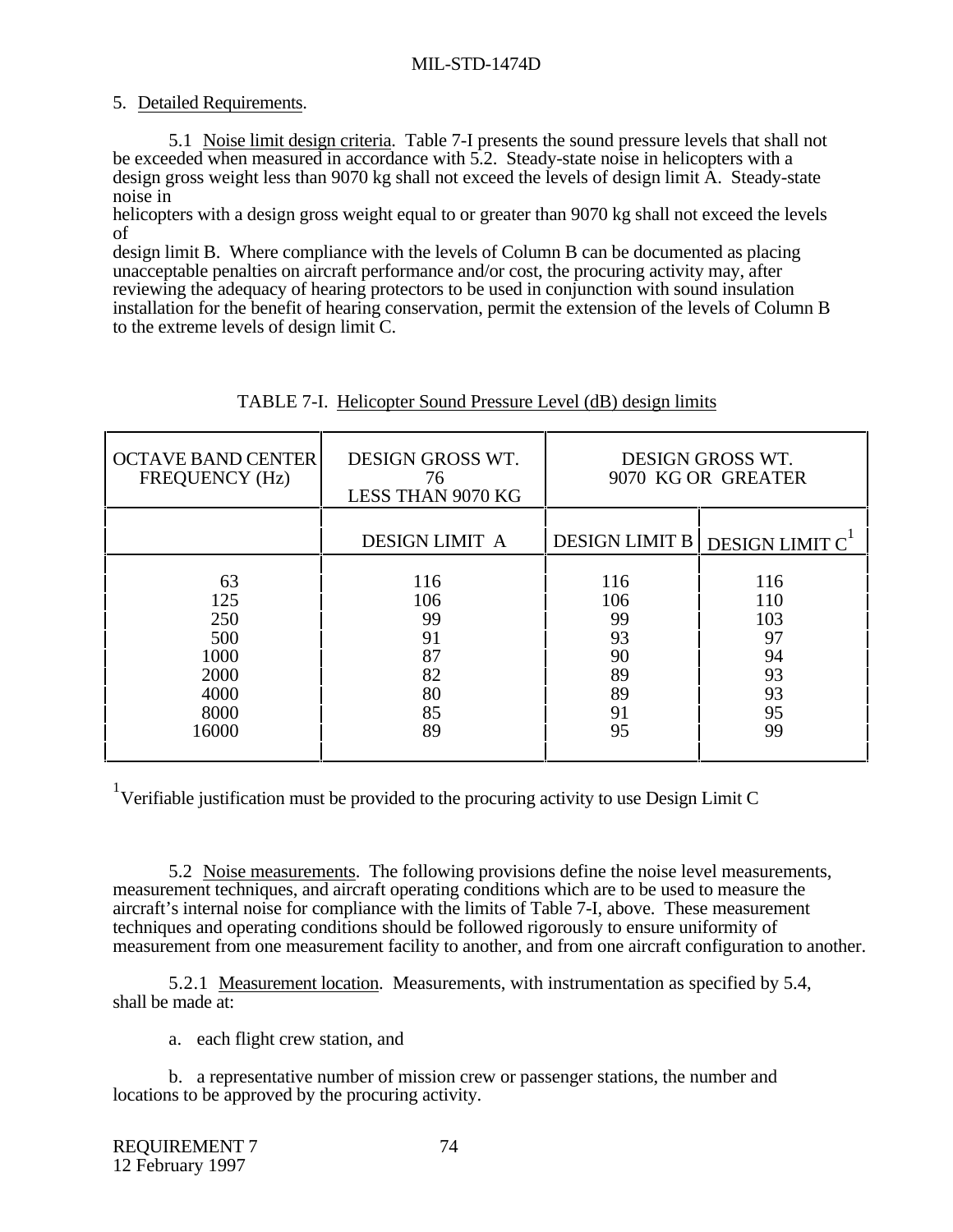5.2.2 Test sample. Noise measurements shall be performed on an adequate number of production configured helicopters as early as possible in the development cycle. The number of test helicopter(s) shall be determined jointly by the procuring activity and the contractor.

5.2.3 Operating conditions.

5.2.3.1 Flight conditions. Flight conditions shall include the following:

a. Hover in ground effect. The helicopter shall be flown at a height determined by a Z/D ratio of  $0.4 \pm 300$  mm where:

> $Z =$  the height of the rotor above the ground, and  $D =$  the main rotor diameter.

b. Level flight. At lower forward airspeed of either  $0.9V$ H or  $0.9V$ <sub>NE</sub> where:

 $V_H$  = Maximum horizontal velocity at maximum continuous power.  $VNE = Velocity$  never exceeded.

5.2.3.2 Gross weight and rotor speed conditions. Noise measurements shall be made while the helicopter is in flight at maximum design gross weight and at normal  $\pm 5\%$  of rated rotor speed.

5.2.3.3 Helicopter subsystems and equipment. The subsystem and equipment which are normally operated continuously for more than five  $(5)$  minutes per hour in flight shall be operating during flight noise data acquisition. The heater shall be operated unless an air conditioner is present and generates a higher sound pressure level (in dBA); then the air conditioner shall be operated. Where heaters and air conditioners may be operated at the same time (such as for humidity control) both shall be operated.

5.2.3.4 Helicopter configuration. The helicopter shall be operated with doors, windows, and vents closed, and acoustical/thermal insulation treatment (hereafter referred to only as acoustical treatment) intact and in place.

5.2.4 Data acquisition. All data collection shall include a tape recording of each noise sample.

5.2.4.1 Microphone locations. Noise measurements shall be made at or near the head positions of all crew stations and at a representative number of passenger stations. Whenever possible, noise measurements should be made with the crew member or passenger absent and at a center head location at a distance of 80 cm above the seat reference point or, if standing, at a height of 160 cm. If practicable during each measurement, the microphone shall be rotated horizontally in a 15 to 30 cm diameter circle with the microphone diaphragm facing up.

5.2.4.2 Recording time. The recording time of each noise data sample shall be sufficient to produce a continuous 30-second or longer record of analyzed data.

5.3 Noise measurement requirements for personnel safety and communications. The purpose of these measurements is to identify potential noise hazards to personnel operating, servicing, and maintaining the helicopter on the ground as well as in flight and to determine the effectiveness of electrically-aided and person-to-person voice communications while the helicopter and its subsystems and equipment are in full operation (see also 5.2.3.3). These measurements shall be completed as early as possible during development of prototype and production helicopters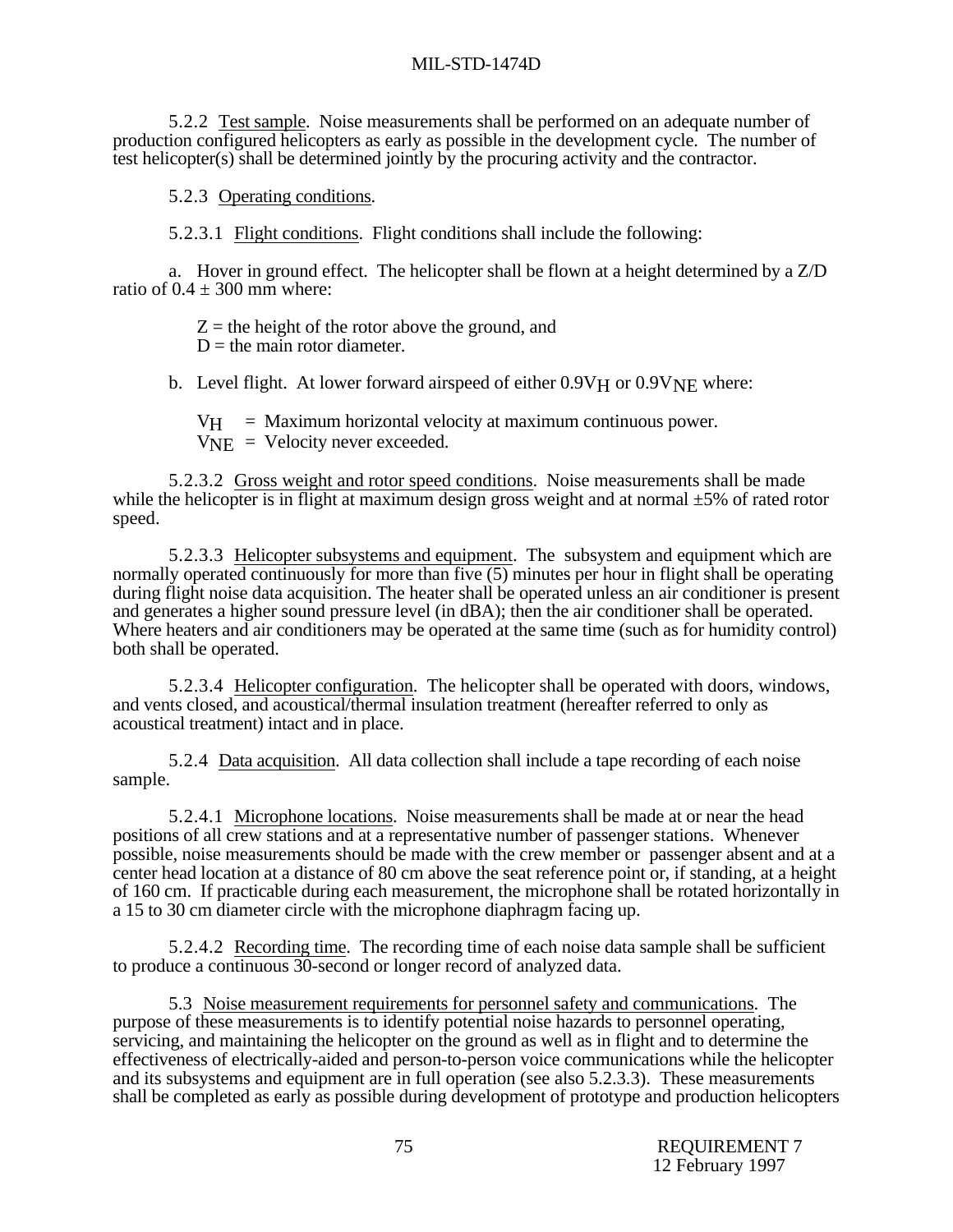so that appropriate corrective action, if required, can be undertaken in a timely, cost-effective manner.

5.3.1 Communication noise. A 60-second in-flight recording of the electrical noise on the communication system shall be made at a single key helmet interconnection jack (e.g., pilot or copilot). The recording shall be made across an 8-ohm impedance connected to the headset lines, with the selected interphone volume control(s) set at maximum. Communication silence (no microphone keyed) shall be maintained during the period of recording. Recording shall be preceded by and ended with a calibration tone (1000 Hz, 200 mW, sinusoidal signal across 8 ohms).

## 5.3.2 Personnel safety.

5.3.2.1 Flight measurements. Using the data acquisition procedures of 5.2.4, measurements shall be made (other than the configuration described in 5.2.3.4) at selected crew and passenger stations as approved by the procuring activity. These measurements shall be made for the following conditions and aircraft configurations:

a. Doors and windows open, removable acoustic treatment in, and other operating conditions as specified in 5.2.3. NOTE: The maximum allowable forward airspeed for this condition may be less than that specified in 5.2.3.1.b.

b. Doors and windows closed, removable acoustic treatment out, and other operating conditions as specified in 5.2.3.

c. Doors and windows open, removable acoustic treatment out, and other operating conditions as specified in 5.2.3. NOTE: The maximum allowable forward airspeed for this condition may be less than that specified in 5.2.3.1.

d. Armament systems operating. Flight conditions, doors and window configuration, and acoustic treatment as applicable for service use of armaments. With each armament system operating alone, with more than one operating system in varying combinations, and with all systems operating simultaneously.

5.3.2.2 Ground measurements. Using the data acquisition procedures of 5.2.4, measurements shall be made at the head position at a representative number of normal maintenance locations, as approved by the procuring activity. These measurements shall be made with the aircraft on the ground. All subsystems which are normally operated during ground maintenance (e.g., generators, hydraulics, environmental control unit) shall be operating. Doors and windows shall be open. All acoustic treatments and access panels normally removed for maintenance shall be removed. Measurements shall be made under each of the following operating conditions.

a. Engines off, APU operating (if so equipped).

b. All engines operating with rotors turning at flight-idle rpm (minimum collective pitch), and the APU operating (if so equipped).

c. Same as b., above, but with rotors not turning, if the aircraft can be operated in such a manner.

5.3.2.3 85 dBA contour. Noise measurements shall be taken to define the 85 dBA contour line around the helicopter. The microphone shall be a nominal 165 cm above the ground. The helicopter shall be on the ground and operating as specified by 5.3.2.2.b. An on-site measurement using a Type 1 sound level meter conforming to ANSI S1.4 may be used instead of tape recording and subsequent analysis.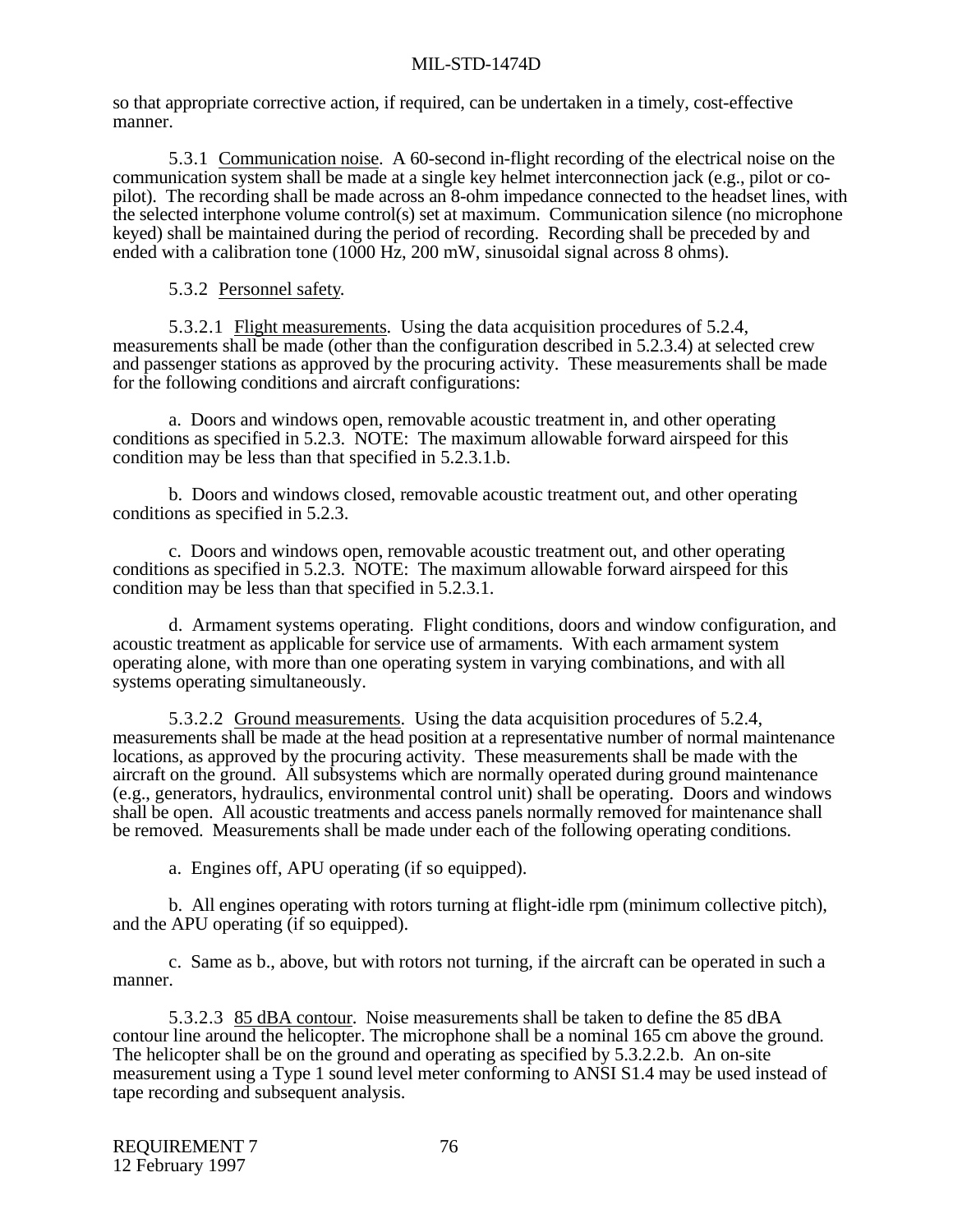5.4 Instrumentation.

5.4.1 Specifications.

5.4.1.1 Microphones. Microphones shall conform to the requirements of ANSI S1.4. Other noise recording instrumentation or combinations of instrumentation shall conform to ANSI S6.1 and applicable provisions of ANSI S1.4.

5.4.1.2 Octave band filter sets. Octave band filter sets shall conform to requirements for Order 3, Type 3-D, Extended Range, as specified by ANSI S1.11.

5.4.1.3 One-third octave band filter sets. One-third octave band filter sets shall conform to requirements for Type E, Class III , as specified by ANSI S1.11.

5.4.1.4 Sound level meters. Sound level meters shall conform to requirements for Type 1, as specified by ANSI S1.4.

5.4.1.5 System response. System response shall be within the limits specified by ANSI S6.1.

5.4.1.6 Tape recorders. Tape recorders shall meet the requirements of ANSI S6.1

5.4.2 Calibration. Appropriate calibration procedures shall be followed for all tests.

5.4.3 Shielding and electrical isolation. Test instrumentation shall be electrically isolated (e.g., powered by batteries or isolation transformers) from the aircraft electrical system to ensure that electrically induced noise is not included in acoustic measurements. Test instrumentation shall be adequately shielded to preclude recording erroneous data resulting from spurious response of the instrumentation to radio transmitter activation of the normal operating aircraft electrical subsystems and devices. Precautionary measures should be taken to prevent erroneous response of the aircraft navigational system to on-board magnetic devices (e.g., tape recorders). A tape recording shall be made in flight with the microphone replaced by an equivalent shielded impedance to establish an instrumentation baseline.

5.5 Data analysis. All steady state noise data shall be analyzed in octave band, 1/3 octave band, and A-weighted and C-weighted sound pressure levels (slow meter response) for each of the measured stations and conditions defined in 5.2 and 5.3 for the frequency range of Table 7-I. If Requirement 4 of this standard is specified, all impulse noise data shall be analyzed in time history format suitable for comparison to impulse noise criteria.

6. Notes.

(This section contains information of a general or explanatory nature which may be helpful, but is not mandatory.)

6.1 Intended use. This Requirement is intended to provide the baseline by which the developer and user of military helicopters can establish realistic internal sound level control during development, testing, and operational phases of the total system. It is a design standard evolved from consideration of hearing damage risk, helicopter aircrew mission profile exposure, speech intelligibility, state-of-the-art helicopter noise reduction, and the helicopter weight, performance, and cost trade-offs of acoustical treatment. This standard is neither a hearing damage risk criterion nor a hearing conservation criterion.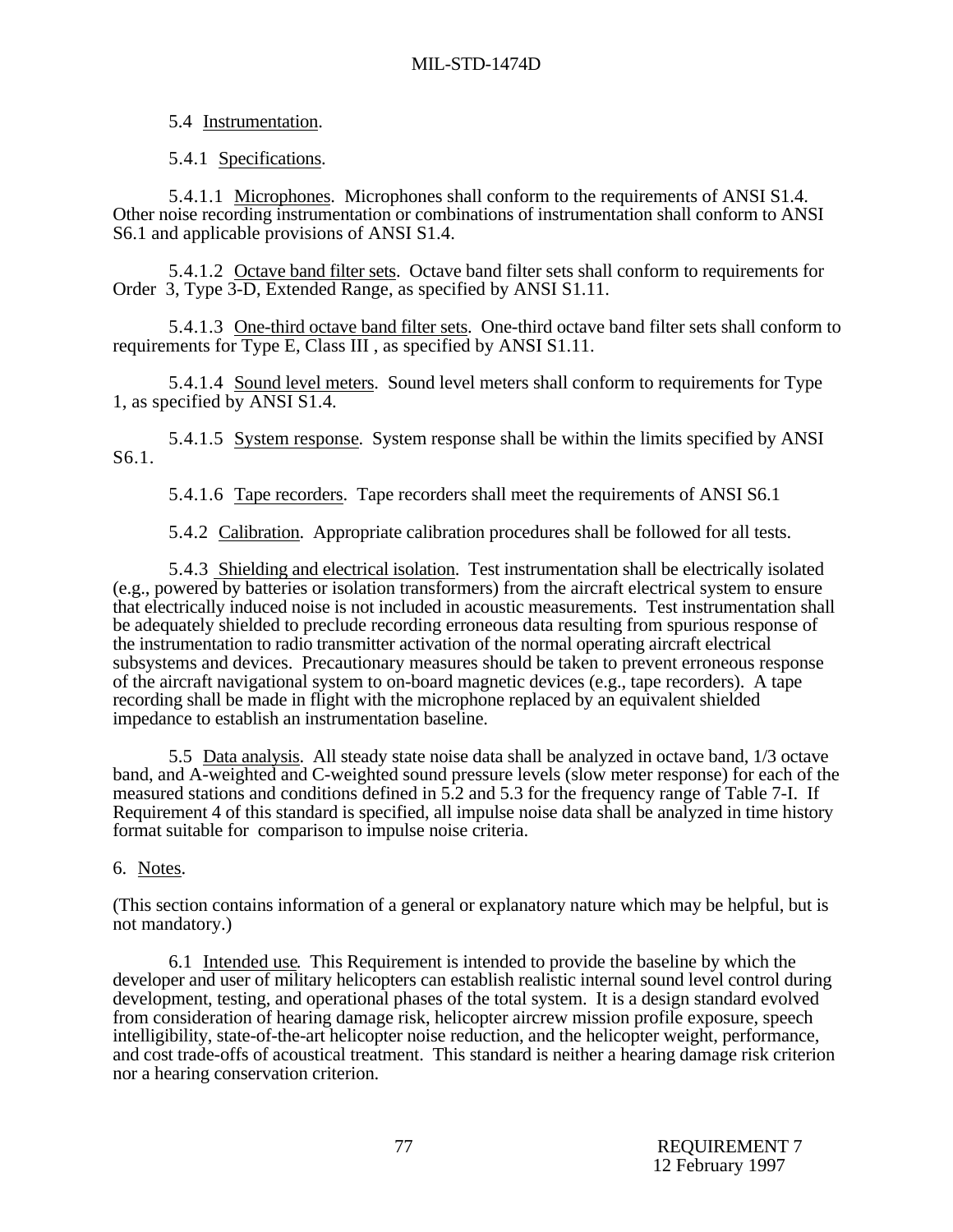6.2 Application and background. To meet the provisions of this Requirement and not place undue restrictions on aircraft performance, state-of-the-art noise reduction practices shall be applied to the design of the helicopter and to the placement and general design of subsystems. The percentage of gross weight historically allocated to acoustic treatment of military helicopters ranges from 0.5% to 1.5%. It is anticipated, therefore, that the combination of source noise control measures and military type acoustic treatment will require about 1.0% of vehicle gross weight to meet the limits specified herein. It should be emphasized that experience to date has shown that noise source control measures generally provide more weight efficient design solutions than the utilization of acoustical barrier/absorptive materials alone. Source noise control measures include, but are not limited to, fuselage damping, gear and housing stiffness damping, gear and tooth profile control, tooth mesh phasing, low noise component selection, hydraulic pump selection and isolation, hydraulic line isolation, hydraulic system damping, and drive system dynamic control.

3. Rationale for limits. The allowable helicopter noise levels specified by this Requirement were established to represent a reasonable compromise between those levels which the current state-of-the-art permits the designer to achieve in helicopters with approximately 1% of gross vehicle weight (GVW) devoted to noise treatment, and those levels which would minimize hearing damage risk and maximize speech communication. The allowable levels will also ensure that the aided speech intelligibility provides an articulation index of at least 0.6. Helicopters below 9070 kg (GVW) are treated separately from those at 9070 kg and above because of the strong positive relation between internal noise levels and GVW. The design limit levels for helicopters under 9070 kg permit eight (8) hours of daily flight mission exposure for aircrew members wearing the SPH-3C, SPH-4, or HGU derivative aviator's helmet assemblies and six (6) hours for passengers using approved hearing protection. The design limit levels for helicopters over 9070 kg permit four (4) hours of daily flight mission exposure for aircrew members wearing the SPH-3C, SPH-4, or HGU derivative aviator's helmet assemblies and three (3) hours for passengers using approved hearing protection.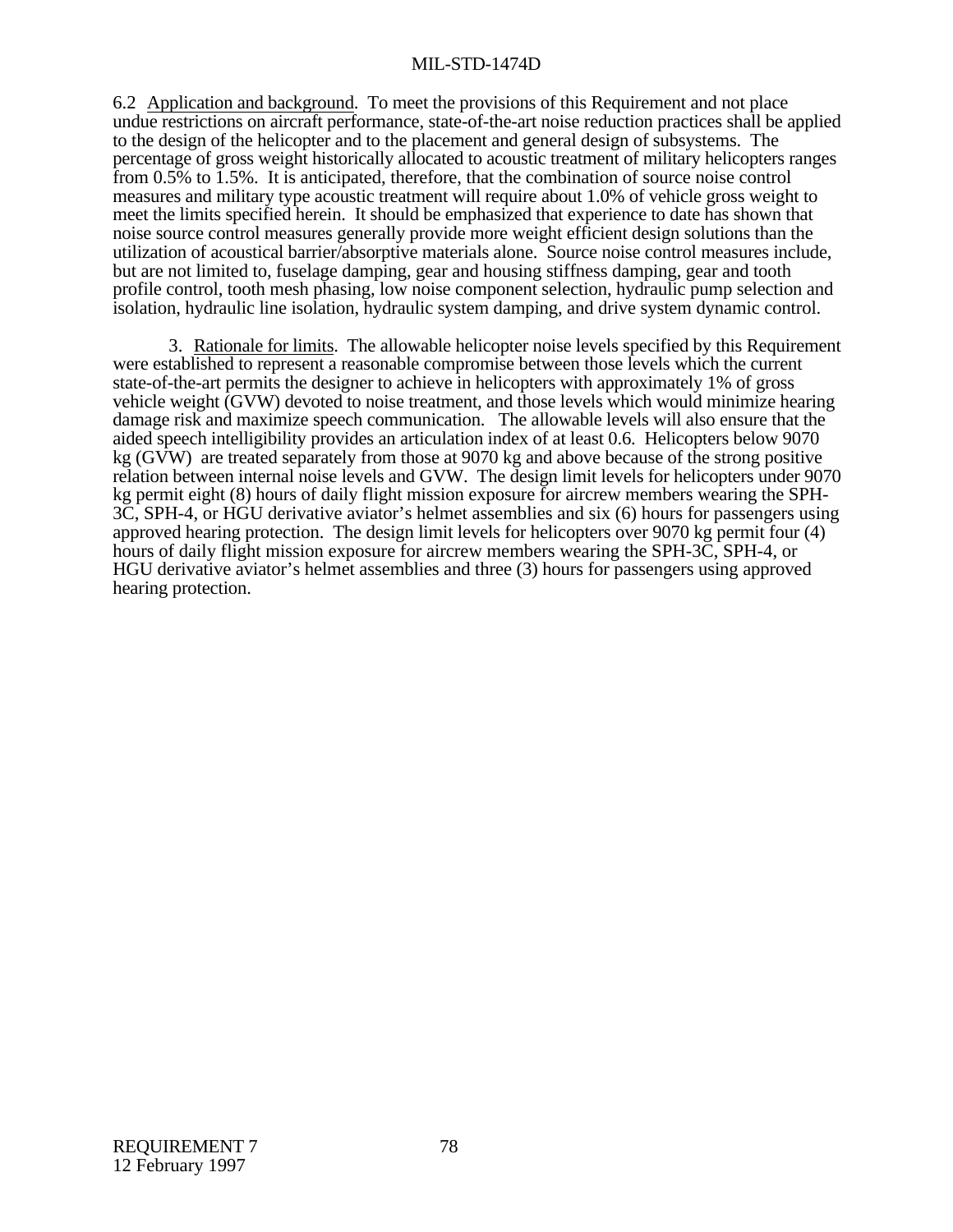#### APPENDIX A.

#### GUIDANCE FOR REQUIREMENT 6

#### A.1 SCOPE

A.1.1 Scope. Requirement 6 provides human engineering criteria for maximum allowable sound pressure levels in crew and passenger compartments of all fixed wing aircraft. It also applies to rotary wing aircraft developed by the U.S. Air Force. Requirement 6 also provides analysis and testing requirements for determining conformance to these criteria.

A.1.2 Purpose. This appendix provides the rationale for requirements, guidance on document usage, and lessons learned to serve as a basis for formulating the supplemental information of A.1.3, below.

A.1.3 Intended Use. Requirement 6 cannot be used for contractual purposes without supplemental information relating to operational need, configuration constraints, and information contained herein. Supplemental information required is identified by blanks within the standard. A blank may be designated by the following symbol (n) and discussed as "Blank n."

### A.2 APPLICABLE DOCUMENTS

A.2.1 General. The documents referenced in this appendix are not intended to be applied contractually. Their primary purpose is to provide background information for the Government engineers responsible for developing the most appropriate performance values (filling in the blanks) for the requirements contained in the specification proper.

#### A.2.2 Government documents. Not applicable.

A.2.3 Non-government publications.

#### AMERICAN NATIONAL STANDARDS INSTITUTE (ANSI)

- ANSI S1.1 Acoustical Terminology (Including Mechanical Shock and Vibration)
- ANSI S1.6 Preferred Frequencies and Band Numbers for Acoustical Measurements Criterion (DoD Adopted)
- ANSI S3.14 Rating Noise with Respect to Speech Interference

 (Requests for copies should be addressed to the American National Standards Institute, Inc., 1430 Broadway, New York, NY 10018)

A.3 DEFINITIONS. The definitions in Section 3 of this standard apply to this appendix.

A.4 REQUIREMENTS (Requirements, Requirement Rationale, Requirement Guidance, Verification Rationale, Verification Guidance and where applicable Requirement Lessons Learned)

4.1 Application. Requirement 6 establishes requirements for the \_\_\_\_\_\_\_\_\_ aircraft system to eliminate noise hazards and to provide effective aided and unaided communication for each flight member. Analytical techniques outlined shall be applied as early as possible in system development. Measurements shall be completed as early as possible during development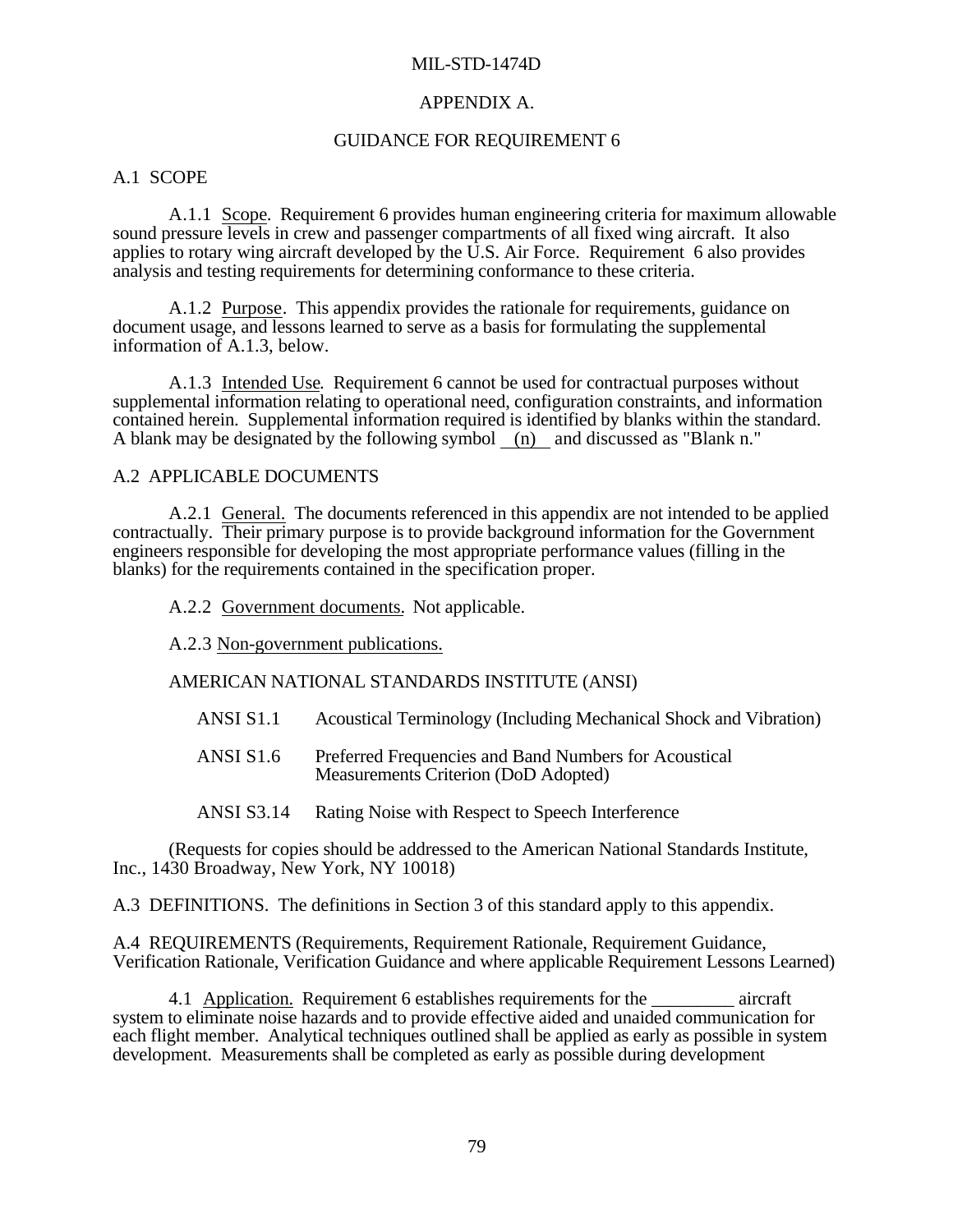of representative prototype and production aircraft so that necessary corrective action can be initiated in a timely manner.

### REQUIREMENT RATIONALE (4.1)

The intent of this requirement is to identify the aircraft system and to emphasize the need for timely implementation of requirements contained herein.

#### REQUIREMENT GUIDANCE

Invoke this requirement for all systems. Identify the aircraft system in the blank (e.g., F-15, C-141, HH-60)

5.1 Verification of application. Verification shall be inspection of contractor proposals to ensure proper and timely application of the requirements for Requirement 6.

### VERIFICATION RATIONALE (5.1)

An inspection is required to ensure that analytical and measurement requirements will be accomplished in an expedient manner.

#### VERIFICATION GUIDANCE

The Government human factors engineer (HFE) should carefully inspect the contractor's specifications, test plans, etc., to ensure that the requirements have been met.

- 4.2 Hearing damage criteria.
- 4.2.1 Total daily exposure (TDE).

#### REQUIREMENT RATIONALE (4.2.1)

Acoustic TDE requirements provide a rational method for comparing varying noise environments with regard to permanent and temporary hearing damage potential. This requirement is based on the flight member's anticipated mission workday. Daily or frequent TDEs exceeding 1.0 may result in irreversible hearing damage to personnel. Single intense exposures to TDEs greater than 1.0 may result in temporary hearing threshold shifts. This requirement is based on the principle that all USAF aircraft have mission profiles defined prior to design service of the aircraft. Each mission profile is composed of specific mission segments, e.g., takeoff, landing, refueling. Each mission segment and associated noise exposure must be considered for each mission profile. This information will be included in the airframe specification or in the Airframe Structural Integrity Program master plan.

#### REQUIREMENT GUIDANCE

The first blank (a) should be filled by reference to the contractual usage and mission profiles. The appropriate document title and identification (including date and revision) should be entered. The next blank (b) should be completed by specifying the maximum number of missions which may be flown by individual flight members per day. If this varies, based on the specific mission mix, this information must be included. The personal hearing protection devices to be worn by flight members should be specified in the last blank (c) . Information included shall be referenced to devices listed in Tables B-1 and B-2 in Appendix B or, when approved by the procuring activity, to detailed specifications for specific devices. When different devices are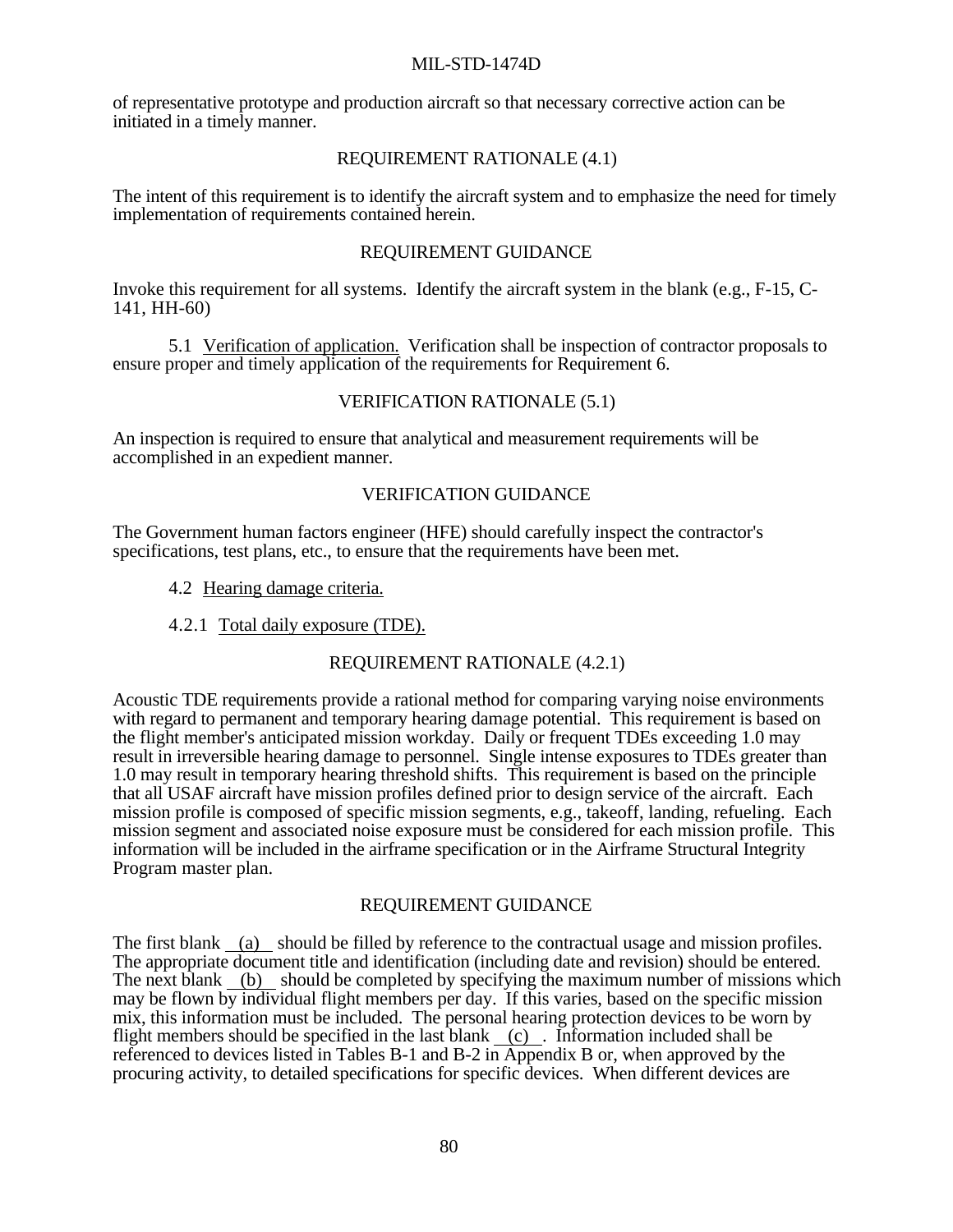provided for different flight members (or mission areas) and when devices are not required at all times this information shall be included.

### 5.2.1 Verification of total daily exposure.

### VERIFICATION RATIONALE (5.2.1)

Aircraft interior acoustic levels and thereby TDEs are directly related to propulsion system location and characteristics, airframe structural and environmental control system design, flight member locations, and aircraft flight conditions as well as acoustic treatment design and personal hearing protection devices. An integrated design analysis program encompassing all of these factors is required if TDE requirements are to be met for acceptable weight and cost.

#### VERIFICATION GUIDANCE

The verification guidance for this requirement is separated into analysis and measurement.

a. Analysis. Analysis of aircraft noise is based on data obtained from similar aircraft and equipment, propulsion system noise analysis, boundary layer turbulence analysis, acoustical properties of insulation, etc. These results should be utilized in flight member noise exposure analyses as early as possible during the design process. Analyses should include contributions of all auxiliary equipment ambient noise levels (e.g., air conditioning pumps, cooling fans). Analyses should be performed for each mission profile identified and for all flight members. The data produced by these analyses and subsequent measurements may be useful for making other design decisions relating to noise and its attenuation.

This part of the requirement may appear as follows:

a. Analysis. Analysis shall be conduced as early as possible and throughout the development of the aircraft to predict TDEs for each flight member. These analyses shall be conducted in conjunction with airframe structural and interior acoustic treatment design analyses. Analyses will be performed for the following flight member/mission areas:

- (1) Pilot\* tanker and passenger configurations
- (2) Co-pilot\* tanker and passenger configurations
- (3) Boom operator tanker configuration only.

H-157 headset to be worn in boom pod only. Boom operator to occupy the pod during air refuelng segments and crew rest area for remainder of flight. Calculations shall include noise produced by the air refueling pumps.

(4) Passenger seats - passenger configuration only.

Passengers not required to wear headgear.

\* Positions (1) and (2) (Pilot and Co-pilot) are to wear H-157 headgear throughout the entire flight.

An example of the single-seat fighter specification might read: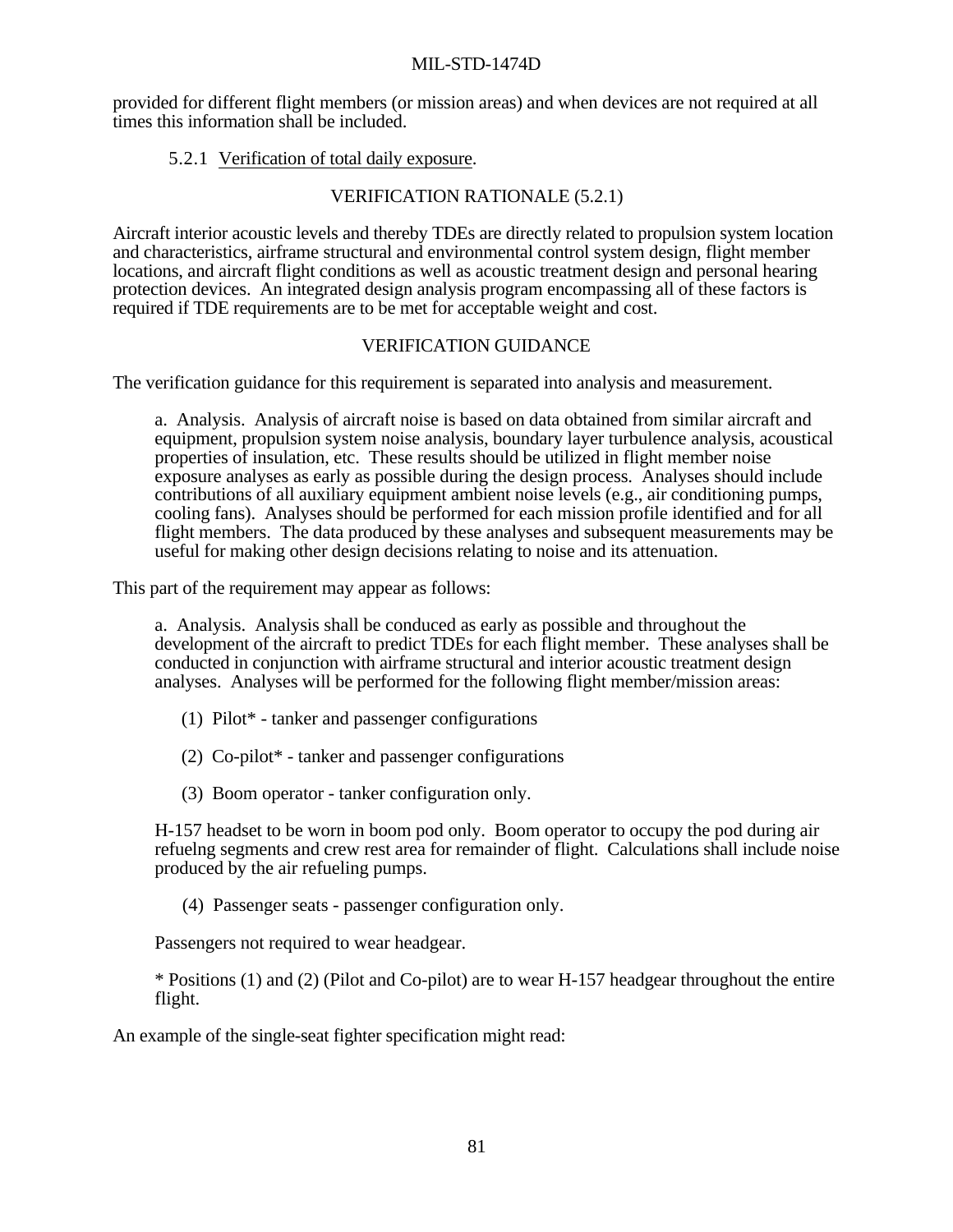a. Analyses. Analyses shall be conducted as early as possible and throughout the development of the aircraft to predict TDEs for the pilot wearing the HGU-26/P or 55/P helmet with H-154 liner. These analyses shall be conducted in conjunction with airframe structural and interior acoustic treatment design analyses. Analyses shall consider the noise produced by auxiliary equipment. This analysis shall result in an integrated design limited TDEs as specified herein at minimum weight and life cycle costs.

The hearing protection values given in Tables B-1 and B-2 of Appendix B are the hearing protection values expected for 97.7% of wearers. This table does not include every item in the inventory. Each service, has on file the noise attenuation characteristics of most headgear used within the service. This data is presented in various formats and may require some manipulation to be compatible with the analysis and measurement data.

b. Measurements. Measurement of actual noise levels is necessary to verify compliance with the requirement. Measurements shall be performed at the mission areas and flight conditions of the mission profiles. Using the tanker as an example, the second portion of the verification requirement might read as follows:

b. Measurement. Measurements shall be taken at the head position of flight member mission areas stated in 1.a. through 1.d. above.

4.2.2 Noise exposure limits.

### REQUIREMENT RATIONALE (4.2.2)

The intent of this requirement is the protection of flight member hearing. Sound levels that exceed 115 dBA can damage human hearing and/or cause temporary threshold shifts.

### REQUIREMENT GUIDANCE

This requirement should be invoked for all aircraft systems. This requirement establishes upper boundaries for protection of the operator from overexposures; it is to be used as a mandatory supplement to 4.2.1 but is not a replacement for that paragraph.

#### REQUIREMENT LESSONS LEARNED

Exposure to continuous noise levels at or above 115 dBA can result in a very rapid and severe hearing loss.

 5.2.2 Verification of noise exposure limits. Verification shall be by analysis of modeling data and measurement data generated by 5.2.1.

## VERIFICATION RATIONALE (5.2.2)

This requirement can ultimately be verified only by direct measurement. Spectral noise data generated by analysis must be examined early in system development to identify and resolve noiserelated problems in a timely manner.

The data generated by 4.2.1 should be used for the verification of this requirement.

 4.2.3 Whole body exposure limit. Flight members shall not be exposed to octave band levels exceeding 145 dB in the range 1 Hz through 40 kHz, regardless of hearing protection worn.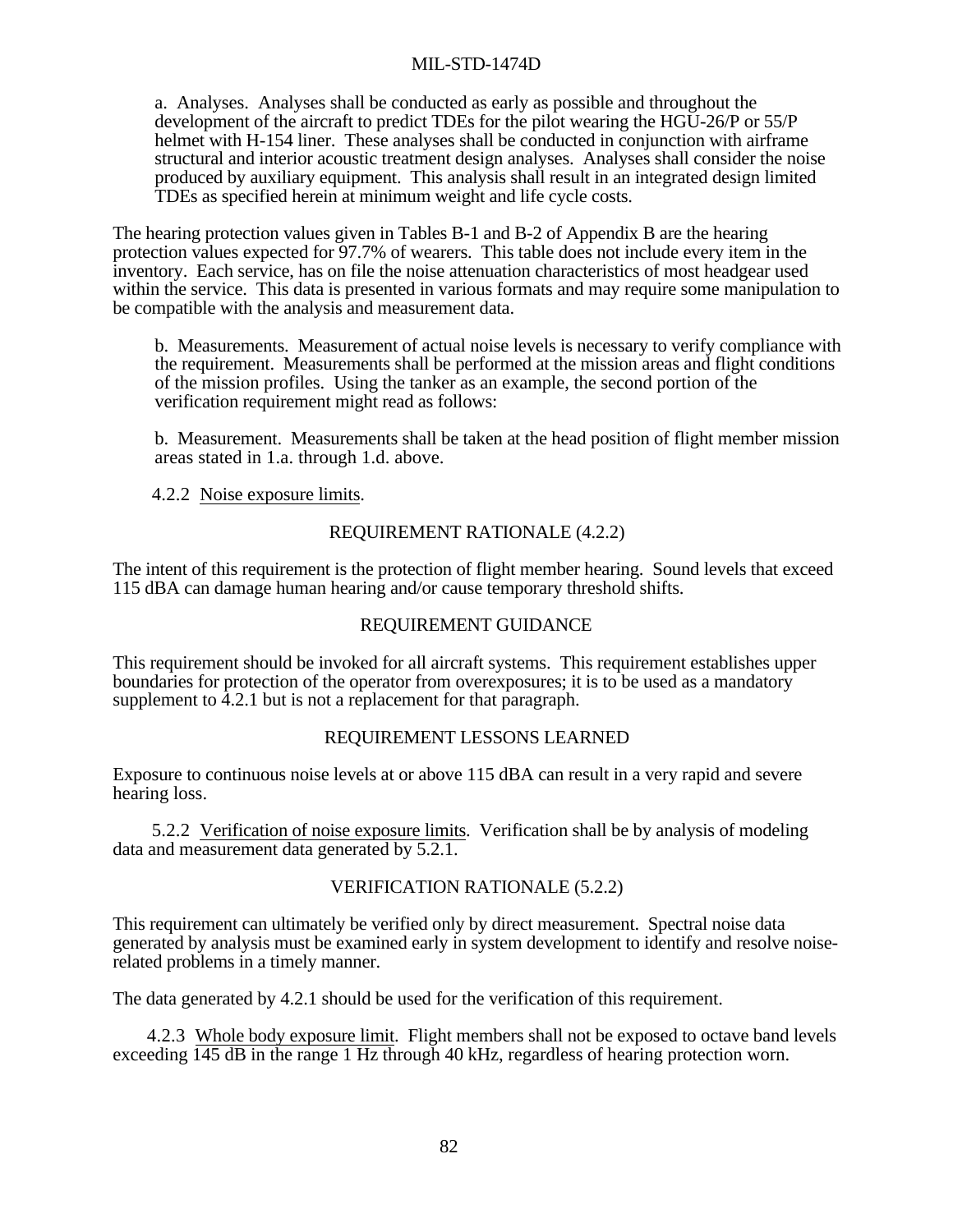## REQUIREMENT RATIONALE (4.2.3)

At levels above 145 dB noise can have adverse effects not specific to hearing organs. These effects may include disorientation, nausea, and fatigue.

### REQUIREMENT GUIDANCE

Invoke this requirement for all aircraft. Exposures to levels in excess of the specified dB levels are prohibited regardless of duration of exposure or hearing protection worn.

#### 5.2.3 Verification of whole body exposure limit

### VERIFICATION RATIONALE (5.2.3)

Analysis of modeling and measurement data is necessary to identify potentially harmful noise both within and outside the frequency range specified by 4.2.4 so that problematic sources can be identified in a timely manner. Additional measurements outside the frequency range specified by 4.2.4 are required if indicated by analysis results.

### VERIFICATION GUIDANCE

Verification that no octave band exceeds 145 dB in the range of 20 Hz to 20 kHz is easily accomplished by inspection or analysis of the data generated by 5.2.1. It is unlikely that frequencies outside this range will contain sufficient energy to cause hearing damage; however, it is necessary to ascertain that such risk is minimal. A source of data for these extreme frequency ranges may be found in component engineering data. If frequencies outside the 20 Hz to 20 kHz range are suspect, measurements are required by 5.2.4.

#### 4.2.4 Frequency range.

#### REQUIREMENT RATIONALE (4.2.4)

20 Hz to 20 kHz is the approximate frequency range of human auditory sensitivity and where adverse effects of noise may be observed on hearing and voice communications. Noise outside of this range is rarely of sufficient magnitude to cause damage to hearing. A secondary purpose is to standardize the frequency ranges measured to facilitate comparisons between aircraft. (See ANSI S1.6 for additional information about this frequency measurement.)

#### REQUIREMENT GUIDANCE

Invoke this requirement for all aircraft systems. Some analyses, e.g., Articulation Index, may be used on a more limited frequency range; however, it is important that measured data comply with this requirement. Discussion of frequencies outside the above ranges is contained in verification guidance below.

5.2.4 Verification of frequency range.

### VERIFICATION RATIONALE (5.2.4)

Evaluation (inspection) of contractor test reports and data is sufficient for verification of this requirement.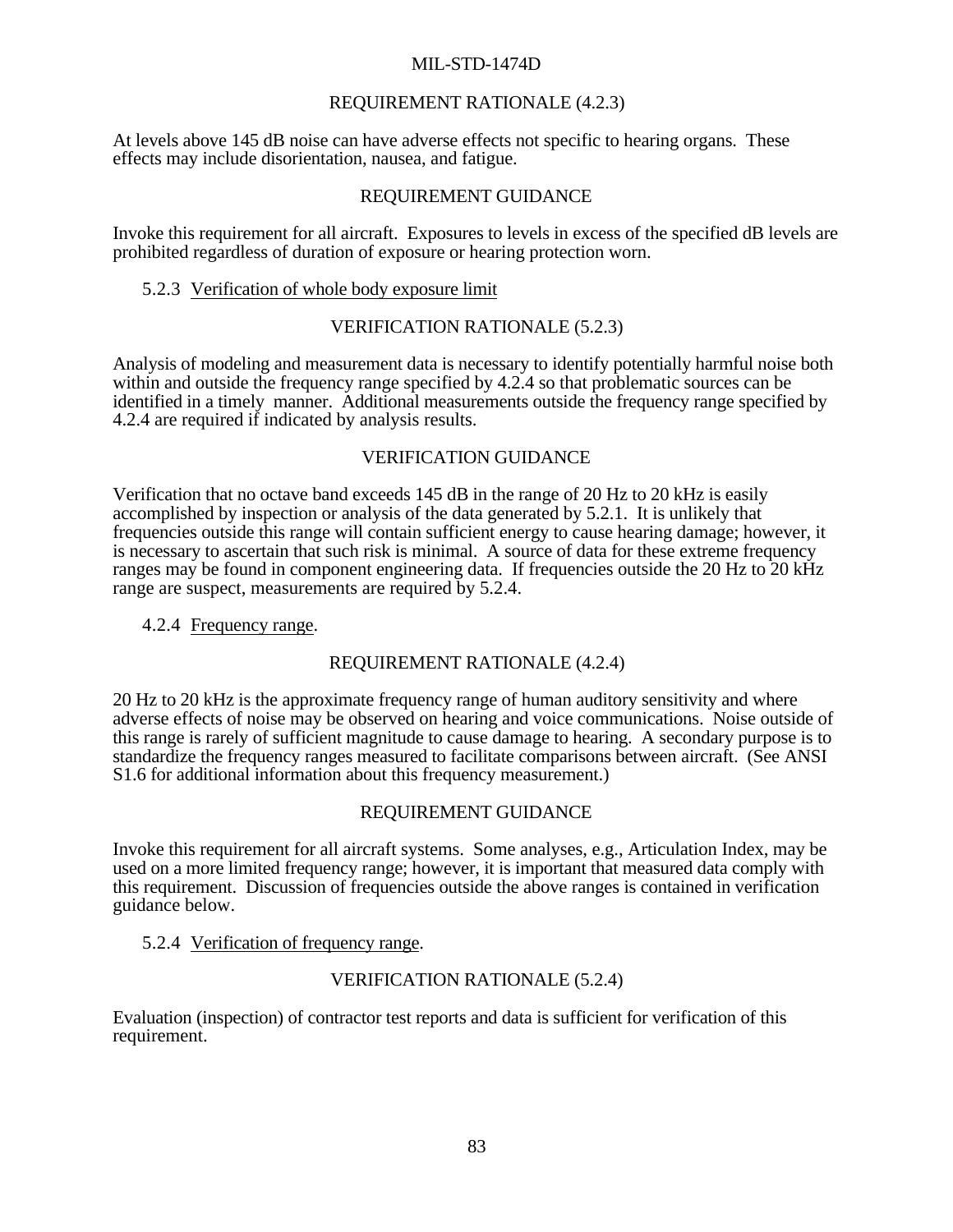## VERIFICATION GUIDANCE

Verification of the 20 Hz to 20 kHz requirements is straightforward requiring only inspection of appropriate documentation to ensure that the proper range is reported. It is unlikely that frequencies above 20 kHz will contain energy sufficient to damage hearing, however, octave bands with SPLs exceeding 90 dB should be measured and reported. If review of the system specification reveals equipment which may contribute to infra- or ultrasonic noise, require measurements of the suspect frequencies by filling in the blank. For example, suppose an aircraft contains ultrasonic medical equipment which will be used in flight. The last sentence should read: "Verification of sounds above 20 kHz shall be by analysis of measured data and biomedical reports to ensure that ultrasound generated by the medical equipment does not endanger the hearing of flight members."

### 4.3 Government furnished equipment (GFE).

## REQUIREMENT RATIONALE (4.3)

Requirement 6 shall apply to system noise levels including all GFE-produced noise.

### REQUIREMENTS GUIDANCE

Invoke this requirement for all aircraft systems. Noise characteristics of GFE may be available from government sources such as the equipment's responsible engineering office or from the manufacturer.

#### 5.3 Verification of Government furnished equipment (GFE).

## VERIFICATION RATIONALE (5.3)

Analysis of contractor plans and proposals is adequate to ensure compliance with this requirement.

## VERIFICATION GUIDANCE

Verify that the contractor noise analyses consider all GFE listed in the system specification that might reasonably be expected to add to noise levels. Verify that measurements include operation of appropriate GFE items.

4.4 Communications.

## 4.4.1 Modified Rhyme Test (MRT).

#### REQUIREMENT RATIONALE (4.4.1)

The use of Requirement 6 test criterion is necessary for the assessment of communication intelligibility in the presence of noise. This makes interaircraft comparisons possible and allows establishment of a data base for communications systems.

## REQUIREMENT GUIDANCE

Invoke this requirement for all aircraft.

Fill in the first blank with definitions of the mission area, flight member, and communication equipment combinations.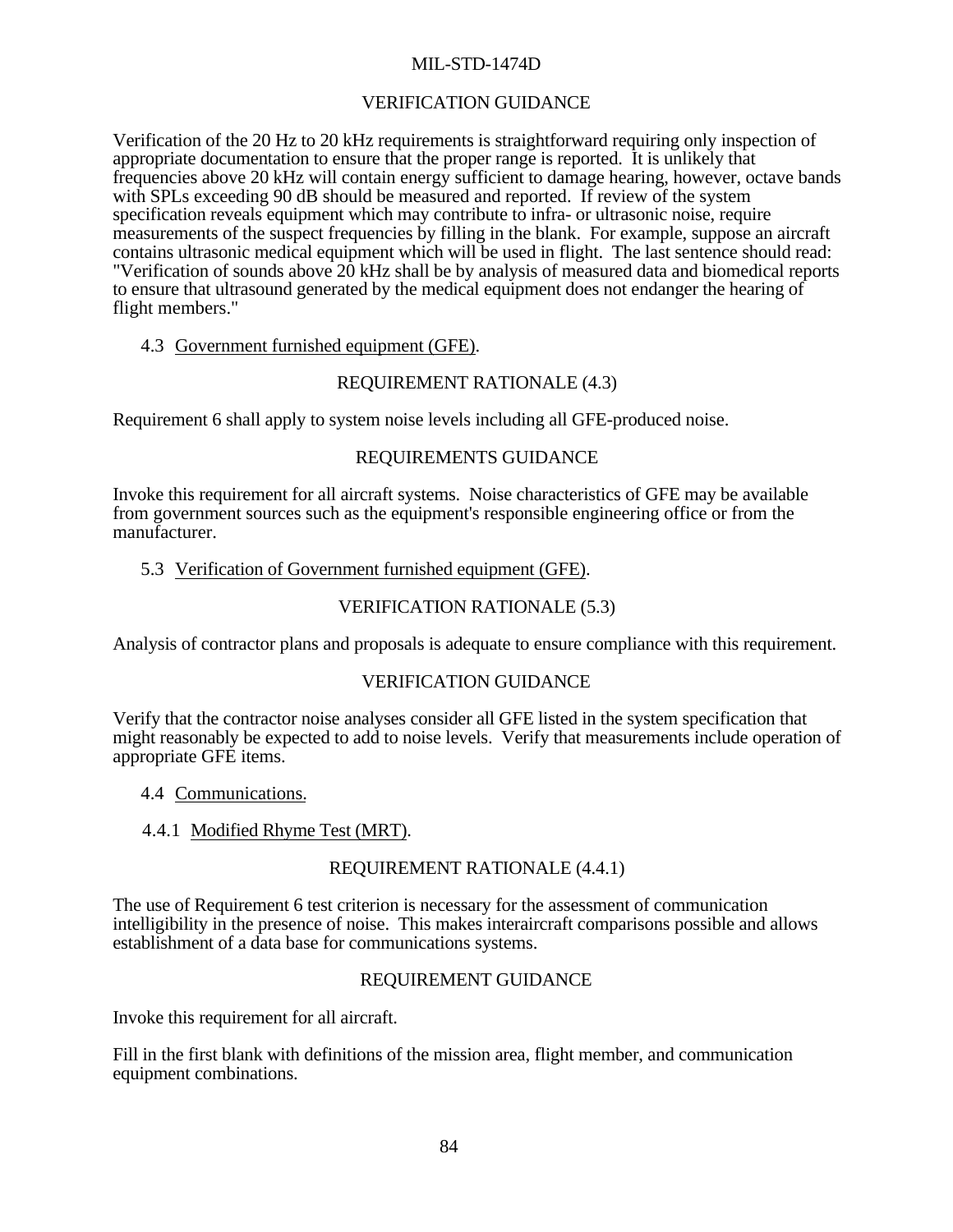Fill in the second blank with appropriate criterion score in terms of a percentage quantity. This score may be obtained from Table I (other intermediate levels may be chosen) taking into consideration the following:

a. Criticality of communications.

b. Size and "stability" of the vocabulary involved (e.g., aircrews use standardized radio vocabularies.)

- c. The training of the communicators.
- d. The conditions under which communications will take place (e.g., combat).

e. The types of tasks and task loading that the operator must accomplish during communication.

f. Auditory distractions (such as verbal or tone warnings or status indications) which might be encountered during communications.

| <b>COMMUNICATION</b>                                                                                                                                                   | <b>SCORE</b> |            |     |  |  |
|------------------------------------------------------------------------------------------------------------------------------------------------------------------------|--------------|------------|-----|--|--|
| <b>REQUIREMENT</b>                                                                                                                                                     | <b>PB</b>    | <b>MRT</b> | AI  |  |  |
| Exceptionally high intelligibility;<br>separate syllables understood                                                                                                   | 90%          | 97%        | 0.7 |  |  |
| Normally acceptable intelligibility; about 98% of<br>sentences correctly heard; single digits understood                                                               | 75%          | 91%        | 0.5 |  |  |
| Minimally acceptable intelligibility;<br>limited standardized phrases understood;<br>about 90% sentences correctly heard (not<br>acceptable for operational equipment) | 45%          | 75%        | 0.3 |  |  |

## TABLE A-I. Intelligibility criteria for voice communications systems

The criterion score should reflect the worst-case noise conditions, e.g., take off or climb out. At this time, no quantitative method exists for assessing the relative importance of each of these factors or the interaction among factors. Also, different criteria could apply to the same aircraft, depending on the functions of the differing systems. For example, a Presidential airlift aircraft might require one set of MRT criteria for the aircrew who have had extensive training in radio procedures and use a standardized vocabulary, and a different more stringent set of criteria for passenger VIPs for air-to-ground communications. The HFE must use the best available information to make an appropriate judgement. As a general rule, MRT scores of less than 70% are unacceptable for aircraft, and scores in the mid 70 range are minimally acceptable. Technical questions regarding experimental equipment procedures, or design should be directed to the service laboratory or branch responsible for acoustical noise.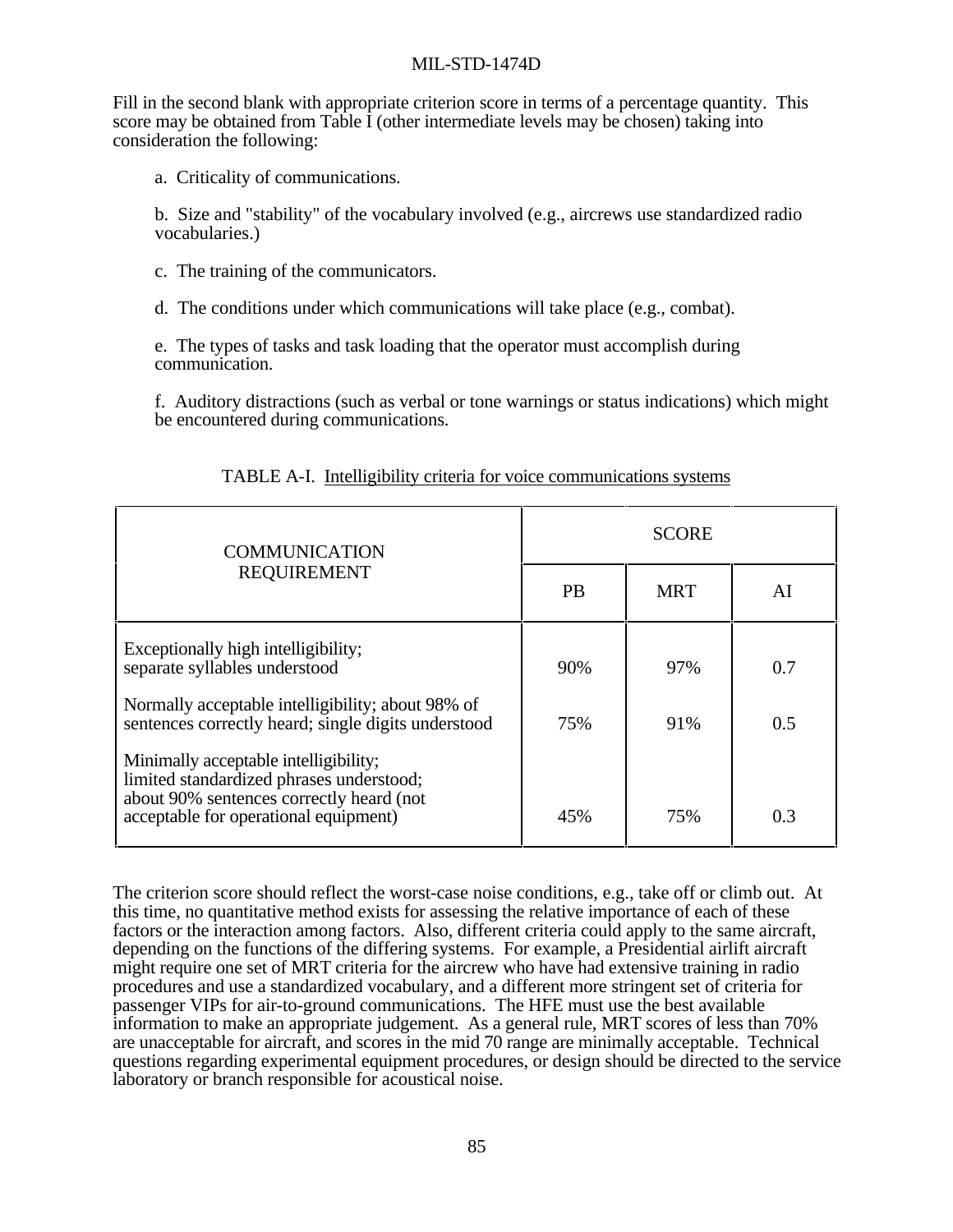#### REQUIREMENT LESSONS LEARNED

The MRT measurement of speech intelligibility is an instrument which, unlike other techniques, can be used routinely by relatively naive talkers and listeners, (i.e., operational personnel) to estimate the condition of communication systems. However, formal evaluations of communications systems should be accomplished by experienced personnel to ensure that all assumptions and requirements of the MRT and its use are satisfied.

 5.4.1 Verification of Modified Rhyme Test (MRT). An MRT shall be conducted for the flight member/mission areas specified in 4.4.1. The MRT shall be conducted in a noise field that simulates (in terms of frequency, intensity, and other characteristics such as beats) the actual aircraft noise at the flight member's position. MRT experimental design shall be verified as follows:

#### VERIFICATION RATIONALE (5.4.1)

Analysis of contractor test plans, methods, and results may suffice for verification. If the contractor does not have the necessary equipment or personnel to satisfactorily accomplish testing, government tests may be required.

#### VERIFICATION GUIDANCE

At this time, only a limited number of contractors have facilities available for MRT testing. Several manufacturers of communications equipment have facilities for Diagnostics Rhyme Test (DRT). However, the DRT is not an acceptable alternative to the MRT for this standard. Request for Proposal (RFP) respondents have the option of performing in-house testing or contracting for government or subcontractor testing.

Test plans and conduct should be carefully scrutinized to assure that the test objectives are met. Request specific information on test procedures. As in any experiment conducted using human subjects, the results of the MRT can be biased or distorted by seemingly insignificant flaws in experimental design or technique. Thus it is important not to accept test proposals that lack detail. A discussion of proper experimental design and technique is beyond the scope of this document; however, various service laboratories have employees with training and experience in human performance assessment. Direct observation of the contractor's testing may be required to verify compliance.

 4.4.2 Articulation index (AI). AI criteria shall apply to flight members/mission area combinations as follows:

### REQUIREMENT RATIONALE (4.4.2)

AI is a predictive technique for the assessment of communications intelligibility. Prediction may be necessary to ensure that potential communications system intelligibility problems are identified and resolved in a timely, cost effective manner.

This requirement is an optional supplement to the MRT, 4.4.1. It should be used in all cases where it is questionable whether the criteria specified in the MRT requirement will be met. The MRT requires use of the actual communications equipment, and requires tape recordings of the actual ambient noise. As such, the MRT intelligibility requirements cannot be verified until late in the design process, i.e., after prototypes of the equipment are available. AI may be useful for predicting problems early in the design process so that these problems can be resolved at low expense before prototyping. The AI is not, however, to be used as a replacement for the MRT.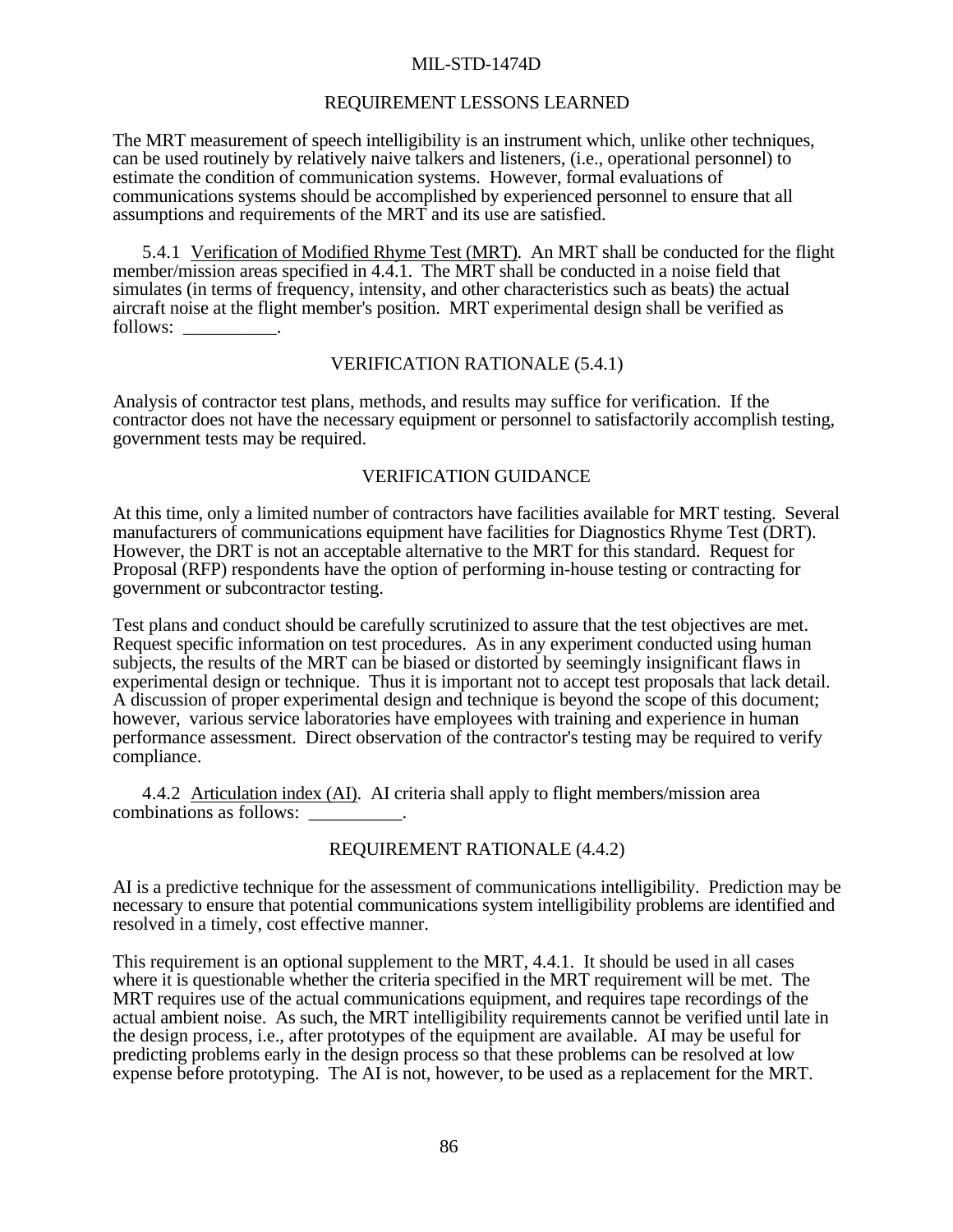Before waiving this requirement, one should consider the following: The underlying intent of this requirement is to "force" timely design consideration of speech intelligibility at system levels. If the system is obviously adequate, the requirement may be redundant with the MRT. On the other hand, if the system is questionable in any respect, the cost effectiveness of this requirement can be quite high.

#### REQUIREMENT GUIDANCE

Enter the crew station/communication equipment combinations to be considered in the blank. The wording of this requirement should be similar to that of a 4.4.1 MRT. For example, the requirement for a two seat aircraft might read: "AI criteria shall apply to meet crew station/communications equipment as follows: Pilot/copilot - UHF and VHF AI shall equal or exceed 0.5; Interphone AI shall equal or exceed 0.3." Use Table I to transpose the MRT scores to the appropriate  $\overline{AI}$  score. Figure  $\overline{A}$ -1 may also be used for guidance.

 5.4.2 Verification of articulation index. Calculations shall be in accordance with the third octave band calculation method in ANSI S3.5. Ambient noise spectra shall be based on the modeling data generated by 5.2.1 or on measured noise spectra if available. The following method for calculating the AI shall be used:

#### VERIFICATION RATIONALE (5.4.2)

The AI is an analytical method based (usually) on estimated noise and communication equipment data. As such, analysis is the only method of verification.

#### VERIFICATION GUIDANCE

Three methods for calculating the AI are available: (1) the 20 band method, (2) the third octave band method, and (3) the octave band method. Using the 20 band method in situations where a high degree of sensitivity is required or where an appreciable fraction of the energy of the masking noise is concentrated in frequency bands one octave or less in width, or where the communications system has significant distortion. The third octave band method is slightly less sensitive, but has the advantage that the modeling data generated by 4.2, are in third octave band form. The octave band method is less sensitive than the 20 band method but is slightly easier to calculate.

The appropriate method for calculation should be entered into the blank, or the procuring activity may opt to let the contractor choose the appropriate method, in which case the sentence containing this blank is deleted.

 4.4.3 Speech interference level (SIL). SILs are required for flight member/mission areas as follows:

### REQUIREMENT RATIONALE (4.4.3)

Speech interference levels help assure that face-to-face speech communications necessary to mission performances are of adequate intelligibility.

Applicability. There are many situations in aircraft missions in which highly intelligible face-toface communications are imperative to mission success. For example, some systems may require face-to-face communications among flight members. Pilots in side-by-side seating arrangements often communicate without using the intercom. Effective communications might not be critical but highly desirable. For example, passengers in an executive-type aircraft may need to conduct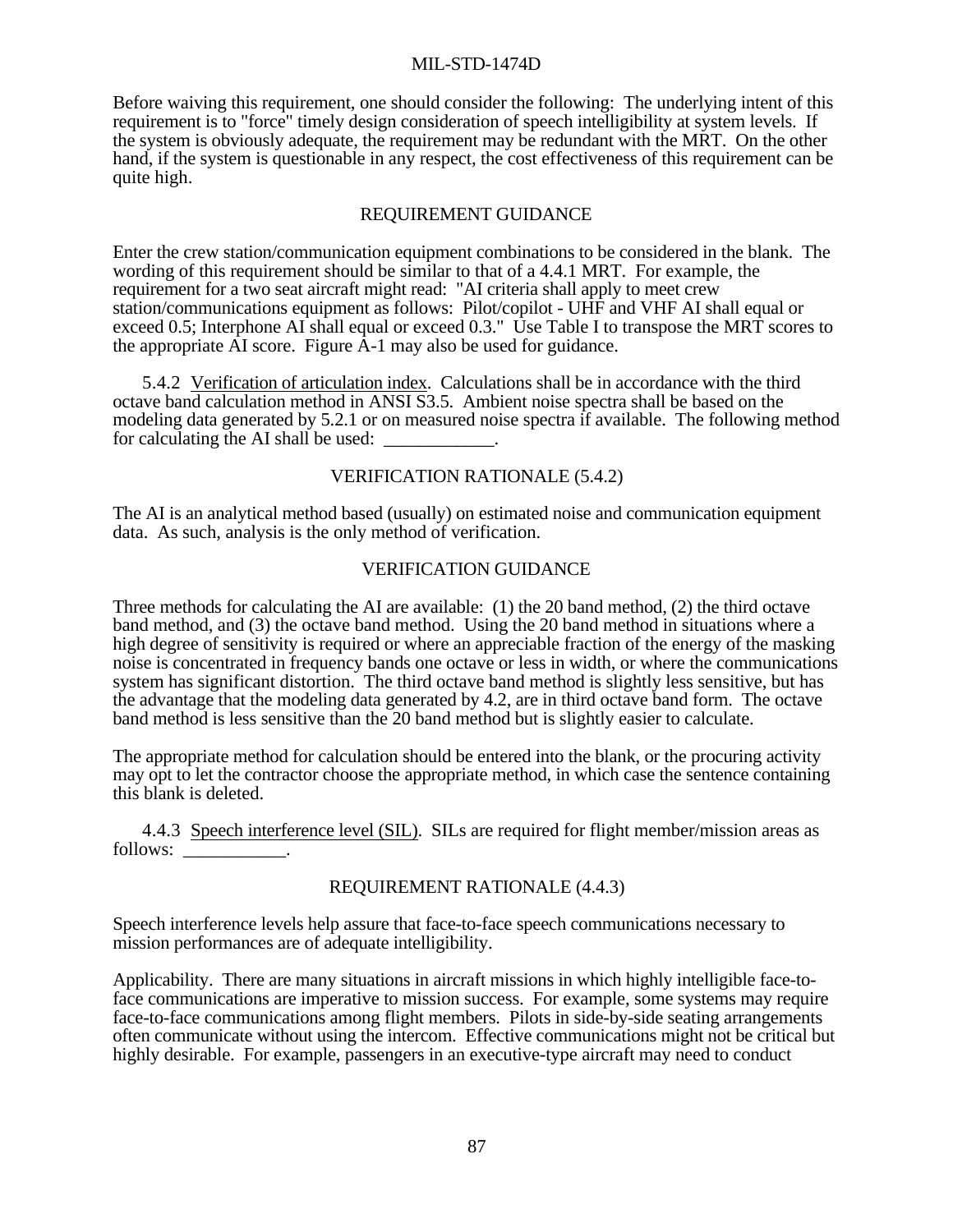

**FIGURE A-1. Relationship between the Articulation Index (AI) and the intellibibility of various types of speech-text materials. (Kryter, 1966)**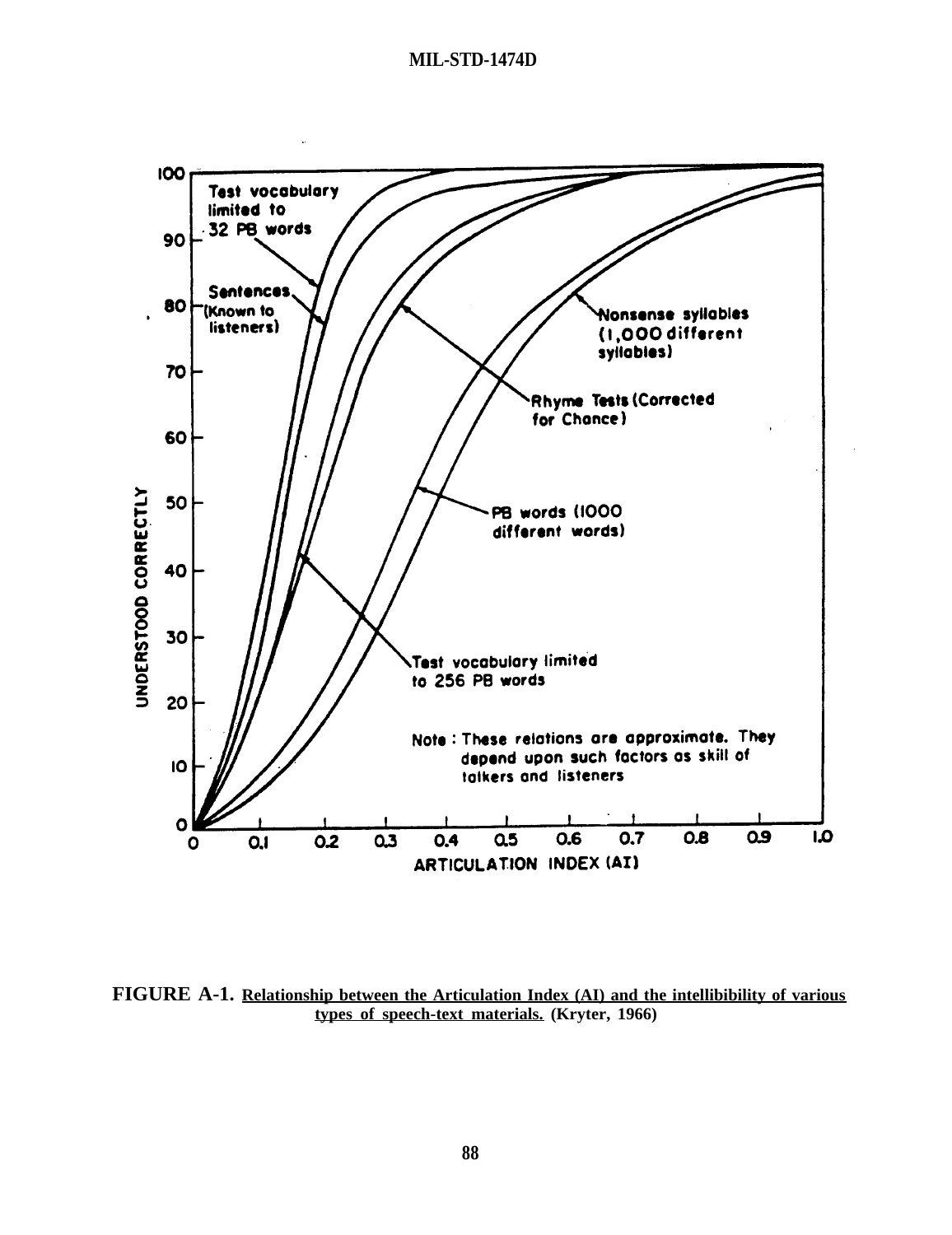briefings, meetings, etc., while airborne. A final consideration is communications via earphones or loudspeaker, e.g., the loud speaker system used to alert or instruct passengers.

SILs have been used as overall hearing damage or communication effectiveness criteria. This is particularly true where existing commercial aircraft are modified for military use. The SIL gives some spectral information as opposed to single number measures such as A-weighting. Jet aircraft noise is usually wide band in nature and the SIL can sometimes serve as a rough indicator of the overall noise levels. As such it may be of value during early design phases as a rough indicator of hearing damage risk and a good indicator of speech communications interference.

In no case, however, should the SIL criteria be substituted for the measurement requirements of 4.2.1.

### REQUIREMENT GUIDANCE

This requirement should be invoked in cases where face-to-face, unaided speech communication will occur within the aircraft. This requirement must be tailored to reflect the specific mission needs of the aircraft for which it is invoked. The following instructions are designed to aid the human factors engineer (HFE) and tailoring and determining the applicability of this requirement. (See ANSI S3.14 for additional information.)

Mission area and phase. The SIL required should be limited only to those mission areas and phases in which face-to-face communications are highly critical or desirable. For example, if C3 operations, which require face-to-face communications do not begin until the aircraft has attained cruise altitude and speed, the SIL requirements should be made specific to those conditions. In such a case the requirement would be filled in to read:

Speech interference levels (SIL) are required for flight member/mission areas as follow:

a. Mission area SIL not to exceed \_\_\_\_\_\_\_\_\_\_\_\_dBA at cruise altitude and speed with all auxiliary equipment operational.

b. Flight deck between pilot and copilot SIL not to exceed \_\_\_\_\_\_\_\_\_\_\_\_dBA during all mission phases.

Specify as many areas or crew positions as necessary.

Criteria. The SILs specified for each area should be based on the anticipated communications distance, communicating voice (based in part on frequency and duration of communication), and criticality of communications. Figure A-2 and tables A-II and A-III provide guidance. If face-to-face communications are to be frequent, lengthy or critical, the communicating voice should be expected to be "normal voice" (Figure A-2). Sustained speech at high levels is fatiguing. Normal voice is the usual speaking level; a 6 dB increase above the speaking levels is "raised voice"; a further increase of 6 dB is "very loud voice" and above that is "shouted noise voice." Another important voice level is "expected voice." It represents the increase of voice level adopted by a speaker located in a noisy field. The expected voice level increases from normal to very loud as the noise level increases from 55 dBA (51 dB SIL) to 95 dBA (91 dB SIL). The communicating voice level is the level a speaker can produce when forced to communicate (positive, instantaneous feedback that shows success or failure). Note that Figure A-2 has a dual scale showing SIL and dBA, and that this scale shows dBA  $=$  SIL + 7 dB. This relationship is only an approximation. The consistency for evaluating interference with speech for a variety of noises is better for SIL than for dBA.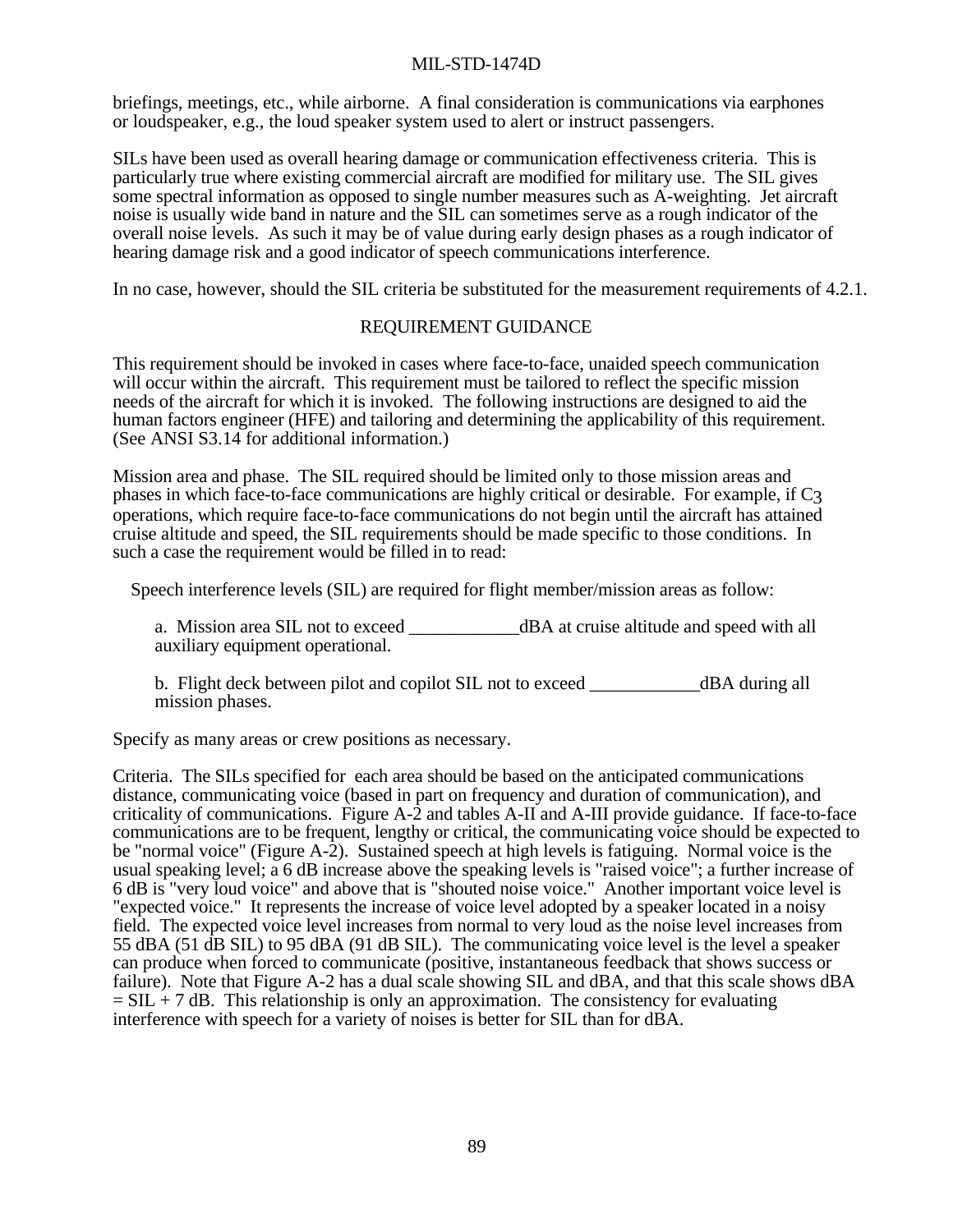



**FIGURE A-2. Effectiveness of voice communication**

**NOTE: The effects of varying noise-exposure levels on satisfactory face-to-face speech communications are expressed here in terms of voice level and distance between maker and listener.**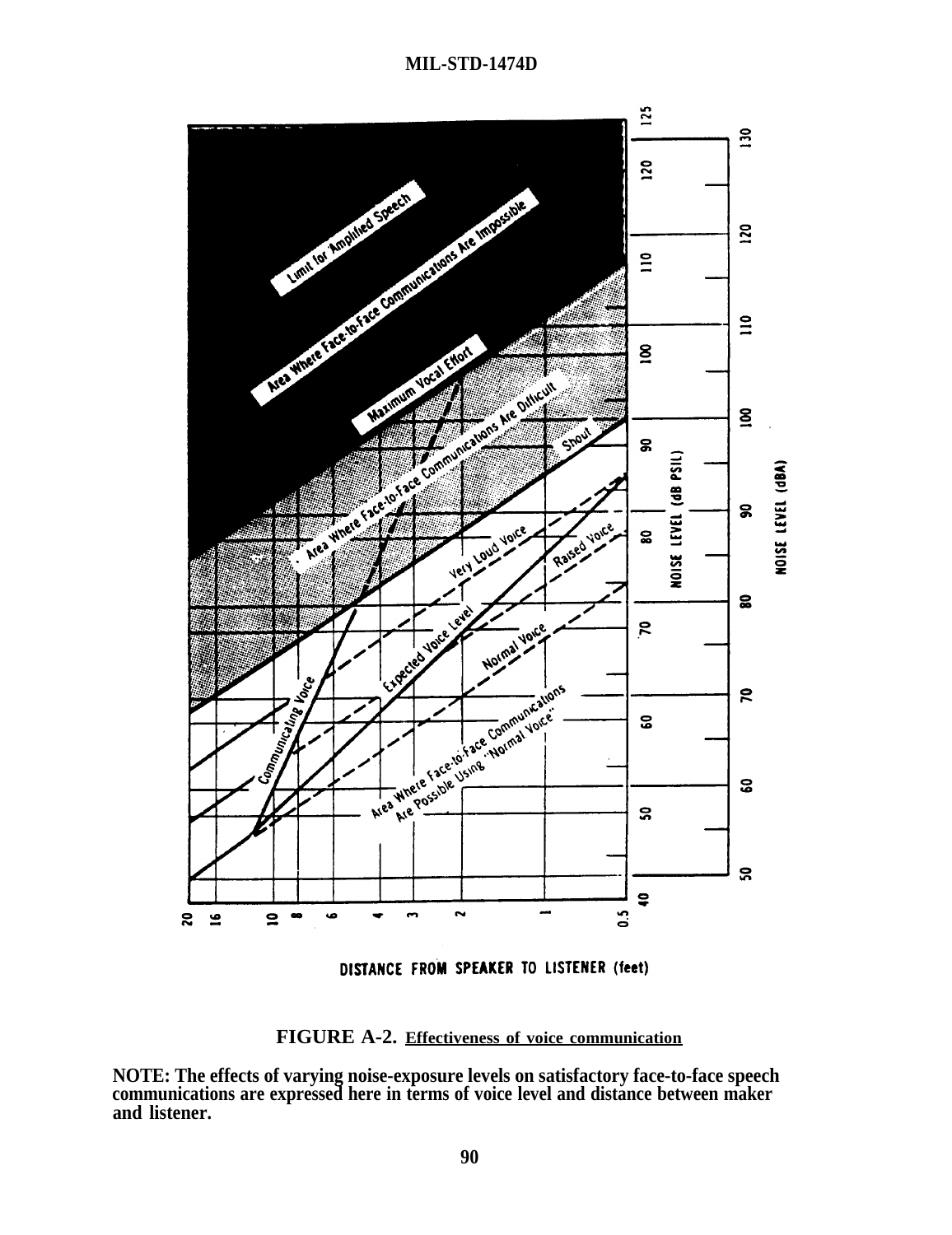| Distance between talker | Speech-interference levels (dB) |        |           |          |  |
|-------------------------|---------------------------------|--------|-----------|----------|--|
| and listener (ft)       | Normal                          | Raised | Very Loud | Shouting |  |
| 0.5                     | 71                              | 77     | 83        | 89       |  |
| 1.0                     | 65                              | 71     | 77        | 83       |  |
| 2.0                     | $\frac{59}{55}$                 | 65     | 71        | 77       |  |
| 3.0                     |                                 | 61     | 67        | 73       |  |
| 4.0                     | 53                              | 59     | 65        | 71       |  |
| 5.0                     | 51                              | 57     | 63        | 69       |  |
| 6.0                     | 49                              | 55     | 62        | 67       |  |
| 12.0                    | 43                              | 49     | 55        | 61       |  |
|                         |                                 |        |           |          |  |
| Beranek (1949).         |                                 |        |           |          |  |

# TABLE A-II. Speech-interference levels that barely permit reliable conversation

<sup>1</sup>Correctly hearing 75% of PB words.

 $2$ Voice level.

| Speech interference<br>level (dB) | Person-to-person communication                                                                                                                                                                                                         |
|-----------------------------------|----------------------------------------------------------------------------------------------------------------------------------------------------------------------------------------------------------------------------------------|
| $30-40$                           | Communication in normal voice satisfactory 1.8 to 9.1 m.<br>Telephone use satisfactory.                                                                                                                                                |
| $40 - 50$                         | Communication satisfactory in normal voice 0.9 to 1.8 m.<br>and raised voice 1.8 to 3.7 m.<br>Telephone use satisfactory to slightly difficult                                                                                         |
| $50-60$                           | Communication satisfactory in normal voice, 0.3 to 0.6 m.<br>and raised voice, 0.9 to 1.8 m. Telephone use slightly difficult.                                                                                                         |
| $60 - 70$                         | Communication with raised voice satisfactory, 0.3 to 0.6 m;<br>slightly difficult, 0.9 to 1.0 m.<br>Telephone use difficult. Earplugs and/or earmuffs can be worn<br>with no adverse effects on communication.                         |
| $70-80$                           | Communication slightly difficult with raised voice, 0.3 to 0.6 m;<br>slightly difficult with shouting 0.9 to 1.8 m.<br>Telephone use very difficult. Earplugs and/or earmuffs can be worn<br>with no adverse effects on communication. |
| 80-85                             | Communication slightly difficult with shouting, 0.3 to 0.6 m.<br>Telephone use unsatisfactory. Earplugs and/or earmuffs can be worn<br>with no adverse effects on communication.                                                       |

TABLE A-III. Speech interference level criteria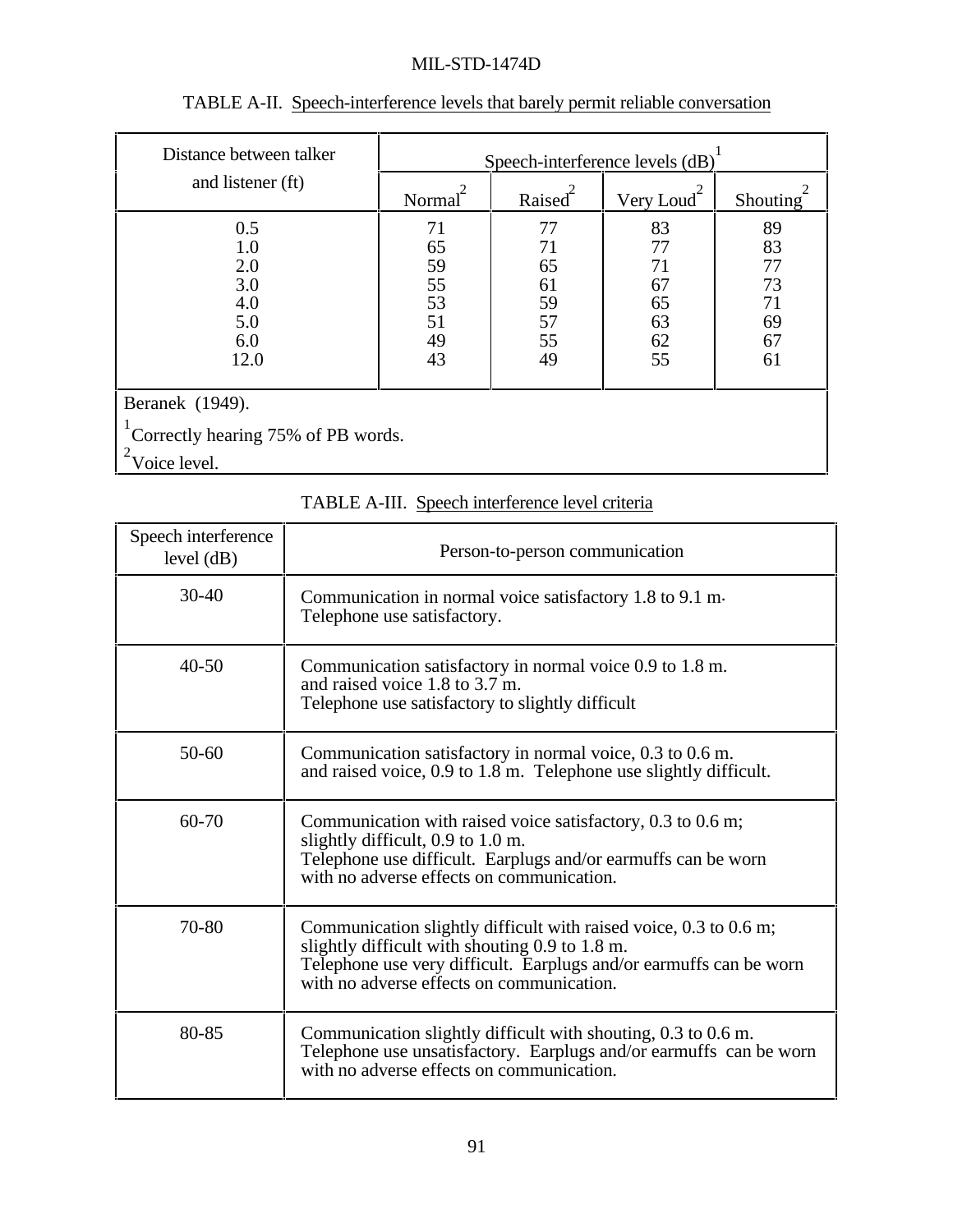| Overall speech<br>level (dB) minus<br>$SL(dB)^{1}$                                                                                                                                                                                                                                                     | Person-to-person communication                                                                                                                                                                                  |  |  |  |  |
|--------------------------------------------------------------------------------------------------------------------------------------------------------------------------------------------------------------------------------------------------------------------------------------------------------|-----------------------------------------------------------------------------------------------------------------------------------------------------------------------------------------------------------------|--|--|--|--|
| $+10$ dB or greater                                                                                                                                                                                                                                                                                    | Communication satisfactory over range of SIL 30 to maximum SIL<br>permitted by exposure time. <sup>2</sup>                                                                                                      |  |  |  |  |
| $+5 dB$                                                                                                                                                                                                                                                                                                | Communication slightly difficult. About 90% of sentence are correctly<br>heard over range of SIL 30 to maximum SIL permitted by exposure<br>time <sup>2</sup>                                                   |  |  |  |  |
| $0 dB$ to $-10 dB$                                                                                                                                                                                                                                                                                     | Special vocabularies (i.e., radio-telephone voice procedures) required.<br>Communication difficult to completely unsatisfactory over range of<br>SIL 30 to maximum SIL permitted by exposure time. <sup>2</sup> |  |  |  |  |
| Overall long time rms sound pressure level of speech and the SIL for the noise must be<br>measured at or estimated for a position in the ear canal of the listener. Long-time rms<br>value of speech can be approximated by subtracting 4 dB from the peak VU meter<br>readings on monosyllabic words. |                                                                                                                                                                                                                 |  |  |  |  |
| Earplugs and/or muffs worn in noise having SILs above 60 dB will not adversely affect<br>communication for persons with normal hearing and will extend maximum permissible<br>SIL in accordance with protection provided.                                                                              |                                                                                                                                                                                                                 |  |  |  |  |

## TABLE A-III. Speech interference level criteria - Continued

 5.4.3 Verification of speech interference level. Verification shall be by analysis of modeling and measurement data generated by 5.2.1.

## VERIFICATION RATIONALE (5.4.3)

Speech interference level is an analytical technique based on engineering projections and measured data. Therefore, verification must be by analysis.

## VERIFICATION GUIDANCE

Ultimately, verification will be performed on the measured data required by 4.2.1.

## 4.5 Data Collection

 4.5.1 Sound level measurements. noise measurements shall be made on the first completely configured aircraft. When modifications impact flight member noise levels, additional acoustical measurements shall be accomplished.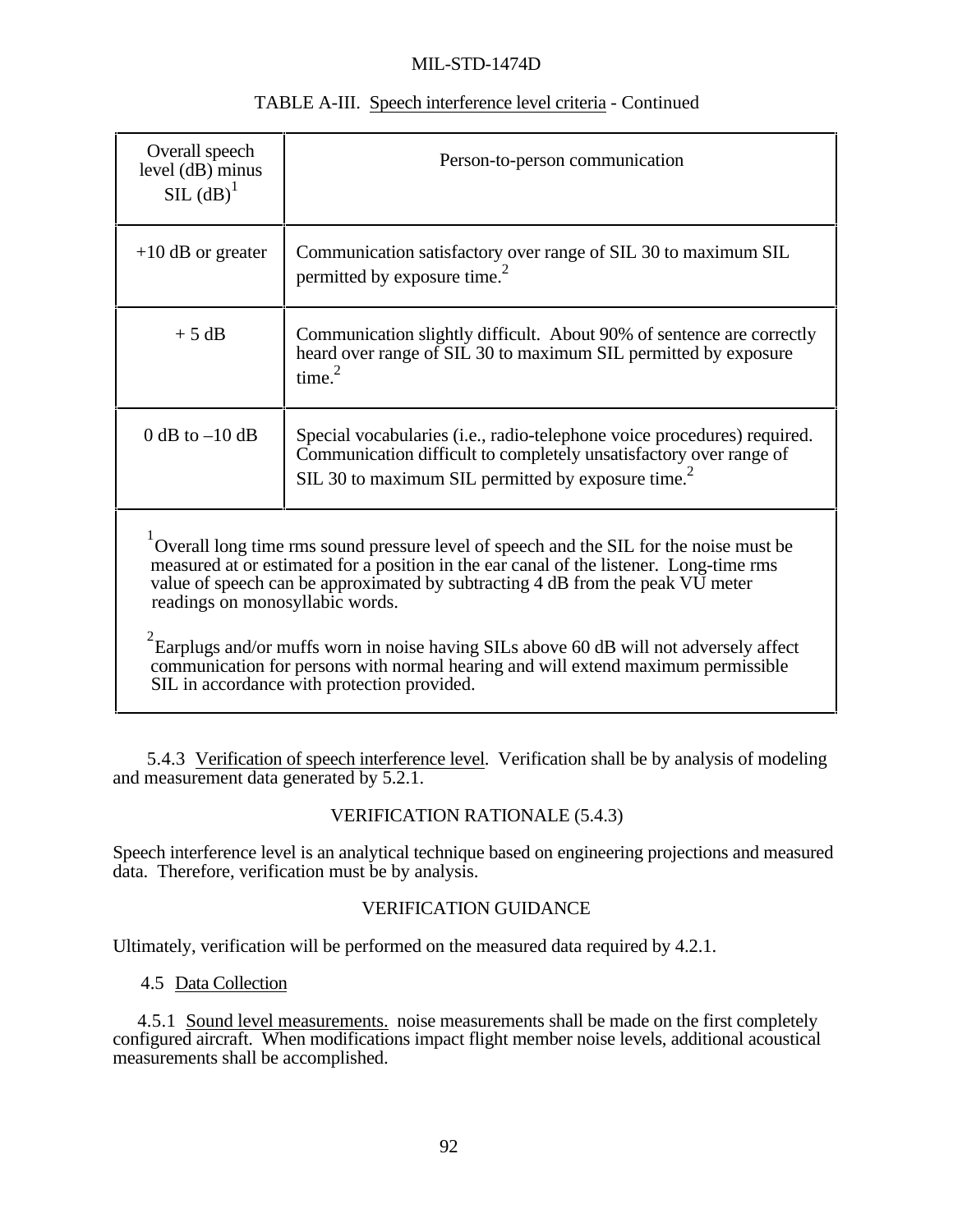## REQUIREMENT RATIONALE (4.5.1)

Noise level measurements must be made as soon as the first completely configured aircraft becomes available so that any noise-related problems can be identified and resolved in a timely manner. Additional measurements must be taken to ensure compliance when modifications which could impact noise levels are made.

## REQUIREMENT GUIDANCE

Modifications, ECPs, etc., must be reviewed taking into consideration potential impacts on noise. If a question exists as to the potential impacts of a modification, consult the appropriate service laboratory.

 5.5.1 Verification of sound level measurements. Verification shall be by inspection of contractor test plans, ECPs, and other documentation.

## VERIFICATION RATIONALE (5.5.1)

On going inspection of documentation is necessary to assure that engineering changes which add to interior noise levels are monitored, and any necessary measurements taken.

## VERIFICATION GUIDANCE

It is important to monitor changes which could cause an increase in interior noise levels. Such changes may seem to have little human factors impact, and as a result, may not be forwarded to the responsible HFE for review. The HFE should discuss this requirement with the program management so that he/she will be given the opportunity to review changes that might affect interior noise levels.

 4.5.2 Flight conditions. Noise measurements shall be made with the aircraft at the flight modes identified in the mission profiles of 4.2.1. All auxiliary systems normally used for each designated flight mode shall be in operation during the measurement.

## REQUIREMENT RATIONALE (4.5.2)

Noise measurements must be made in all of the operational flight conditions specified in 4.2.1. A second intent is to assure that any and all auxiliary systems which might add to interior noise are in operation when flight measurements are taken.

## REQUIREMENT GUIDANCE

Invoke this requirement whenever noise measurements are required. The first sentence of this requirement is self explanatory. Auxiliary systems such as heating, air conditioning, gasper air (personal air vent), etc., should be in normal operating modes to simulate as closely as possible the operational noise environment. Intermittent noise sources such as warning tones need not be included in noise measurements.

 5.5.2 Verification of flight conditions. Verification shall be by inspection of test plans and test reports.

## VERIFICATION RATIONALE (5.5.2)

Inspection is a sufficient means of verification.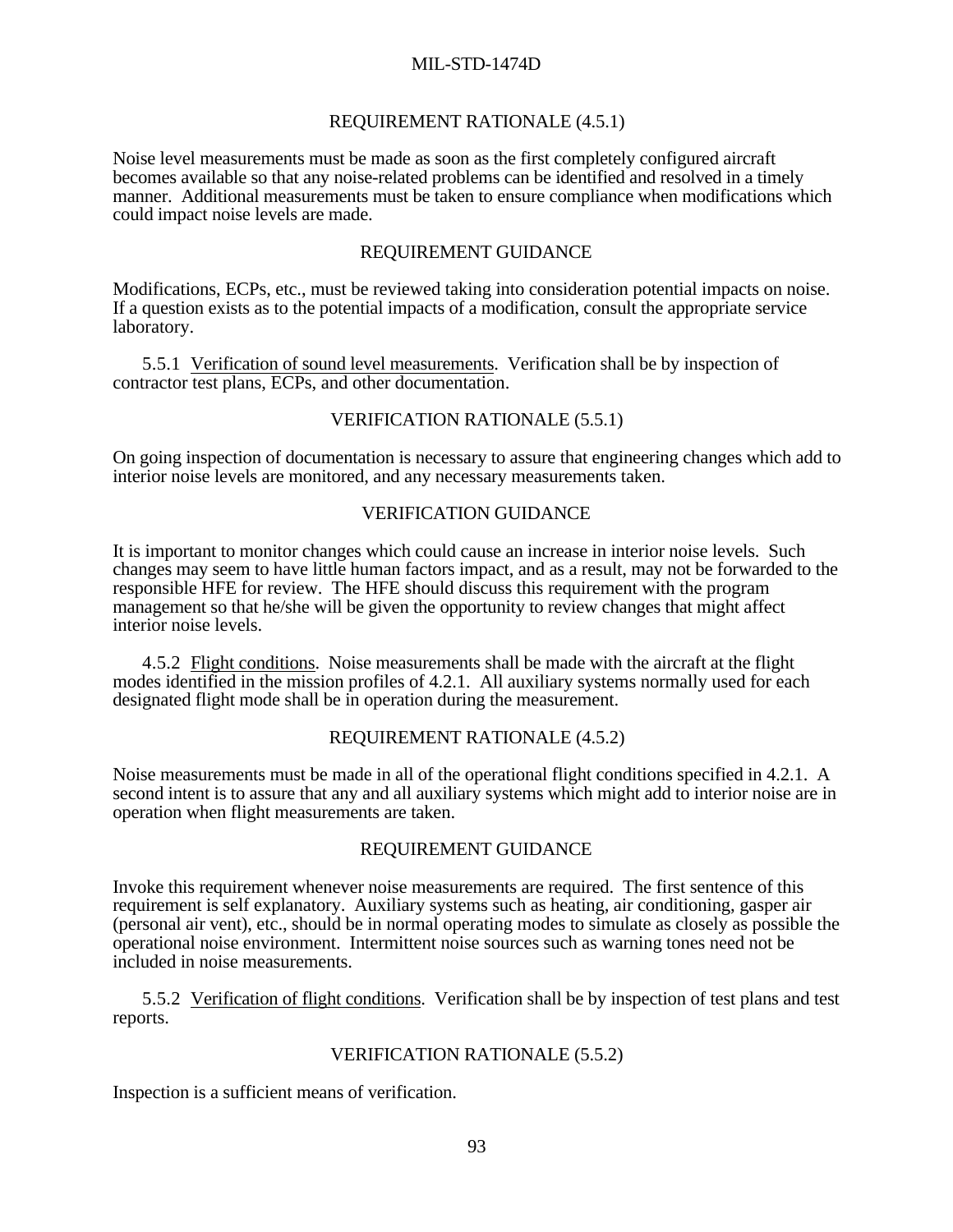### VERIFICATION GUIDANCE

Inspect the test plans and test reports to verify that the requirement has been met. The best means for ensuring compliance is to talk to the engineers who will conduct the measurements. The earlier this is accomplished, the better.

 4.5.3 Measurement locations. Noise measurement shall be made at the head levels of all flight members in all relevant mission areas. When possible, noise measurements shall be made with the flight member absent and at the normal ear position 80 cm above the seat at a standing height of 165 cm. During each measurement, the microphone should be oriented vertically with the diaphragm facing up and rotated in a 15 to 30 cm horizontal circle.

The microphone location and orientation shall be subject to acquisition activity approval. The following shall be included in the measurement report:

a. The coordinates of each measurement station shall be stated numerical and illustrated on an inboard profile or plan view of the aircraft. Note if the station was occupied during measurement.

b. Where a flight member has freedom of movement, a mission area maximum, minimum, and average noise levels in the area shall be reported.

c. Where time variations in noise levels may be significant, e.g., beats in propeller, noise data shall be obtained for a period of time sufficient to define minimum and maximum levels.

### REQUIREMENT RATIONALE (4.5.3)

The intent of this requirement is to provide a standard methodology for microphone locations during testing. Standard measurement techniques allow interaircraft comparisons and objective evaluation against noise criteria. In addition, microphones must be placed in locations that approximate operator working positions for criteria to be valid.

### REQUIREMENT GUIDANCE

Invoke this requirement whenever sound measurements will be made.

 5.5.3 Verification of measurement locations. Verification shall be by analysis of test plans and test reports.

### VERIFICATION RATIONALE (5.5.3)

Analysis of test and system information is necessary to ensure compliance with this requirement.

## VERIFICATION GUIDANCE

Analyze the test plans and reports to verify that the requirement has been met.

4.5.4 Measurement Information. All data shall be recorded using  $a(n)$  recorder.

#### REQUIREMENT RATIONALE (4.5.4)

Analog tape recorders are necessary at this time to accurately record high frequency data;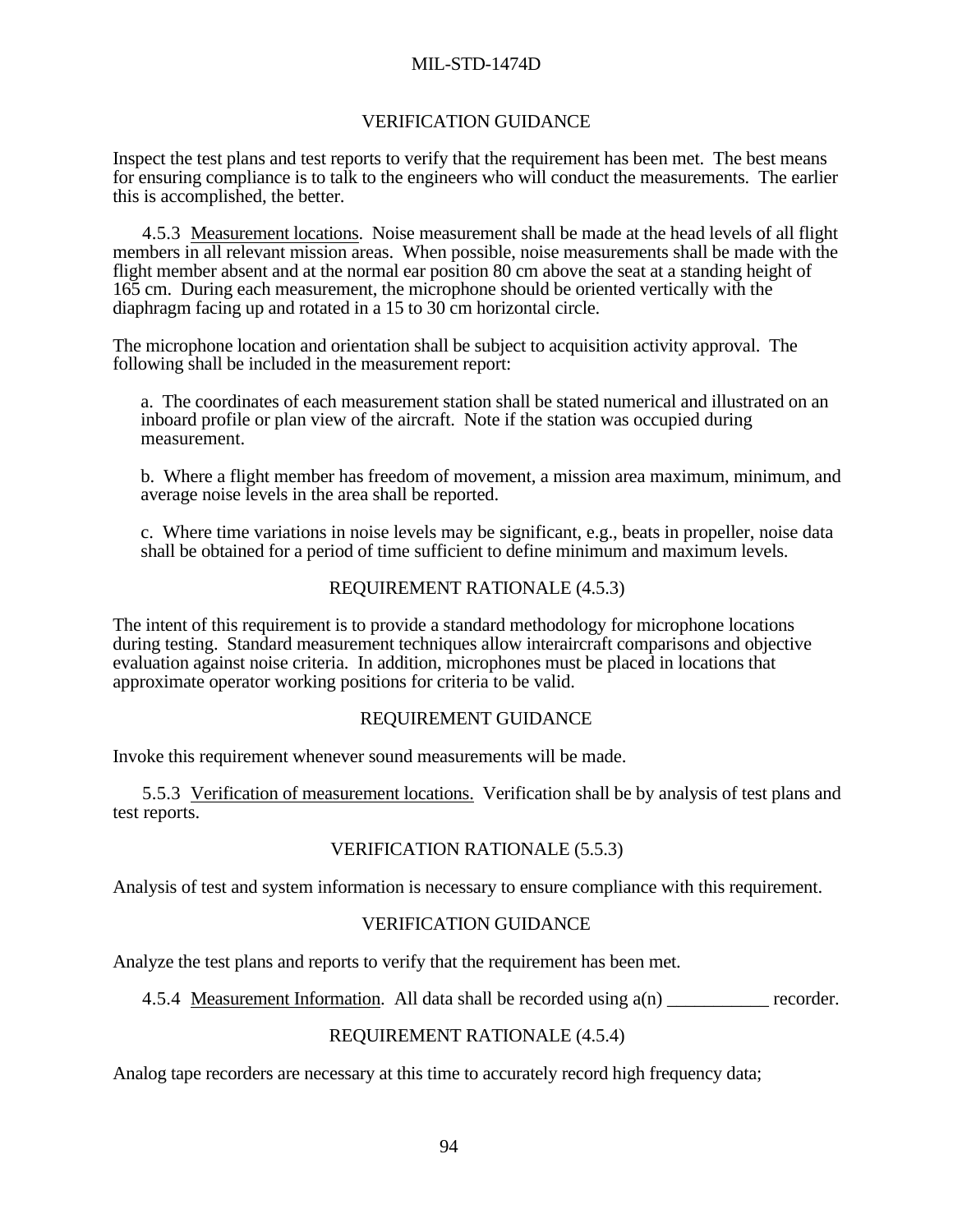however, advances in digital recording equipment are being made and may be used with adequately supported rationale approved by the procuring activity.

### REQUIREMENT GUIDANCE

All recording equipment should conform to ANSI S1.2. The blank should be filled with "analog tape" unless the contractor has provided adequately supported evidence that digital equipment will conform to the above ANSI standard; the decision to use digital equipment shall be subject to the approval of the procuring activity. The contractor may be required to transfer digitally recorded data to analog before subsequent government use.

 5.5.4 Verification of data measurement information Verification shall be by inspection of test plans and test reports.

#### VERIFICATION RATIONALE (5.5.4)

Inspection of contract or test plans and methods is sufficient to verify that proper recording equipment is used.

#### VERIFICATION GUIDANCE

The contractor's test plan should state explicitly the recording equipment to be used.

4.5.5 Recording time. Each noise measurement shall be at least 30 seconds in duration.

### REQUIREMENT RATIONALE (4.5.5)

Thirty seconds of data for each flight mode and occupant position is a minimum to provide adequate samples.

#### REQUIREMENT GUIDANCE

Invoke this requirement whenever measurements are taken. The requirement should not be tailored.

 5.5.5 Verification of recording time. Verification shall be by analysis of test plans, test reports, and data tapes.

#### VERIFICATION RATIONALE (5.5.5)

Analysis is sufficient to verify this requirement.

#### VERIFICATION GUIDANCE

Verification may be accomplished by inspection of plans and data, which should specify the duration of each record.

 4.5.6 Simulation/communication. A 60-second in-flight recording of the electrical noise in the communication system shall be made at a single key interconnection jack (e.g., pilot or co-pilot). The recording shall be made across an 8-ohm impedance connected to the headset lines, with the interphone volume control(s) set at maximum. Communication silence (no microphone keyed) shall be maintained during the period of recording. Actual recording shall be preceded and ended with a calibration tone (1000 Hz sinusoidal signal 200 milliwatts, 8-ohm).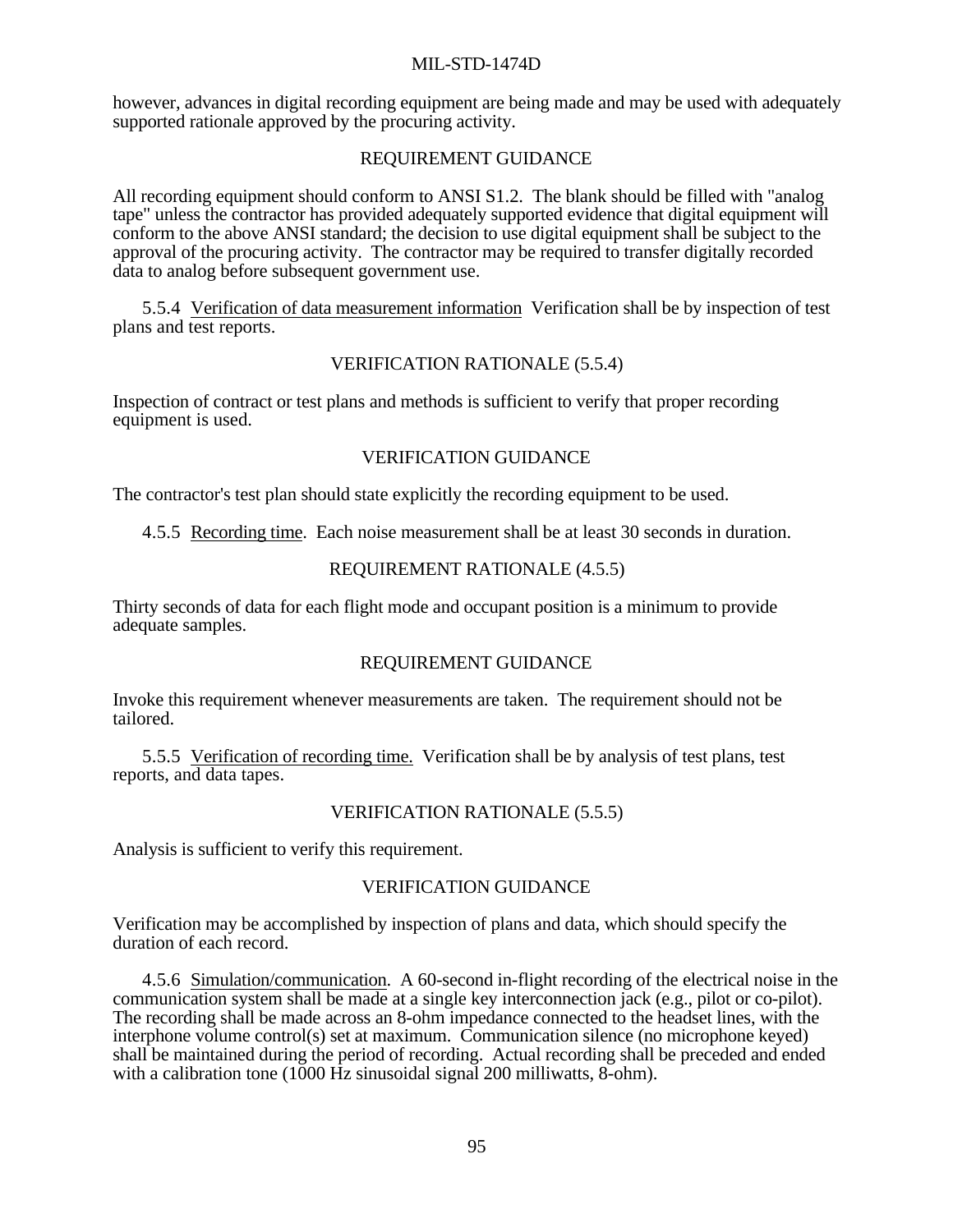#### REQUIREMENT RATIONALE (4.5.6)

A recording of electrical noise in the recording system is needed for MRT or AI analysis. Such recordings may be useful for other analyses as well.

#### REQUIREMENT GUIDANCE

Invoke this requirement whenever measurements are made, even if the MRT or AI are not planned to be used. The cost of taking this extra measurement is virtually nil and the data are useful for communications intelligibility analysis. This requirement should require no tailoring.

 5.5.6 Verification of simulation/communication. Verification shall be by analysis of test plans and test reports.

#### VERIFICATION RATIONALE (5.5.6)

Analysis of contractor plans and data is sufficient to verify this requirement

#### VERIFICATION GUIDANCE

Check the test plans to ensure that the calibration tone will be used. The flight mode in which the measurement will be taken should be identified, as well as which auxiliary systems will be in operation.

#### 4.6 Instrumentation

#### REQUIREMENT RATIONALE (4.6)

Standard noise measurement equipment and methods are required to ensure objective evaluations and to allow interaircraft comparisons.

#### REQUIREMENT GUIDANCE

Invoke this requirement whenever measurements are made. The requirement should normally require no tailoring. If the contractor requests a deviation to any of the required ANSI standards, the HFE should consult AFWAL/FBG to determine the significance of the deviation.

 5.6 Verification of instrumentation. Verification shall be by analysis and inspection of test plans and test reports.

#### VERIFICATION RATIONALE (5.6)

Analysis and inspection of the sources listed above should suffice. However, if the contractor lacks the necessary calibration or measurement equipment, government tests may be necessary to endure compliance.

#### VERIFICATION GUIDANCE

Equipment used for SPL measurements is designed and manufactured to applicable industry and government standards. In such cases, verification consists of inspecting equipment specifications. Calibration is usually performed by specialty subcontractors; inspection of calibration records should suffice. The shielding and electrical isolation requirements may require analysis; consult the SPO electrical engineers or ASC/ENA for assistance.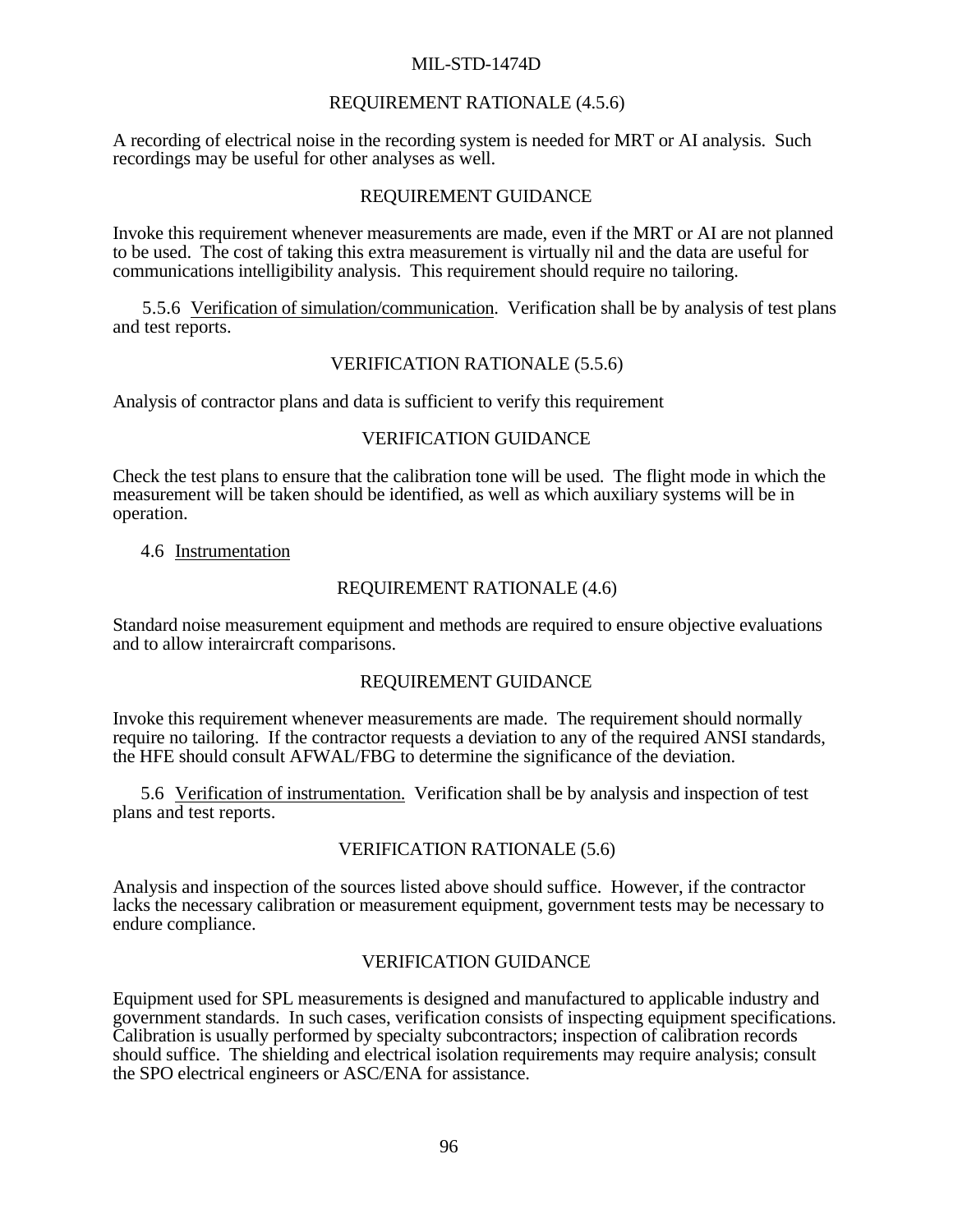#### APPENDIX B.

#### HEARING PROTECTOR NOISE ATTENUATION

#### B.1 SCOPE

B.1.1 Scope. This appendix provides tabulations of noise attenuation capabilities for various types of hearing protectors: muffs, inserts, helmets, communication headsets, and combination of muffs and ear plugs.

B.1.2 Use. The tabulations are provided primarily to support information needs of Requirement 6 required to determine time weighted average sound level, dependent in part on usage of hearing protectors.

#### B.2 APPLICABLE DOCUMENTS

B.2.1 General. The documents listed below are not necessarily all the documents referenced herein but are the ones that are needed in order to fully understand the information provided by this Appendix.

B.2.2 Government documents.

B.2.2.1 Handbook. The following handbook forms a part of this document to the extent specified herein. Unless otherwise specified, the issues of that handbook is that listed in the issue of the Department of Defense Index of Specifications and Standards (DoDISS) and supplement thereto, cited in the solicitation (see 6.2).

#### DEPARTMENT OF DEFENSE

MIL-HDBK-1908 - Definitions of Human Factors Terms

(Unless otherwise indicated, copies of federal and military specifications, standards, and handbooks are available from the Standardization Documents Order desk, 700 Robbins Avenue, Bldg 4D, Philadelphia, PA 19111-5094.)

## B.2.2.2 Other Government documents, drawings, and publications. Not applicable.

(Copies of specifications, standards, and other publications required by contractors in connection with specific acquisition functions should be obtained from the contracting activity or as directed by the contracting officer.)

B.2.3 Non-government publications. The following document(s) form a part of this document to the extent specified herein. Unless otherwise specified, the issues of the documents which are DoD adopted are those listed in the latest issue of the DoDISS, and supplements thereto. Unless otherwise specified, the issues of these documents not listed in the DoDISS are the issues of the documents cited in the solicitation (see 6.2).

#### AMERICAN NATIONAL STANDARDS INSTITUTE (ANSI)

| ANSI $S1.1$    | $\sim$ | <b>Acoustical Terminology</b>                                  |
|----------------|--------|----------------------------------------------------------------|
| ANSI S3.19 -   |        | Measurement of Real-Ear Protection of Hearing Protectors and   |
|                |        | Physical Attenuation of Earmuffs (DoD Adopted)                 |
| ANSI $S12.6$ - |        | Measurement of the Real-Ear Attenuation of Hearing Protectors, |
|                |        | Method for (DoD Adopted)                                       |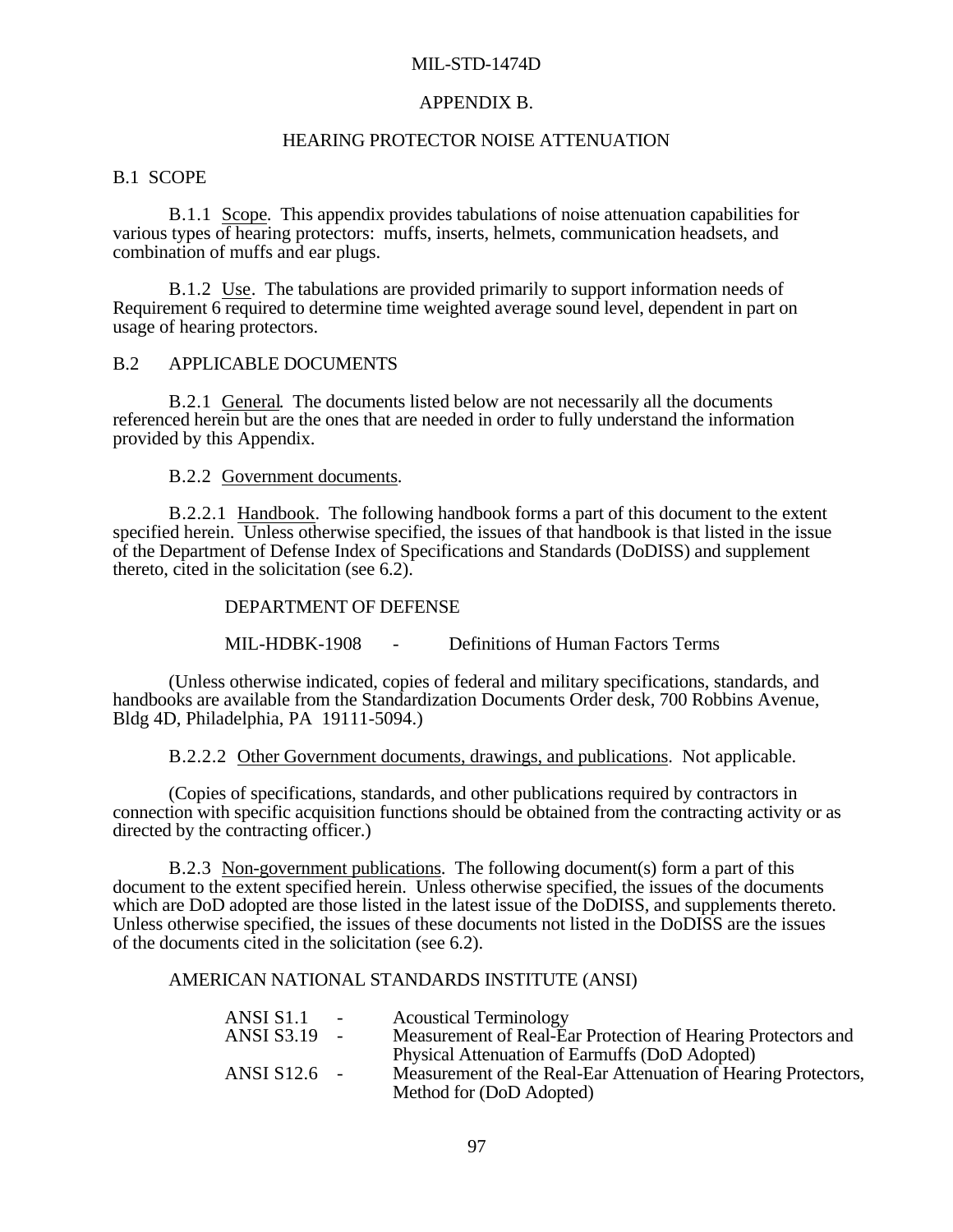| ANSI S12.42 - | Microphone-In-Real-Ear and Acoustic Test Fixture Methods |
|---------------|----------------------------------------------------------|
|               | for the Measurement of Insertion Loss of Circumaural     |
|               | <b>Hearing Protection Devices</b>                        |
| ANSI Z24.22 - | Standard Method for the Measurement of the Real-Ear      |
|               | Attenuation of Ear Protectors at Threshold               |

(Requests for copies should be addressed to the American National Standards Institute, Inc., 1430 Broadway, New York, NY 10018.)

#### B.3 DEFINITIONS

Terms are defined in accordance with MIL-HDBK-1908. Terms not appearing in MIL-HDBK-1908 are defined in accordance with ANSI S1.1.

### B.4 NOISE REDUCTION PROVIDED BY PERSONAL HEARING PROTECTOR DEVICES

Noise reduction provided by personal hearing protector devices are contained in tables B-I and B-2 herein. Attenuation characteristics of devices not listed are those established by the procedures in ANSI S12.6 or ANSI 12.42, as applicable.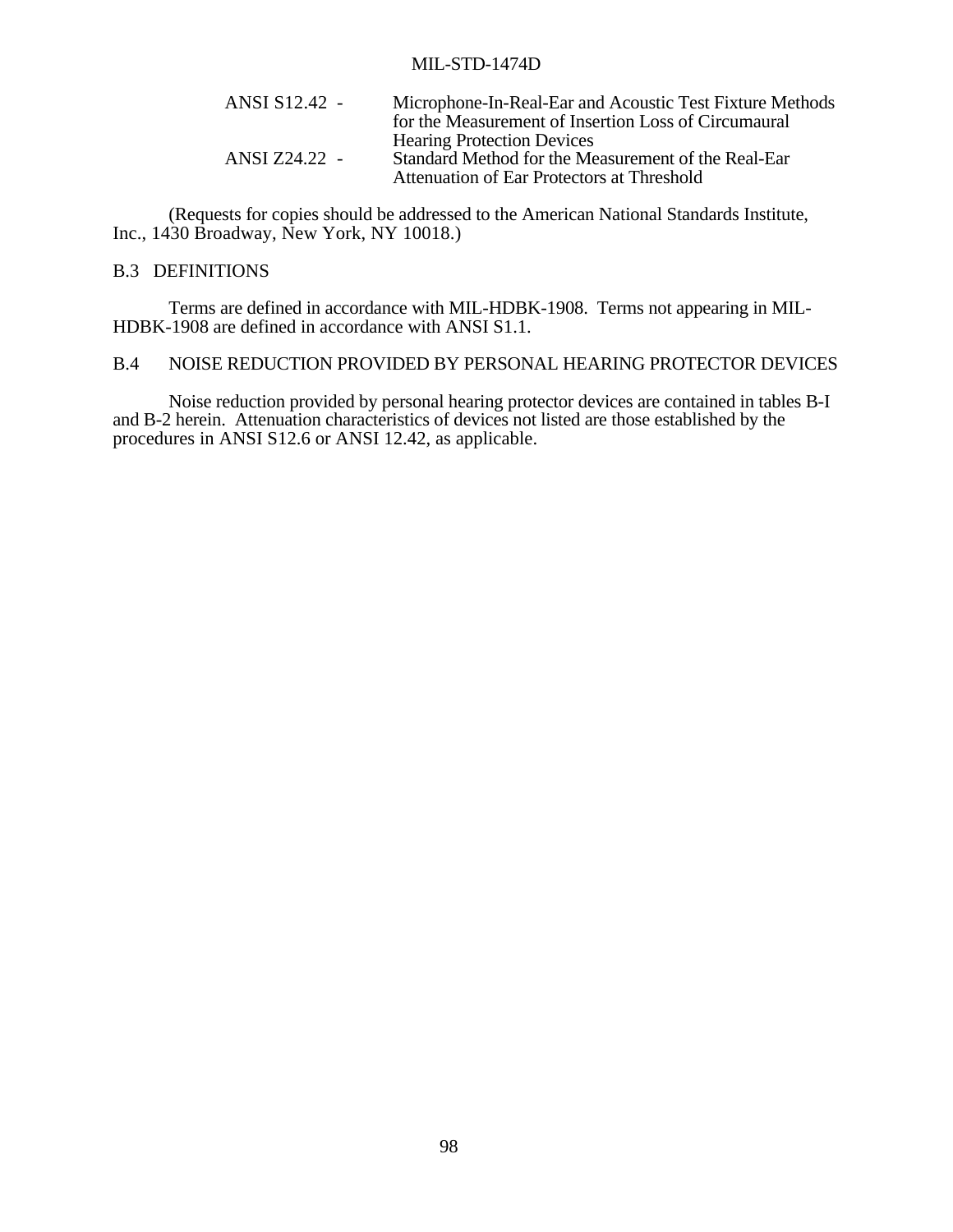|                                                       | Noise Source Measured C-A Values<br>$1$ thru $3$<br>4 thru 7<br>13 and up<br>$-2$ thru $0$<br>8 thru 12 |        |                |                |          |
|-------------------------------------------------------|---------------------------------------------------------------------------------------------------------|--------|----------------|----------------|----------|
|                                                       |                                                                                                         |        |                |                |          |
| QPL Muffs (configured over the head)                  |                                                                                                         |        |                |                |          |
| American Optical 1720SD <sup>1</sup>                  | 27                                                                                                      | 24     | 30             | 16             | 11       |
| <b>Bilsom UF1S</b>                                    | 25                                                                                                      | 23     | 19             | 15             | 10       |
| David Clark E-310 <sup>1</sup>                        | 29                                                                                                      | 26     | 22             | 18             | 12       |
| MSA Mark IV (#95635)                                  | 23                                                                                                      | 20     | 17             | 13             | $\tau$   |
| Wilson 365 (HS)                                       | 31                                                                                                      | 28     | 26             | 22             | 17       |
| Inserts                                               |                                                                                                         |        |                |                |          |
| Comfit (Triple flange)                                | 18                                                                                                      | 18     | 18             | 17             | 17       |
| E.A.R.                                                | 22                                                                                                      | 21     | 20             | 18             | 16       |
| Flents                                                | 23                                                                                                      | 22     | 20             | 18             | 16       |
| PROPP-O-LAST (US mil Config)                          | 21                                                                                                      | 19     | 18             | 15             | 13       |
| $V-51R$                                               | 19                                                                                                      | 18     | 17             | 15             | 12       |
| Helmets                                               |                                                                                                         |        |                |                |          |
| HGU-26/P w/pillow block earcups <sup>1</sup>          | 5                                                                                                       | 3      | $\mathbf{1}$   | $\overline{0}$ | $\theta$ |
| HGU-26/P w/MX8376/AR earcups <sup>1</sup>             | 10                                                                                                      | $\tau$ | $\overline{4}$ | 1              | $\Omega$ |
| <b>HGU-39/P</b>                                       | 22                                                                                                      | 20     | 18             | 15             | 10       |
| Communications                                        | 25                                                                                                      | 24     | 23             | 22             | 20       |
| H-133                                                 |                                                                                                         |        |                |                |          |
| H-133 (modified with custom<br>molded insert          | 31                                                                                                      | 29     | 27             | 24             | 20       |
| H-157                                                 | 17                                                                                                      | 15     | 13             | 10             | 6        |
| Combination QPL Muff & Ear Plugs<br>$(V51$ or E.A.R.) | 34                                                                                                      | 34     | 32             | 31             | 28       |

Table B-I. Hearing protector noise attenuation (dBA) for noise source C-A values

<sup>1</sup>These devices evaluated according to ANSI S3.19. All other devices evaluated per ANSI Z24.22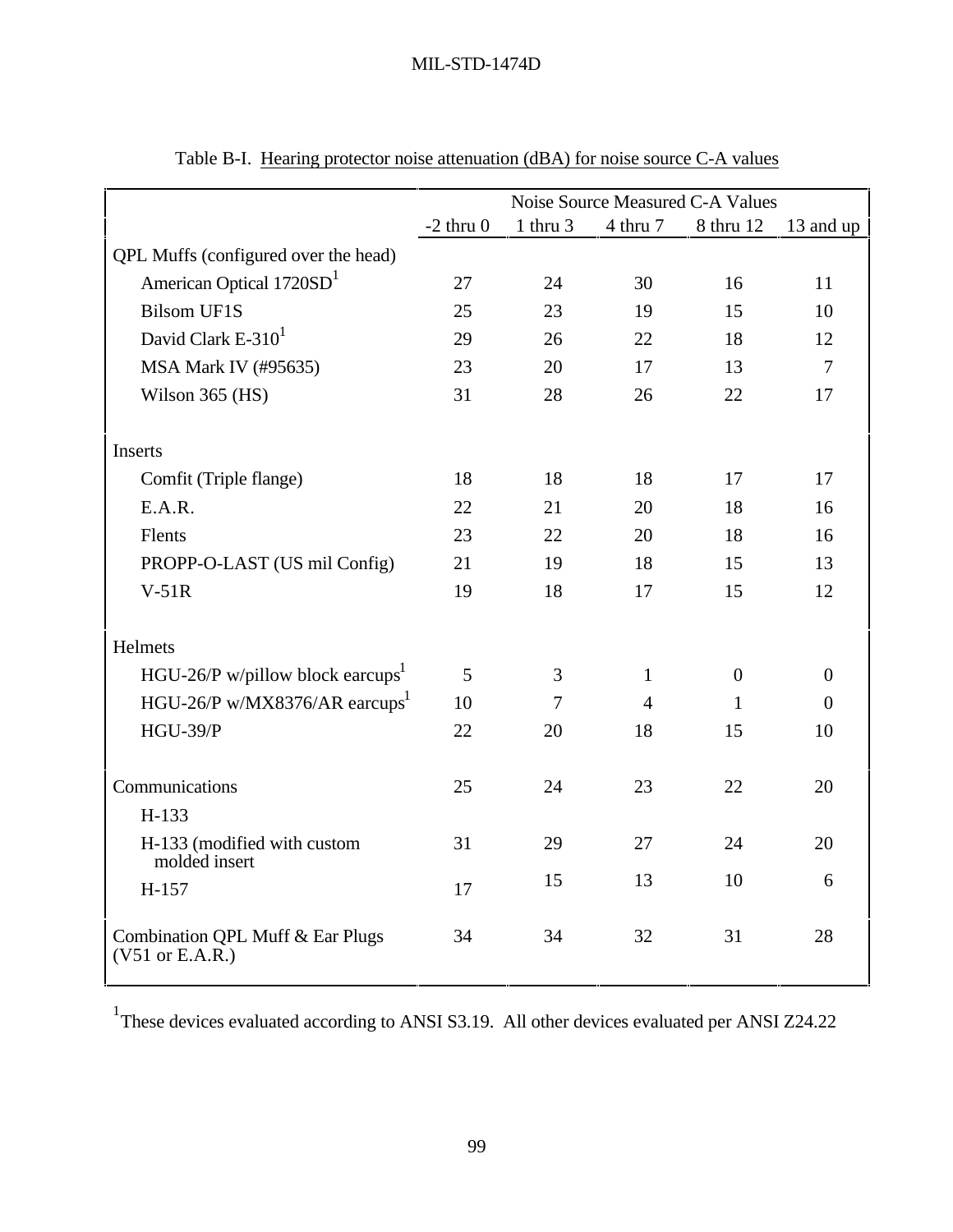|                                                      | Octave Band Center Frequencies (Hz) |                  |                  |    |       |    |           |
|------------------------------------------------------|-------------------------------------|------------------|------------------|----|-------|----|-----------|
|                                                      | 125                                 | 250              | 500              |    | 1K 2K | 4K | <b>8K</b> |
| QPL Muffs (configured over the head) <sup>1</sup>    |                                     |                  |                  |    |       |    |           |
| American Optical 1720SD <sup>2</sup>                 | 6                                   | 13               | 25               | 35 | 30    | 31 | 27        |
| <b>Bilsom UF1S</b>                                   | 8                                   | 11               | 20               | 32 | 32    | 34 | 21        |
| David Clark E-310 <sup>2</sup>                       | 8                                   | 15               | 28               | 33 | 32    | 32 | 31        |
| MSA Mark IV (#95635)                                 | 10                                  | 18               | 29               | 32 | 37    | 44 | 31        |
| Wilson 365 (HS)                                      | 13                                  | 20               | 27               | 36 | 34    | 36 | 25        |
| Inserts                                              |                                     |                  |                  |    |       |    |           |
| Comfit (Triple flange)                               | 18                                  | 17               | 16               | 17 | 22    | 16 | 23        |
| $E-A-R$                                              | 22                                  | 15               | 18               | 18 | 29    | 33 | 29        |
| Flents                                               | 15                                  | 15               | 18               | 21 | 29    | 29 | 24        |
| PROPP-O-LAST (US mil Config)                         | 12                                  | 12               | 15               | 19 | 22    | 27 | 26        |
| $V-51R$                                              | 13                                  | 12               | 15               | 18 | 21    | 19 | 15        |
| Helmets                                              |                                     |                  |                  |    |       |    |           |
| HGU-26/P w/pillow block earpad <sup>2</sup>          | $\boldsymbol{0}$                    | $\boldsymbol{0}$ | $\boldsymbol{0}$ | 3  | 5     | 12 | 24        |
| HGU-26/P w/MX8376/AR<br>earcups                      | $\overline{0}$                      | $\overline{0}$   | $\overline{4}$   | 14 | 20    | 23 | 16        |
| <b>HGU-39/P</b>                                      | 9                                   | 11               | 16               | 23 | 24    | 40 | 20        |
| Communications                                       |                                     |                  |                  |    |       |    |           |
| H-133                                                | 14                                  | 23               | 36               | 22 | 24    | 28 | 25        |
| H-157 (Astrocom)                                     | $\mathbf{1}$                        | 8                | 12               | 21 | 20    | 25 | 10        |
| H-133 (modified with custom                          | 17                                  | 22               | 25               | 30 | 35    | 42 | 29        |
| molded insert                                        |                                     |                  |                  |    |       |    |           |
| Combination QPL Muff & Ear Plugs<br>$(V51$ or E-A-R) | 25                                  | 30               | 33               | 33 | 35    | 43 | 36        |

# Table B-II. Hearing protector noise Attenuation (dB) by octave bands

<sup>1</sup> Qualified Product List (QPL) items are listed on the QPL for ear muffs. QPLs for other HPDs are not yet available.

 $2^2$ These devices evaluated according to ANSI S3.19. All other devices evaluated per ANSI Z24.22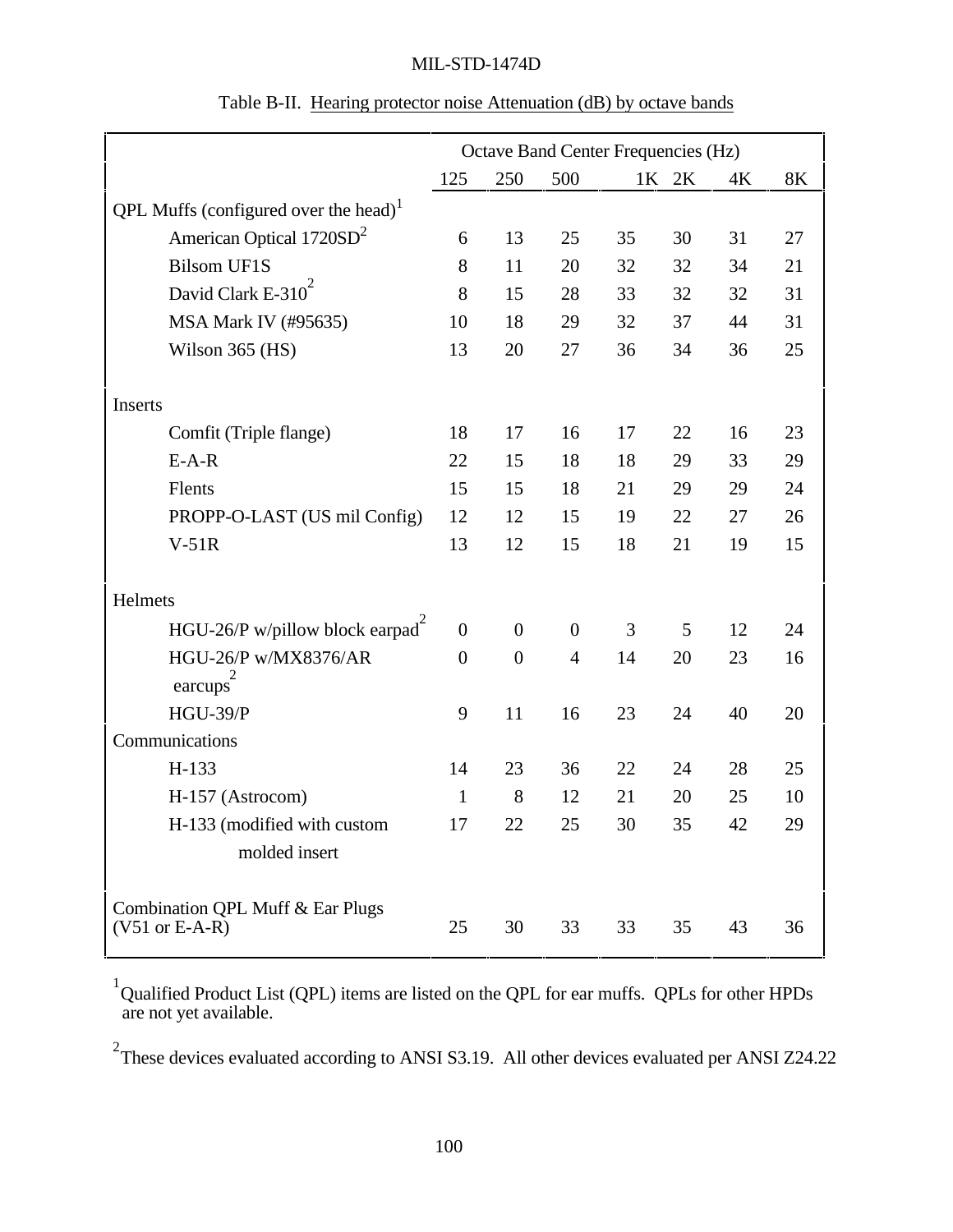## CONCLUDING MATERIAL

Army - MI Navy - AS<br>Air Force - 11

Review activities: Army - AM, AT, MD, ME, TD Navy - OS, TD, YD

Industry associations: AIA ASA EIA **HFES** SAE

Civil Agency Coordinating Activities:

DOT - FAA EPA NASA - MSF **NIST** DOL (OSHA)

Custodians: Preparing activity: Army - MI Army - MI  $(Project HFAC-0075)$